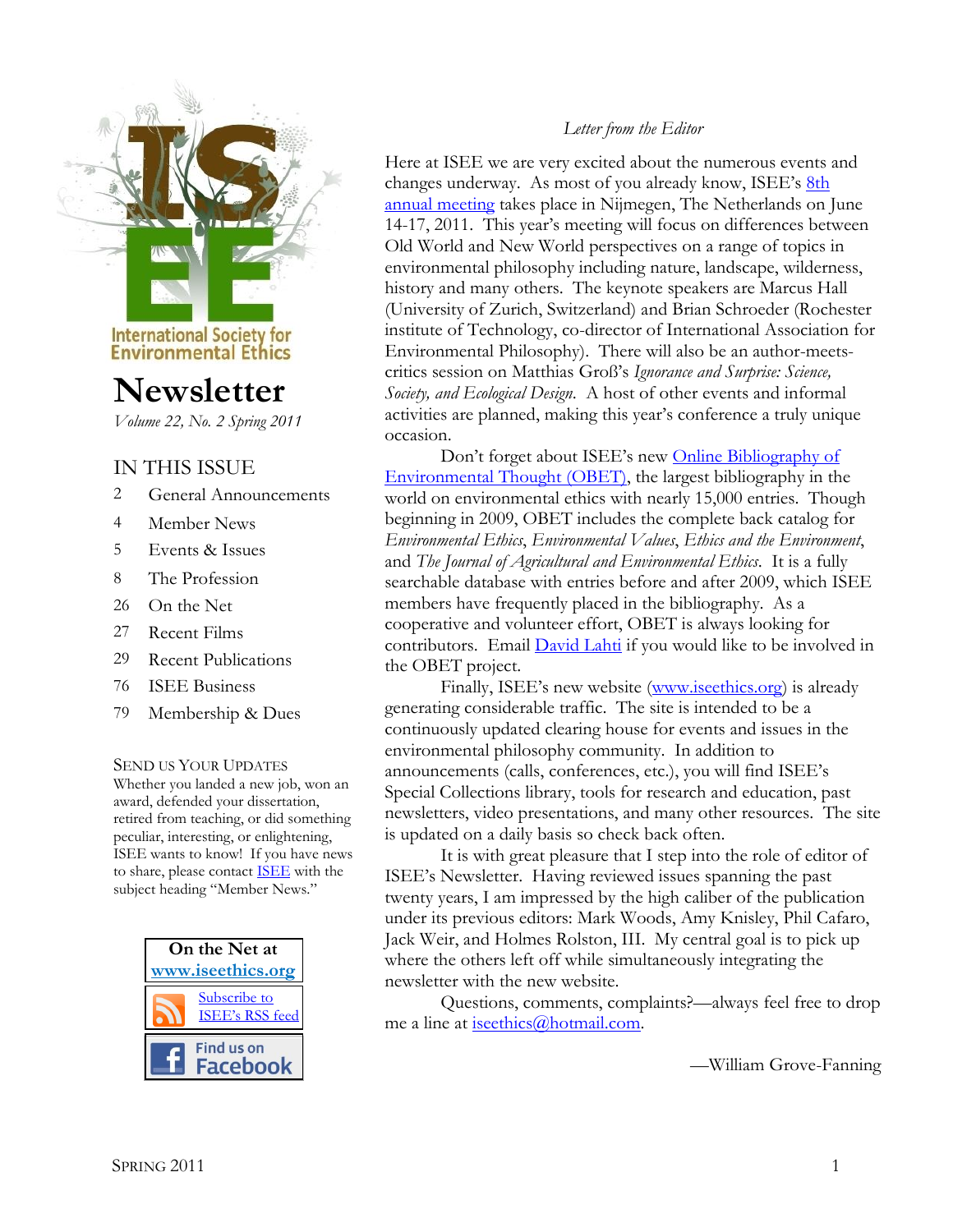# General Announcements

—**Friendly Reminder about Nonpayment of Dues**. ISEE is cleaning up its member list. Anyone not renewing their membership for 20l1-2012 will be dropped from the list and will not receive future ISEE newsletters. But we don't want to lose you, so please renew! Payments can be made at [http://iseethics.org/membership-dues/.](http://iseethics.org/membership-dues/)

—**ISEE at the XXIII World Congress of Philosophy at Athens in 2013**. The XXIII World Congress of Philosophy is scheduled for Athens in 2013. There has been some talk about ISEE sponsoring talks or panels there. In addition, there will also be opportunities for environmental philosophers to propose talks directly to the Athens schedulers. If anyone has ideas or proposals for sessions, please communicate them to ISEE President [Emily Brady](mailto:emily.brady@ed.ac.uk) or to Vice President [Phil Cafaro.](mailto:philip.cafaro@colostate.edu)

—**Cary Conference** 2011: "Linking Ecology and Ethics for a Changing World: Values, Philosophy, [and Action,](http://www.ecostudies.org/cary14/index.html)" May 10-12, 2011. This year's biennial conference builds on the experience of 13 prior Cary Conferences, all of which have addressed important core issues and problematic concepts within ecology, have explored key syntheses across disciplines and scales, and have linked ecological knowledge with such important broader concerns as conservation, restoration, ecological forecasting, policy, education, and urban design. The Conferences have resulted in impactful books and journal articles, and are routinely cited by both emerging workers and established scholars as changing their approach to their topic. The fundamental importance of human values in promoting the use of ecological knowledge in environmental decision making in this rapidly changing age makes this certainly one of the most compelling of the topics we have addressed in the 26 years of Cary Conference history. 2011's conference is organized by Steward T.A. Pickett (Cary Institute of Ecosystem Studies, President-Elect of the Ecological Society of America), Ricardo Rozzi (University of North Texas, Director of the Sub-Antarctic Biocultural Conservation Program), Claudia Rosen (Cary Institute of Ecosystem Studies), Juan J. Armesto (Universidad Católica de Chile), J. Baird Callicott (University of North Texas), Clare Palmer (Texas A & M University), and William H. Schlesinger (Cary Institute of Ecosystem Studies).

ISEE members in attendance: Ricardo Rozzi, J. Baird Callicott, Clare Palmer, William Grove-Fanning, Alexandria Poole, Chaone Mallory, Eugene Hargrove, Allen Carlson, and William Forbes.

—**The Astonishing Growth of Climate Ethics and Future Ethics**. Research into the ethics of climate change continues to expand rapidly. More than 40 works directly focused on some philosophical aspect of climate change have been published or documented since the last newsletter: 26 stand-alone articles, eight anthologies, four books, and two special journal issues. Listings for these can be found in the Recent Publications section (page 29). More generally, the rise of climate ethics has led to a resurgence of interest in future ethics, an area originally pioneered by, among others, ISEE's Ernest Partridge who wrote the first Ph.D. dissertation on the topic in 1976 and published one of the first anthologies, *Responsibilities to Future Generations: Environmental Ethics* in 1981.

—**Notable Encyclopedias**. Two ambitious encyclopedia sets are in the process of being published: Berkshire's 10-volume *Encyclopedia of Sustainability* and Sage Publications's 12-volume *Reference Series on Green Society*. The first two volumes of the Berkshire set have already been published while the remaining eight volumes are due out by the end of the summer. Six volumes of Sage's series were published last summer with the remaining six volumes slated to be released this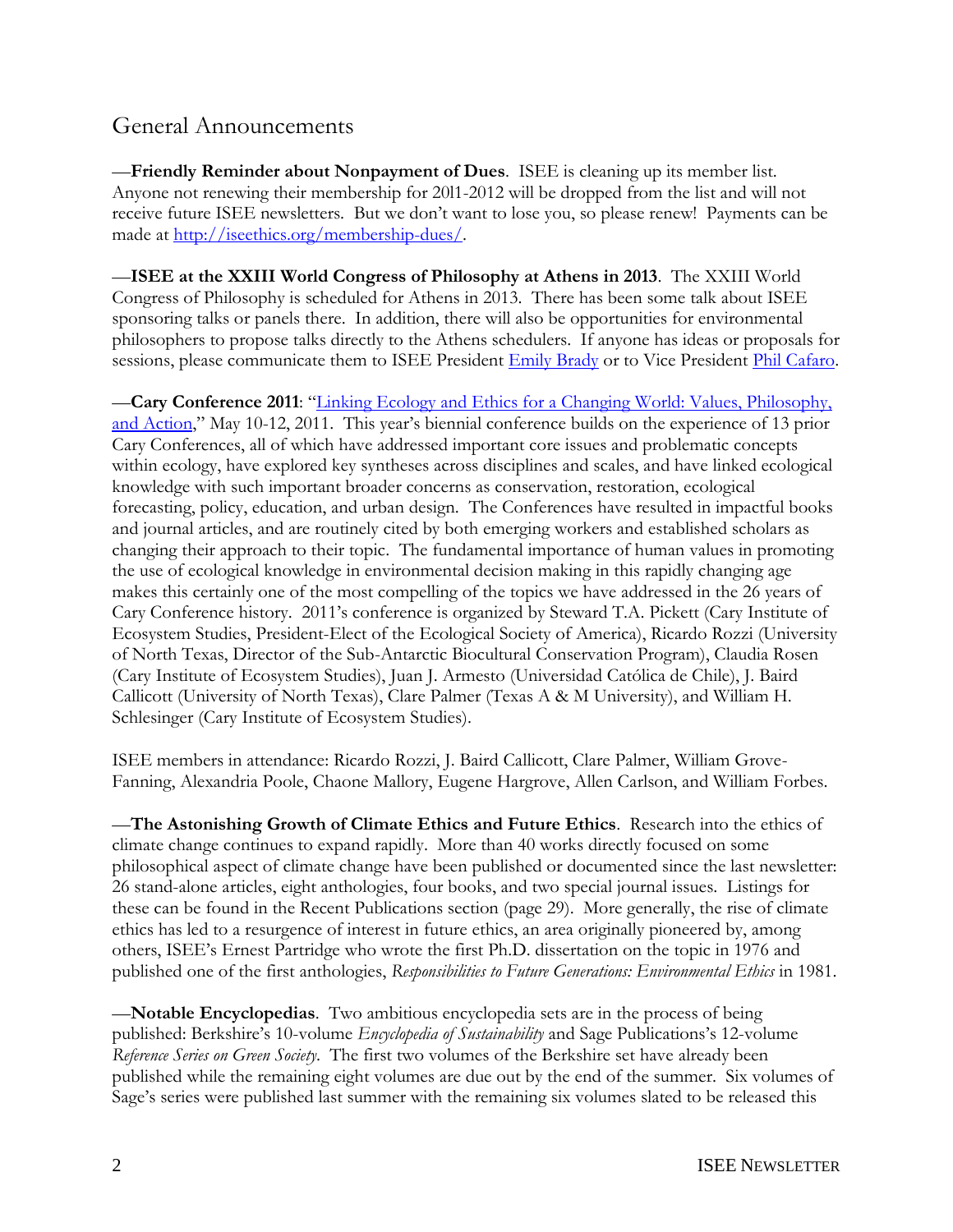summer, including *Green Ethics and Philosophy: An A-to-Z Guide*. Information for both sets can be found in the [Reference Works section](http://iseethics.org/general-reference/) of ISEE's website.

—**New Journals: Environmental and Society and Journal of Animal Ethics**. For a complete listing of journals see the ISEE website at [http://iseethics.org/journals-of-interest/.](http://iseethics.org/journals-of-interest/)

*[Environment and Society](http://journals.berghahnbooks.com/air-es/)*. The field of research on environment and society is growing rapidly and becoming of ever-greater importance not only in academia but also in policy circles and for the public at large. Climate change, the water crisis, deforestation, biodiversity loss, the looming energy crisis, nascent resource wars, environmental refugees, and environmental justice are just some of the many compelling challenges facing society today and in the future. As a forum to address these issues, we are delighted to present an important new peer-reviewed annual: Environment and Society: Advances in Research. Through this journal we hope to stimulate advanced research and action on these and other critical issues and encourage international communication and exchange among all relevant disciplines. Published in association with the Earth Institute of Columbia University, *Environment and Society* publishes critical reviews of the latest research literature including subjects of theoretical, methodological, substantive, and applied significance. Articles also survey the literature regionally and thematically and reflect the work of anthropologists, geographers, environmental scientists, and human ecologists from all parts of the world in order to internationalize the conversations within environmental anthropology, environmental geography, and other environmentally oriented social sciences. The publication will appeal to academic, research and policy-making audiences alike.

Table of Contents for the First Issue

- 1. "Introduction to the Journal and Issue" by Paige West, Dan Brockington, Jamon Alex Halvaksz II, and Michael L. Cepek
- 2. "Neoliberalism and the biophysical environment: a synthesis and evaluation of the research" by Noel Castree
- 3. "Neoliberal water management: trends, limitations, reformulations" by Kathryn Furlong
- 4. "Controversies in climate change economics" by Robert Eastwood
- 5. "Origins, uses, and transformation of extinction rhetoric" by Richard J. Ladle and Paul Jepson
- 6. ―Climate changing small islands: Considering social science and the production of island vulnerability and opportunity" by Amelia Moore
- 7. "Adaptation genuine and spurious: Demystifying adaptation processes in relation to climate change" by Thomas F. Thornton and Nadia Manasfi
- 8. "Climate change resilience and adaptation, perspectives from two decades of water resources development" by Clive Agnew and Philip Woodhouse
- 9. Book Reviews

*[Journal of Animal Ethics \(JAE\)](http://www.press.uillinois.edu/journals/jane.html)*. The University of Illinois Press in collaboration with the Oxford Centre for Animal Ethics announces a new journal covering the issue of animal ethics. The JAE, which will be published bi-annually in the summer and winter, is jointly edited by the internationally known theologian the Reverend Professor Andrew Linzey, Director of the Oxford Centre for Animal Ethics, and Professor Priscilla Cohn, Emeritus Professor of Philosophy at Penn State University and Associate Director of the Centre. The JAE is the first academic journal in the world to include the phrase "animal ethics" in its title. The journal comprises full-length scholarly articles, "argument" pieces in which authors will advance a particular perspective (usually related to current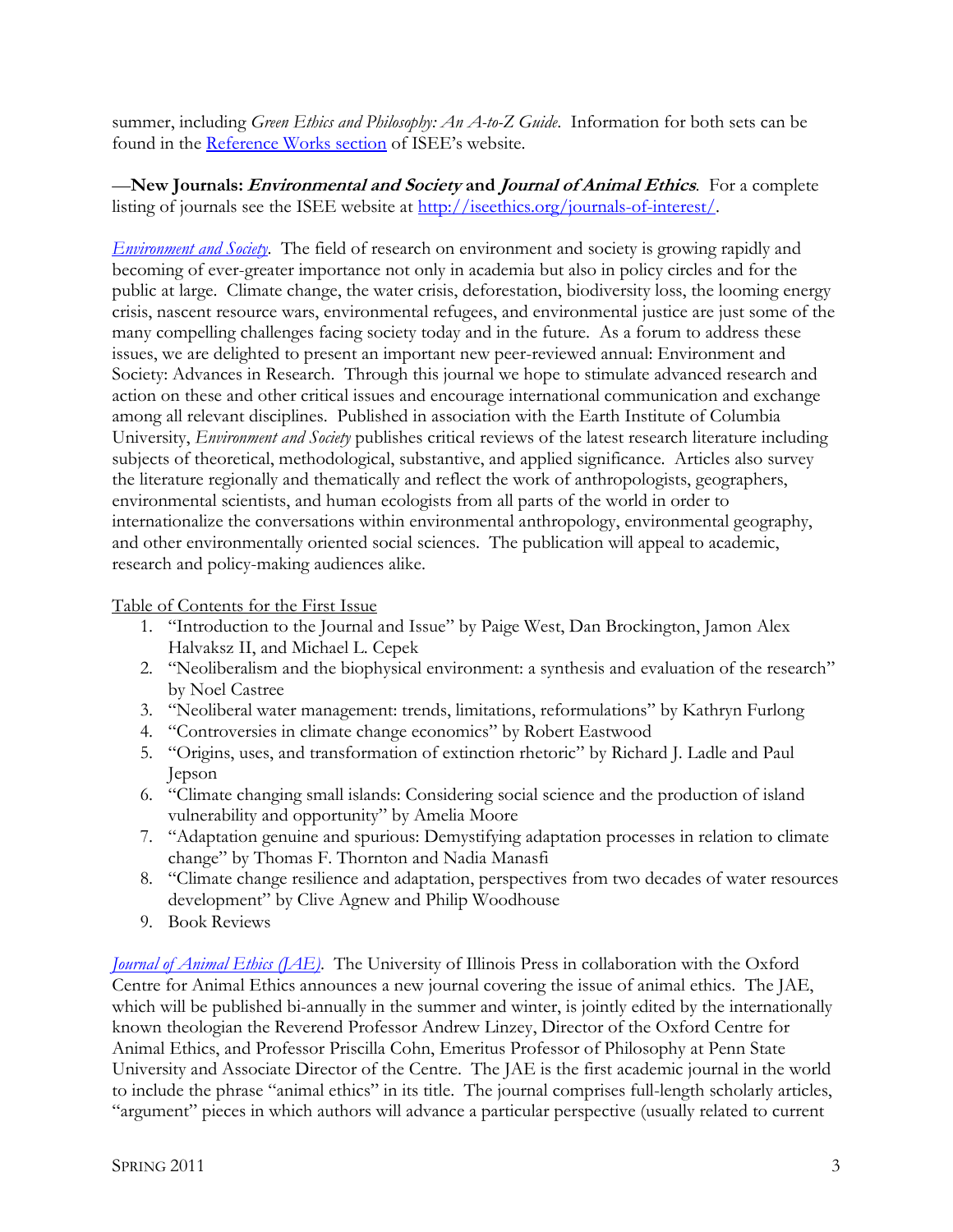affairs) or respond to a previous article, review or research report, as well as review articles and book reviews. It is devoted to the exploration of progressive thought about animals and is multidisciplinary in nature and international in scope. It covers theoretical and applied aspects of animal ethics that will be of interest to academics from both the humanities and the sciences, as well as professionals working in the field of animal protection. It aims to publish groundbreaking work written by new and established academics from a wide range of disciplines including anthropology, ethics, history, law, literature, linguistics, political theory, religion and science. Contributions to the Journal are welcomed and submission guidelines can be found on the JAE's website.

In the first issue David M. Lavigne and William S. Lynn address Canada's commercial seal hunt; Joel Marks writes on how animal suffering is unrecognized in research; Andrew Fenton and Frederic Gilbert question the use of animals in spinal cord research; Judith Benz-Schwarzburg and Andrew Knight examine the cognitive abilities of animals and asks how long they can be denied similar rights to humans; Grace Clement asks whether animals can be classed as "pets or meat"? Barbro Froding, Martin Peterson, and Mark J. Rowlands debate whether animal ethics should be based on friendship, and Jan Deckers and Jay B. McDaniel debate whether Whiteheadians should be vegetarians.

# Member News

—**Christopher Stevens**, Ph.D. Candidate in the Department of Philosophy at the University of Maryland, spent 2010-2011 as a Fulbright Fellow at the University of Oslo's Centre for Development and Environment. He is doing research there on environmental human rights. For more information on Chris's work see [http://www.sum.uio.no/staff/stevens-christopher.html.](http://www.sum.uio.no/staff/stevens-christopher.html)

—**Ruth Thomas-Pellicer**, Doctoral Candidate in the Department of Sociology at the University of Surrey UK, is in discussion with [Greenhouse Press](http://www.wix.com/liam_leonard/greenhouse-press) to publish an edited collection of essays on the theoretical foundations of re-embodiment. Thomas-Pellicer claims that beginning with the Neolithic Revolution and the advent of metallurgy, Western society embarked upon a path of alienation and disembodiment from the living world. Current environmental crises, however, are forcing a re-imagination of the human-nature relationship, one that fundamentally embeds humans in ecological processes. The goal in articulating the basis of such re-embodiments is socio-political

action and the positive transformation of Western culture. If you are interested in contributing to this anthology or have questions for Ruth, she can be reached at [r.thomas-pellicer@surrey.ac.uk.](mailto:r.thomas-pellicer@surrey.ac.uk)

—**Allen Thompson**, Assistant Professor of Philosophy at Clemson University, is moving to Oregon State University beginning fall 2011. Allen will be joining Kathleen Dean Moore at OSU to develop OSU's [Environmental Humanities](http://oregonstate.edu/cla/environmentalhumanities/home)  [Initiative,](http://oregonstate.edu/cla/environmentalhumanities/home) a consortium of humanities scholars and scientists working in close collaboration to harness the powers of empirical knowledge and cultural, moral, and spiritual understanding.

# Appalachia

Sing, young river, of the hills you cut Green vein through woody shoulders knotted and umber Rain-throbbed vein, be-turtled and be-mineraled. Sing now, gentle destroyer, of the human: "Scalper of mountain, feller of tree." Flush your mercury bowels of his coal-dog droppings; The slow erasure of things more quickly undone.

*~Adam Briggle, University of North Texas*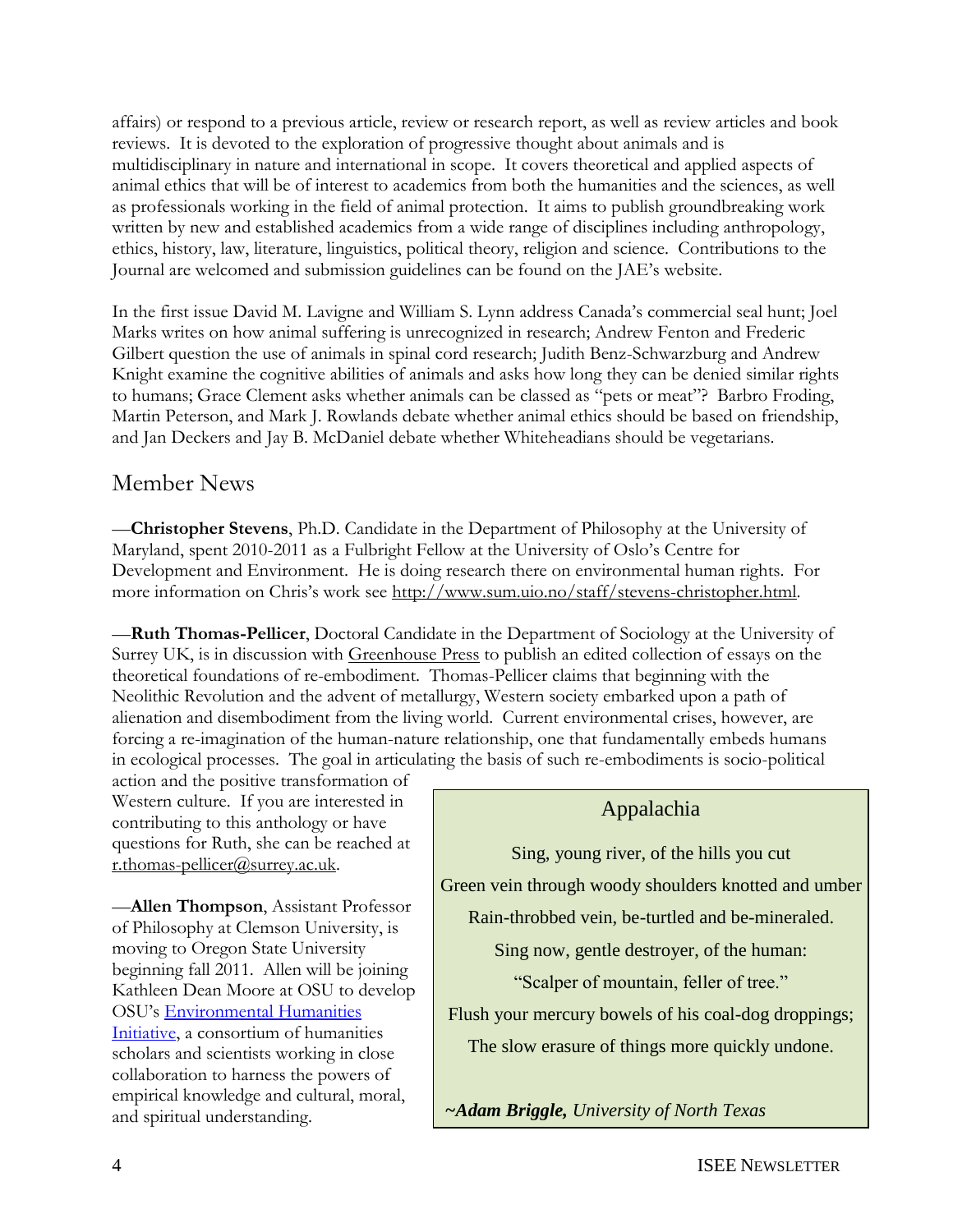# Events & Issues

**—Bittersweet Year 2010.** Environmental author and activist Bill McKibben writes that "2010 was a bittersweet year—truly the worst of times and the best. It was a year when we suffered with our friends around the planet, as floods wracked one country after another, fires swept Russia, and 19 nations set new temperature records—2010 was the warmest year the earth has yet recorded. But it was also the year when we saw the forces of hope gathering momentum. Despite the debacle in Copenhagen, millions came together in 2010 to build a powerful movement. We've created a web page at [350.org](http://www.350.org/2010/index.html) to highlight all that this movement accomplished this year, and we think you'll like it.

—**Environmental Education Act in Taiwan**. The Taiwan Legislature passed the Environmental Education Act on May  $18<sup>th</sup>$ , 2010, seventeen years after it was first drafted. The Environmental Education Law was promulgated by the President on June  $5<sup>th</sup>$ , 2010. The law is comprised of six chapters and contains 26 articles:

- Chapter 1, general provisions (Articles 1 4)
- Chapter 2, environmental education policy (Articles 5 7)
- Chapter 3, authorities and responsibilities for agencies in charge of environmental education (Articles 8 - 17)
- Chapter 4, to promote and offer incentives to environmental education (Articles 18 22)
- Chapter 5, penalties (Articles 23 and 24)
- Chapter 6, supplementary provisions. (Articles 25 and 26)(26 provisions, p.1-9)

The new law mandates that citizens, including the nation's president and vice-president, employees of government organizations at all levels and state-run enterprises, as well as staff and students of all schools below the senior high school level, must receive four hours of environmental education each year.

A special feature of the act is that it provides three types of environmental education certification for personnel, institutions and facilities. People who have received training at or passed exams held by government-authorized environmental education institutions would become certified educators, who could then provide their services to various agencies and businesses, and thereby help in the development of professional environmental education.

In the future, the curriculum will take into consideration environmental issues of greatest international concern at the time. Programs will include lectures, forums, online learning, firsthand experience, experiments, outdoor studies, field trips, film viewings and other diversified forms of hands-on implementation.

Organizations such as the Green Party and the Taiwan Environmental Protection Union believe that the enactment of this law will help promote environmental concepts. Related education should focus primarily on instilling environmental ethics and love for the Earth among the wider public, giving special and utmost importance to raising people's level of moral conscience and environmental concepts.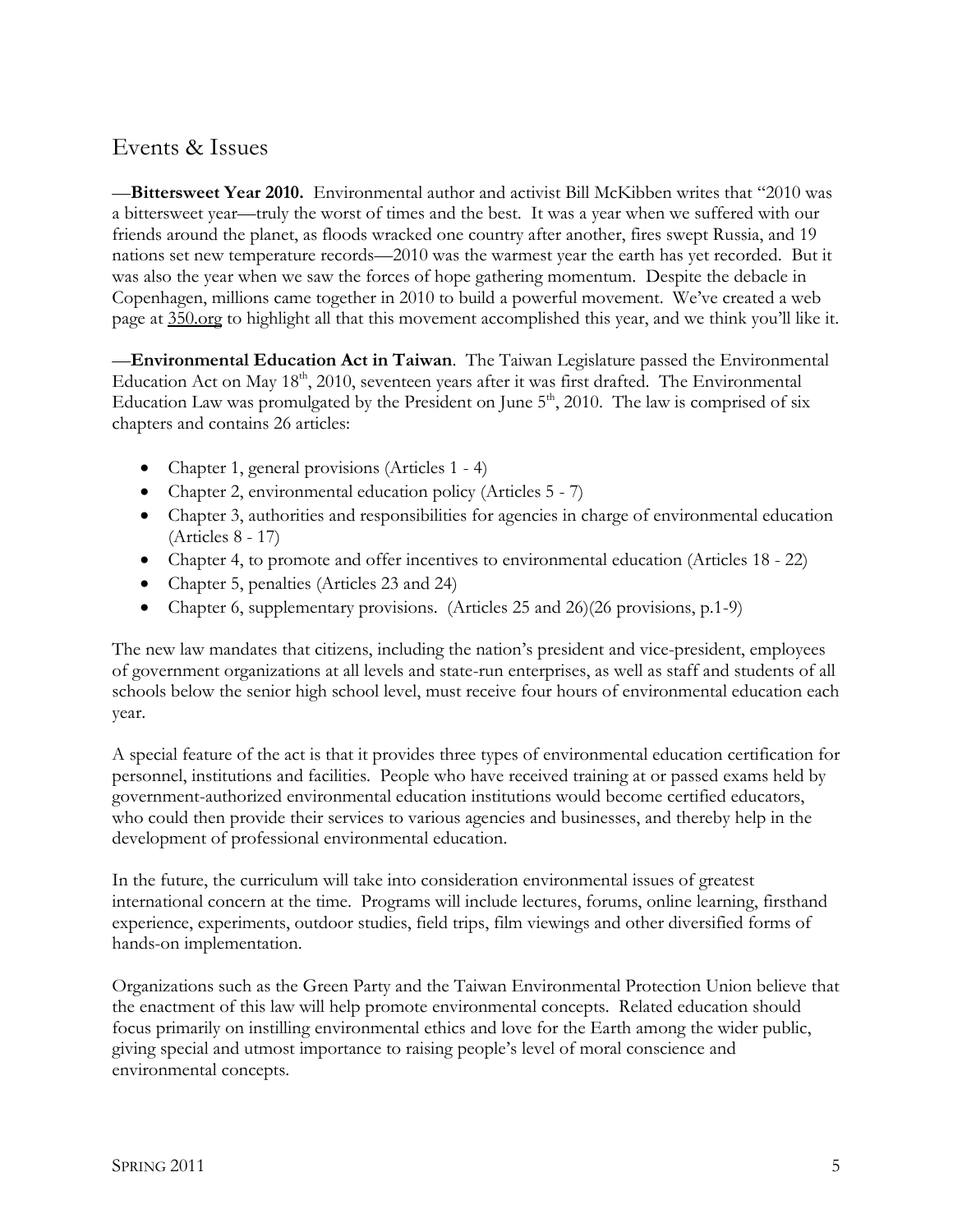The Taiwan Ministry of Education has organized workshops for school teachers in each part of the island, preparing them to be the personnel in charge of Environmental Education program in their school. Tsu-Mei Chen of the Taiwan Ecological Stewardship Association (TESA) was invited to give lectures on the topic for each workshop. (Thanks to [Tsu-Mei Chen](mailto:taixneco@seed.net.tw) for this update.)

### —**EPA Budget Slashed; Grey Wolves may be de-listed from the Endangered Species Act**

In the April 8th, 2011 budget compromise that was struck between Democrats and the GOP to prevent a shutdown of the federal government the Environmental Protection Agency was cut by \$1.6 billion, a 16 percent reduction. The prime targets in the budget deal accepted by Obama will undermine efforts to reduce pollution from mountaintop coal mining and mercury emissions from power plants, as well as the Brownfield program which dedicates funds to cleaning up and restoring contaminated industrial factories that are leeching pollutants into nearby neighborhoods, the Energy Star efficiency program, the greenhouse gas reporting system that's newly in place, and the Air Quality Management office.

In addition to cuts to the EPA's budget, the U.S. Congress has [intervened to remove an animal from](http://www.nytimes.com/2011/04/13/us/politics/13wolves.html?ref=politics)  [the Endangered Species List,](http://www.nytimes.com/2011/04/13/us/politics/13wolves.html?ref=politics) attaching a rider to the federal budget that ends federal protection for gray wolves in the northern Rocky Mountains. The new provisions would instead put management of wolves in Montana and Idaho in the hands of state agencies, a shift that a federal judge had recently refused to approve, in part because it could increase the likelihood of commercial wolf hunts in the two states this fall. Environmental groups called passage of the budget rider a dangerous precedent that would allow Congress, rather than a science-based federal agency, to remove endangered species protections. "Now, anytime anybody has an issue with an endangered species, they are going to run to Congress and try to get the same treatment," Michael T. Leahy, the Rocky Mountain region director for Defenders of Wildlife, told the New York Times.

—**Goldman Environmental Prize Winners of 2011**. The Goldman Environmental Prize, sometimes dubbed the Nobel Prize for the environment, is the world's largest prize that honors grassroots environmentalists. The Prize recognizes individuals for sustained and significant efforts to protect and enhance the natural environment, often at great personal risk. Each winner receives an award of \$150,000, the largest award in the world for grassroots environmentalists. The Goldman Prize views "grassroots" leaders as those involved in local efforts, where positive change is created through community or citizen participation in the issues that affect them. Through recognizing these individual leaders, the Prize seeks to inspire other ordinary people to take extraordinary actions to protect the natural world. The 2011 Goldman Prize recipients tackled some of the most pressing environmental issues of the day through grassroots efforts, helping to educate and motivate local communities to get involved in the effort to protect the natural environment around them and to stand up for their rights. This year's winners are:

- 1. Africa: [Raoul Du Toit, Zimbabwe.](http://goldmanprize.org/2011/africa) Raoul du Toit coordinated conservation initiatives that have helped to develop and maintain the largest remaining black rhino populations in Zimbabwe.
- 2. Asia: [Dmitry Lisitsyn, Russia.](http://goldmanprize.org/2011/asia) Dmitry Lisitsyn fought to protect Sakhalin Island's critical endangered ecosystems while also demanding safety measures from one of the world's largest petroleum development projects.
- 3. Europe: [Ursula Sladek, Germany.](http://goldmanprize.org/2011/europe) In response to Germany's expanded reliance on nuclear energy, Ursula Sladek created her country's first cooperatively-owned renewable power company.
- 4. Islands: [Prigi Arisandi, Indonesia.](http://goldmanprize.org/2011/islands) Biologist Prigi Arisandi initiated a local movement to stop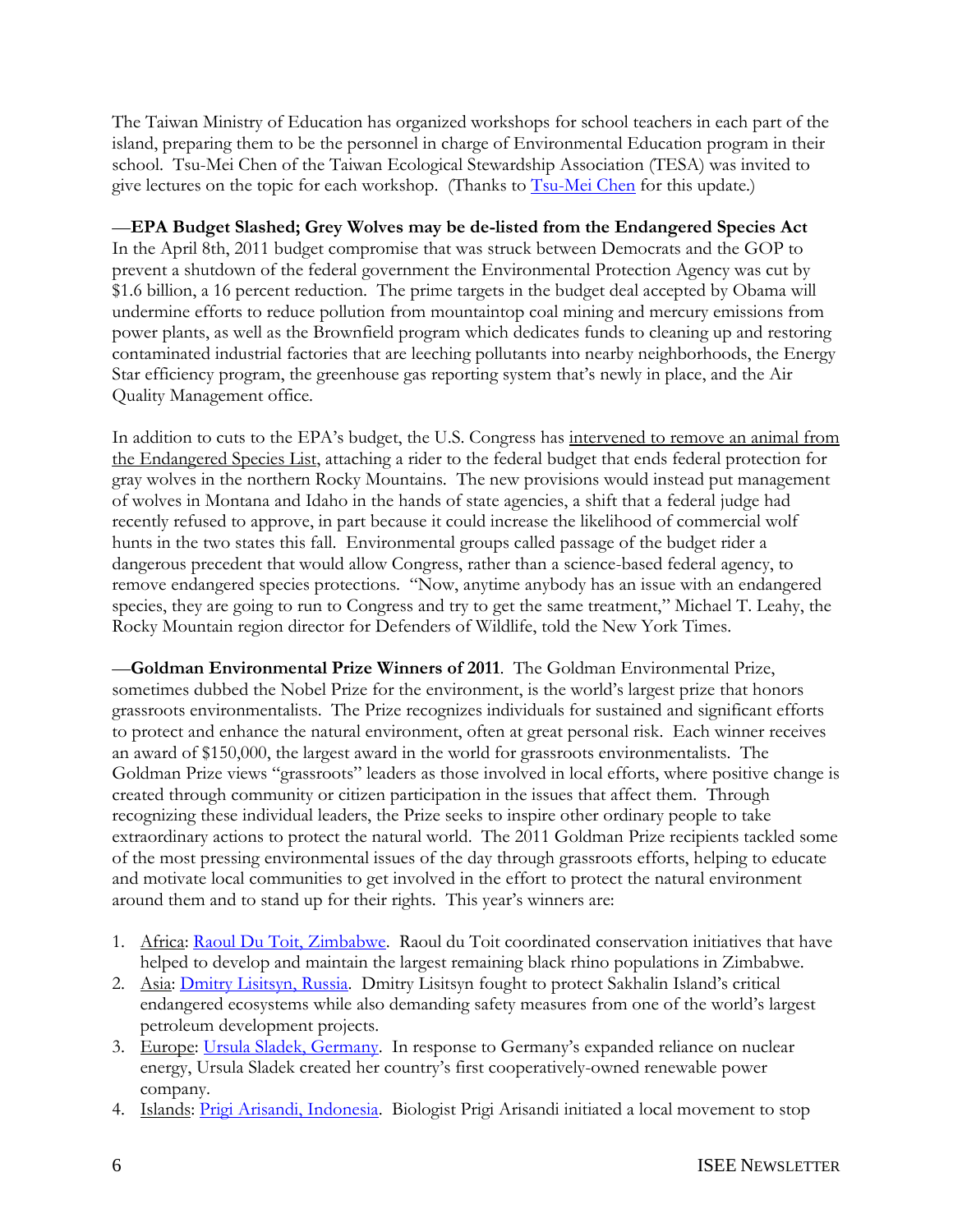industrial pollution from flowing into a river that provides water to three million people.

- 5. North America: [Hilton Kelley, USA.](http://goldmanprize.org/2011/northamerica) Now leading the battle for environmental justice on the Texas Gulf Coast, Hilton Kelley fights for communities living in the shadow of polluting industries.
- 6. South & Central America: [Francisco Pineda, El Salvador.](http://goldmanprize.org/2011/southcentralamerica) Living under the constant threat of assassination, Francisco Pineda led a citizens' movement that stopped a gold mine from destroying El Salvador's dwindling water resources.

—**Michigan Supreme Court Restricts Citizen's Ability to Sue State over Environmental Issues**. The Michigan Supreme Court's new conservative majority has reversed a major decision that expanded the ability to sue the state in some environmental disputes. For the full article, see [Michigan court overturns major environmental decision,](http://www.freep.com/article/20110426/NEWS06/110426019/1008/news06/Michigan-court-overturns-major-environmental-decision) *Detroit Free Press*, April 26, 2011. Also see:

- [Mich. court reverses ability to sue in environmental cases,](http://www.detnews.com/article/20110426/LIFESTYLE14/104260394/1361/Mich.-court-reverses-ability-to-sue-in-environmental-cases) *Detroit News*, April 26, 2011.
- Michigan Supreme Court overturns major environmental decision that expanded ability to [sue state,](http://www.mlive.com/politics/index.ssf/2011/04/michigan_supreme_court_overtur.html) *MLive*, April 26, 2011.

—**One Year Later: Assessing the Lasting Impact of the Gulf Spill**. On the anniversary of the Deepwater Horizon explosion, the worst fears about the long-term damage from the oil spill have not been realized. But the big challenge is more fundamental: repairing the harm from the dams, levees, and canals that are devastating the Mississippi Delta and the Louisiana coast. And there may be some surprises. Most people feared major die-offs of fishes and shrimp in the northern Gulf. But when areas closed because of oil were reopened to fishing, fishing was generally excellent. A season closed to fishing may have done more to help the fish than the oil did to hurt them.

Researchers are still studying the ecological consequences of the April 20, 2010 Gulf explosion. While the oil was flowing, fewer dolphins died than many had feared; it seemed they perhaps dodged the brunt of the oil. But in March and April of this year, newborn dolphins were washing up dead in high numbers in the northern Gulf—a very unpleasant surprise, but not unprecedented. The Gulf is the only nesting area for Kemp's Ridley turtles—the world's most endangered sea turtle. Many turtles that washed up, including Kemp's Ridleys, showed no visible signs of oil. Did fishing nets kill them? And of those that did die in oil, how many went undetected? And while most people did not get sick, a disturbing number of individuals—perhaps more sensitive or more exposed—continue to complain of significant health problems since the blowout and the spill. The deep plumes have already dissipated, apparently eaten by the Gulf's oil-adapted microbes. Yet some of that deep oil seems lodged in seafloor sediments, and, up to seven miles from the wellhead, it appears to have killed some deep-sea coral.

But was it, as was often said, "the worst environmental catastrophe in American history"? Well, no. But while the blowout wasn't the ongoing ecological catastrophe that some predicted, there exist much bigger long-term problems we don't fear nearly enough. The worst environmental disaster in history isn't the oil that gets away. It's the oil we burn, the coal we burn, the gas we burn. The real catastrophic spill is the carbon dioxide billowing from our tailpipes and smokestacks every second, year upon decade. That spill is destabilizing the planet's life-supporting systems, killing polar wildlife, shrinking tropical reefs, dissolving shellfish, raising the sea level along densely populated coasts, jeopardizing agriculture, and threatening food security for hundreds of millions of people. Read the rest of [Carl Safina](http://e360.yale.edu/content/feature.msp?id=2394)'s story.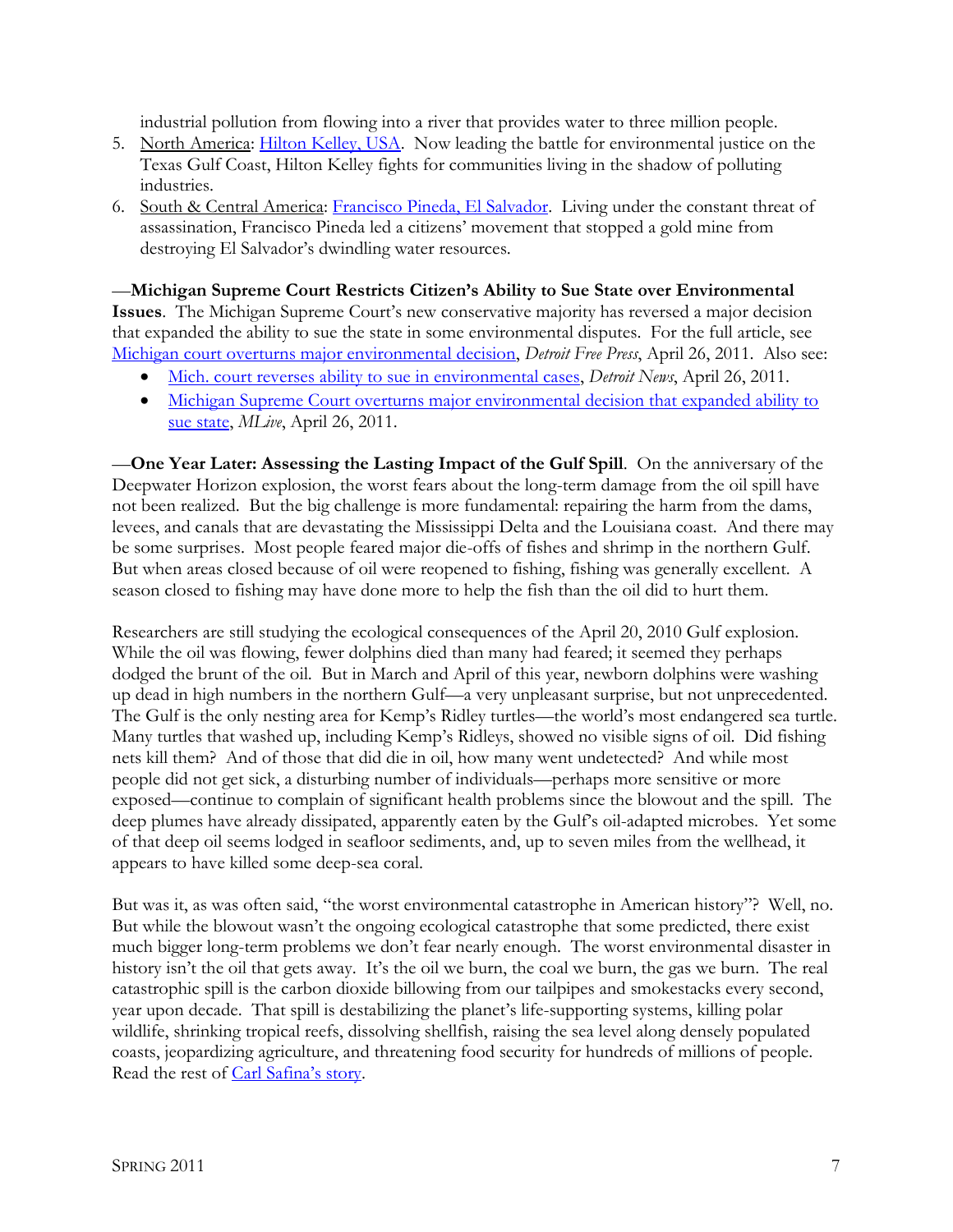—**Plastics Industry Continues Efforts to Undermine Reusable Bag Use.** Recently, a lawsuit brought by the Save the Plastic Bag Coalition, a group of plastic bag manufacturers, against Manhattan Beach for its plastic bag ban was set to be heard in the Californian Supreme Court on May 4, 2011. Plastic bag manufacturers are not only targeting local governments who adopt anti-bag ordinances, but have targeted manufacturers of reusable bags. Plastic bag producers, Hilex Poly Company, Superbag Operating and Advance Polybag have filed a lawsuit against Chico Bag Company for a misrepresentation of its product due to misleading information its website. This lawsuit appears to be another tactic in the Plastic industry's attempt to discredit reusable bag use. For more on this developing story see the report filed by [Californians Against Waste.](http://www.cawrecycles.org/whats_new/recycling_news/apr11_chicobaglawsuit)

—**Reality Check on Energy Sources in the United States**. The world must face a glaring fact: Demand for energy is growing, and countries need to expand their energy sources if they want to keep up. The Obama administration made a commitment to clean energy. But here's [a source-by](http://www.usnews.com/news/energy/slideshows/energy-reality-check)[source look](http://www.usnews.com/news/energy/slideshows/energy-reality-check) by Jessica Rettig of U.S. News and World Report at nine types of energy that could change the landscape in the United States.

—**World Population to Pass 10.1 Billion by Century's End, UN Says**. A new UN report predicts that the world's population will surge past 10.1 billion by the end of the century, a forecast that would shatter earlier estimates that the number would stabilize at about 9 billion by midcentury. Much of the population growth will occur in so-called "high fertility" countries—where each woman is having, on average, more than 1.5 daughters—in Africa, Asia, Oceania and Latin America, [according to the report.](http://esa.un.org/unpd/wpp/index.htm) While populations in low- and intermediate-fertility nations are expected to peak before the end of the century, the population in high-fertility nations will continue to increase. In Africa, where growth already threatens to overwhelm over-stretched food and water resources, the population could more than triple, from about 1 billion today to more than 3.6 billion. World population is expected to pass 7 billion later this year. The report, prepared by the UN's Population Division, projects that there will be 9.3 billion people by mid-century, which is 156 million more than the group predicted in a 2008 report. Projections have increased because fertility has not declined as rapidly as expected in poorer countries and has increased slightly in wealthier nations.

—**On a more humorous note,** check out a comic book for strip and surface mining published by the Mined-Land Conservation Conference in the 1960s: [New Uses for Good Earth!](http://iseethics.files.wordpress.com/2011/05/new-uses-for-good-earth-1960s-comic-book.pdf)

# The Profession

For the most recent updates see ISEE's website at [http://iseethics.org.](http://iseethics.org/)

# **CALLS: PAPERS/BOOK REVIEWS/ANTHOLOGIES**

—CALL FOR BOOK REVIEWS: [Capitalism Nature Socialism \(](http://www.cnsjournal.org/)CNS), an international journal of socialist ecology, would like to have the following books reviewed.

- Roger Gottlieb's [Engaging Voices: Tales of Morality and Meaning in an Age of Global](http://www.baylorpress.com/Book/249/Engaging_Voices.html)  [Warming](http://www.baylorpress.com/Book/249/Engaging_Voices.html)
- [The Science and Humanism of Stephen Jay Gould](http://www.monthlyreview.org/books/stephenjaygould.php) by Richard York and Brett Clark.

If interested in reviewing either of these books, please send your CV and a writing sample to the book review editor [Costas Panayotakis.](mailto:cpanayotakis@yahoo.com) Since CNS is a scholarly journal, you should have a doctoral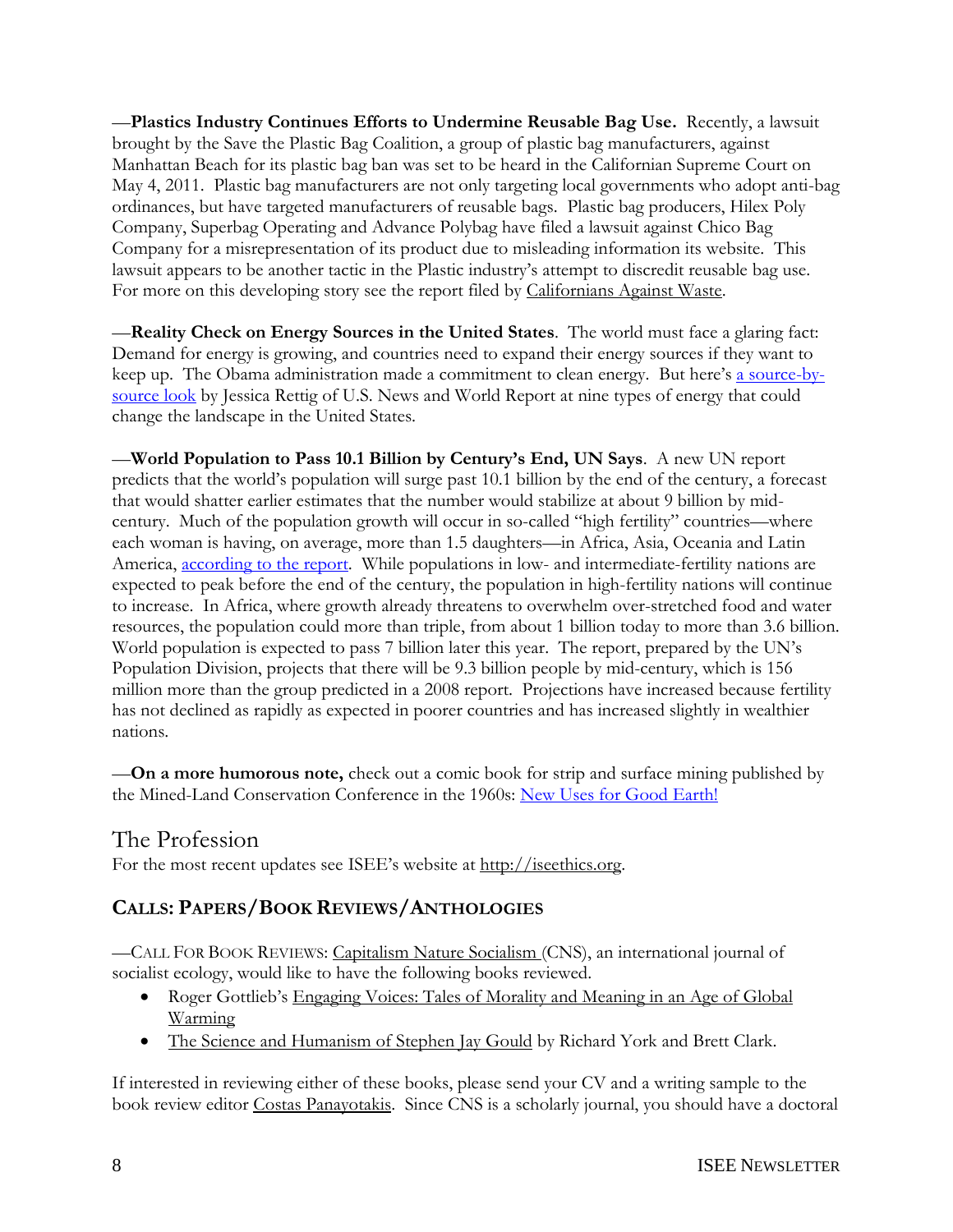degree or be in the final stages of getting one (ABD status). The normal length of book reviews is about 900 words, but they can be longer should the need arise.

**—May 10, 2011**. CALL FOR PAPERS: "Environmental Justice, Restoration, and Sustainability in [Africa.](http://www.cep.unt.edu/africa/2010-conference.htm)" An International Conference at University of Lagos, Akoka, Nigeria. The Environmental Ethics Unit in the Department of Philosophy, Faculty of Arts, University of Lagos, Akoka-Lagos, Nigeria in collaboration with the Center for Environmental Philosophy (CEP) in the Department of Philosophy and Religion Studies, University of North Texas (UNT), located in Denton, Texas, United States.

Abstracts should be sent to the conference coordinator [Dr. Chigbo Ekwealo](mailto:cekwealo@unilag.edu.ng) at by May 10, 2011. The conference welcomes papers, reports, and presentations from academicians, civil societies, government, et cetera. It strongly encourages papers of inter-, multi-disciplinary perspective that contain theoretical and practical answers reflective of the conference theme. Papers from other African perspectives that address the theme of the conference will be considered. Papers will be considered for a special issue of *Environmental Ethics*, the first journal devoted to environmental ethics.

Africans, like the Greek and Western philosophers, identified fire, air, earth (land), and water as the contact agents in existence. They evolved principles and values with which to relate to these elements such that while enabling and furthering human existence and living, these agents would also be sustained. Unfortunately, as a result of non-altruistic theories and actions, these natural resources are either endangered or polluted. Over population, urbanization with its negative survivalist effects has created environmental imbalances and human injustices making the need for justice, restoration, and sustainability inevitable. Other human actions have also continued to create survivalist responses which do not translate into positive effects in the long-run. In Africa, these common problems have been responded to with general and universal principles which because of their inevitable metaphysical bias may not work for the African environment in the long run. Africa therefore needs principles (theories) and actions that take into consideration their peculiar mind-set, history, and culture to provide an authentic base for genuine environmental and human restoration.

The conference registration fee is \$100 or N15,000.00 (Naira) which includes all program materials, lunch for two days and the Saturday night banquet. There will be free transportation (to and from) the airport to the university as well as the lodging area which is within one kilometer of the university campus.

Questions should be directed to the Conference Coordinator [Dr. Chigbo Ekwealo](mailto:cekwealo@unilag.edu.ng) or Dr. Gene [Hargrove,](mailto:hargrove@unt.edu) Director of CEP.

—May 15, 2011. CALL FOR PAPERS: "Ecological Inequalities and Interventions: Contemporary Environmental Practices." The Cultural Studies Student Organizing Committee (SOC) of George Mason University invites paper proposals for our 5<sup>th</sup> annual Cultural Studies Graduate Student Conference to be held Friday, September 23, 2011 at George Mason University in Fairfax, Virginia. The current and future impacts of ongoing, globalized environmental crises have animated scholars, activists, and professionals from a wide variety of disciplines and backgrounds and generated a burgeoning field of work that seeks to come to grips with the ecologies of the present as well as the possible ecologies of the future. This conference will provide a forum for emerging scholars and practitioners involved in cultural studies, environmental studies, the arts and humanities, public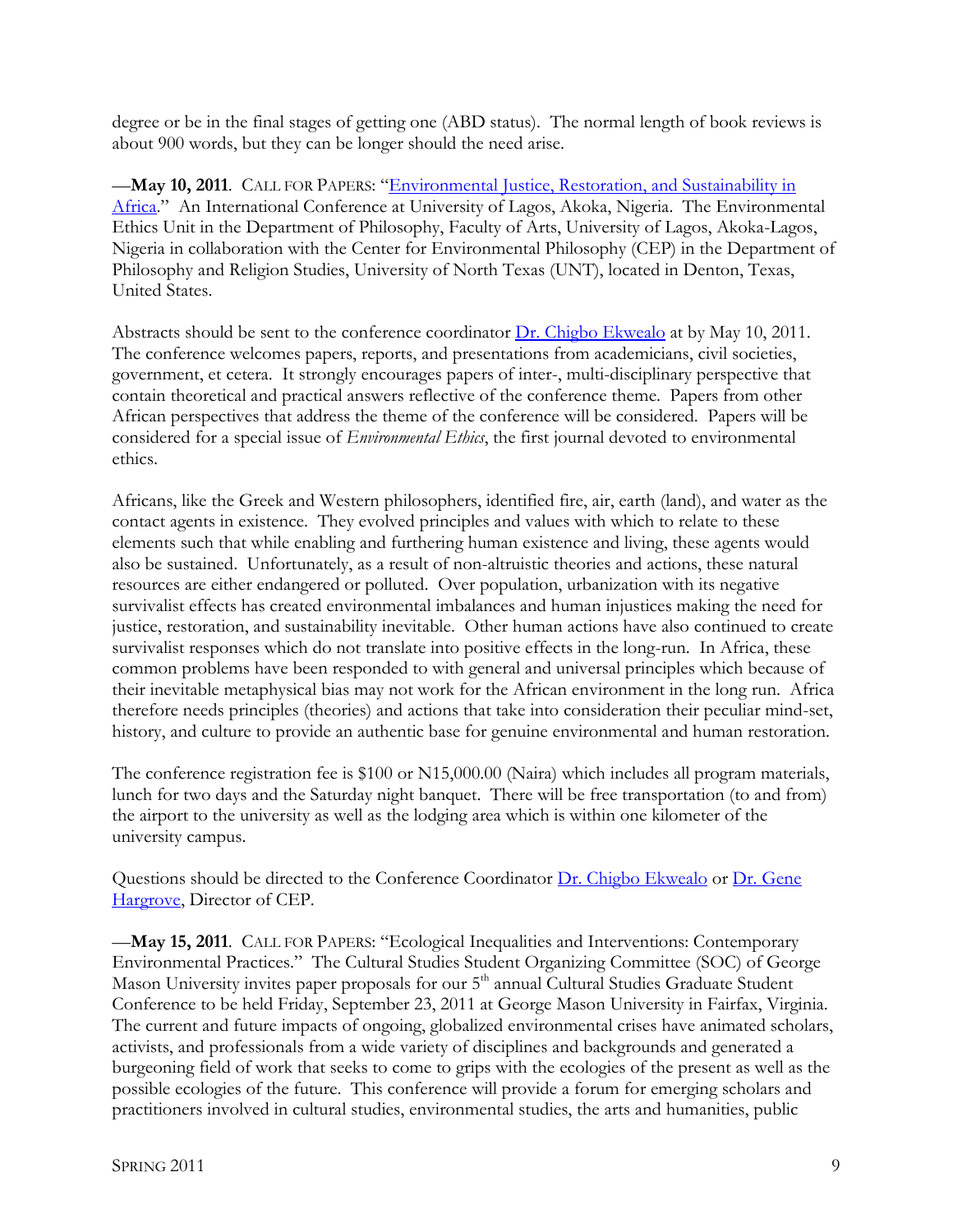policy, political ecology and related fields to engage in conversations regarding contemporary and prospective environmental practices and politics. We seek to engage in efforts to develop a deeper understanding of human interventions—in the forms of work, art, and politics—into the environment. We also wish to examine the ways in which concepts such as "nature" and "human practice" inform, articulate with and determine one another. "Ecological Inequalities and Interventions: Contemporary Environmental Practices" will offer an appropriately interdisciplinary forum for work in this emerging area of inquiry. We welcome proposals for traditional academic paper presentations, as well as alternative formats such as panel discussions, workshops, and film screenings. In addition we hope to publish select conference papers in an edited volume or curated journal issue.

Possible Paper Topics. Environmental activism: past, present, and future; Labor, Nature and Culture; Marxism and Ecology; Ecology as critique and self-critique; Creative expression and Ecology; Neoliberalism and Discourses of Sustainability; Ecology and the Politics of the Global South; Environmentalism and Citizenship; Green economies; Academic interventions and public policy

Submission Procedure. Abstracts of 300 words and a current CV should be sent to [Jason Morris.](mailto:jmorrisf@masonlive.gmu.edu) Please include the title, presenter's name, institutional affiliation, contact information, A/V requests and any other special needs required. Abstracts should be sent as .doc, .rtf or PDF file attachments.

—May 31, 2011. CALL FOR PAPERS: "[Forward-Looking Collective Responsibility](http://www.prospectiveresponsibility2011.felixpinkert.com/)" at the Manchester Workshops in Political Theory 2011, Eighth Annual Conference: August 31-September 2nd 2011 to be held at The University of Manchester, England. Most of the discussion about collective responsibility is focused on backward-looking or retrospective responsibility of collectives f*or what they have done or brought about*. By contrast, relatively little attention is paid to the idea that collectives such as states, nations, corporations, segments of society, or random collections of people might have forward-looking or prospective responsibility to *perform actions from now on*. This workshop invites papers that discuss this idea of forward-looking collective responsibility, as well as the related ideas of collective obligations (what collectives are obliged to do) and collective oughts (what collectives ought to do).

Deadlines. May 31, 2011: Deadline for submission of abstracts. June 15, 2011: Notification of acceptance. July 15, 2011: Registration deadline. August 15, 2011: Submission of full papers for circulation. August 31 – September 2: Workshop.

Paper Topics. In terms of scope, this workshop invites papers about any aspect of forward-looking collective responsibility, collective obligations, and collective oughts. Papers about backwardlooking or retrospective collective responsibility will also be considered if they concern the relation between such responsibility and forward-looking collective responsibility.

Submission Procedure. If you are interested in presenting a paper, please submit an abstract of at most 500 words [here.](http://www.prospectiveresponsibility2011.felixpinkert.com/?page_id=14) If you already have a full draft of the paper, you can also submit the draft prefaced by an abstract. Full drafts of accepted papers are due August 15 for circulation among workshop participants.

—May 31, 2011. CALL FOR ABSTRACTS: "Workshop in Applied Philosophy: Ethical Issues in [Engineering Biological and Ecological Systems.](http://www.northeastern.edu/ethics/)" The 2011 Workshop in Applied Philosophy will be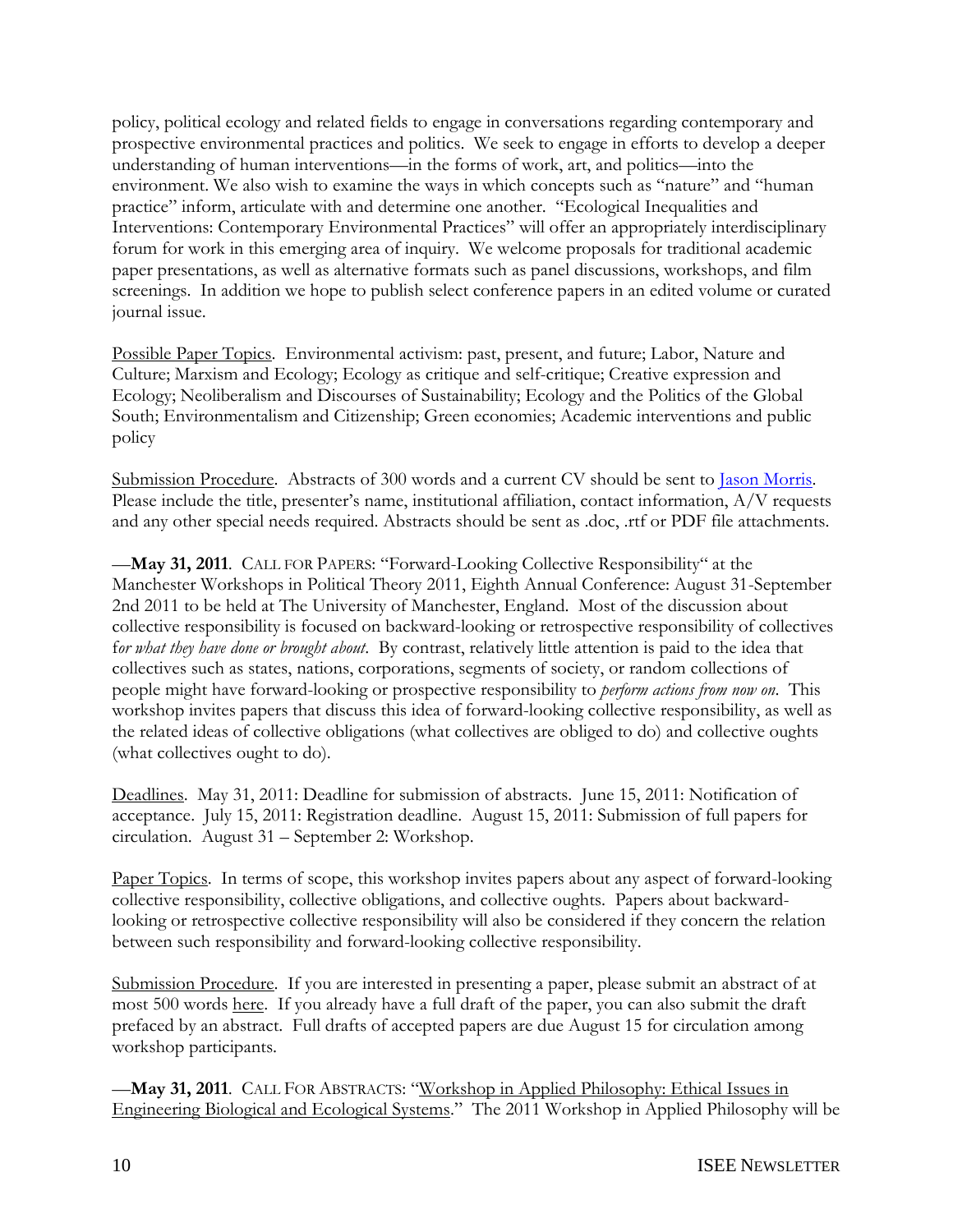held from September 30th – October 2nd at Northeastern University in Boston. Biological and ecological problems are increasingly understood and approached from an engineering perspective. In environmental contexts this is exemplified in the discourses around geoengineering, designer ecosystems, and assisted colonization. In human health contexts it is exemplified in the discourses around synthetic biology, bionanotechnology, and human enhancement. This workshop will bring together ethicists, philosophers, and others working on issues related to engineering complex biological and ecological systems. The workshop is designed to provide speakers with constructive feedback from colleagues working on related issues.

Keynote Speakers.

- Andrew Light (Associate Professor, George Mason University and Senior Fellow, Center for American Progress)
- Inmaculada de Melo-Martin (Associate Professor of Public Health and Medical Ethics, Cornell Medical College)

Paper Topics. We invite the submission of abstracts (no more than 750 words) from researchers working on topics related to ethics and engineering biological and ecological systems. Possible topics include, but are not limited to, the following:

- Evaluation of the engineering approach to environmental and human health issues
- Ethical issues associated with particular environmental engineering practices or proposals e.g. geoengineering, designer ecosystems, and re-wilding
- Ethical issues associated with particular biological system engineering practices or proposals—e.g. synthetic biology, artificial life, and robust human enhancement.
- The role of ethical considerations in policy and regulation regarding engineering biological and ecological systems (either in general or for particular areas, such as geoengineering or genetic enhancement)
- Epistemological and decision theoretic issues that arise in the context of engineering ecological and biological systems

Submission Procedure. Please email submissions (and questions) to [Ronald Sandler.](mailto:r.sandler@neu.edu) The abstract submission deadline is May 31<sup>st</sup>. Abstracts will be reviewed by a program committee. Those selected for the program will be asked to submit papers one month prior to the workshop, and papers will be made available on the workshop website. Papers can be of any length, but speakers will be limited to twenty-five minutes to present their ideas, followed by thirty minutes of discussion. The Workshop on Applied Philosophy is sponsored by the Department of Philosophy and Religion and The Nanotechnology and Society Research Group at Northeastern University.

-June 30, 2011. CALL FOR PAPERS: "Traditional Ecological Knowledge: Past-Present-Future." Proposals are invited for the second annual Interdisciplinary Indigenous New England conference to be held at the University of New Hampshire. This year's theme is Traditional Ecological Knowledge: Past, Present, and Future. The goal of this conference is to generate conversation among academic scholars, tribal professionals and community knowledge keepers about the spaces of interaction between traditional ecological knowledge and scientific methodologies. Our aim is that these conversations can create opportunities for and strengthen collaborative efforts between indigenous communities, academic institutions and science professionals. The Browne Center offers a perfect setting for this conference with opportunities for indoor and outdoor activities. An indoor conference room offers seating in the round, with a maximum of 60 audience members. Outdoors,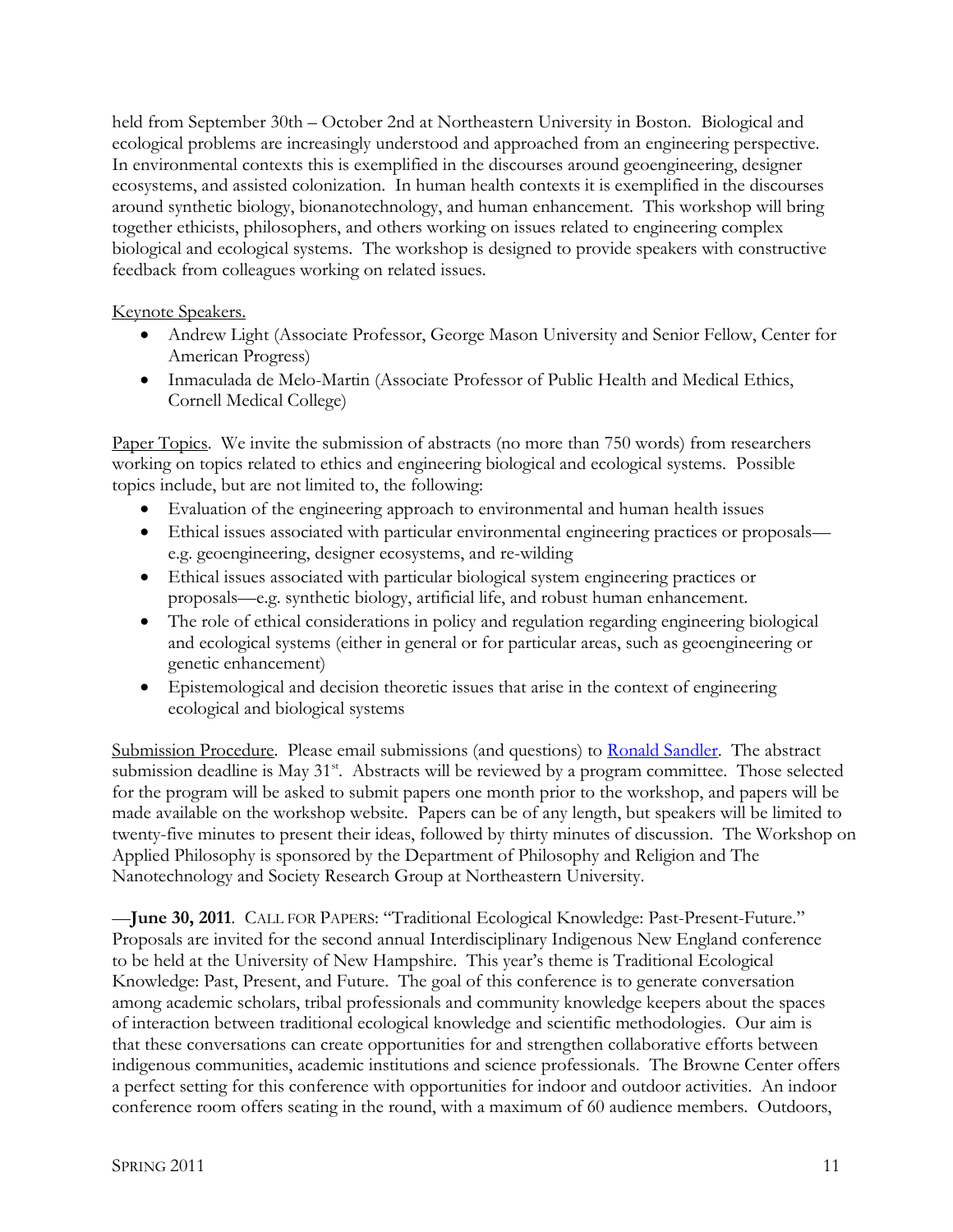we have access to a wooden yurt that can comfortably accommodate 25 audience members. There are wooded trails, a salt marsh and nearby fresh water wetlands. Workshops and roundtables will run concurrently, rain or shine, as indoor and outside sessions.

### Proposal Formats

- Roundtable Interactive Discussions: Consisting of 3-4 presenters and a moderator. Each presenter will have 5 minutes to present on the roundtable topic, followed by a 20 minute interactive discussion among presenters. The remainder of the 60 minute session will be centered on open discussion between presenters and audience.
- Experiential Outdoor Workshops: Consisting of 1-2 facilitators/presenters. These will be interactive outdoor workshops with a 60 minute duration. Themes might include field walks, plant knowledge, material culture projects, and indigenous ecologies. Potential workshop facilitators are encouraged to discuss their ideas with the conference organizers prior to submitting a proposal

### Suggested Themes

- Adaptation, including introduced and adaptive species; sustainability; subsistence and TEK (hunting, fishing, gathering, planting); environmental, social, political and economic change
- Ethno-botany, including food, medicine and material culture
- Teaching & Learning, including TEK embedded in storytelling, art, music and dance; youth perspectives; classroom and outdoor learning
- Environmental Justice, including intellectual property; bio-piracy; land rights and land tenure; natural resource management; clean waters, air and community health
- We highly encourage proposals that engage audience members, including high-school youth. Proposals are welcome from faculty and university students; from community-knowledge keepers and elders; from tribal natural resource professionals and from professionals working in the field.

Submission Procedure. Please submit an abstract (250 words or less) describing the proposed topic and the presenter's knowledge of that topic to [tek.conference@unh.edu.](mailto:tek.conference@unh.edu) Also include a one-page c.v. or one-paragraph personal biography. (First Nation elders and community knowledge keepers may also contact the program committee and discuss their submissions orally.) Please submit only one proposal, and indicate whether you want to conduct a workshop, roundtable (3-4 members) or participate as an individual in a roundtable. Individuals submitting proposals should specify the type of space (indoor or outdoor) they would prefer to use.

Date & Location. September 22-24, 2011, University of New Hampshire, Durham (Browne Center)

Contacts. For additional information please contact:

- [Meghan Howey](mailto:meghan.howey@unh.edu)
- [Kristen Wyman.](mailto:kwyman@gedakina.org) Phone: 781-242-9669
- [Rick Pouliot.](mailto:rickpouliot@gedakina.org) Phone: 603-673-3089

Accommodations. We will have rates available at several area hotels and limited tent camping will be available at the Browne Center. Meals: Presenters and audience members will have the choice of taking meals from nearby restaurants or through community style meals at the Browne Center.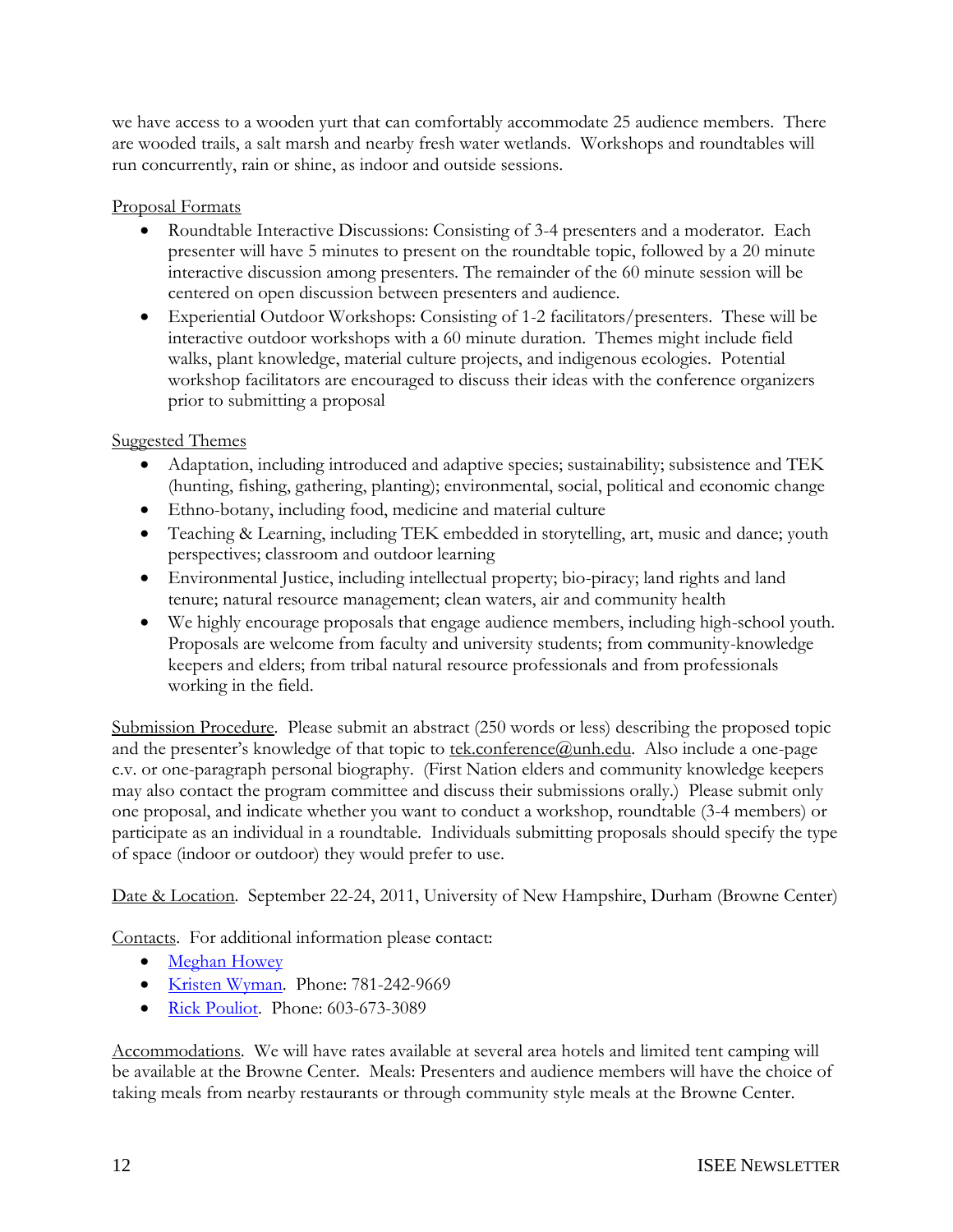Presented by the University of New Hampshire (Center for Rural and Indigenous Science Education, Center for the Humanities, Anthropology Department) and Gedakina.

—**July 6, 2011**. CALL FOR AUTHORS: *Encyclopedia of Global Warming and Climate Change*, 2nd Edition. We are inviting academic editorial contributors to the *Encyclopedia of Global Warming and Climate Change*, the second edition of the 3-volume reference to be published in 2012 by SAGE Publications. This comprehensive work will be marketed and sold to college, public, and academic libraries, and includes some 700 articles covering all aspects of the world environment and related disciplines in the social sciences, including terms and practices, profiles of climate change by country, biographies, and descriptions of environmental organizations. Each article, ranging from 700 to 5,000 words, is signed by the contributor. The General Editor of the encyclopedia is S. George Philander, Ph.D., Princeton University, who will review all the articles for editorial content and academic consistency. If you are interested in contributing to the encyclopedia, it can be a notable publication addition to your CV/resume and broaden your publishing credits. Payment for the articles are honoraria that range from a \$50 book credit at Sage Publications for article submissions totaling 500 to 1,000 words up to free access to the online edition of the encyclopedia for contributions over 10,000 words. More than this, your involvement can help assure that credible and detailed data, descriptions, and analysis are available to students of climate issues. The list of available articles (Excel file) and Style Guidelines are prepared and will be sent to you in response to your inquiry. Please then select which unassigned articles may best suit your interests and expertise. If you would like to contribute to building a truly outstanding reference with the *Encyclopedia of Global Warming and Climate Change*, please contact [Sue Moskowitz,](mailto:gw2@golsonmedia.com) Director of Author Management at Golson Media. Make sure to provide a brief summary of your background in climate change issues.

—**July 14, 2011**. CALL FOR PAPERS: "Special Issue on Food & the Environment." [Southern Cultures](http://www.southerncultures.org/), the award-winning quarterly from UNC's Center for the Study of the American South, would like to strongly encourage submissions from scholars and teachers and other thoughtful writers from around the world for our 2012 special issue devoted entirely to Food, especially regarding work that connects Food to the Environment and/or Environmental History.

To read all of our last decade's content on the Environment and Environmental History, please visit: [http://www.southerncultures.org/content/read/read\\_by\\_subject/environment/.](http://www.southerncultures.org/content/read/read_by_subject/environment/) To access our submission guidelines and content in many other subject areas, and find more information, please visit: [http://www.southerncultures.org/content/submissions/.](http://www.southerncultures.org/content/submissions/)

—**August 1, 2011**. CALL FOR AUTHORS: *[The Ethics of Geoengineering: Investigating the Moral Challenges of](http://www.umt.edu/ethics/EthicsGeoengineering/Anthology.aspx)  [Solar Radiation Management](http://www.umt.edu/ethics/EthicsGeoengineering/Anthology.aspx)*. Interest in the idea of deliberately altering the climate in order to mitigate the worst effects of global climate change has accelerated dramatically. While 2010 saw a rush of books and articles published on geoengineering from a popular and a scientific perspective, there has still been very little devoted to the ethical, legal, and social issues. Yet it is widely acknowledged that these issues—rather than the scientific or technical ones—may be the determining factors about whether or not to proceed. To fill this gap, we are issuing a call for papers for an anthology that will clearly and insightfully articulate the ethical territory surrounding geoengineering. Topics being sought for the anthology include risk, precaution, and uncertainty; social, procedural, and environmental justice; the moral hazard and the technological fix; public trust in science; environmental ethics; privatization and vested interests; public participation; vulnerable populations; governance; and other topics. We are requesting 5000-8000 word original contributions (singleauthored or co-authored). This will be a scholarly anthology. However, given the interdisciplinary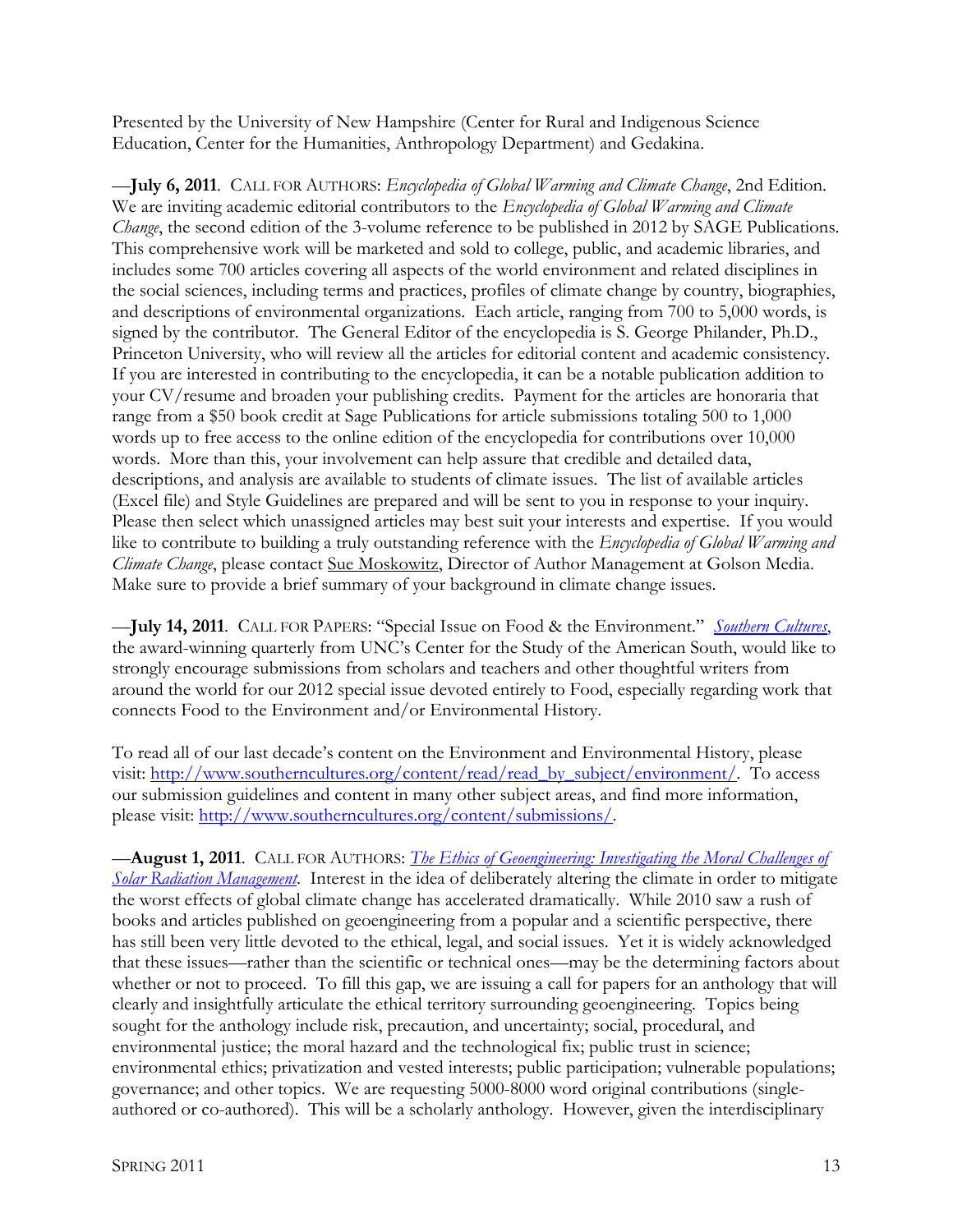nature of the ethical, legal, and social issues, we ask that you write in a style suitable for an engaged and multi-disciplinary audience. Please contact [Christopher Preston](mailto:christopher.preston@umontana.edu) if you are interested in contributing. If you have colleagues or friends that you know are interested in these topics, please let them know about the anthology and/or pass their names on to Christopher.

—**November 5, 2011**. CALL FOR PAPERS: "Environment, Culture & Place in a Rapidly Changing North." ASLE Off-Year Symposium June 14-17, 2012. University of Alaska Southeast. We invite paper and panel proposals for the Association for the Study of Literature and Environment's Off-Year Symposium, "Environment, Culture, and Place in a Rapidly Changing North," to be held June 14-17 at the University of Alaska Southeast in Juneau. Proposals related to the field of literature and environment broadly, or to the symposium theme specifically, should include a 250-word abstract, paper title, your name, and affiliation. Proposals for pre-organized panels are also welcome. Submit proposals to [Sarah Jaquette Ray](mailto:sjray@uas.alaska.edu) and [Kevin Maier.](mailto:kevin.maier@uas.alaska.edu)

Theme. The North American "North" of Alaska and Canada is an excellent geographical imaginary through which to understand the human-nature concerns of our time. Ecosystems transgress national boundaries, for instance, and Northern communities experience the symptoms of climate change disproportionately relative to their contribution to its acceleration. A symposium focusing on "the North" suggests a transnational perspective of this paradox, as well as a range of concerns, from peak oil and climate change to traditional ecological knowledges and tourism. While the North is often seen as an isolated place with a unique character, safe from the economic and environmental woes of "down south," this imaginary belies the North's place within transnational phenomena, such as colonialism, global climate change, and globalization.

Keynote. Julie Cruikshank, Professor Emerita of Anthropology at University of British Columbia, and author of *Do Glaciers Listen? Local Knowledge, Colonial Encounters and Social Imagination*. One secured plenary speaker, Ellen Frankenstein, will screen her documentary film, *Eating Alaska*.

Suggested Topics. We welcome proposals for papers, interdisciplinary research, or creative work on issues related to literature and the environment, and also work that explores the North American North, addressing (but not limited to) the following themes: the North in the environmental imagination; global indigenous environmental movements; subsistence/food security/food justice/food cultures; traditional/local ecological knowledges; climate change; transnational North; animals/animality/wildlife; boundaries/borders in the North; migrations.

—**December 31, 2011**. CALL FOR PAPERS: "[Ecosophies of Communication/Ecology of Mind.](http://trumpeter.athabascau.ca/index.php/trumpet/announcement/view/6)" A Special Issue of *The Trumpeter: Journal of Ecosophy*. Imagine that Arne Naess and Gregory Bateson sat down together, each with his favorite tipple, to discuss their unique approaches to understanding human and non-human communication. Imagine that you were able to eavesdrop on their chat. What did you hear? We are issuing this call-for-papers to explore the concept of ecosophies of communication and ecology of mind based on the legacy of Gregory Bateson and Arne Naess. Some of you may have known Arne Naess or Gregory Bateson. We welcome your personal insights, yet we also want to encourage you to breathe life into these memories. We're also looking for contributors who will explore the merged conceptual spaces of these two outstanding philosophers and their boundary dissolving investigations of the landscape of consciousness. We seek intellectual contributions that embody our emotions—unifying mind and body, nature and culture. Contributions ideally should transcend the divisions of natural and social science and the humanities; in short, contributions that have their heads in the clouds and their feet on the ground.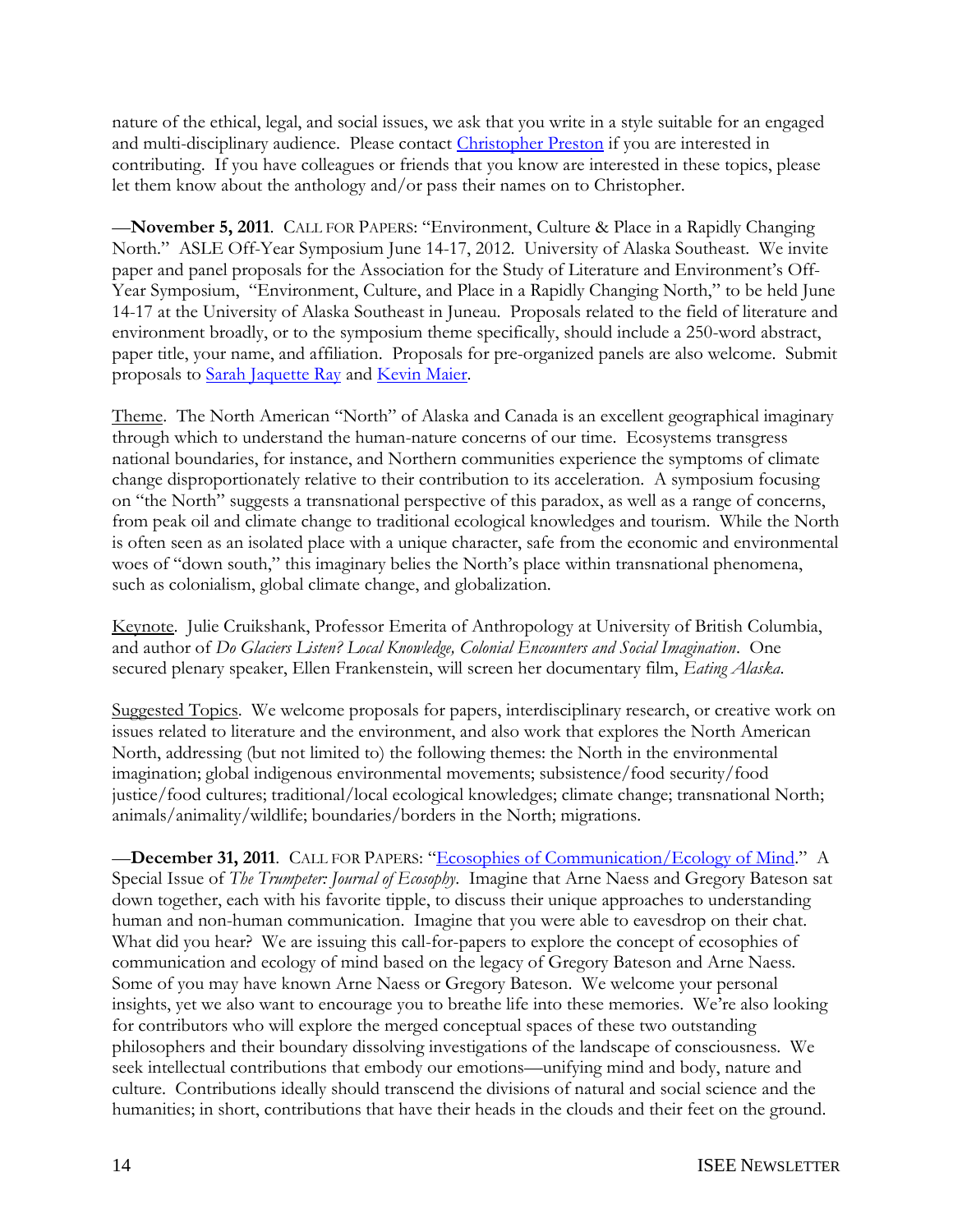Submission Procedure. Submissions will be accepted from now until December 31, 2011, and published in December 2012 or the winter/spring of 2013. Submissions should be uploaded to: [http://trumpeter.athabascau.ca/index.php/trumpet.](http://trumpeter.athabascau.ca/index.php/trumpet) Contributors must register with The Trumpeter in order to upload submissions.

For further information

- [Mark A. Schroll](mailto:rockphd4@yahoo.com)
- [Michael T. Caley](mailto:TrumpeterAE@shaw.ca)
- [Katherine MacDowell](mailto:tkmacdowell@verizon.net)

We also welcome suggestions that any of you may have for venues, meetings, seminars, or conferences that would facilitate conversation on the theme of this Special Issue.

 $-$ **January 15<sup>th</sup>, 2012**. CALL FOR PAPERS: "[Creation, Creatureliness, and Creativity:](http://www.scptonline.org/) The Human [Place in the Natural World.](http://www.scptonline.org/)" The Society for Continental Philosophy and Theology's 2012 conference takes today's ecological crises as its point of departure. We invite theological and philosophical contributions informed by continental traditions such as phenomenology, hermeneutics, eco-feminism, post-structuralism, post-colonial studies, deconstruction, and social and deep ecology that help us understand and implement a sustainable future together. Authors may submit papers that address ecological issues head on, as well as those that tackle philosophical and theological themes that underlie these issues. Keynote Speakers include Bruce Foltz (Eckerd College), Janet Martin Soskice (Cambridge University), and Norman Wirzba (Duke Divinity School).

Submission Procedure: Only complete papers with a maximum of 3,000 words will be accepted. Papers should be prepared for blind review and sent to [Bruce Ellis Benson.](mailto:bruce.ellis.benson@wheaton.edu)

Date & Location: April 20-22, 2012. Loyola Marymount University, Los Angeles

# **Upcoming Events: Classes/Institutes/Conferences**

—**May 26-29, 2011**. "[Technology & Security.](https://spt2011.unt.edu/frontpage)" The Society for Philosophy and Technology (SPT) conference series is the leading international event devoted to the philosophical examination of technology. This biennial conference rotates between Europe and North America, and the University of North Texas is proud to host the  $17<sup>th</sup>$  international SPT conference. The theme of SPT 2011 is Technology and Security. Technology promises to reduce the risks and insecurities intrinsic to the human condition as posed by disease, drought, war, famine, flood, and more. Citizens of modern technological societies lead lives that are in many ways more secure than their predecessors. Yet modern technology also creates new risks and new insecurities. SPT 2011 is about far more than security. They are on such topics as development, culture, media, emerging technologies, sustainability, the good life, religion, and more.

Keynote: Peter W. Singer, senior fellow and director of the 21st Century Defense Initiative at the Brookings Institution. For his keynote address, Singer will be discussing the ethics of emerging military technologies. He will do so by taking a reflective look at the field of philosophy of technology and the challenges we face in everything from dealing with science to the role of funding.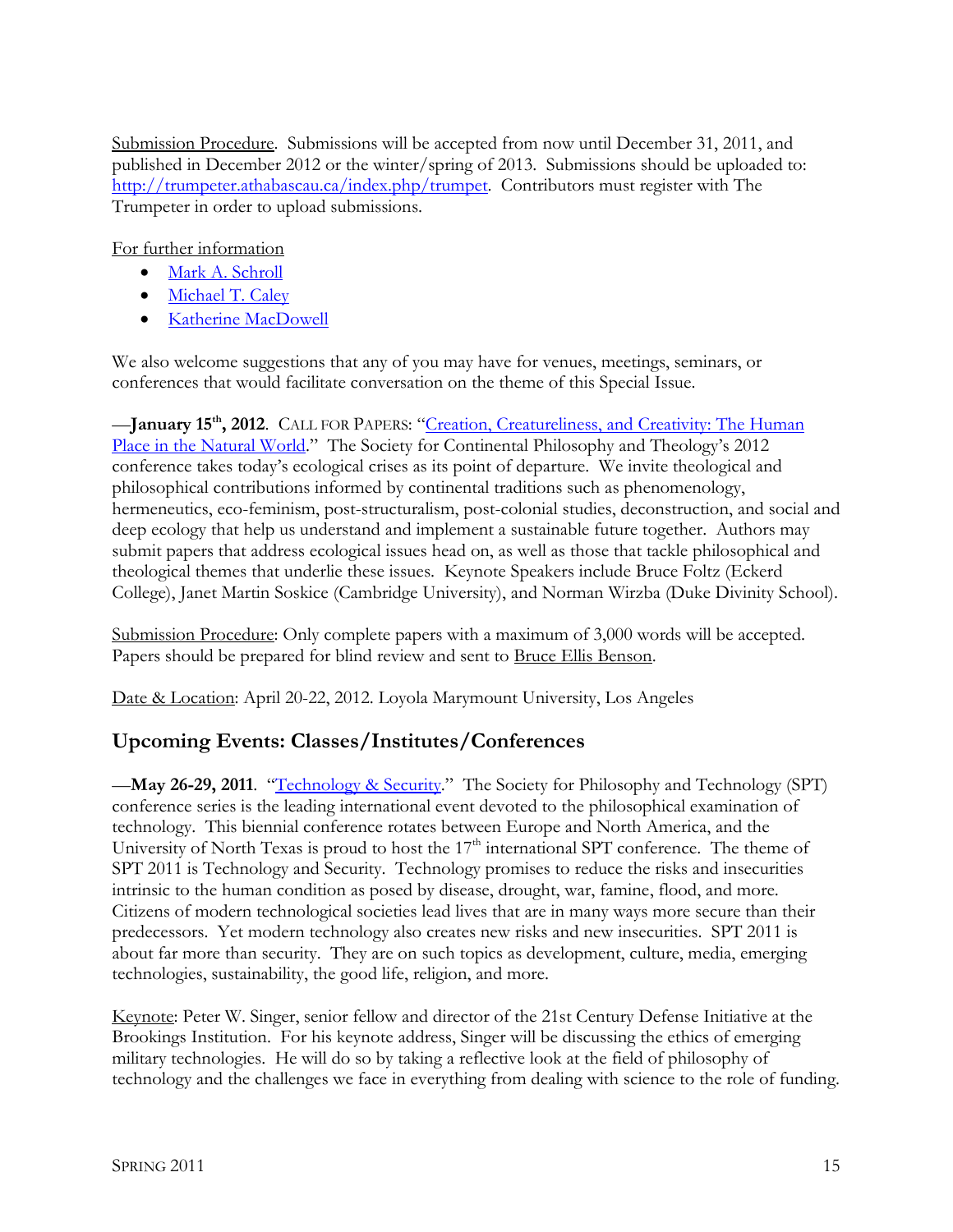Presidential Address: Philip Brey, head of the Department of Philosophy at the University of Twente, will be delivering the SPT Presidential Address at our 17th International Conference.

Plenary Panel 1: "Technology and Human Development." This panel will explore the role of technology in human development, with particular emphasis on the capabilities approach to the definition and assessment of development. The Panelists are: Ilse Oosterlaken, PhD Candidate at Delft University of Technology and member of the 3TU Centre for Ethics and Technology, Paul Thompson, W. K. Kellogg Chair in Agricultural, Food and Community Ethics at Michigan State University, and Evan Selinger, Associate Professor of Philosophy at Rochester Institute of Technology and member of the Graduate Program Faculty at the Golisano Institute of Sustainability

Plenary Panel 2: "Military Technology and National Security." This panel will explore the role of technology in national security and military operations, with particular emphasis on cyberwar, enhanced and robotic soldiers, and other emerging technologies. The Panelists are: George Lucas, Professor of Philosophy and Ethics Section head in the Department of Leadership, Ethics, and Law at the US Naval Academy, Braden Allenby, Chair of the Consortium for Emerging Technologies, Military Operations, and National Security and Lincoln Professor of Engineering and Ethics at Arizona State University, and Patrick Lin, Director of the Ethics + Emerging Sciences Group and Assistant Professor at California Polytechnic State University.

To register for the conference see: [https://spt2011.unt.edu/registration.](https://spt2011.unt.edu/registration)

Conference Location: SPT 2011 is hosted by the University of North Texas, a dynamic public research university with over 36,000 students. UNT boasts a beautiful 875 acre campus in the heart of historic Denton, TX, located just north of Dallas and Ft. Worth.

-June 14-17, 2011. "[Old World and New World Perspectives.](http://conference.science.ru.nl/isis_isee/ISEE2011)" 8th Annual Meeting of the International Society for Environmental Ethics (ISEE) in Nijmegen, The Netherlands. Organized by the Institute for Science, Innovation and Society, of the Radboud University Nijmegen, in cooperation with ISEE. Sponsored by:

- International Society for Environmental Ethics
- International Association for Environmental Philosophy
- Institute for Science Innovation and Society, Radboud University Nijmegen
- Applied Philosophy Group, Wageningen University
- Netherlands School for Research in Practical Philosophy
- Center for Environmental Philosophy, University of North Texas

The intended establishment of a European Network for Environmental Ethics in 2011 is a nice occasion for ISEE to have its next annual meeting in Europe. The meeting will focus on differences between Old World and New World perspectives on a range of topics in environmental philosophy including nature, landscape, wilderness, history and many others. Our hope is to attract a broad cross-section of the environmental philosophy community from America, Europe, and other continents. We especially encourage participation by graduate students.

The conference plan includes free time for hiking/cycling and conversation. With ample time for excursions conference participants will be able to discuss issues such as the conflicts between ecological restoration and cultural landscape protection in their real life context. We will visit some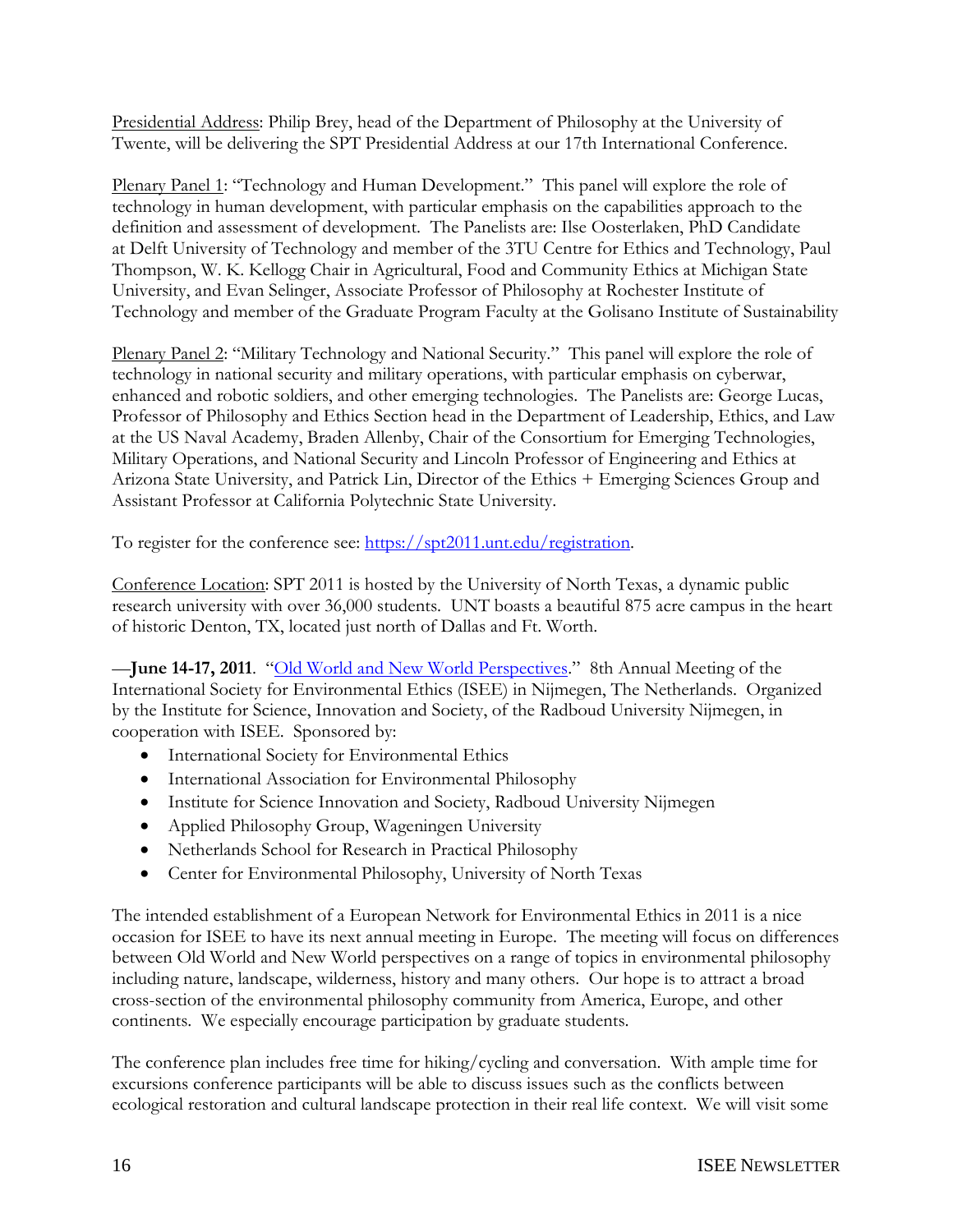demonstration projects for the conservation of cultural landscape, that show how landscapes can be improved through the use of traditional (agricultural) land use practices. In addition, we will visit the ―Gelderse Poort‖ ecological restoration project along the borders of the Rhine where the attempt has made to 'liberate the land from past human interventions' and create 'new wilderness'. Environmentalists from different groups representing different views will be invited to take part in our debates.

### Keynote Speakers

- Marcus Hall (environmental history, University of Zurich, Switzerland), on the transatlantic history of ecological restoration
- Brian Schroeder (environmental philosophy, Rochester institute of Technology, and codirector of International Association for Environmental Philosophy), on Old World and New World perspectives in environmental philosophy

### Author meets critics. Matthias Groß's *Ignorance and surprise: Science, Society,and Ecological Design* (MIT Press 2010)

Venue. Nijmegen is the oldest city in the Netherlands; it celebrated its 2000th anniversary in 2005. It lies at the borders of the Rhine River, close to the German border. Nijmegen is a typical university town: it harbors the Radboud University and several institutes for professional education. It is world-famous for its annual four-day marches, the largest hiking event in the world (more than 40.000 hikers walk 200 km). Nijmegen is one of the greenest cities of the Netherlands, both politically (the Green Party won the latest elections) and in terms of surroundings. The conference will take place in De Holthurnse Hof, a former estate in a forest clearing, close to the city border of Nijmegen and less than 1 km from the German border. On site, there is a former Roman pottery. The conference center is spacious, fitted with all modern conveniences, has a fairly good hotel, restaurant and brasserie/bar. The venue lies along the famous Seven Hills Road (Zevenheuvelenweg), and is situated in a designated Natura 2000 area; amidst a centuries-old cultural landscape with a mix of farmland and woods. The hilly terrain was formed by a glacial moraine in the last ice age and attracts many hikers from the Netherlands and elsewhere. The landscape contains many signs of history, ranging from ancient Roman remains such as aqueducts to remains of the 2nd World War such as the large Canadian military cemetery that remembers one of the biggest WWII battles, Operation Market Garden, that took place in these surroundings.

Housing. We have reserved 42 rooms at Holthurnse Hof, each of which comfortably house one or two guests. You can book a room at the venue through this website only, as part of the conference registration. For those who cannot or do not want to stay at the venue, there are alternative housing option. There are several hotels (and camp sites) available nearby. Details on housing can be found in the ‗accommodation' section of this website.

Transportation. Nijmegen can easily be reached from Amsterdam Airport by a direct train which takes about 1.5 hours (or, alternatively, from Düsseldorf Airport (Germany) by train in less than 2 hours). Attendees traveling from European destinations are encouraged to travel by train to Nijmegen (or to the neighbouring German city of Kleve). The venue itself, 'De Holthurnse Hof', is easily accessible from Nijmegen train station by city bus in 20 minutes (or by bicycle in less than 30 minutes). When necessary, rental bikes and shuttle bus can be arranged.

#### Conference Information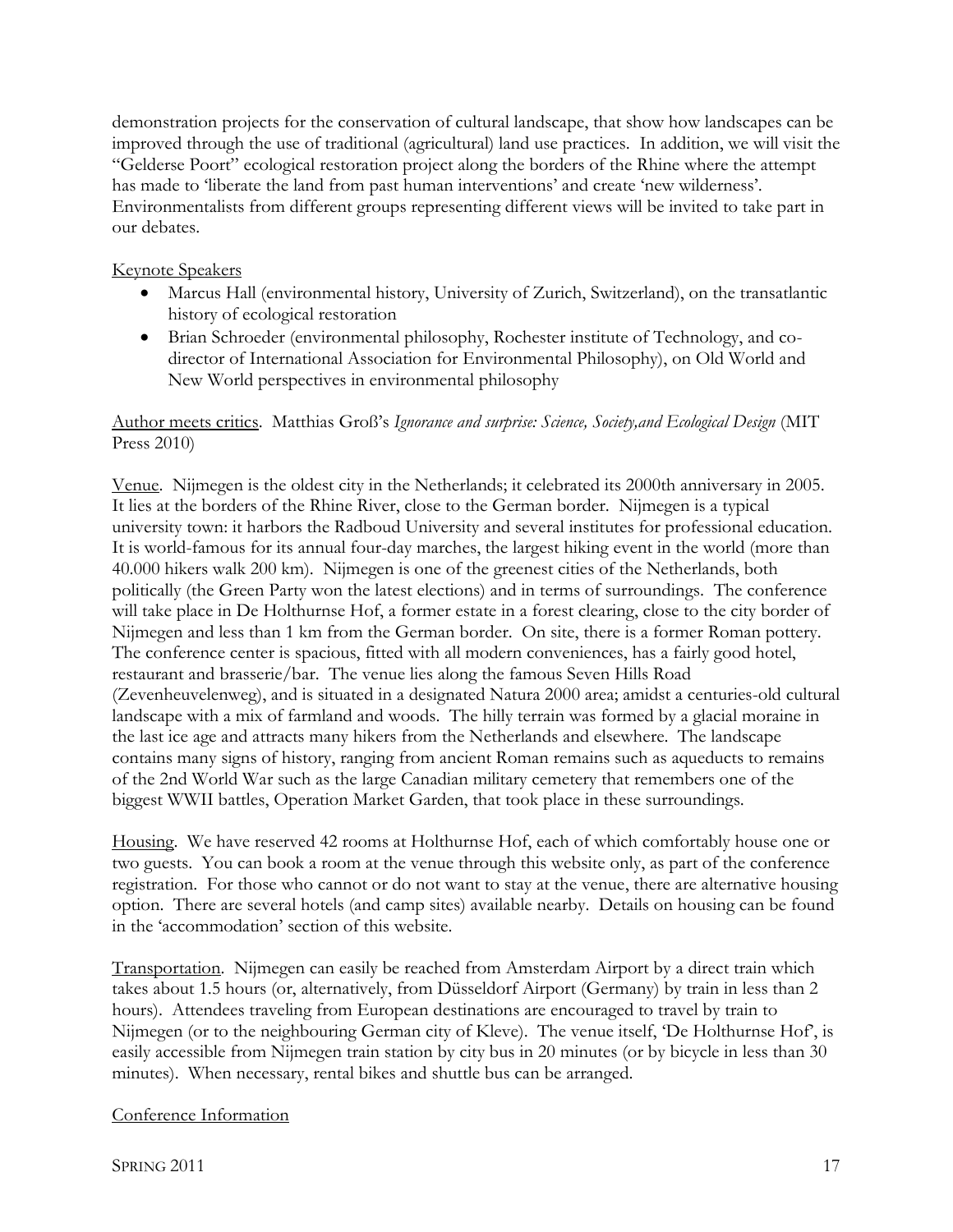- [Program](http://conference.science.ru.nl/isis_isee/ISEE2011/schedConf/program)
- [Conference Schedule](http://conference.science.ru.nl/isis_isee/ISEE2011/schedConf/schedule)
- [Registration](http://conference.science.ru.nl/isis_isee/ISEE2011/schedConf/registration)
- [Accommodation](http://conference.science.ru.nl/isis_isee/ISEE2011/schedConf/accommodation)

For more information about the conference please contact [Martin Drenthen](mailto:m.drenthen@science.ru.nl) or [Jozef Keulartz.](mailto:Jozef.Keulartz@wur.nl)

—**June 20-July 2, 2011**. "[Environmental Justice, Restoration, and Sustainability in Africa.](http://www.cep.unt.edu/africa/2010-conference.htm)" An International Conference at University of Lagos, Akoka, Nigeria. The Environmental Ethics Unit in the Department of Philosophy, Faculty of Arts, University of Lagos, Akoka-Lagos, Nigeria in collaboration with the Center for Environmental Philosophy (CEP) in the Department of Philosophy and Religion Studies, University of North Texas (UNT), located in Denton, Texas, United States.

Africans, like the Greek and Western philosophers, identified fire, air, earth (land), and water as the contact agents in existence. They evolved principles and values with which to relate to these elements such that while enabling and furthering human existence and living, these agents would also be sustained. Unfortunately, as a result of non-altruistic theories and actions, these natural resources are either endangered or polluted. Over population, urbanization with its negative survivalist effects has created environmental imbalances and human injustices making the need for justice, restoration, and sustainability inevitable. Other human actions have also continued to create survivalist responses which do not translate into positive effects in the long-run. In Africa, these common problems have been responded to with general and universal principles which because of their inevitable metaphysical bias may not work for the African environment in the long run. Africa therefore needs principles (theories) and actions that take into consideration their peculiar mind-set, history, and culture to provide an authentic base for genuine environmental and human restoration.

The conference registration fee is \$100 or N15,000.00 (Naira) which includes all program materials, lunch for two days and the Saturday night banquet. There will be free transportation (to and from) the airport to the university as well as the lodging area which is within one kilometer of the university campus. Questions should be directed to the Conference Coordinator Dr. Chigbo [Ekwealo](mailto:cekwealo@unilag.edu.ng) or [Dr. Gene Hargrove,](mailto:hargrove@unt.edu) Director of CEP.

—**June 20-July 15, 2011**. "[Rethinking the Land Ethic: Sustainability & the Humanities.](http://leopold.asu.edu/sustainability/welcome)" Institute for College and University Faculty, Flagstaff Arizona. This year's theme for the Aldo Leopold Summer Institute is "Rethinking the Land Ethic," a four-week NEH Summer Institute that will take place in the high country of Flagstaff, Arizona in 2011. Up to 22 college and university professors, and three graduate students, will join our outstanding faculty to investigate one of the most common, if ambiguous, terms in contemporary discourse: sustainability. With the inspiring Colorado Plateau as our backdrop, the institute's faculty, guest speakers, readings across the curriculum, field trips, and other engaging activities are designed to demonstrate the important role the humanities play in helping us understand a topic that is all too often framed in technical terms only. During the month in Flagstaff, the 25 NEH Summer Scholars will be encouraged to explore the conceptual background and contemporary thinking about sustainability by focusing on its historical development with Julianne Warren, literary and cultural contributions with Simon Ortiz, religious dimensions with Bron Taylor, and philosophical and ethical aspects with Bryan Norton.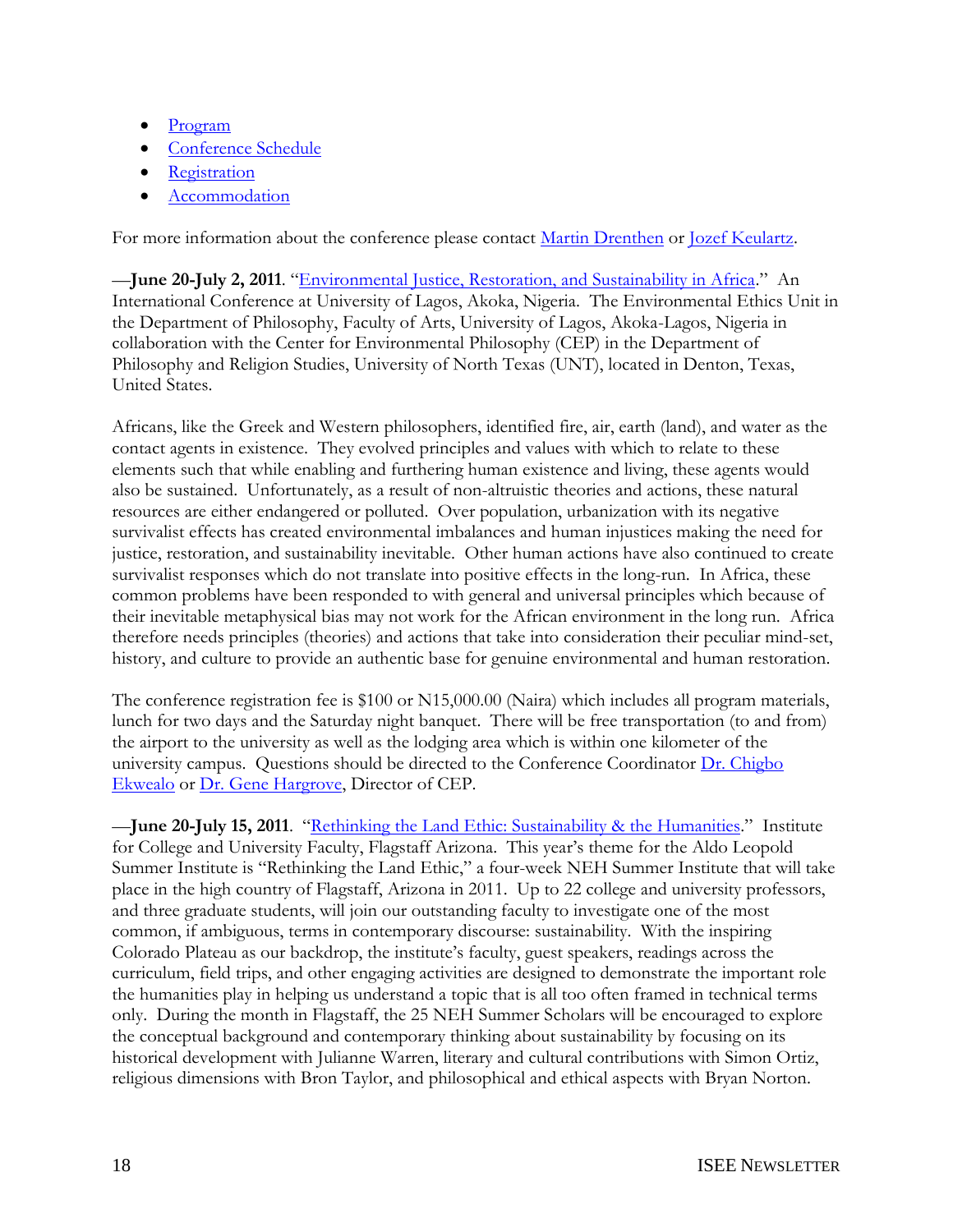Our conversation begins with forester Aldo Leopold's 1947 essay "The Land Ethic," which describes a relationship to nature that re-imagines society's responsibilities to current and future generations. Leopold's vision was informed by the humanities, especially "the wisdom," he writes, afforded by history, philosophy, religion, and literature. In 2009, the Institute for Humanities Research at Arizona State University conducted a stimulating NEH Summer Institute, "A Fierce Green Fire at 100," that examined the humanities' contributions to Leopold's statements—many of them captured in his posthumous masterpiece, *A Sand County Almanac* (1949), or more than 300 other published articles. "Rethinking the Land Ethic" builds on the earlier institute, suggesting that Leopold's call to supplement scientific research with humanistic reflection is critical to researching and teaching sustainability.

The concept has lately been thrust center stage, earning both buzzword popularity and sharp criticism. Regrettably, given sustainability's visibility, its conceptual boundaries and implications are seldom interrogated from multiple perspectives, leaving its practice open to confusion and exploitation. Something should be sustained. But what? For what purpose? And who gets to say? Revisiting Leopold's Land Ethic, which some scholars see as one of the first modern philosophies of sustainability, will help educators better comprehend the term's history and meanings, providing a new roadmap for research, teaching, and practice—a point others have made as well. In 2009, for example, Cambridge University published The Top 50 Sustainability Books; the book at Number 1 on author Wayne Visser's list is not a scientific text or technical manual. It is, instead, a collection of essays that never uses the word "sustainability": *A Sand County Almanac*.

—**June 21-26, 2011**. "[Species, Space, and the Imagination of the Global.](http://www.indiana.edu/~asle2011/program.shtml)" The Association for the Study of Literature and Environment (ASLE) 2011 Conference at Indiana University, Bloomington, IN. This year's conference seeks to engage with questions of humans' relation to nonhuman species, both plant and animal, and to explore intersections between work on nonhuman species in disciplines such as biology, anthropology, philosophy, neuroscience, literature, and art. The goal is to do so in a transnational framework that will allow us to reflect on how different historical, geographical and cultural contexts shape our encounters with the natural world and with environmental crises.

Themes: Ecocriticism and Theory, Ecocriticism Across Borders, Climate Change, Toxicity, Disaster, and Resistance, Environmental Justice, Food Production, Food Consumption, and Waste, Imagining the Plant World, Animality, Humanism, and Posthumanism, Indigeneities, Geographies, Landscapes, and Regionalisms, Ecocriticism Beyond Literature, Ecocriticism, Literature, and Science, Ecopoetics and Ecopoetry, Ecology and the Built Environment, Ecopedagogy and Children's Literature

#### Conference Site

Bloomington, Indiana, is a vibrant and friendly college town in the rolling hills of southern Indiana, an hour's drive from the Indianapolis International Airport and four hours from Chicago. The city has a lively arts scene with half a dozen theater companies, a wide range of music performances (including folk punk), colorful murals, and the Bloomington Arts & Entertainment District (BEAD), established in 2006 with lots of galleries, artworks and entertainment opportunities. IU Bloomington is home to the Lilly Rare Books Library, the Kinsey Institute for Research in Sex, Gender and Reproduction, as well as the internationally renowned Jacobs School of Music, which each summer hosts a high-profile classical music festival that attracts thousands of visitors. Plentiful restaurants and the Bloomington Community Farmers' Market highlight the city's investment in locally grown food. Griffy Lake, a 1,200-acre nature preserve, lies just minutes from downtown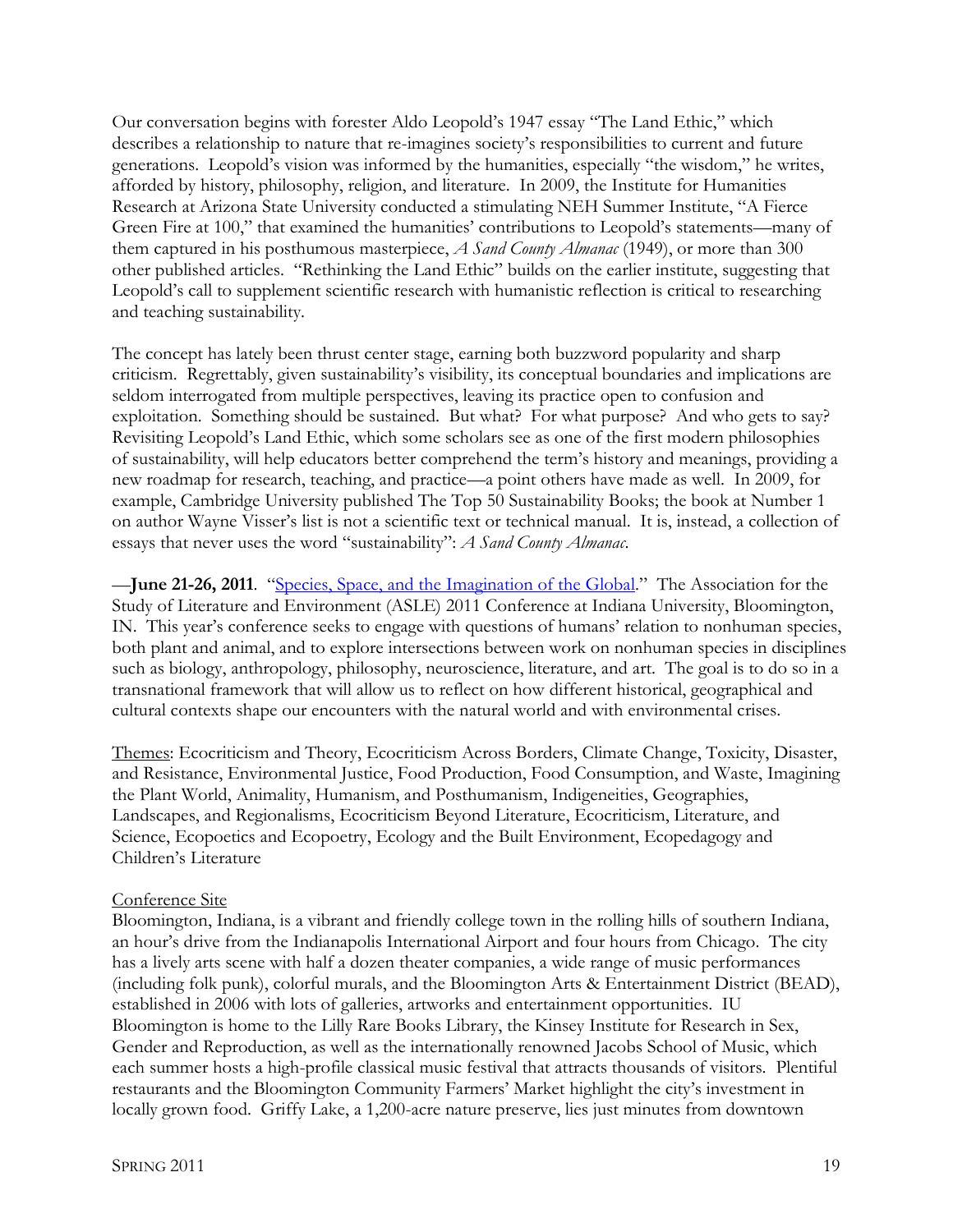Bloomington. The region also offers many possibilities for hiking, bird watching and aquatic adventures. National Geographic recently ranked Bloomington one of America's "top adventure towns" thanks to the many opportunities for recreation it offers. Indiana University's campus, which landscape artist Thomas Gaines has called one of the five most beautiful in America, is located near downtown Bloomington. The campus is fully wired and wireless, and all classrooms for concurrent sessions are equipped for computer projection and Internet access.

### Housing

Conference housing will be provided in the university's newly built residence center offering 2, 3, or 4-bedroom suites. Accommodations will also be available at the Hilton Garden Inn, within easy walking distance from campus. Downtown Bloomington can be reached via regular shuttle bus service from the newly built Indianapolis International Airport. Both Indiana University and ASLE are committed to making the conference as accessible for the disabled as possible; the conference website will provide more detail.

### Field Sessions and Post-Conference Field Trips

As with past conferences, there will a number of half-day field excursions on Friday afternoon and several post-conference field trips on Sunday. Destinations will include the Lilly Rare Book Room; Goose Pond, one of the largest restored wetland areas in the Midwest; Lake Monroe, a successful bald eagle restoration site; the Stone Age Institute; New Harmony, site of two of America's utopian communities; and the Audubon Museum in Kentucky.

—**June 23-26, 2011**. "[Confronting Complexity.](http://www.aess.info/content.aspx?page_id=22&club_id=939971&module_id=81727)" Association for Environmental Studies and Sciences (AESS) 2011 Annual Meeting and Conference hosted by the University of Vermont, Burlington, Vermont. AESS recognizes and embraces complexity as the hallmark of our field. Social, physical, biological and ideological factors in environmental problems are intricately linked, and environmental problems are so tightly interconnected that addressing one invariably affects others, limiting our predictive capacity, and challenging the assumptions embedded in our models of natural and social phenomena. Engaging in dialogues about complexity presents challenges in both classroom and public sphere. Confronting complexity is critical to our ability to develop effective responses, which is why we have chosen this theme for our upcoming meeting.

-Iune 26-29, 2011. "[Building a Green Economy.](http://www.carrs.msu.edu/ussee/index.php)" The United States Society for Ecological Economics (USSEE) will hold its 2011 conference at Michigan State University in East Lansing, Michigan at the Kellogg Hotel & Conference Center, which is located on the campus of MSU.

#### Keynote Speakers

- Larry Walker (Cornell University)
- David Korten (author, lecturer)
- Eban Goodstein (Bard College)
- Dave Dempsey (International Joint Commission)
- Kristen Sheeran (Economics for Equity and the Environment Network
- Bobbi Low (University of Michigan).

#### About USSEE

The USSEE is one of many regional societies within the umbrella society of the International Society for Ecological Economics (ISEE). All ecological economics societies hold professional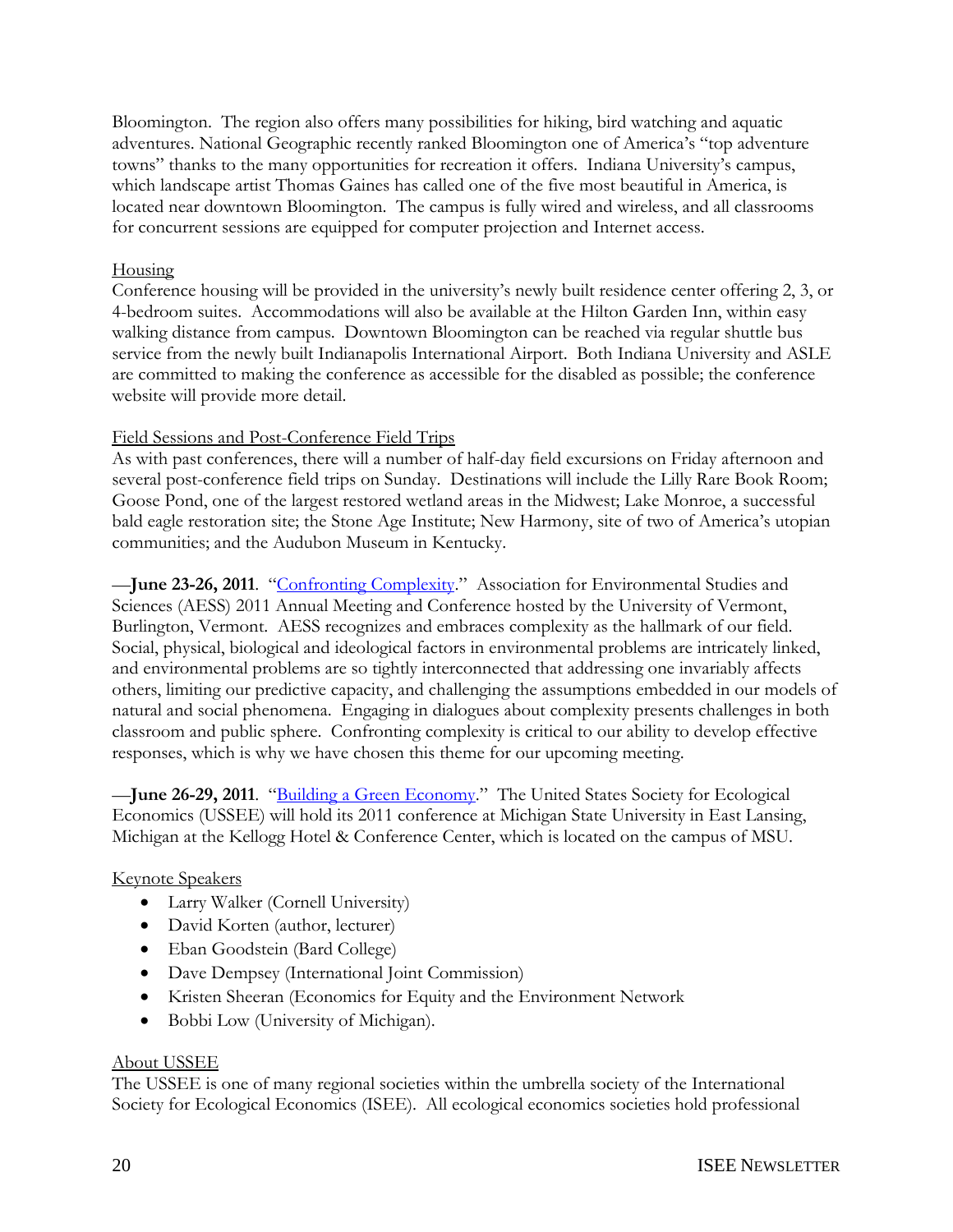meetings that serve as a forum for exchanging ideas, presenting cutting-edge research, and advancing practical solutions toward a future that is ecologically sustainable, socially equitable, and economically viable. This transdisciplinary approach to studying the integration of economic, social, and ecological systems brings together academics and practitioners from a variety of natural and social science disciplines.

We invite you to register for the conference at the [Conference Registration](http://www.carrs.msu.edu/ussee/registration.php) web page. Take advantage of lower rates by registering early; these rates are in effect through May 15. Information about the venue, travel, and hotel accommodations can be found on the Conference Venue web page.

—**June 28-30, 2011**. "Seeking Sustainability through Collaborative Governance: Using the Full [Spectrum of Collaborative Techniques, from Public Engagement to Shared Decision Making.](http://www.acrepp.org/files/EPP%20Conference%202011%20Brochure.pdf)" Come to beautiful Portland State University in Portland, Oregon and treat yourself to three days of networking, learning and reflecting about the changing nature and demands of our professional practice! During the conference you will have three rewarding days of finding synergy among people like you who work toward durable solutions to complex problems through collaboration. Spend time with others in the fields of:

- Environmental and public policy conflict resolution
- Collaborative decision-making
- Deliberative democracy, business and non-profits
- Science, and all levels of government

and explore two powerful and evolving concepts that can promote this synergy—Collaborative Governance and Sustainability.

This conference will explore these challenges and analyze the role of collaboration in developing sustainable solutions; investigate the growing spectrum of approaches that our field now draws upon to do its work; and examine how we as practitioners, participants, or advocates of collaborative decision making can do our jobs better and more sustainably. Co-sponsored by the Environment and Public Policy Section of the Association for Conflict Resolution and the National Policy Consensus Center (NPCC) at Portland State University.

-August 4-7, 2011. "[The fourth annual Rocky Mountain Ethics Congress](http://www.colorado.edu/philosophy/center/rome.shtml)" (RoME). An international conference geared to offer the highest quality, highest altitude discussion of ethics, broadly conceived, with a special [pre-conference symposium](http://www.colorado.edu/philosophy/center/rome.shtml#Thomson) on August 3, 2011. Location: Eaton Humanities Building, University of Colorado, Boulder

Keynote Speakers:

- Dale Jamieson (NYU)
- Cheshire Calhoun (Arizona State)
- $\bullet$  Stephen Darwall (Yale)

Contacts/Organizers of RoME

- [Alastair Norcross](mailto:alastair.norcross@colorado.edu)
- **•** [Benjamin Hale](mailto:bhale@colorado.edu)
- [Duncan Purves](mailto:duncan.purves@colorado.edu)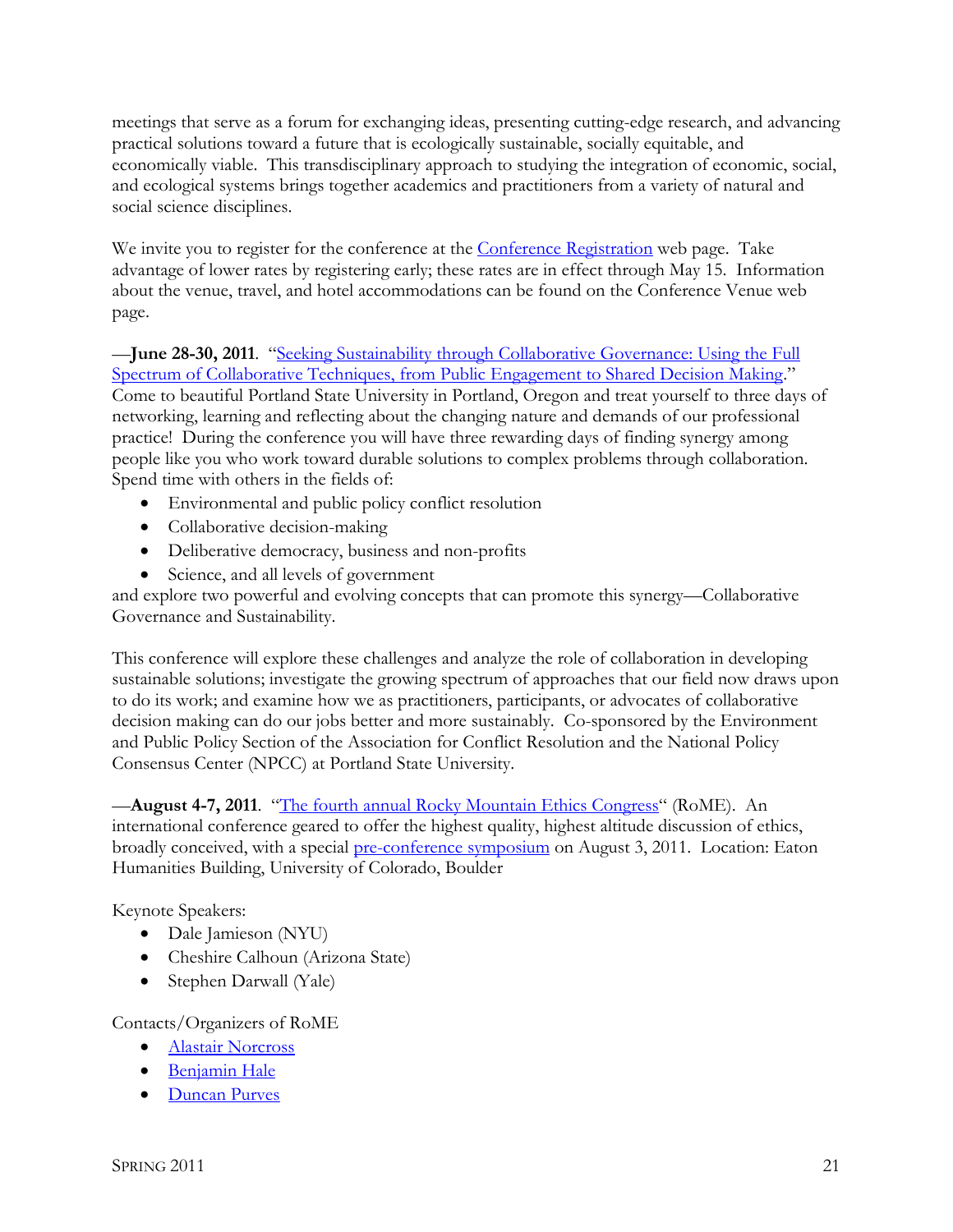—**August 21-25, 2011**. "[The Art of Ecology: Transdisciplinary Research in Practice.](http://www.ser2011.org/en/)" The Society for Ecological Restoration (SER) 2011 World Conference in Mérida, Mexico. The SER 2011 World Conference is the ideal event to generate and gather research material around the theme of 'The Art of Ecology: Transdisciplinary Research in Practice'. The main focus for this Symposium is to identify potential 'transdisciplinary' practices emerging from a broad ecology of disciplines. The intention is to appeal to a growing number of artists, designers, architects and social scientists who reference and/or integrate ecological principles and practices in their work. Artists like The Harrisons, Meirle Laderman Ukelese, Betsy Damon, and Susan Leibowitz Steinman continue to inspire new generations of artist, as environmental, social, financial, and political crises become more apparent. While designers, architects and social scientists embrace and critique sustainability, many earth scientists and engineers are focused on restoration. However, new forms are emerging from this broad ecology of disciplines as 'transdisciplinary' practices, and this phenomenon provides the area of exploration for this initiative.

This event will provide good opportunities for in-person dialogue, as well as an online wiki (TBC) on the subject to develop the discourse. In collaboration with an existing international peer review journal, a number of papers from the Symposium will be selected for development and review for a special edition (2012) that focuses on the questions and issues emanating from 'Ecology in Practice'. This process will target audiences within and without the field of ecological arts and thereby strengthen the credibility of such practices, through due academic process. Evidence of creative methodologies through ecological arts practice will be one of the main criteria for the selection of papers for publication.

SER (Society for Ecological Restoration) is an authoritative scientific and professional organisation concerned with environmental remediation in many countries. It has, previously, held three 'World' Conferences', two of which had sessions on ecological art (Liverpool, 2000 and Zaragoza, 2005). These Conferences offer great opportunities to meet with some of the world's top ecological scientists and activists from diverse cultures. On occasion, the language of art and science have converged, to emerge as a common language—an ecology of cultures, perhaps.

To register for the extraordinary event please see [http://www.ser2011.org/en/registration/.](http://www.ser2011.org/en/registration/)

**—September 15-16, 2011.** "[Gender and Climate Change: Women, Research and Action.](http://www.med.monash.edu/glass/conference-2011)" Prato, Tuscany Italy. "Gender and Climate Change" is an international conference that will seek to bring together the latest research in key areas of gender and climate change, to highlight impacts of climate change on women, and to draw together a body of knowledge for input into the 2011 United Nations Framework Convention (COP 17) and the Earth Summit 2012. The conference organizers are the Gender Leadership and Social Sustainability (GLASS) Research Unit at Monash University, Australia, in collaboration with the Worldwide Universities Network, and Gender Justice and Global Climate Change (G2C2). The conference aims to bring together researchers, advocates, and policy makers, to form a coherent picture of the differential impacts of climate change and to convey that knowledge in formats that assist in policy development. The conference will highlight links to global poverty, sustainability, policy, and change. The complex couplings between human and natural systems that must be understood to respond to climate change demands a robustly multi and interdisciplinary approach to research. Furthermore, attention to the differential gendered impacts and opportunities of climate change require a deeply intersectional approach in which the relevance of factors such as class and race are considered alongside gender. For this reason, the theme of this conference recognizes the importance of engaging experts from multiple disciplines and engaging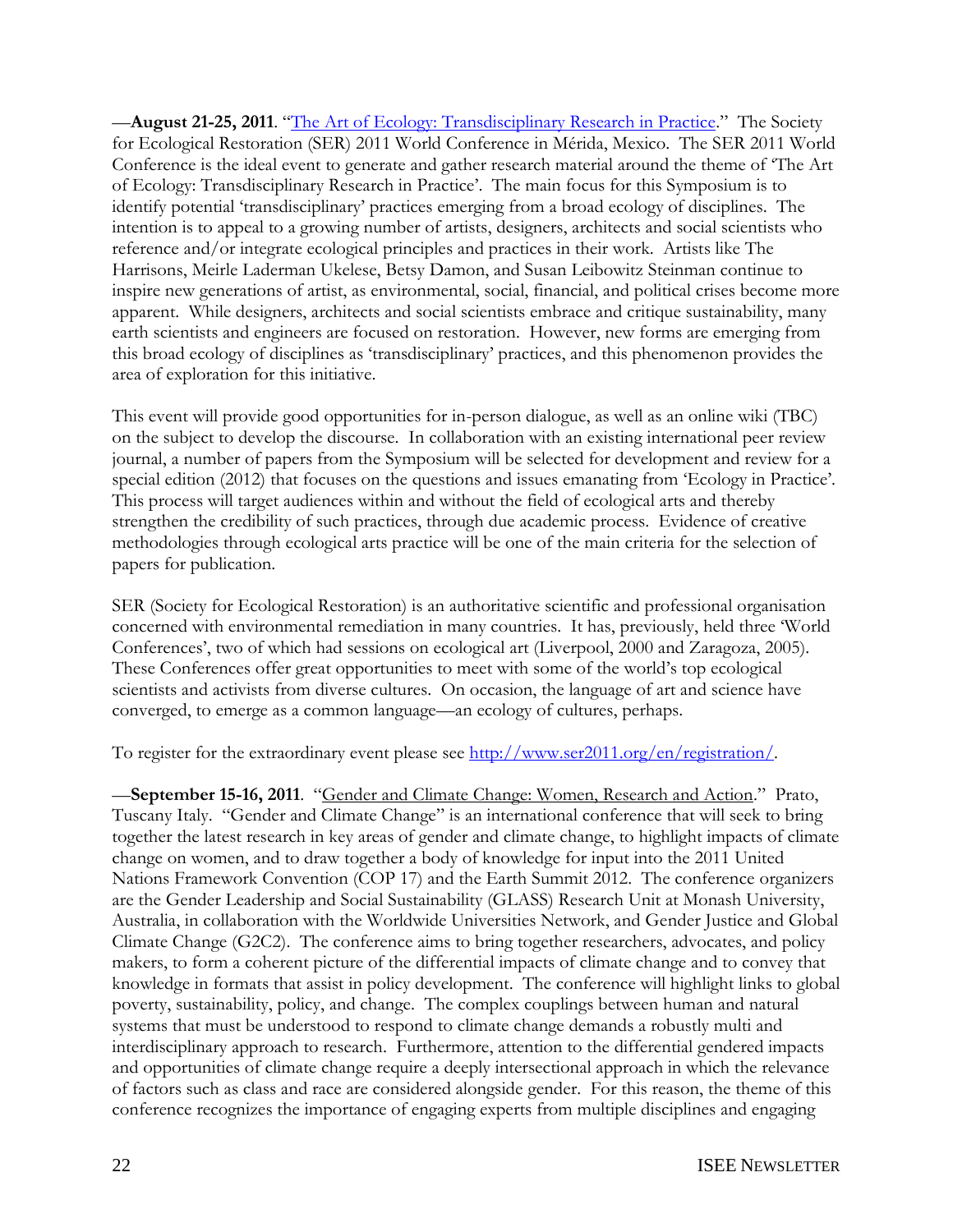local and indigenous knowledges to address critical gender and climate change issues. Strong partnerships among researchers, policy-makers, and community stakeholders are essential for identifying and implementing promising, sustainable solutions that are relevant to the people who are most affected.

**—October 1 - 3, 2011**. "[Psychology and the Other Conference 2011](http://www.psychologyandtheother.com/)". Cambridge, MA. Eric Fromm bemoaned the divorce of psychology from philosophical and religious traditions and, in many ways, this artificial separation from our historical and conceptual siblings has only increased. The purpose of this conference is to enrich conversations at the intersections of philosophy, psychology, and theological/religious studies, particularly emphasizing scholarship around the notion of the "Other." The term "Other" constitutes a shared space for continental thought, theology, and a variety of psychological discourses. This phenomenon bears significantly on ethical, epistemological, and phenomenological scholarship in each of these fields. As an interdisciplinary conference, presentations will explore the rich discourses that have emerged around the concept of the "Other" in various intellectual traditions, ranging from phenomenological work like that of Emmanuel Levinas to the work of John Zizioulas in theology or that of Jessica Benjamin in psychoanalysis. We invite psychologists, psychoanalysts, psychiatrists, social workers, philosophers, sociologists, anthropologists, theologians, clergy, and graduate students of all persuasions to participate in this year's event. Our hope is that our conversations and collaborations will challenge and deepen our various disciplines.

### Plenary Addresses

- Jeffrey Bloechl, Ph.D., Boston College
- Mark Freeman, Ph.D., College of the Holy Cross
- Lynne Layton, Ph.D., Harvard Medical School
- Stuart A. Pizer, Ph.D., ABPP, Harvard Medical School

## Invited Addresses:

- Donna Orange, Ph.D., Psy.D. Institute for the Psychoanalytic Study of Subjectivity
- Merold Westphal, Ph.D., Fordham University
- Kenneth Gergen, Ph.D., Swarthmore College
- Jonathan Slavin, Ph.D., ABPP Harvard Medical School
- Alfred Tauber, MD., Boston University
- Frank Richardson, Ph.D., University of Texas at Austin
- Suzanne Kirschner, Ph.D., College of the Holy Cross
- Humphrey Morris, M.D., Harvard Medical School
- Alvin Dueck, Ph.D., Fuller Graduate School of Psychology
- Marie Hoffman, Ph.D., Society for Exploration of Psychoanalytic Therapies & Theology

## [Register for this conference](https://events.r20.constantcontact.com/register/eventReg?llr=5r7cpeeab&oeidk=a07e35hf6ph81e74e84)

# **Employment Opportunities**

—**May 13, 2011**. ASSISTANT OR ASSOCIATE PROFESSOR OF SUSTAINABILITY STUDIES for Associate and Bachelor Degree Programs, Colorado Mountain College, Edwards Campus. Colorado Mountain College seeks applicants for a fulltime Associate or Assistant Professor in Sustainability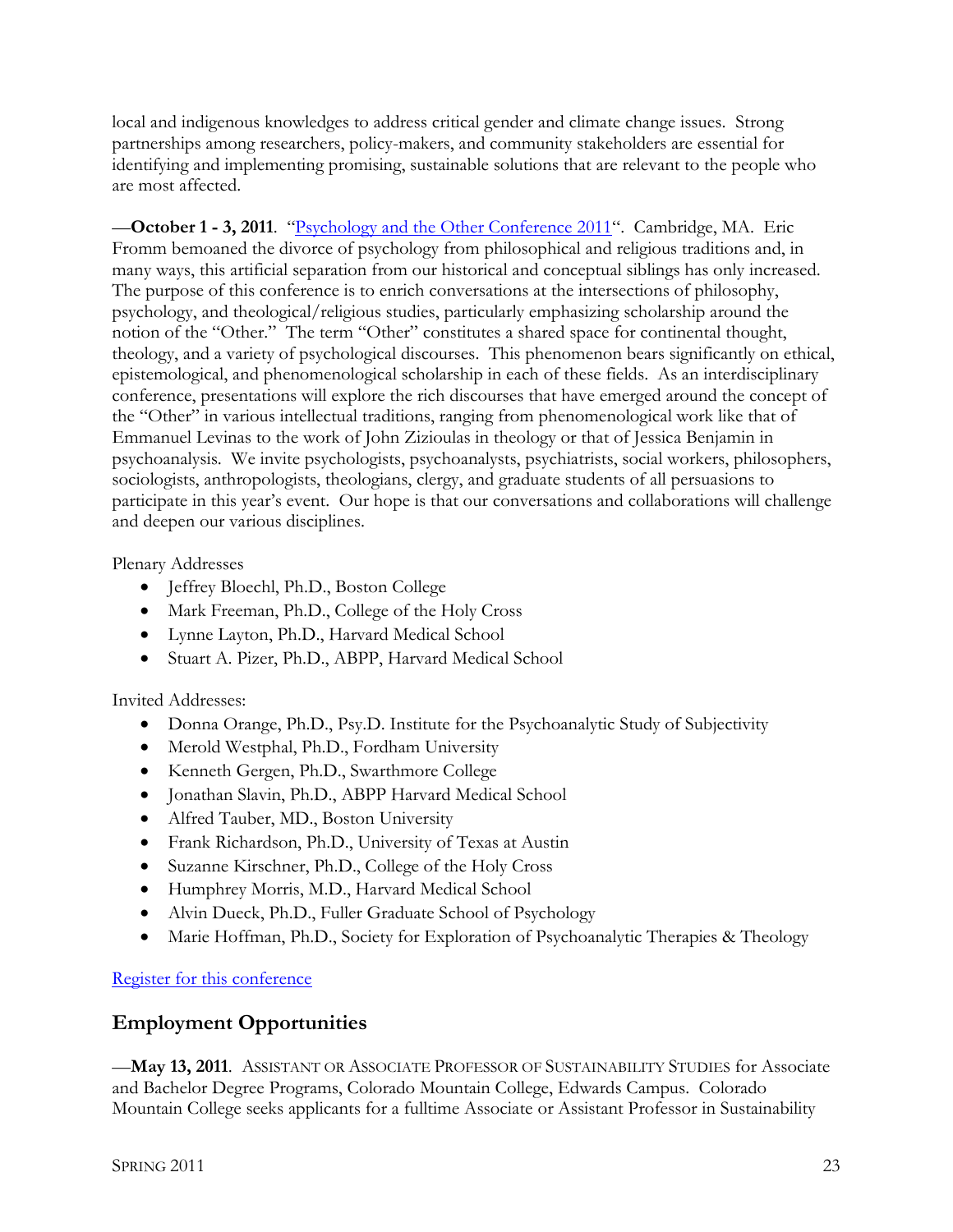Studies. This teaching position begins August 2011. The selected candidate is expected to teach undergraduate courses in Sustainability, for freshman to senior level courses. The selected candidate is expected to nurture a diverse educational experience for students, grounded in the current themes of sustainable thinking, being, and action as these relate to opportunities to engage in local, regional, and national communities. The teaching load is the equivalent of five classes per semester (Fall, Spring), 30 credit hours or equivalent per academic year. Lab or field experiences are also part of the student learning experience. Faculty load may include evening or weekend classes. Additional responsibilities include student advising and participation in various college committees, grant writing, and community outreach. Research is encouraged but not mandated.

Weekend, evening and on-line teaching may be required. CMC is a multi campus structure; faculty may be requested to teach at more than one location. Salary range: \$58,407 - \$71,918 depending upon education and experience.

Required: Master's degree or higher in Sustainability Studies, Environmental Studies, Alternative Energy or closely related field with a minimum of one year college teaching experience.

Preferred: Ph.D. preferred with college-level teaching experience in sustainability studies, sustainable development, or environmental studies. Work experience in the field of sustainability and knowledge of local environmental issues and grants is a plus. Also, experience in a variety of teaching delivery modes; excellent written and oral communication skills, flexibility and collegiality are essential. The successful candidate must also have a commitment to Colorado Mountain College to work with other faculty to grow the new interdisciplinary BASS degree program college-wide.

To apply submit the required letter of interest; curriculum vitae; a list of three professional references; and transcripts to [http://coloradomtn.edu/.](http://coloradomtn.edu/) To be considered as an applicant, transcripts must be attached with the online application material. Please do not send transcripts separately. Review of applications will continue until the position is filled. Official transcripts are required upon hire. CMC is an EOE committed to diversifying its workforce.

—**May 15, 2011**. FULL-TIME WRITER/EDITOR, INSTITUTE FOR PHILOSOPHY & PUBLIC POLICY. [The Institute for Philosophy and Public Policy a](http://policy.gmu.edu/Home/ResearchPublications/ResearchCenters/InstituteforPhilosophyandPublicPolicy/tabid/464/Default.aspx)t George Mason University, Fairfax, VA, seeks to hire a full-time writer/editor to support its research mission. Responsibilities include working with members of the Institute to develop and prepare research proposals, helping Institute members to find appropriate venues for submission of proposals, editing the Institute periodical, creating and updating Institute materials, including its web page, and managing the external relations of the Institute. Writing and editing skills are crucial to the position; an advanced background in philosophy, political theory, or policy studies would be preferred. Salary is competitive. The position will start as soon as possible after July 1. Applications should include (1) a letter describing the applicant's, interests, and experience in writing and editing; (2) a CV, and (3) samples of work the applicant has written or edited. Applications should be sent to Mark Sagoff, Institute for Philosophy and Public Policy, Mail Stop 3F1, George Mason University, Fairfax, VA 22030. Questions may be sent to [Mark Sagoff.](mailto:msagoff@gmu.edu) The Fairfax campus of George Mason University is located in the greater Washington, D.C. metropolitan area within commuting distance by public transportation. George Mason is an Affirmative Action Equal Opportunity Employer. The College of Humanities and Social Sciences particularly encourages and welcomes applications from women, minority candidates, and persons with disabilities.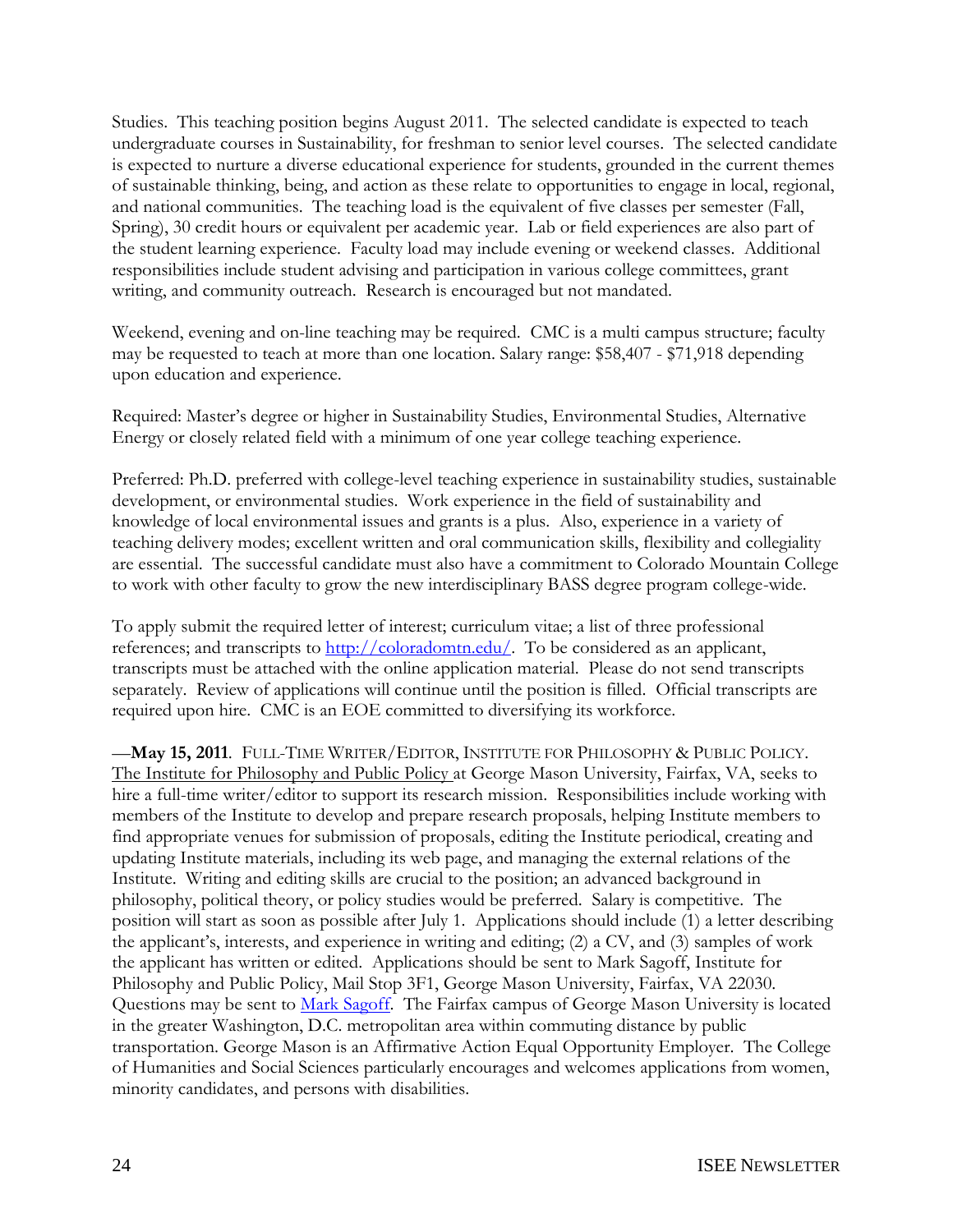# **Prizes/Grants/Awards/Fellowships**

—**June 1, 2011**. "Holmes Rolston III Early Career Essay Prize in Environmental Philosophy." To mark the 20th anniversary of the International Society for Environmental Ethics (ISEE), ISEE and the Center for Environmental Philosophy are inaugurating an annual essay prize for scholars in the early stages of their career. The prize is named in honor of Professor Holmes Rolston III, for his pioneering work in the field of environmental philosophy.

#### The Prize

Papers are invited on all aspects of environmental philosophy or environmental affairs (with a strong theoretical component). A prize of \$500 will be awarded to the winning essay. All submitted papers that qualify (see conditions) will be reviewed by an Essay Prize Committee in consultation with the Editorial Board of Environmental Ethics. The winning essay will be published in the journal Environmental Ethics.

#### Submission Guidelines and Conditions

- Scholars who have earned their doctorate no more than five years prior to submission are invited to submit an essay. Submissions must be accompanied by a one-page CV to provide evidence of early career status.
- Word limit: 60,000 characters (including spaces), including notes and references. An abstract of 100-150 words should also be included.
- Style: consult the Chicago Manual of Style or any recent issue of Environmental Ethics.
- Essays must be prepared for blind review (cover page with contact information and email on a separate page).
- Submissions should be emailed to  $Empty Brady$ . Please put 'Essay Prize' in the subject line</u> of the email submission.
- The essay should not be under consideration for publication elsewhere and should not be submitted to any other journal until the outcome of the competition is announced.
- The decision of the committee will be final. There is only one prize per year and the committee reserves the right not to award the prize if submissions are not of an appropriate standard.

—**August 1, 2011**. [Fulbright Scholar Program for United States Faculty and Professionals](http://www.cies.org/us_scholars/) for 2012- 2013. US faculty and professionals are invited to apply for Fulbright scholar grants. The Fulbright Scholar Program offers 59 grants in lecturing, research, or combined lecturing/research awards in environmental science, including 4 Fulbright Distinguished Chairs, the African Regional Research Program, and the Middle East and North Africa Regional Research Program. Even better, faculty and professionals in environmental science also can apply for one of the 50 "All Discipline" awards open to all fields. US citizenship is required. The Fulbright Program, sponsored by the US Department of State's Bureau of Educational and Cultural Affairs, is the US government's flagship international exchange program and is supported by the people of the United States and partner countries around the world. Since 1946, the Fulbright Program has provided more than 286,000 participants from over 155 countries with the opportunity to study, teach, and conduct research to exchange ideas and contribute to finding solutions to shared international concerns.

—**September 16, 2011**. The Society for Conservation Biology is pleased to solicit applications for The David [H. Smith Conservation Research Fellowship Program.](http://www.conbio.org/SmithFellows/?CFID=10018454&CFTOKEN=63216390) These Fellowships enable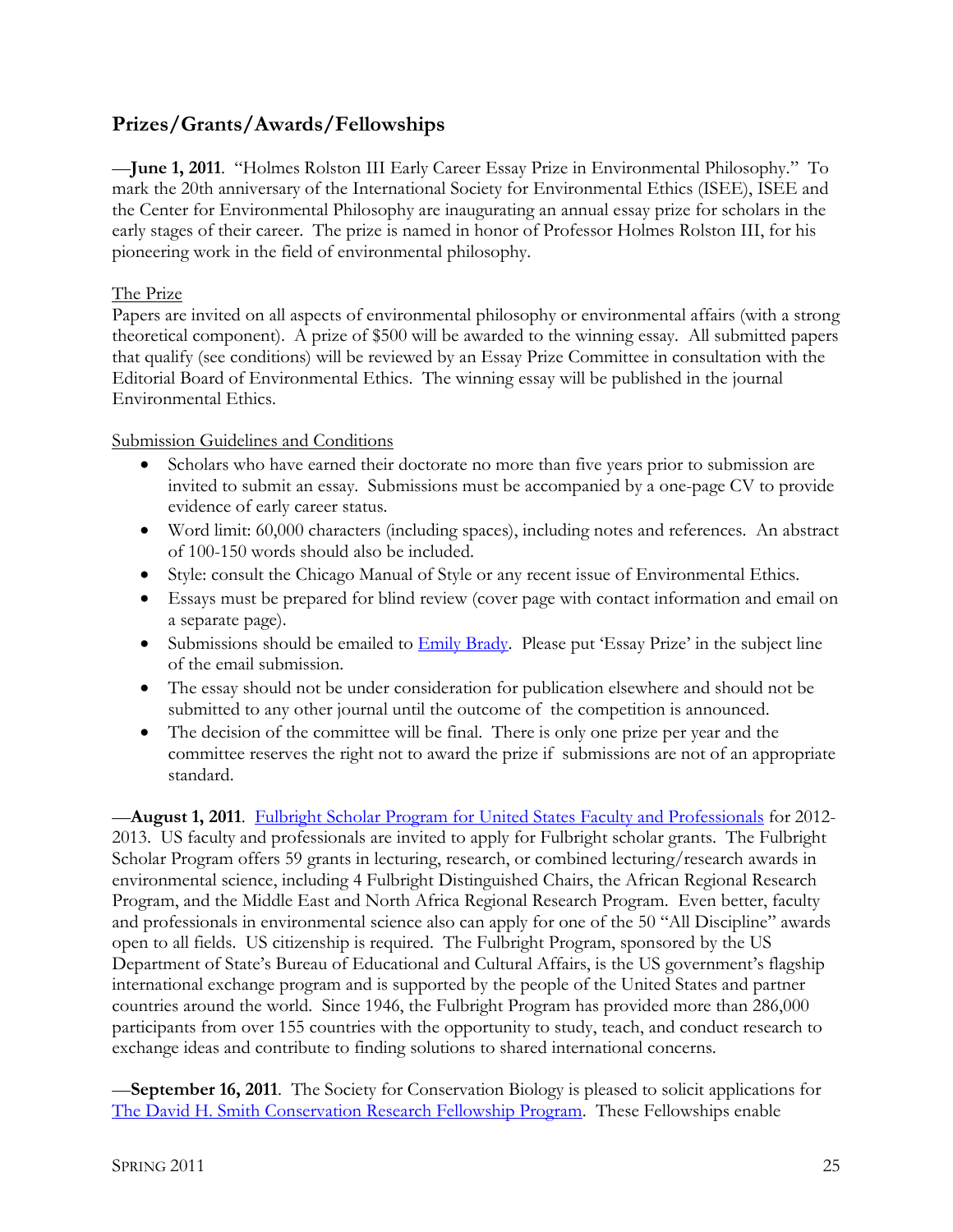outstanding early-career scientists based at a United States institution to improve and expand their research skills while directing their efforts towards problems of pressing conservation concern for the United States. The Program especially encourages individuals who want to better link conservation science and theory with pressing policy and management applications to apply. We envision that the cadre of scientists supported by the Smith Fellows Program eventually will assume leadership positions across the field of conservation science. Fellows are selected on the basis of innovation, potential for leadership and strength of proposal.

Smith post-doctoral Fellows will be awarded two years of support for applied research in the field of biological conservation. Fellowship applicants must have received their doctorate within the last five years, demonstrate high potential for innovative research and leadership in their field, and propose a research plan that creatively and effectively addresses a pressing conservation question. Each Fellow is mentored by both an academic sponsor who encourages the Fellow's continued development as a conservation scientist, and a conservation practitioner who helps to connect the Fellow and her/his research to practical conservation challenges. Fellows must secure sponsorship from an academic sponsor at an institution in the United States well-suited to carrying out the proposed research. Each fellow will choose a field mentor with expertise and experience in "on-theground" application of conservation science and who is associated with a government agency, nongovernmental organization, or other conservation organization. Applicants who arrange for mentors and research sites before submission of their application provide the review panel with strong evidence of initiative and leadership, and help to ensure that proposed research is relevant to conservation practices. Fellowships are spent primarily at the sponsoring academic institution or at the location best suited to conducting the research; up to four weeks each year will be spent in professional development training.

Individuals with outstanding, innovative skills in research and communication are encouraged to submit Fellowship applications with research proposals aimed at the above or any other issue relevant to conservation biology. The Program expects to select four Fellows in January 2012 for appointments to start sometime between March-September 2012. Fellowship awards include a two year annual salary of \$50,000, research funds of \$32,000 and an \$8,000 travel budget. Fellows also receive lifetime membership in the Society for Conservation Biology including lifetime subscriptions to Conservation Biology, Conservation Letters, and Conservation magazine.

# On the Net

—**[Alliance of Religions & Conservation](http://www.arcworld.org/about_ARC.asp) (ARC)**. ARC helps the major religions of the world to develop their own environmental programmes, based on their own core teachings, beliefs and practices. ARC was founded in 1995 by HRH Prince Philip. It now works with 11 major faiths through the key traditions within each faith.

See also Matthew McDermott's latest piece on the greening of religion at treehugger.com: "[Stewardship Over Creation: Christianity & The Environment.](http://www.treehugger.com/files/2011/03/stewardship-over-creation-christianity-environment.php?campaign=daily_nl)"

—**[The Earth Institute at Columbia](http://www.earth.columbia.edu/sections/view/9) University**. The Earth Institute's overarching goal is to help achieve sustainable development primarily by expanding the world's understanding of Earth as one integrated system. We work toward this goal through scientific research, education and the practical application of research for solving real-world challenges. With 850 scientists, postdoctoral fellows, staff and students working in and across more than 30 Columbia University research centers, the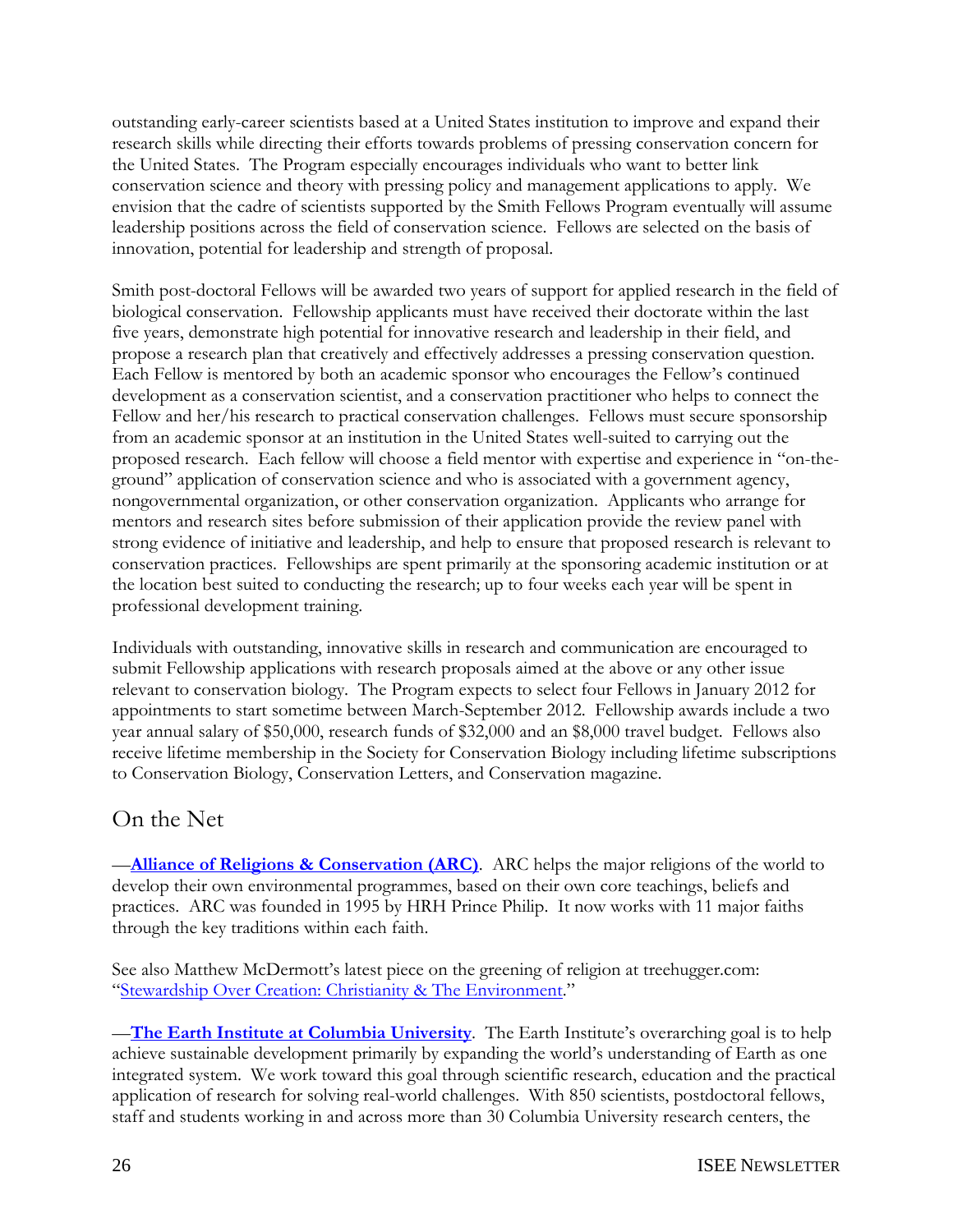Earth Institute is helping to advance nine interconnected global issues: climate and society, water, energy, poverty, ecosystems, public health, food and nutrition, hazards and urbanization. With Columbia University as its foundation, the Earth Institute draws upon the scientific rigor, technological innovation and academic leadership for which the University is known. While Earth is indeed at a critical crossroads, our work reflects the fundamental belief that the world has within its possession the tools needed to effectively mitigate climate change, poverty and other critical issues.

Earth Institute Initiatives: [Water,](http://www.earth.columbia.edu/articles/view/2125) [Climate and Society,](http://www.earth.columbia.edu/articles/view/2124) [Energy,](http://www.earth.columbia.edu/articles/view/2126) [Urbanization,](http://www.earth.columbia.edu/articles/view/2128) [Hazards,](http://www.earth.columbia.edu/articles/view/2127) [Global](http://www.earth.columbia.edu/articles/view/2130)  [Health,](http://www.earth.columbia.edu/articles/view/2130) [Poverty,](http://www.earth.columbia.edu/articles/view/2131) [Food, Ecology and Nutrition,](http://www.earth.columbia.edu/articles/view/2129) [Ecosystems Health and Monitoring](http://www.earth.columbia.edu/articles/view/2132)

See also the **Earth Institute's State of the Planet blog**.

—**[The Sixth Extinction](http://www.petermaas.nl/extinct/index.html)** is a regularly updated non-profit educational website about the current extinction or biodiversity crisis. Its mission is to enhance free public access to information about recently extinct species, subspecies and varieties and extinction in general. Besides the enhancement of free public access to information its mission is also to spread the knowledge of the current extinction or biodiversity crisis among the general public so that they hopefully will become more willing to preserve the current variety of life on our planet. The site is maintained by Peter Maas, who lives in the Netherlands.

—**[Zoosemiotics: Animal Communication on the](http://www.umweb.org/zs/) Web**. The very first website devoted to zoosemiotics aims to be a point of reference for those people (experts and non-experts) interested in animal communication. The basis of such work is mainly semiotic, but the topic is so interdisciplinary that you will find contributions from several fields of science. In this sense, the term Zoosemiotics is meant in a very broad sense, involving different types of approach towards animal communication and interspecific relations (mainly humans—other animals). The site includes introductory portraits to the discipline and specific essays.

See also the Zoosemiotics & Cognitive Ethology bibliography at the **ISEE Bibliographies page**, the just published anthology [Readings in Zoosemiotics,](http://www.degruyter.de/cont/fb/sk/detailEn.cfm?isbn=978-3-11-025320-7) and a listing of talks with abstracts for a recent [conference on zoosemiotics in Tartu, Estonia, April 4-8, 2011.](http://www.ut.ee/SOSE/conference/2011_zoosemiotics/index.html)

# Recent Films

See<http://iseethics.org/category/film/> for a current listing of environmental films as they are released through the year.

—**The Environmental Film Festival**. The 19<sup>th</sup> [annual Environmental Film Festival](http://www.dcenvironmentalfilmfest.org/) was held at Washington, D.C. from March 15-27, 2011. 150 documentary, narrative, animated, archival, experimental and children's films were selected to provide fresh perspectives on environmental issues facing our planet. The critical connections between energy and the environment was a major theme of the 2011 festival, which featured cinematic work from 40 countries and 80 Washington, D.C., United States and world premieres. A complete listing of all films can be found in the official [program for the festival.](http://www.dcenvironmentalfilmfest.org/images/uploads/2/media.2772.pdf)

—**Cane Toads: The Conquest** (2010). The trailer for "Cane Toads: The Conquest" seems like a lighthearted take on classic horror films—but the move is anything but. Sure, northern Australia wasn't attacked by the Blob or the 50-Foot Woman, but for residents, the cane toads have been just as life-changing. Director Mark Lewis follows the toads as they make their way across the country,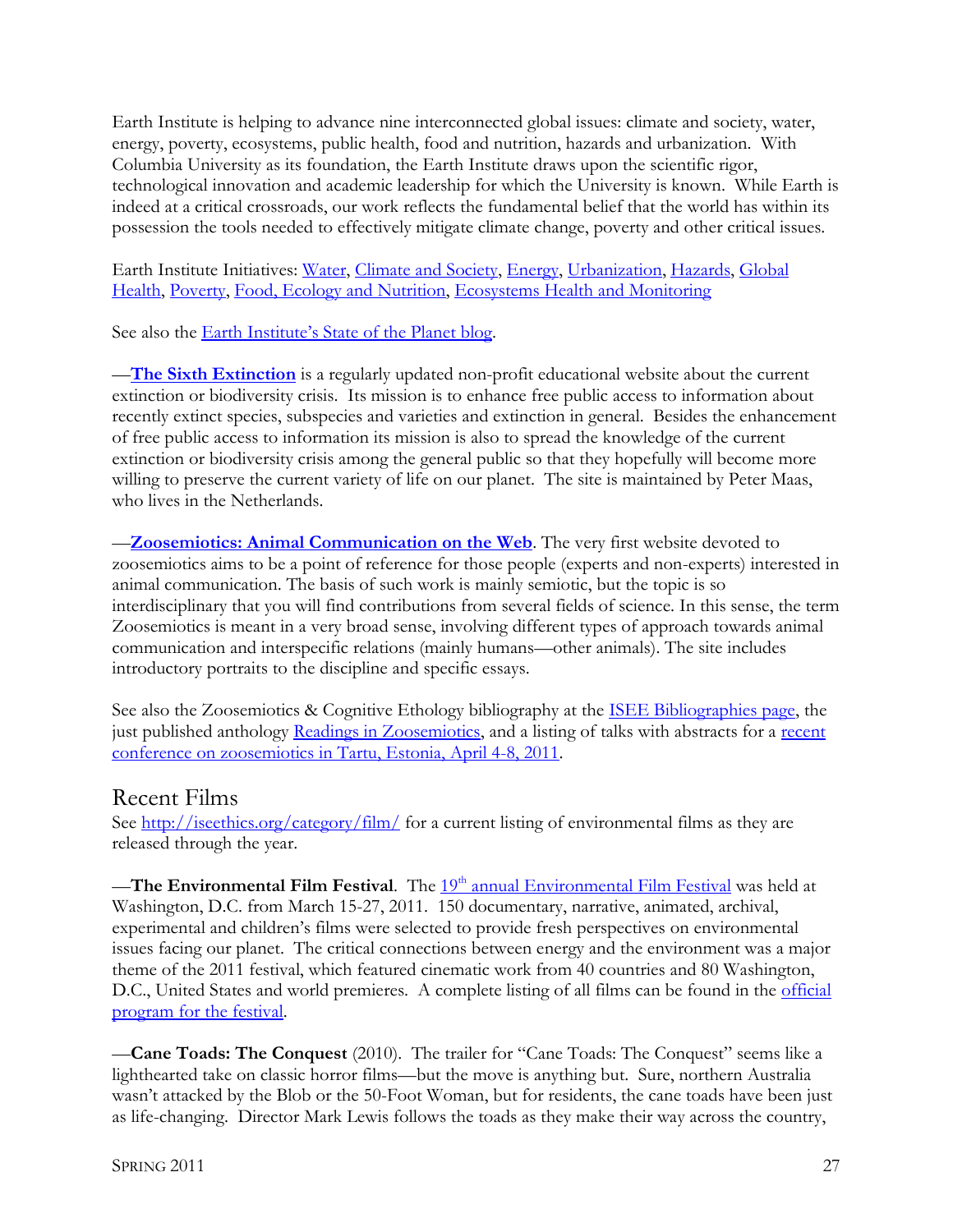using 3D film technology and custom equipment to put together a comic—and powerful—look at the problems of invasive species. The 2010 film was an award nominee at Sundance, the Los Angeles Film Festival, and Seattle International Film Festival. 85 min.

—**Carbon Nation** (2011). *Carbon Nation* bills itself as "a climate change solutions movie that doesn't even care if you believe in climate change"—which makes it the kind of film that even climate-change deniers can get behind. The movie makes a very simple point: One does not have to believe in global warming to want clean air and water, more jobs, a sturdier economy, and cheaper energy. In this way Carbon Nation is an optimistic, solutions-based, non-preachy, non-partisan, big tent film whose optimism and pragmatism are appealing across the political spectrum. While other films might concern problems, blame and guilt, Carbon Nation is a film that celebrates solutions, inspiration and action. 82 min.

—**Green Fire** (2011). The first full-length, high-definition documentary film ever made about legendary environmentalist Aldo Leopold, Green Fire highlights Leopold's extraordinary career, tracing how he shaped and influenced the modern environmental movement. Green Fire describes the formation of Leopold's idea, exploring how it changed one man and later permeated through all arenas of conservation. The film draws on Leopold's life and experiences to provide context and validity, then explores the deep impact of his thinking on conservation projects around the world today. Through these examples, the film challenges viewers to contemplate their own relationship with the land community as they face 21st century ecological challenges. The film also features commentary and insight from some of today's most recognized and credible scholars and conservation leaders, including: three of Aldo Leopold's children—Nina, Carl, and Estella, Leopold scholars, noted environmental writers, scientists, humanities experts, public policy leaders, business leaders, and leaders of non-profit groups inspired by Leopold. 74 min.

—**The Last Mountain** (2011). The central front in the battle for America's energy future, with enormous consequences for the health and economic prospects of every citizen, is the fight for Appalachian coal. In valleys and on mountaintops throughout the heart of the eastern seaboard, the coal industry detonates the explosive power of a Hiroshima bomb each and every week, shredding timeless landscape to bring coal wealth to a few, and leaving devastated communities and poisoned water to many. With politicians siding with their corporate donors, it falls to a rag tag army of local activists to stand alone for the welfare of their families, their heritage and for a principled and sound energy future. Our film is their film – the uplifting story of the power of ordinary citizens to remake the future when they have the determination and courage to do so. 94 min.

—**Memoirs of a Plague** (2010). The plague of grasshoppers that infested Australia in September 2010 was the most massive in that country's history—and filmmaker Robert Nugent was there, turning his camera on the farmers, residents, and crops affected by the insects. While desperate towns tried to combat the grasshoppers, Nugent used it as an opportunity to frame the story in a more expansive context; the finished product, the 2011 "Memoirs of a Plague," is about "the tension between ecology, fate, civilization, and science." The film was selected for IDFA's Green Screen competition for its focus on the interaction between humanity and its environment. 75 min.

—**The New Frontier: Sustainable Ranching in the American West** (2010). Co-directed and coproduced by University of North Texas faculty members, Irene Klaver and Melinda Levin, this film has been officially selected by the US Department of State for the American Documentary Showcase. In the face of growing population and increasing development and residential sub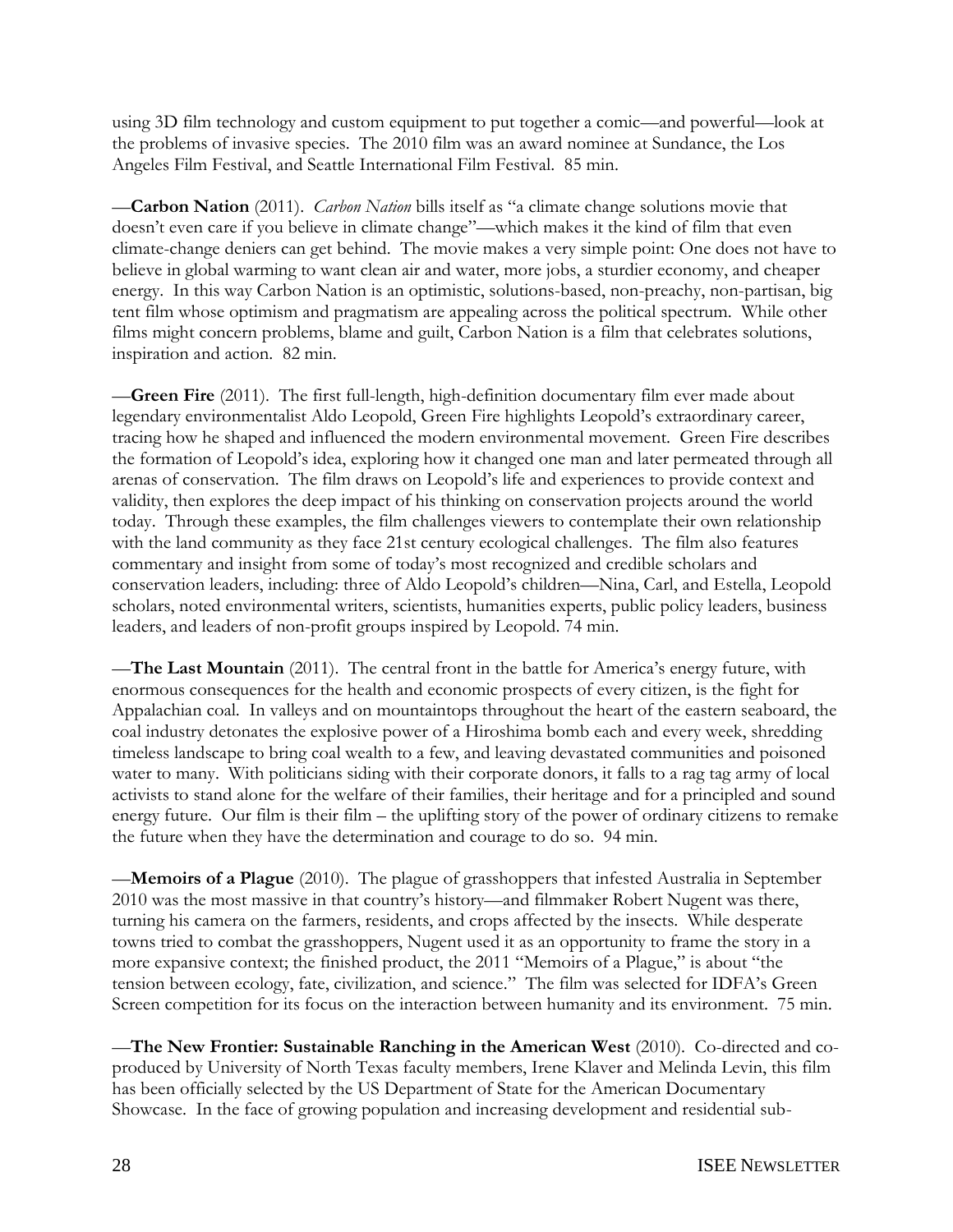divisions, three ranchers—from Texas, Colorado and New Mexico—demonstrate how they are integrating their ranching into their respective ecosystems, taking care to sustain and maintain the watershed, wildlife migration and the land, while supporting their respective livelihoods. 27 min.

—**Queen of the Sun** (2010).In 1923, Rudolf Steiner, a scientist, philosopher & social innovator, predicted that in 80 to 100 years honeybees would collapse. His prediction has come true with Colony Collapse Disorder, where bees are disappearing in mass numbers from their hives with no clear single explanation. In an alarming inquiry into the insights behind Steiner's prediction *Queen Of The Sun: What Are the Bees Telling Us?* examines the dire global bee crisis through the eyes of biodynamic beekeepers, scientists, farmers, and philosophers. On a pilgrimage around the world, the film unveils 10,000 years of beekeeping, highlighting how our historic and sacred relationship with bees has been lost due to highly mechanized industrial practices. Featuring Michael Pollan, Vandana Shiva, Gunther Hauk and beekeepers from around the world, this engaging, alarming and ultimately uplifting film weaves together a dramatic story that uncovers the problems and solutions in renewing a culture in balance with nature. 2010 nominee at the Seattle International Film Festival; Official Selection International Documentary Film Festival Amsterdam. 84 min.

# Recent Publications

# **Environmental Philosophy Books**

—Katherine, Amber L. *Greening Philosophy: A Fresh Introduction to the Field.* Dubuque, IA: Kendall Hunt Pub. Co., 2011. Units Include: (I) The Examined Life, (II) Reality, (III) Knowledge, (IV) Values. Selections by: Socrates, Plato, Aristotle, Aquinas, Descartes, Spinoza, Locke, Hume, Rousseau, Kant, Marx, Darwin, Nietzsche, Sartre, Fritjof Capra, Daniel Dennett, Robert Kirkman, David Abram, Val Plumwood, John Dryzek, Aldo Leopold, Peter Singer, Victoria Davion, Vandana Shiva and others.

—Arnold, Denis Gordon. *The Ethics of Global Climate Change.* Cambridge: Cambridge University Press, 2011. Global climate change is the most daunting ethical and political challenge confronting humanity in the twenty-first century. The intergenerational and transnational ethical issues raised by climate change have been the focus of a significant body of scholarship. In this new collection of essays, leading scholars engage and respond to first-generation scholarship and argue for new ways of thinking about our ethical obligations to present and future generations. Topics addressed in these essays include moral accountability for energy consumption and emissions, egalitarian and libertarian perspectives on mitigation, justice in relation to cap and trade schemes, the ethics of adaptation, and the ethical dimensions of the impact of climate change on nature.

#### Contents:

- 1. "Introduction: Climate Change and Ethics" by Denis G. Arnold
- 2. "Energy, ethics and the transformation of nature" by Dale Jamieson
- 3. "Is no one responsible for global environmental tragedy? Climate change as challenge in our ethical concepts" by Stephen Gardiner
- 4. "Greenhouse gas emission and the domination of posterity" by John Nolt
- 5. "Climate change, energy rights and equality" by Simon Caney
- 6. "Common atmospheric ownership and equal emissions entitlements" by Darrel Moellendorf
- 7. "A Lockean defense of grandfathering emission rights" by Luc Bovens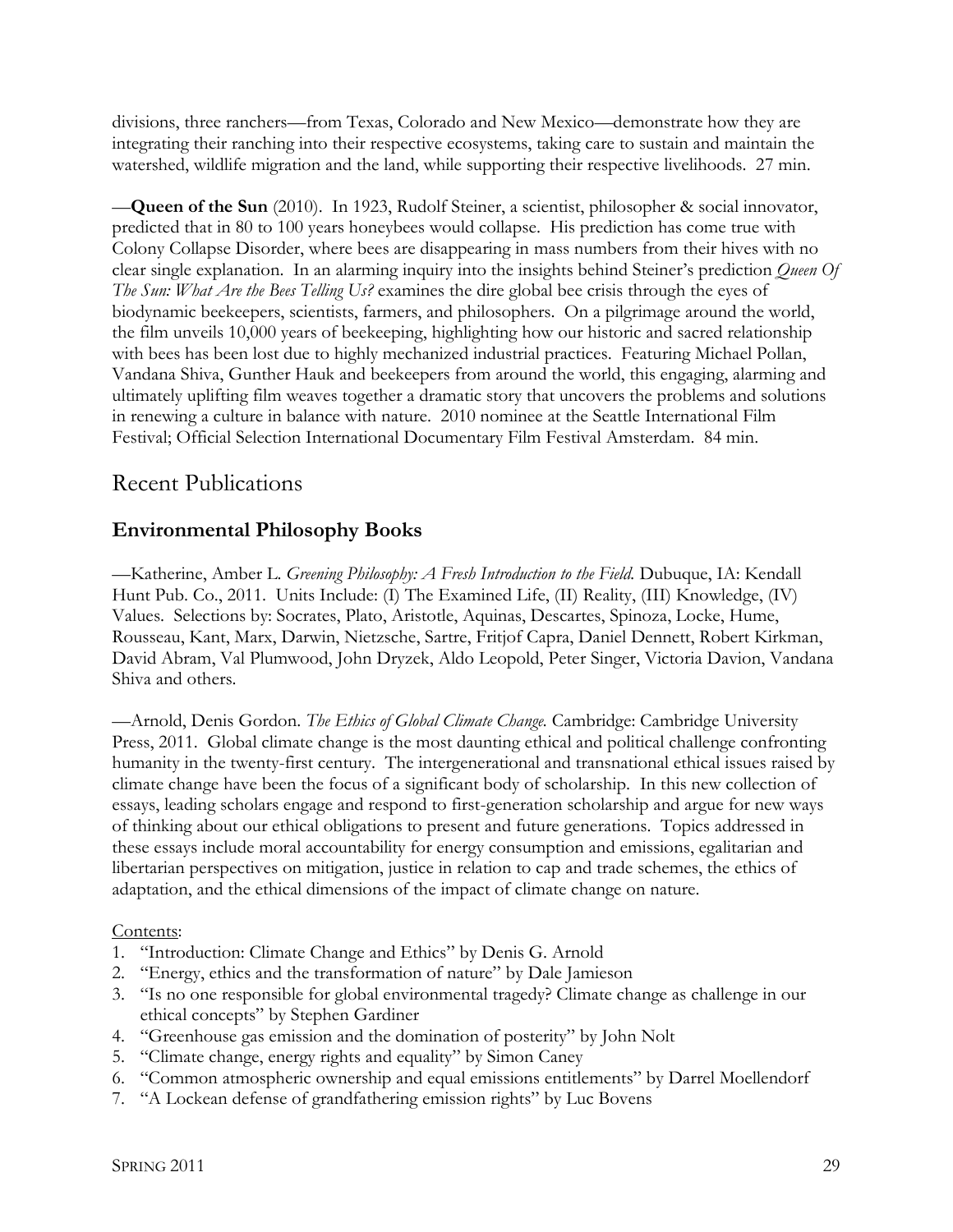- 8. "Parenting the planet" by Sarah Krakoff
- 9. "Living ethically in a greenhouse" by Robert H. Socolow and Mary R. English
- 10. "Beyond business as usual: alternative wedges to avoid catastrophic climate change and create sustainable societies" by Philip Cafaro
- 11. "Addressing competitiveness in U.S. climate policy" by Richard D. Morgenstern
- 12. "Reconciling justice and efficiency: integrating environmental justice into domestic cap-andtrade programs for controlling greenhouse gases" by Alice Kaswan
- 13. "Ethical dimensions of adapting to climate change imposed risks" by W. Neil Adger and Sophie Nicholson-Cole
- 14. "Does nature matter? The place of the nonhuman in the ethics of climate change" by Clare Palmer
- 15. "Human rights, climate change, and the trillionth ton" by Henry Shue.

—Cafaro, Philip, and Ronald D. Sandler. *Virtue Ethics and the Environment.* Dordrecht: Springer, 2010. environmental philosophy landscape. Whether you look to it for an alternative to other theoretical approaches to environmental ethics, or as a complement to them, there are a number of ways EVE clarifies our environmental choices and responsibilities. This is an exciting collection that addresses compelling issues, not only in EVE, but in environmental philosophy more broadly. In addition to their individual merits, these articles collectively demonstrate the value of EVE to environmental philosophy and the value of environmental philosophy in helping create sustainable societies and preserve nature. Recent movement on negotiating a strong successor to the Kyoto Treaty gives some hope that the world is waking up to the moral imperative to protect the Earth. But whether people will be willing to ratchet down our economic demands and reshape our economies to reflect this hoped-for moral progress remains to be seen. Previously published in the Journal of Agricultural and Environmental Ethics, Volume 23 (1-2), 2010.

#### Contents

- 1. "Editorial" by Richard P. Haynes
- 2. "Environmental virtue ethics special issue: introduction" by Philip Cafaro
- 3. "Environmentalism and public virtue" by Brian Treanor
- 4. "Forgivingness, pessimism, and environmental citizenship" by Kathryn J. Norlock
- 5. "Radical hope for living well in a warmer world" by Allen Thompson
- 6. ―Species extinction and the vice of thoughtlessness: the importance of spiritual exercises for learning virtue" by Jeremy Bendik-Keymer
- 7. "The virtue of simplicity" by Joshua Colt Gambrel and Philip Cafaro
- 8. "The epistemic demands of environmental virtue" by Jason Kawall
- 9. "Hume's knave and nonanthropocentric virtues" by Paul Haught
- 10. "Heideggerian environmental virtue ethics" by Christine Swanton
- 11. "Ethical theory and the problem of inconsequentialism: why environmental ethicists should be virtue-oriented ethicists" by Ronald Sandler
- 12. "Patriotism as an environmental virtue" by Philip Cafaro.

—Crist, Eileen, and H. Bruce Rinker (eds.). *Gaia in Turmoil: Climate Change, Biodepletion, and Earth Ethics in an Age of Crisis.* Cambridge, Mass: MIT Press, 2010. Gaian theory, which holds that Earth's physical and biological processes are inextricably bound to form a self-regulating system, is more relevant than ever in light of increasing concerns about global climate change. The Gaian paradigm of Earth as a living system, first articulated by James Lovelock and Lynn Margulis in the 1970s, has inspired a burgeoning body of researchers working across disciplines that range from physics and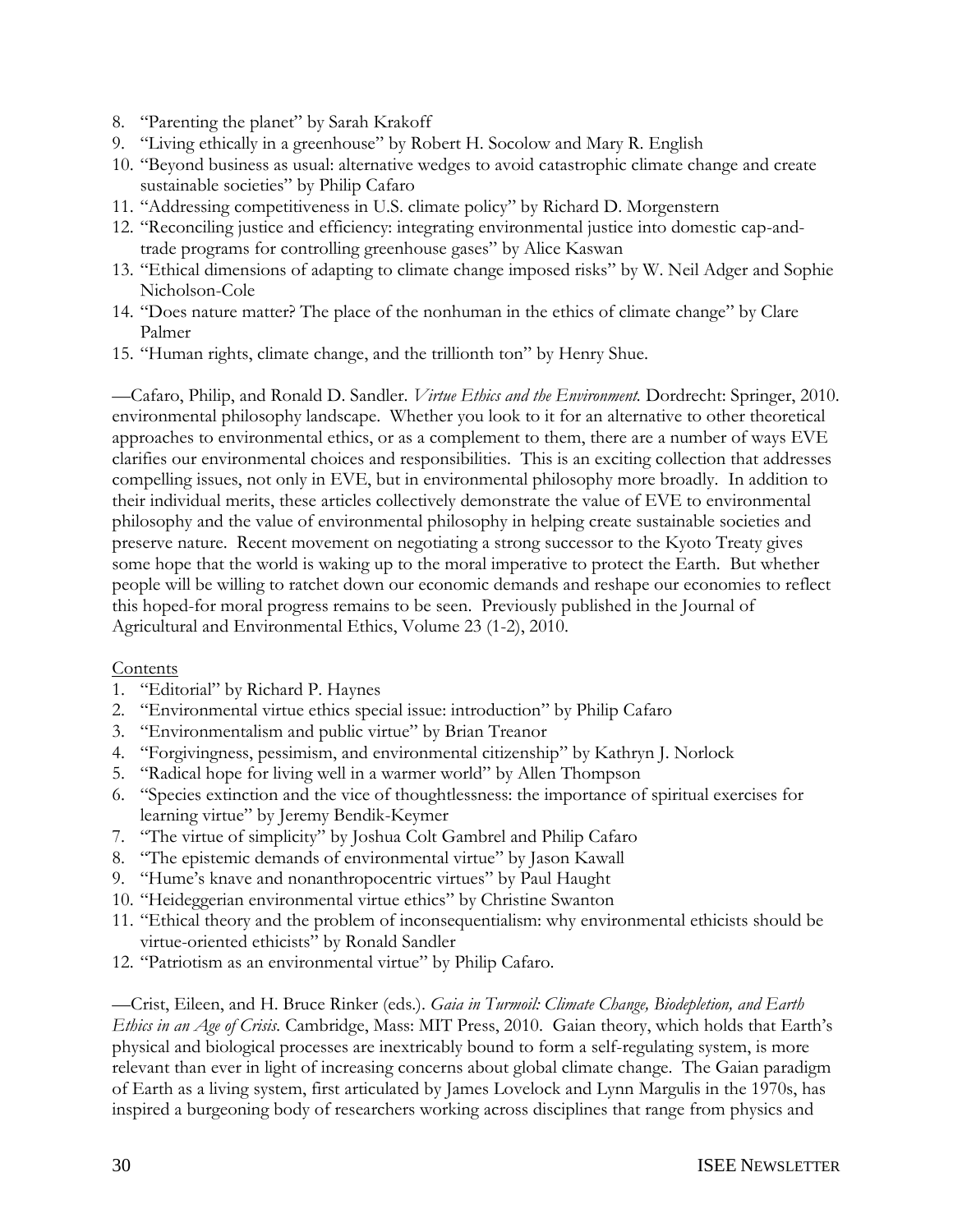biology to philosophy and politics. Gaia in Turmoil reflects this disciplinary richness and intellectual diversity, with contributions (including essays by both Lovelock and Margulis) that approach the topic from a wide variety of perspectives, discussing not only Gaian science but also global environmental problems and Gaian ethics and education. Contributors focus first on the science of Gaia, considering such topics as the workings of the biosphere, the planet's water supply, and evolution; then discuss Gaian perspectives on global environmental change, including biodiversity destruction and global warming; and finally explore the influence of Gaia on environmental policy, ethics, politics, technology, economics, and education. *Gaia in Turmoil* breaks new ground by focusing on global ecological problems from the perspectives of Gaian science and knowledge, focusing especially on the challenges of climate change and biodiversity destruction.

#### **Contents**

- 1. "One grand organic whole" by Eileen Crist and H. Bruce Rinker
- 2. "Our sustainable retreat" by James Lovelock
- 3. "How the biosphere works" by Tyler Volk
- 4. "Water Gaia: 3.5 thousand million years of wetness on planet earth" by Stephan Harding and Lynn Margulis
- 5. "Gaia and evolution" by Timothy M. Lenton and Hywel T.P. Williams
- 6. "Forest systems and Gaia theory" by H. Bruce Rinker
- 7. "Gaia and biodiversity" by Stephan Harding
- 8. "Global warming, rapid climate change, and renewable energy solutions for Gaia" by Donald W. Aitken
- 9. "Gaia's freshwater : an oncoming crisis" by Barbara Harwood
- 10. "Deep time lags: lessons from Pleistocene ecology" by Connie Barlow
- 11. "From the land ethic to the earth ethic: Aldo Leopold and the Gaia hypothesis" by J. Baird Callicott
- 12. "Principles of Gaian governance: a rough sketch" by Karen Litfin
- 13. "In the depths of a breathing planet: Gaia and the transformation of experience" by David Abram
- 14. "Sustainability and an earth operating system for Gaia" by Tim Foresman
- 15. "The Gaian generation: a new approach to environmental learning" by Mitchell Thomashow
- 16. "Gaia theory: model and metaphor for the twenty-first century" by Martin Ogle
- 17. "Neocybernetics of Gaia: the emergence of second-order Gaia theory" by Bruce Clarke
- 18. "Intimations of Gaia" by Eileen Crist
- 19. "Gaia going forward" by Eugene Linden

—Cummins, Neil Paul. *Is the Human Species Special: Why Human-Induced Global Warming Could Be in the Interests of Life.* New York: Cranmore Publications, 2010. Cummins considers the place of the human species within an evolving universe. He contends that the human species is special because it is the pinnacle of the evolutionary process and has a purpose of vital importance. From this perspective he reaches the conclusion that human-induced global warming is in the interests of life.

—Cummins, Neil Paul. *What Does It Mean to Be 'Green'?: Sustainability, Respect & Spirituality*. Vitae Publications, 2011. There is a widespread, and largely unquestioned, belief concerning what it means to be "green." In this book Cummins shows that what it means to be green is actually a very complex issue with numerous factors needing to be considered. He outlines a narrow conception of sustainability which applies solely to human resource use/impacts, and a broad conception of sustainability which applies to the sustainability of the biosphere. He makes the case that the broad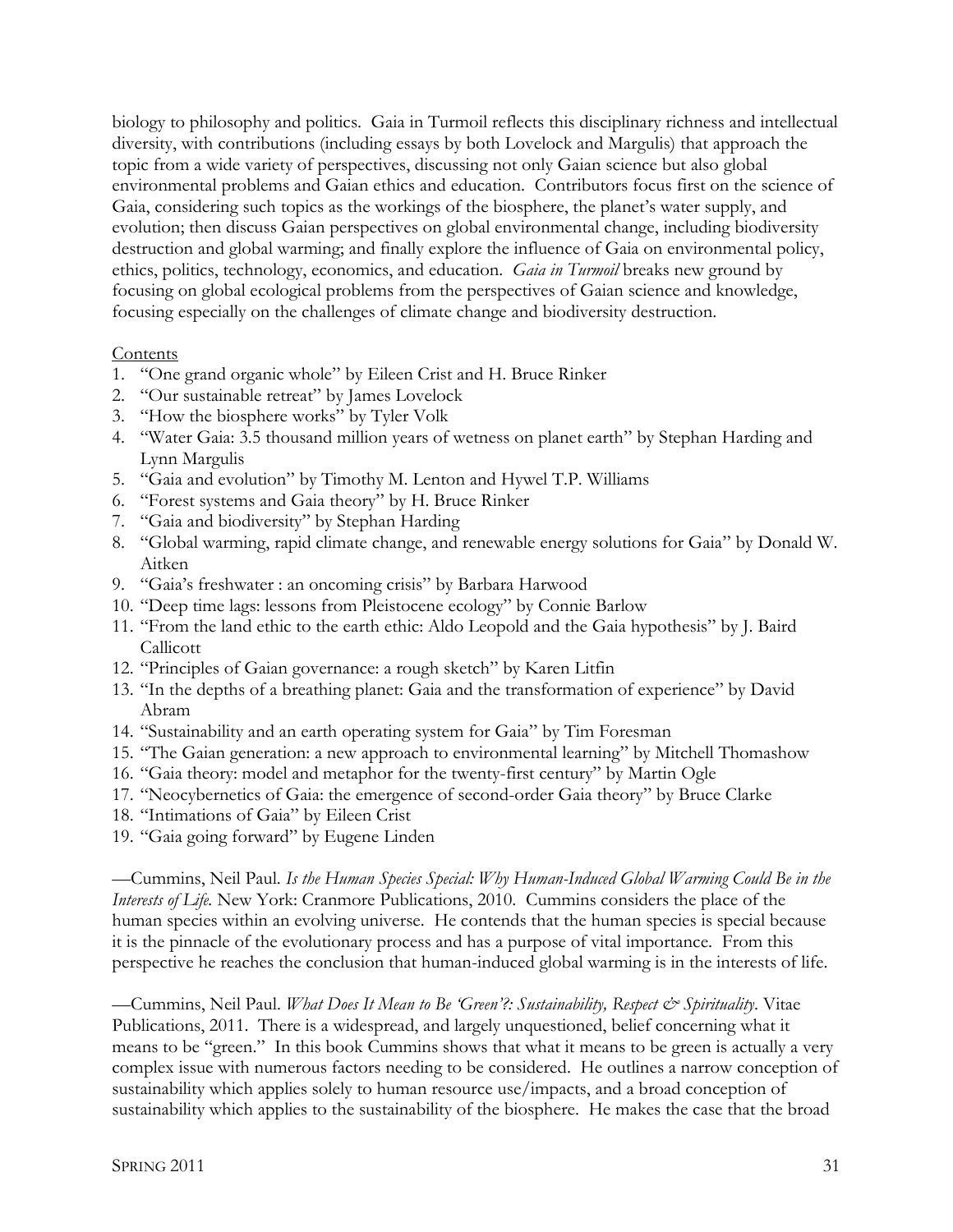conception of sustainability—the sustainability of the biosphere—is really what 'being green' is about. Being green isn't about minimizing human impacts; it is about fulfilling the interests of all life on Earth. What this means is that, from a broad evolutionary perspective, high levels of human resource use can be seen as green activities. It is claimed that when it comes to an individual human being green is fundamentally about having a particular attitude, rather than being simply about using few resources. The nature of this attitude is explored through an exploration of green spirituality and the case is made for a new paradigm of green-tech spirituality.

—Delord, Julian. *L'extinction d'espèce - Histoire d'un concept et enjeux éthiques.* Paris: Publications scientifiques du Muséum National d'Histoire Naturelle, 2010. An extensive account of the history of ideas about extinction, and ethical concern about endangered species. Many environmental philosophers cited, including those who write in English. Well illustrated, often with photographs from the Muséum Nationale d'Historie Naturalle, Paris. ISBN 978-2-85653-656-8. Delord is at the University of Brest, France, and was a doctoral research scholar at the University of North Texas, summer 2001.

—Esbjörn-Hargens, Sean, and Michael Zimmerman. *Integral Ecology: Uniting Multiple Perceptions on the Natural World.* Boston: Integral Books, 2009. The authors seek to unite worthwhile insights from multiple perspectives into a comprehensive theoretical framework, based on Integral Theory, as well as Ken Wilber's AQAL model. A repeated theme is that science is not value-free, but both practiced and put in the service of values. There are strong themes of compassion and putting oneself in the place of others for better understanding. There are many cases of application, including three in-depth case studies. Foreword by Marc Bekoff.

—Foss, Jeffrey E. *Beyond Environmentalism: A Philosophy of Nature.* Hoboken, NJ: John Wiley & Sons, 2009. An extended critique of what Foss regards as the unbalanced and alarmist doctrines of environmentalists. Foss concedes that industrial civilization was on a collision course with natural systems but claims that we have seen the error of our ways and moderated our impacts, so that we now live wisely and sustainably. Fish have returned to once polluted rivers; forests are now harvested sustainably. The apocalyptic prophecy [of global warming climate change] is false, and we do not have to sacrifice our economy. In a review for the *Australasian Journal of Philosophy*, William Grey concludes: "This is a tiresome book: a painful parade of gratuitous and flawed intuitions and egregious error."

—deLaplante, Kevin, Bryson Brown, and Kent Peacock. *Philosophy of Ecology.* Amsterdam: North-Holland, 2011. The most pressing problems facing humanity today—over-population, energy shortages, climate change, soil erosion, species extinctions, the risk of epidemic disease, the threat of warfare that could destroy all the hard-won gains of civilization, and even the recent fibrillations of the stock market—are all ecological or have a large ecological component. In this volume philosophers turn their attention to understanding the science of ecology and its huge implications for the human project. To get the application of ecology to policy or other practical concerns right, humanity needs a clear and disinterested philosophical understanding of ecology which can help identify the practical lessons of science. Conversely, the urgent practical demands humanity faces today cannot help but direct scientific and philosophical investigation toward the basis of those ecological challenges that threaten human survival. This book will help to fuel the timely renaissance of interest in philosophy of ecology that is now occurring in the philosophical profession.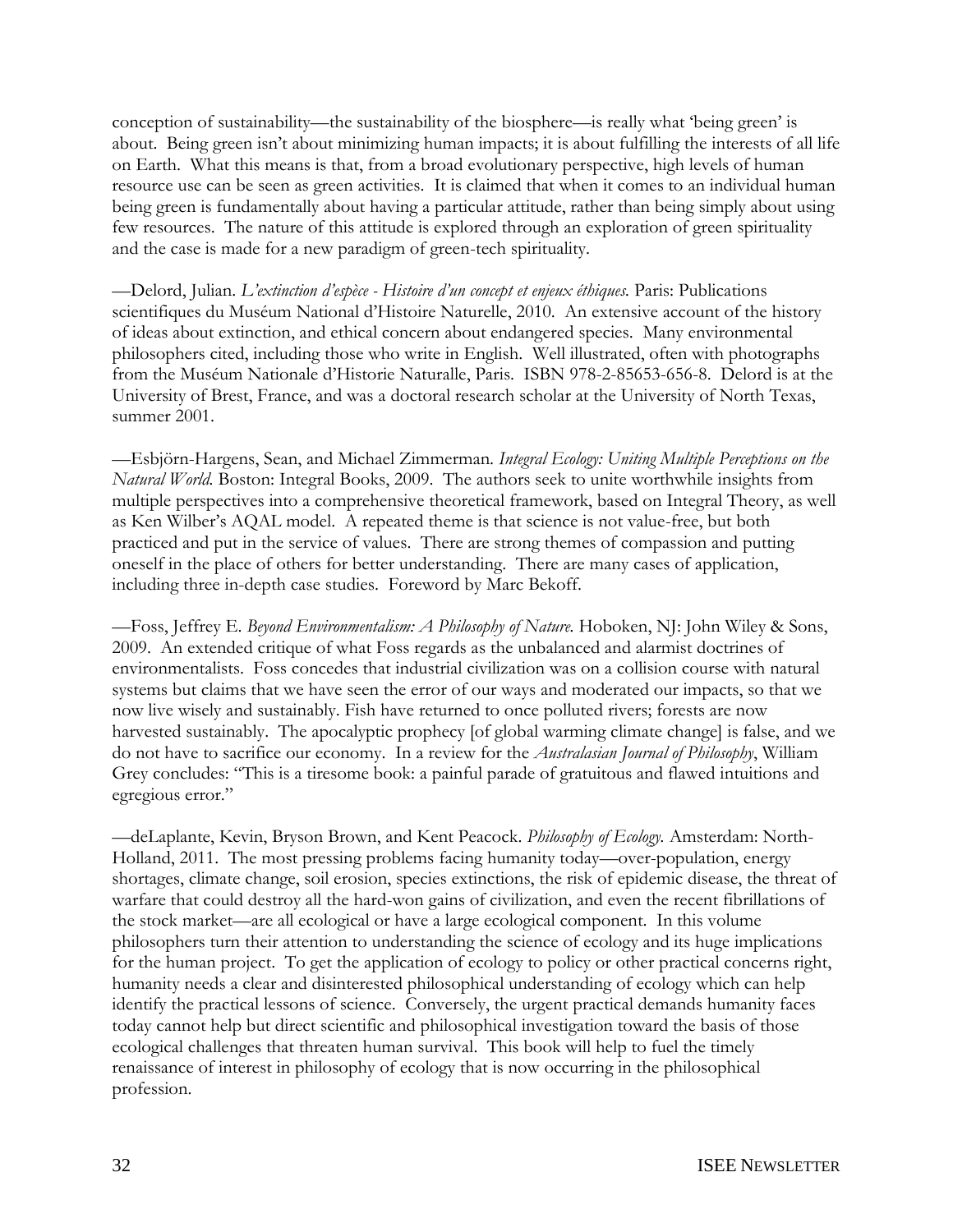## **Contents**

Introduction

1. "Philosophy of Ecology Today" by Bryson Brown and Kevin deLaplante

Part 1. Philosophical Issues in the History and Science of Ecology

- 2. "Origins and Development of Ecology" by Arnold van der Valk
- 3. "The Legend of Order and Chaos: Communities and Early Community Ecology" by Christopher Eliot
- 4. "Philosophical Themes in the Work of Robert MacArthur" by Jay Odenbaugh
- 5. "Embodied Realism and Invasive Species" by Brendon M. H. Larson
- 6. "A Case Study in Concept Determination: Ecological Diversity" by James Justus
- 7. "The Biodiversity-Ecosystem Function Debate in Ecology" by Kevin deLaplante and Valentin Picasso
- 8. "A Dynamical Approach to Ecosystem Identity" by John Collier and Graeme S. Cumming
- 9. "Symbiosis in Ecology and Evolution" by Kent A. Peacock
- 10. "Ecology as Historical Science" by Bryson Brown

Part 2. Philosophical Issues and Conservation Science

- 11. "Environmental Ethics and Decision Theory: Fellow Travellers or Bitter Enemies?" by Mark Colyvan and Katie Steele
- 12. "Postmodern Ecological Restoration: Choosing Appropriate Temporal and Spatial Scales" by J. Baird Callicott
- 13. "Habitat Reconstruction: Moving Beyond Historical Fidelity" by Sahotra Sarkar
- 14. "Modeling Sustainability in Economics and Ecology" by Bryan G. Norton
- 15. "Diversity and the Good" by Gregory M. Mikkelson

—Ghai, Naresh, and Joginder Singh Negi. *Environmental Ethics and Philosophy.* New Delhi: Cyber Tech Publications, 2011.

—Gottlieb, Roger. *Engaging Voices: Tales of Morality and Meaning in an Age of Global Warming.* Waco, TX: Baylor University Press, 2011. Philosophical short stories centered on difficult questions in environmental philosophy, religion, and politics: from whether nature has rights to whether eating meat is moral, from whether sustainability can exist in capitalism to the best environmental political strategy, from the role of science and religion to the threat of environmental despair. The reader sees people grappling with these questions and comes to know these characters as particular individuals who are angry at their parents, or were lonely as children, or feel called by God to serve the needy, or believe that Judaism and Islam should be committed to sustainability. The characters contradict themselves, find that they are unable to carry on in their environmental work after tragedies strike, think to themselves that maybe they are wrong, or hold back their criticisms of others because they are afraid to hurt their feelings. These ecological dilemmas provoke powerful emotions and deeply contested views, and characters must decide how to understand them and how to live, and even talk, with people who think differently.

—Gottwald, Franz-Theo, Hans Werner Ingensiep, and Marc Meinhardt, eds. *Food Ethics.* Dordrecht, ND: Springer, 2010. *Food Ethics* presents international discussions and information concerning food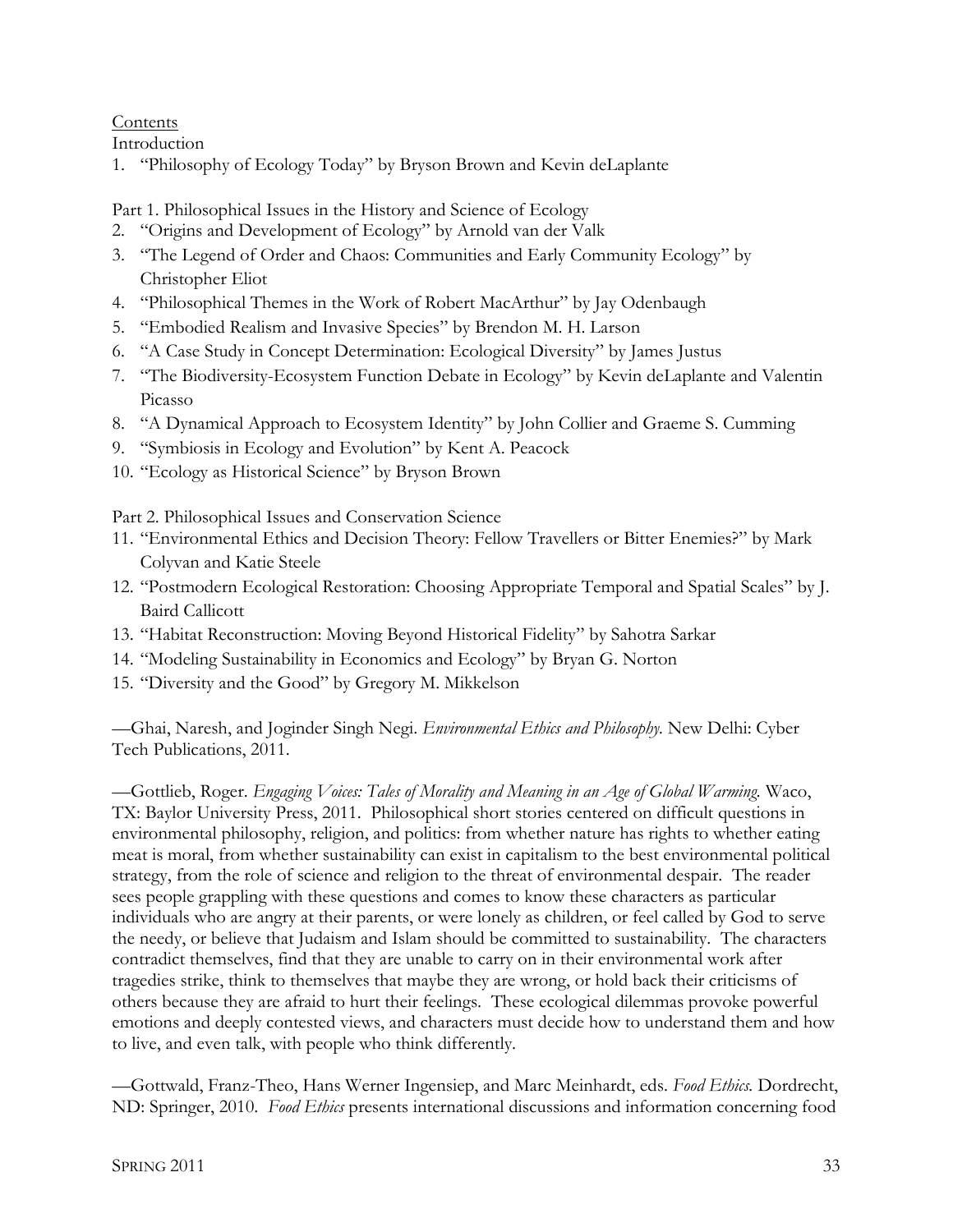ethics in its current state. It presents a variety of important aspects in the field of food ethics with respect to positions, instruments and applications of issues surrounding nutrition. A great deal of the book concerns itself with discussing different ethical positions and problems of current interests, as explained by experts of the "food-ethics-community". The articles focus on the reality of global food problems through two main issues: (1) current questions of nutrition in the specific contexts of field and experience, (2) ethical tools, ideas and suggestions concerning long-term steps for solutions. The appendix presents a collection of current declarations and political statements visions, proposals and goals in a worth living world in general and concerning specific problems water, healthy food, the human right to food, sustainability and food sovereignty.

Gruen, Lori. *Ethics and Animals: An Introduction*. Cambridge, UK: Cambridge University Press, 2011. In this comprehensive introduction to animal ethics, Lori Gruen weaves together case studies with discussions of ethical theory, urging readers to engage critically and to reflect empathetically on our treatment of other animals. Gruen provides a survey of the issues central to human–animal relations and a new perspective on current key debates in the field. She analyzes and explains a range of theoretical positions and poses challenging questions that directly encourage readers to hone their ethical-reasoning skills and to develop a defensible position about their own practices. This book is aimed at students in a wide range of disciplines, including ethics, environmental studies, veterinary science, women's studies, and the emerging field of animal studies, and is an engaging account of the subject for general readers with no prior background in philosophy.

—Hall, Matthew. *Plants As Persons: A Philosophical Botany.* Albany: State University of New York Press, 2011. Plants are people too? Not exactly, but in this work of philosophical botany Matthew Hall challenges readers to reconsider the moral standing of plants, arguing that they are other-thanhuman persons. Plants constitute the bulk of our visible biomass, underpin all natural ecosystems, and make life on Earth possible. Yet plants are considered passive and insensitive beings rightly placed outside moral consideration. As the human assault on nature continues, more ethical behavior toward plants is needed. Hall surveys Western, Eastern, Pagan, and Indigenous thought, as well as modern science and botanical history, for attitudes toward plants, noting the particular resources for plant personhood and those modes of thought which most exclude plants. The most hierarchical systems typically put plants at the bottom, but Hall finds much to support a more positive view of plants. Indeed, some Indigenous animisms actually recognize plants as relational, intelligent beings who are the appropriate recipients of care and respect. New scientific findings encourage this perspective, revealing that plants possess many of the capacities of sentience and mentality traditionally denied them.

—Houtan, Van, Kyle Schuyler, and Michael S. Northcott. *Diversity and Dominion: Dialogues in Ecology, Ethics, and Theology.* Eugene, OR: Cascade Books, 2010. Diversity and Dominion is the fruit of a series of inter-disciplinary lectures which took place at Duke Divinity School in 2005. The motivation behind the lectures was the belief that purely descriptive science is inadequate to protect the environment from continued degradation. What society needs it the coupling of the descriptive elements of science with the motivational power of human-attitudes and values. Since human beliefs encompass a broad range of ideas, the lectures, and resulting articles, centered on Christian beliefs in the American context.

#### Contents

- 1. "Introduction" by Kyle S. Van Houtan and Michael S. Northcott
- 2. "Eyes wide shut" by William H. Schlesinger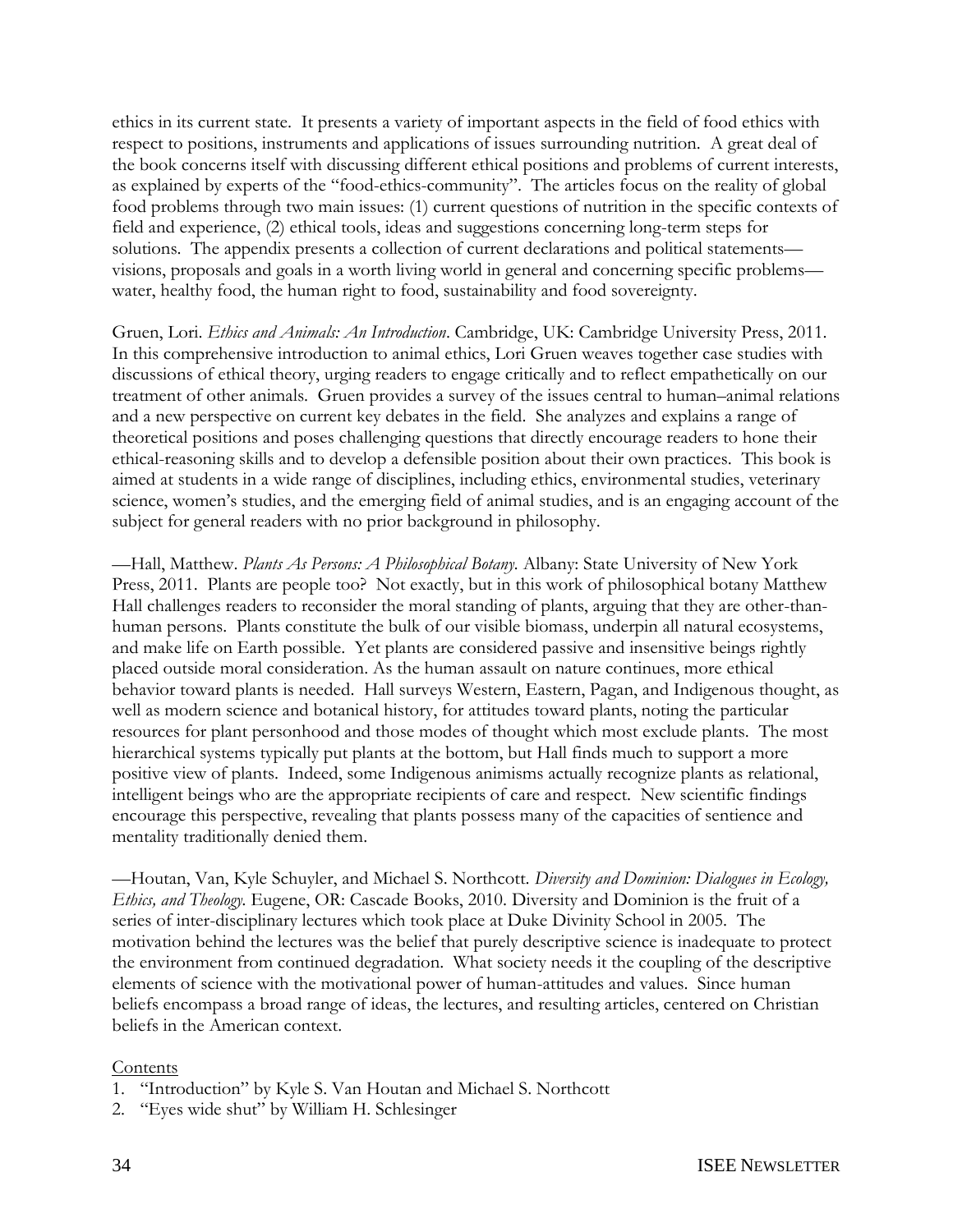- 3. "Science itself is only half-prophetic" by Jeffrey D. Vickery
- 4. "Censuring nature and critiquing God" by Lisa Sideris
- 5. "Wrestling with evolutionary biology and theology" by Norman Christensen
- 6. "A walk on the wild side: the idea of nature revisited" by Michael Jackson
- 7. "Good work" by Kyle S. Van Houtan
- 8. "Thanks for the dirt: gratitude as a basis for environmental action" by Norman Wirzba
- 9. "Biogeochemistry on the farm" by William H. Schlesinger
- 10. "The dominion lie: how millennial theology erodes creation care" by Michael S. Northcott
- 11. "A false dominion of control" by Robert B. Jackson
- 12. "Anti-imperial themes and care for living nature in early Christian art: the good shepherd as a model for Christian environmental ethics" by Susan P. Bratton
- 13. "Seeing through a Columbine flower" by Makoto Fujimura
- 14. "Nature and the nation-state: ambivalence, evil, and American environmentalism" by Kyle S. Van Houtan and Michael S. Northcott
- 15. "Conservative Christians and environmentalism, 1970-2005" by Seth Dowland and Brantley Gasaway
- 16. "Biodiversity and the kingdom of God" by Laura Yordy
- 17. "Biodiversity and the ministry of reconciliation" by Fred Van Dyke.

—Horrell, David G., Francesca Stavrakopoulou, Cherryl Hunt, and Christopher Southgate. *Ecological Hermeneutics: Biblical, Historical and Theological Perspectives.* London: T & T Clark, 2010. Leading scholars reflect critically on the kinds of appeal to the Bible that have been made in environmental ethics and ecotheology. "Ecological Hermeneutics" reflects critically on the kinds of appeal to the Bible that have been made in environmental ethics and ecotheoloogy; engages with biblical texts with a view towards exploring their contribution to an ecological ethics; and, explores the kind of hermeneutic necessary for such engagement to be fruitful for contemporary theology and ethics. Crucial to such broad reflection is the bringing together of a range of perspectives: biblical studies, historical theology, hermeneutics, and theological ethics. The thematic coherence of the book is provided by the running focus on the ways in which biblical texts have been, or might be, read. This is not a volume on ecotheology; but rather on ecological hermeneutics. Indeed, some essays may show where biblical texts, or particular approaches in the history of interpretation, represent anthropocentric or even anti-ecological moves. One of the overall aims of the book will be to suggest how, and why, an ecological hermeneutic might be developed, and the kinds of intepretive choices that are required in such a development.

#### **Contents**

Pt. I. Biblical perspectives

- 1. "The creation stories: their ecological potential and problems" by John W. Rogerson
- 2. "Sacrifice in Leviticus: eco-friendly ritual or unholy waste?" by Jonathan Morgan
- 3. "Reading the prophets from an environmental perspective" by John Barton
- 4. "The significance of the Wisdom tradition in the ecological debate" by Katharine J. Dell
- 5. "Reading the synoptic gospels ecologically" by Richard Bauckham
- 6. "An ecological reading of Rom. 8.19-22: possibilities and hesitations" by Brendan Byrne
- 7. "Hellenistic cosmology and the letter to the Colossians: towards an ecological hermeneutic " by Vicky S. Balabanski
- 8. "Retrieving the earth from the conflagration: 2 Peter 3.5-13 and the environment" by Edward Adams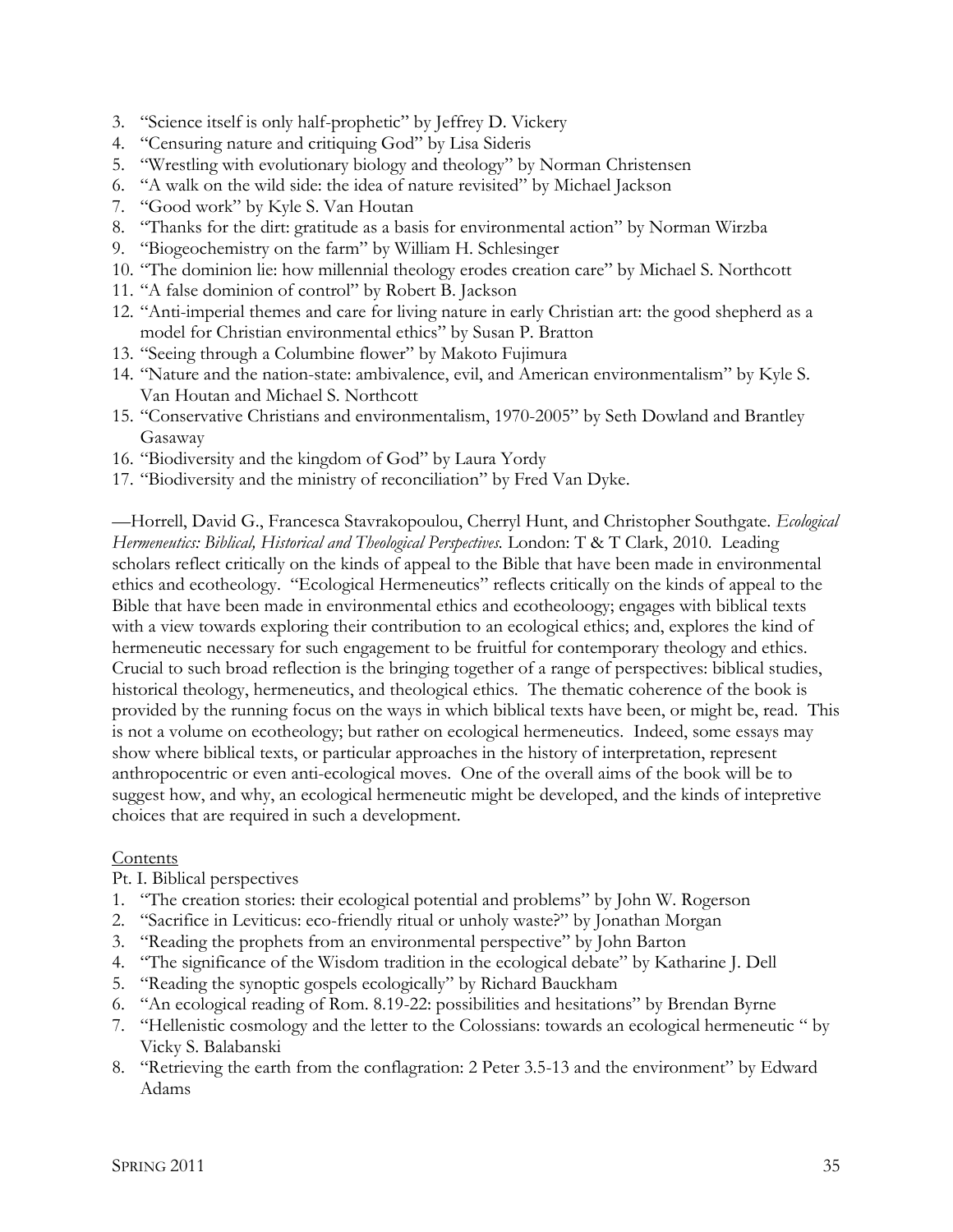- Pt. II. Insights from the history of interpretation.
- 9. "In the beginning: Irenaeus, creation and the environment" by Francis Watson
- 10. "Power and dominion: patristic interpretations of Genesis I" by Morwenna Ludlow
- 11. "Thomas Aquinas: reading the idea of dominion in the light of the doctrine of creation" by Mark Wynn
- 12. "Martin Luther, the word of God and nature: Reformation hermeneutics in context" by H. Paul Santmire
- 13. "Remaining loyal to the earth': humanity, God's other creatures and the Bible" by Karl Barth and Geoff Thompson
- 14. "Hans Urs von Balthasar: beginning with beauty" by David Moss
- 15. "Between creation and transfiguration: the environment in the Eastern Orthodox tradition" by Andrew Louth
- 16. "Jürgen Moltmann's ecological hermeneutics" by Jeremy Law

Pt. III. Contemporary hermeneutical possibilities.

- 17. "Green millennialism: American evangelicals, environmentalism, and the book of Revelation" by Harry O. Maier
- 18. "New Testament eschatology and the ecological crisis in theological and ecclesial perspective" by Stephen C. Barton
- 19. "Keeping the commandments: the meaning of sustainable countryside" by Tim Gorringe
- 20. "What on earth is an ecological hermeneutics?: some broad parameters" by Ernst M. Conradie.

—Howe, Benjamin. "The Environmental Philosophy of Arne Naess and the History of Its Reception." PhD Thesis, Philosophy, Katholieke Universiteit Leuven (University of Leuven), November 2008. The last living participant in the seminars of the Vienna Circle, Arne Naess, has been considered the founder of a school of thought called deep ecology since the early 1980s. Supporters of this school are said to accept the central concept of his writings on environmentalism, what he refers to as the deep ecology movement. I critically examine this convention by looking at not only his environmental philosophy, but also, his place in the history of analytic philosophy. Naess claims that his environmental philosophy is informed by the approach to semantics that he began to defend during the late 1930s in reaction to logical positivism's conception of meaning. From 1945 to 1960, Naess and a group of Norwegian philosophers and social scientists put his philosophy of language into practice by designing a social science of semantics that collected data on ordinary speakers' understanding of expressions, such as "democracy" and "truth." Despite convention, the literature on Naess does not warrant confidence in his status as deep ecology's founder. The school's supporters defend competing interpretations of his concept of the deep ecology movement, and Naess has done little to clarify his position. He rarely mentions his supporters and never states what, if any, common ground he shares with them. All commentators ignore some of his key texts and misunderstand the relationship between his philosophy of language and the concept of the deep ecology movement. The first philosophers to identify themselves as deep ecologists overlooked his most significant papers, including one that compares his environmental philosophy to a study on semantics and political rhetoric that he conducted for UNESCO. Howe's advisor was Ullrich Melle.

—Irwin, Ruth (ed.). *Climate Change and Philosophy: Transformational Possibilities.* London: Continuum Intl Pub Group, 2010. This text presents ten original essays by an international team of expert contributors, exploring the important contribution philosophical inquiry can make to contemporary debates to do with climate change and the global environment. Examining this hugely topical issue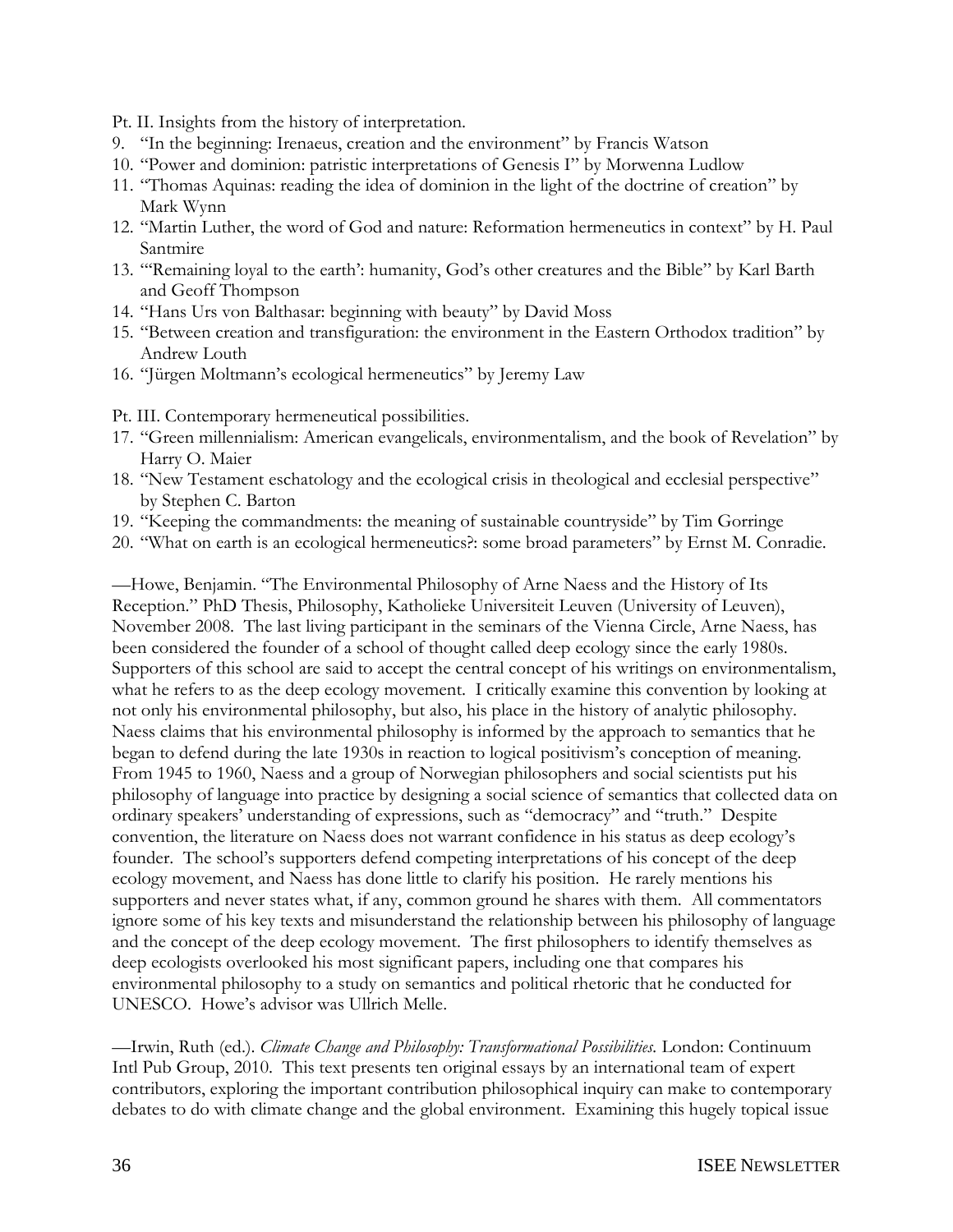through the lens of environmental philosophy, political theory, philosophy of technology, philosophy of education and feminist theory, these essays interrogate some of the presumptions that inform modernity and our interaction with natural processes. The book asks fundamental questions about human nature and, more importantly, the concept of 'nature' itself. The conceptual frameworks presented here contribute to an understanding of the processes of change, of social transformation, and the means of adapting to the constraints that problems such as climate change pose. The book proposes a way of beginning the important task of rethinking the relationship between humanity and the natural environment. Through enquiry into the basic philosophical principles that inform modern society, each author asserts that reflection informs change and that change is both required and possible in the context of the environmental crisis facing us today.

#### Contents

- 1. **"Field, being, climate: climate philosophy and cognitive evolution"** by Martin Schönfeld
- 2. "Nature in active voice" by Val Plumwood
- 3. "Reflections on modern climate change and finitude" by Ruth Irwin
- 4. "Changing worldviews to cope with a changing climate" by Leo Elshof
- 5. "Education at the end of nature: learning to cope with climate change" by Timothy W. Luke
- 6. "Education against climate change: information and technological focus are not enough" by Edgar J. González Gaudiano
- 7. "Climate change education in a context of risk and vulnerability" by Heila Lotz-Sisitka and Lesley le Grange
- 8. "Myths of climate change: deckchairs and development" by Trish Glazebrook
- 9. "Mediated responsibilities, global warming, and the scope of ethics" by Robin Attfield
- 10. "Transforming resource use in the light of climate change" by Murray Sheard.

—Jung, Hwa Yol. *The Way of Ecopiety: Essays in Transversal Geophilosophy.* New York: Global Scholarly Publications, 2009. A collection of twenty of author's essays in environmental philosophy spanning almost four decades. The purpose of geophilosophy or ecophilosophy (which he can also call deep ecology) is to promote ecopiety with a focus on Sinism as relational ontology whose common characteristics are embedded in Confucianism, Daoism, and Zen (Chan) Buddhism across the geographical region of East Asia. Sinism helps to construct an ethico-aesthetic paradigm in geophilosophy against the anthropocentric notion that nature or Earth is a pile of objects for human use, and that spirituality and rationality are in the sole possession of human faculties. The way of ecopiety can be shared by contemporary Western environmental thinkers. Transversality is a fitting response to the age of globalization which makes the world less ethnocentric because it facilitates the exchange of ideas and values across ethnic, cultural, and political boundaries.

—Kazez, Jean. *Animalkind: What We Owe to Animals.* Chichester, West Sussex, U.K.: Wiley-Blackwell, 2010. Animal lovers in today's world are a curious breed. Many dote on their dogs and cats, demand equal rights for horses and apes—and then happily devour pigs and chickens. So how are we truly supposed to think of and treat animals? *Animalkind: What We Owe to Animals* explores the crucial ethical differences between humans and animals. Occupying the middle ground between extreme egalitarianism and outright dismissal, the book instead advocates a position of respect for animals, treatment not afforded to the current inhabitants of factory farms and animal labs. Starting from the beginning, when animals were first used as resources, Kazez takes us on a journey through the history of animal exploitation. After illustrating how the relatively benign exploitation of animals became malignant, she reveals the startling fact that livestock and feedcrops now occupy a full third of the earth's land surface. With so many animals at our mercy—and the environment hanging in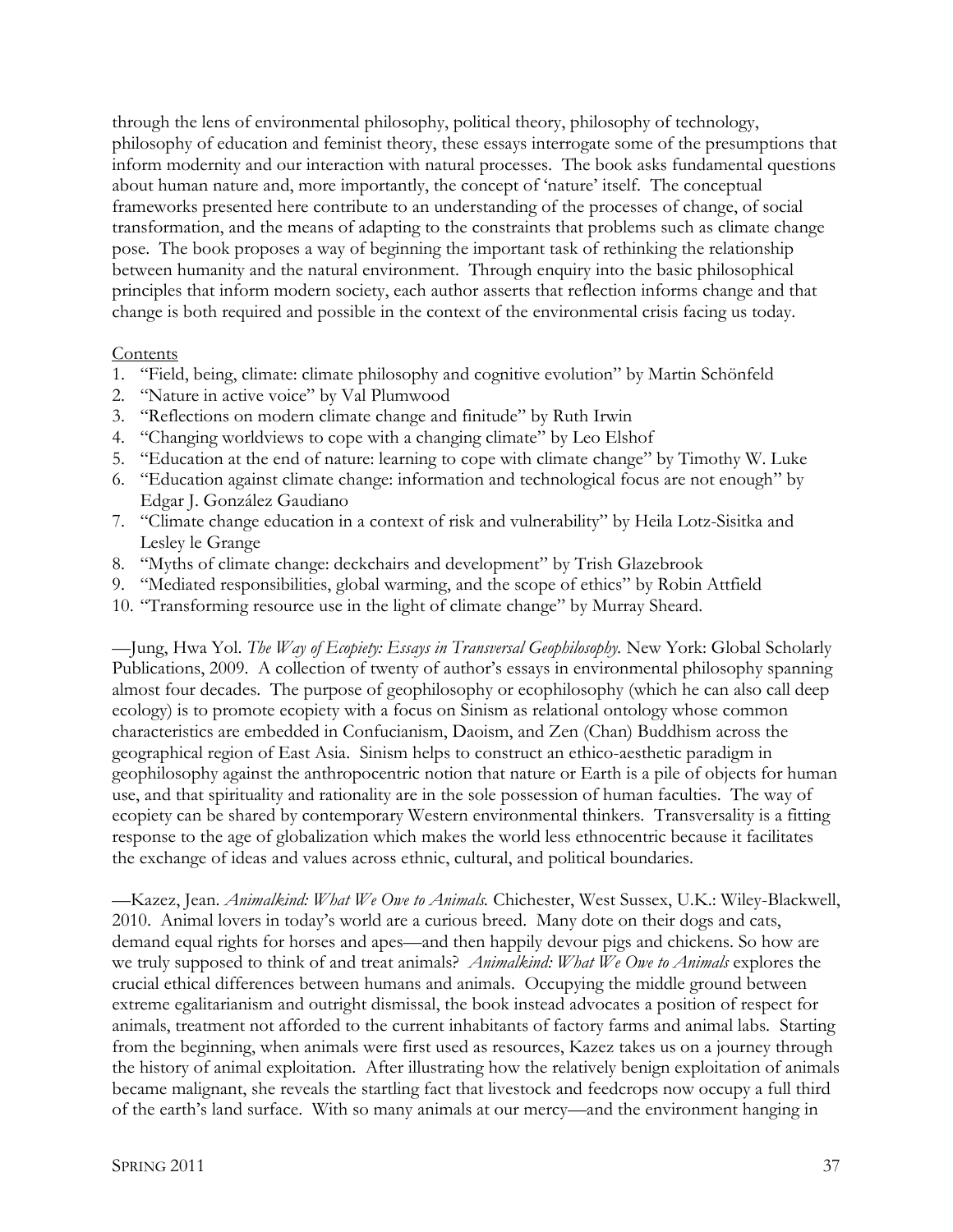the balance—there is more reason than ever to take a fresh look at our complex and contradictory relationship with animals. While providing a serious philosophical discussion of a sensitive issue, the book also covers lighter topics, from Descartes's dinner menu to Montezuma's albino zoo and the author's personal dietary struggles. Animalkind ultimately urges us to revere all forms of life, the human kind as well as the animal kind, while respecting important differences.

—Kemmerer, Lisa. *Sister Species: Women, Animals and Social Justice*. Urbana: University of Illinois Press, 2011. There is a very strong association between women, animals, and activism. In *Women, Social Justice, and Animal Advocacy*, activist Lisa A. Kemmerer presents the narratives of fourteen ecofeminist activists who describe their own experiences in the field, often from the perspective of discovering the extent of a particular kind of animal oppression and resolving to do something about it. The narratives are bold and gripping, sometimes horrifying, and cover a range of topics relating to animal rights and liberation. The writers discuss contemporary cockfighting, factory farming, orphaned primates in Africa, the wild bird trade, scientific experimentation on animals, laws against ―dangerous‖ dogs, and violence against baby seals. Sister Species provides a wide survey of what women are doing in the animal activism movement. The writers ask readers to rethink how we view animals in our daily lives—and how we can take action to protect them. Kemmerer's introduction explains why she collected these particular stories and how she views the relationship between feminism and animal suffering. Contributors are Carol J. Adams, Tara Sophia Bahna-James, Karen Davis, Elizabeth Jane Farians, Hope Ferdowsian, Linda Fisher, Twyla Francois, Christine Garcia, A. Breeze Harper, Sangamithra Iyer, Pattrice Jones, Lisa Kemmerer, Allison Lance, Ingrid Newkirk, Lauren Ornelas, and Miyun Park. The foreword is by Carol J. Adams, author of *The Sexual Politics of Meat* (1990) and *The Feminist Care Tradition in Animal Ethics: A Reader* (2007). None of these essays has been previously published.

—Kirkman, Robert. *The Ethics of Metropolitan Growth: The Future of Our Built Environment.* London: Continuum, 2010. Issues related to metropolitan growth and environmental change are at the heart of public debate today—this book explores the ethical implications behind this hugely topical contemporary debate. *The Ethics of Metropolitan Growth* is about the decisions people make that shape the built environment, from the everyday concerns of homeowners and commuters to grand gestures of national policy. Robert Kirkman argues that decisions about how to configure and live within the built environment have ethical dimensions that are sometimes hard to see, questions relating to well-being, justice, and sustainability. This book provides practical guidance for sorting through the ethical implications surrounding metropolitan growth, bringing the most immediate concerns of ordinary people to the centre of environmental ethics.

#### Contents:

- 1. Introduction
- 2. Ethics 1.1. How was the project chosen?; 1.2. Are the goals of the project worth reaching?; 1.3. Are the means used to reach the goals of the project appropriate?; 1.4. Does the project conflict with projects other individuals or groups are pursuing?; 1.5. Does the project conflict with other projects the same individual or group is pursuing?; 1.6. Is the project self-defeating?
- 3. Ethics and Environment 2.1. What is the place in which the project willunfold?; 2.2. How might the project change this place and its broader context?; 2.3. How much can we know about how the project will unfold in this place?
- 4. Metropolitan Growth 3.1. How should we characterize the built environment of the United States?; 3.2. What are the dynamics that shape the built environment?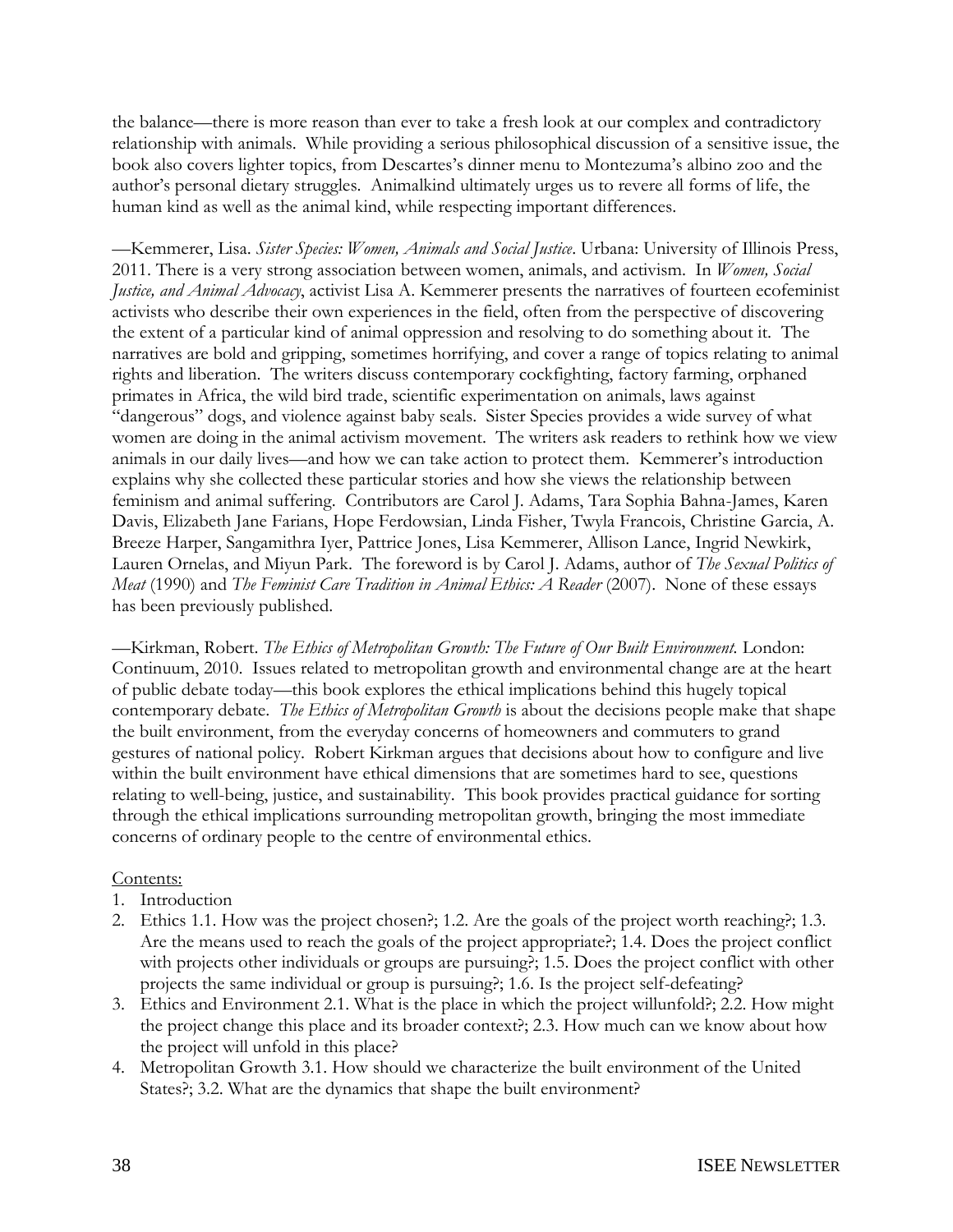- 5. The Ethics of Metropolitan Growth 4.1. Is this a good place to live? (Well-being); 4.2. Who gets to benefit from this place, and who does not? (Justice); 4.3. How long can this place last? (Sustainability); 4.4. Who should make decisions about this place? (Legitimacy)
- 6. Using the Framework 5.1. Reveal hidden complexity in ethical judgments; 5.2. Identify points of agreement and disagreement; 5.3. Focus deliberation; 5.4. Search for new possibilities
- 7. The Limits of Ethics 6.1. To what extent can people act responsibly?; 6.2. To what extent can people be held responsible for their actions?

—Kowalsky, Nathan, ed. *Hunting - Philosophy for Everyone: In Search of the Wild Life.* Hoboken, NJ: Wiley Blackwell, 2010. Presents a collection of readings from academics and non-academics alike that move beyond the ethical justification of hunting to investigate less traditional topics and offer fresh perspectives on why we hunt.

## Contents:

Picking Up the Trail: An Introduction to Hunting - Philosophy for Everyone (Nathan Kowalsky)

Part I: The Good, the Bad, and the Hunter

- 1. Taking a Shot: Hunting in the Crosshairs (Jesús Ilundáin-Agurruza)
- 2. But They Can't Shoot Back: What Makes Fair Chase Fair? (Theodore Vitali)
- 3. A Shot in the Dark: The Dubious Prospects of Environmental Hunting (Lisa Kretz)
- 4. Hunting Like a Vegetarian: Same Ethics, Different Flavors (Tovar Cerulli)
- 5. What You Can't Learn from Cartoons: Or, How to go Hunting After Watching Bambi (Gregory A. Clark)

Part II: The Hunter's View of the World

- 6. Hunting for Meaning: A Glimpse of the Game (Brian Seitz)
- 7. Getting By with a Little Help from My Hunter: Riding to Hounds in English Foxhound Packs (Alison Acton)
- 8. Tracking in Pursuit of Knowledge: Teachings of an Algonquin Anishinabe Bush Hunter (Jacob Wawatie and Stephanie Pyne)
- 9. Living with Dead Animals? Trophies as Souvenirs of the Hunt (Garry Marvin)

Part III: Eating Nature Naturally

- 10. The Carnivorous Herbivore: Hunting and Culture in Human Evolution (Valerius Geist)
- 11. The Fear of the Lord: Hunting as if the Boss is Watching (Janina Duerr)
- 12. Hunting: A Return to Nature? (Roger J. H. King)
- 13. The Camera or the Gun: Hunting through Different Lenses (Jonathan Parker)
- 14. Flesh, Death and Tofu: Hunters, Vegetarians and Carnal Knowledge (T.R. Kover)

Part IV: The Antler Chandelier: Hunting in Culture, Politics and Tradition

- 15. The Sacred Pursuit: Reflections on the Literature of Hunting (Roger Scruton)
- 16. Big Game and Little Sticks: Bow Making and Bow Hunting (Kay Koppedrayer)
- 17. Going to the Dogs: Savage Longings in Hunting Art (Paula Young Lee)
- 18. The New Artemis? Women Who Hunt (Debra Merskin)
- 19. Off the Grid: Rights, Religion and the Rise of the Eco-Gentry (James Carmine)

—Lee, Jack (ed.). *Sustainability and Quality of Life.* Palo Alto, Calif: Ria University Press, 2010. Today we face serious environmental problems which force us to re-examine our way of life. The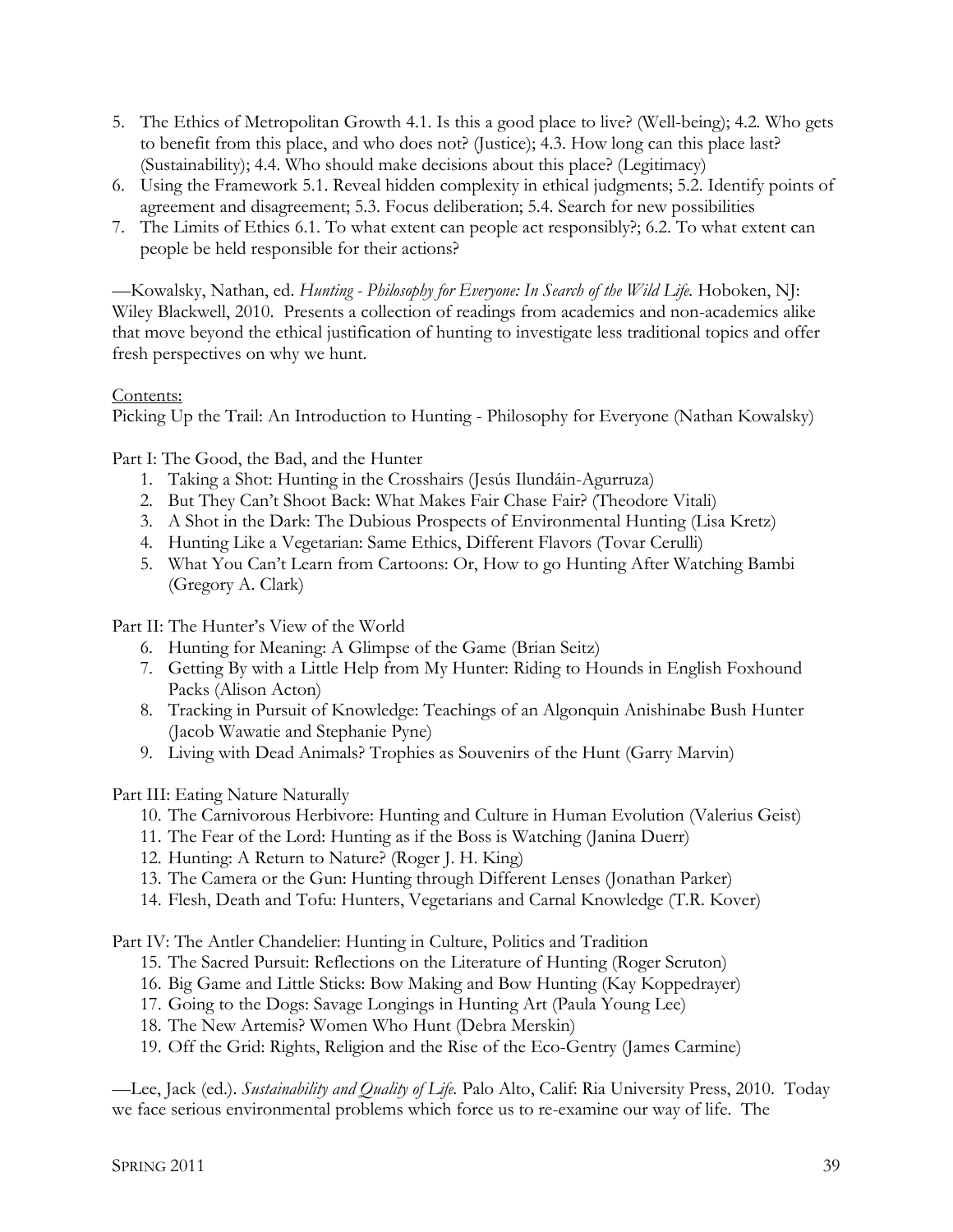consensus scholarly response is to urge humanity to live sustainable lives. This suggestion is appealing as a slogan but resides in academic consciousness largely unexamined as a concept. This anthology gathers philosophers and ethicists together with experts and practitioners from many other disciplines and backgrounds to examine the question: what is sustainability?

### Contents

- 1. "Metaphysics of Sustainability: Kant's Categorical Imperative" by Martin Schönfeld
- 2. "Sustainability: A Personal Account" by J. Baird Callicott
- 3. "Intrinsic Value and Respect for the Natural Environment" by Jack Lee
- 4. "The Land Ethic and Gleason's Individualistic Concept of Plant Association" by Allen Yu
- 5. "Environmental Ethics and Bioethics: Anthropocentrism, Ideological Convergence, and Socio-Political Disposition" by Edmund U. H. Sim
- 6. "Sustainable Development vs. Sustainable Biosphere" by Holmes Rolston, III
- 7. "The Possibility of a Global Environmental Ethics: A Confucian Proposal" by Shui Chuen Lee
- 8. "Confucian Filial Piety and Environmental Sustainability" by A. T. Nuyen
- 9. "Toward An Ethical Climate Regime" by Po-Keung Ip
- 10. "Climate Change and Obligations to the Future" by William Grey
- 11. "Environmental Ethics in an Omniverse Environment: From Terrestrial Chauvinism to Golden Rule" by Charles Tandy
- 12. "The Non-human Natural World, Indigenous Peoples, and Late-modern Capitalism" by 康柏 Mac Kang Bai (Campbell)
- 13. "Indigenous People's Hunting Issues and Environmental Ethics: A Contextual Observation in Taiwan‖ by Yih-Ren Lin
- 14. "Taiwan's Reform of Energy Law and Policy for Mitigation of Climate Change" by Jui-Chu Lin, Tsung-Tang Lee
- 15. "How Students Conceptualize the Environment: Implications for Science and Environmental Education" by Shiang-Yao Liu

—Maran, Timo, Dario Martinelli, and Aleksei Turovski. *Readings in Zoosemiotics*. Boston, Berlin: Walter de Gruyter, Inc., 2011. The book is the first annotated reader to focus specifically on the discipline of zoosemiotics. Zoosemiotics can be defined today as the study of signification, communication and representation within and across animal species. The volume includes a wide selection of original texts accompanied by editorial introductions. An extensive opening introduction discusses the place of zoosemiotics among other sciences as well as its inner dimensions; the understanding of the concept of communication in zoosemiotics, the heritage of biologist Jakob v. Uexküll; contemporary developments in zoosemiotics and other issues. Chapter introductions discuss the background of the authors and selected texts, as well as other relevant texts. The selected texts cover a wide range of topics, such as semiotic constitution of nature, cognitive capabilities of animals, typology of animal expression and many other issues. The roots of zoosemiotics can be traced back to the works of David Hume and John Locke. Great emphasis is placed on the heritage of Thomas A. Sebeok, and a total of four of his essays are included. The Reader also includes influential studies in animal communication (honey bee dance language, vervet monkey alarm calls) as well as theory elaborations by Gregory Bateson and others. The reader concludes with a section dedicated to contemporary research. Readings in Zoosemiotics is intended as a primary source of information about zoosemiotics, and also provides additional readings for students of cognitive ethology and animal communication studies.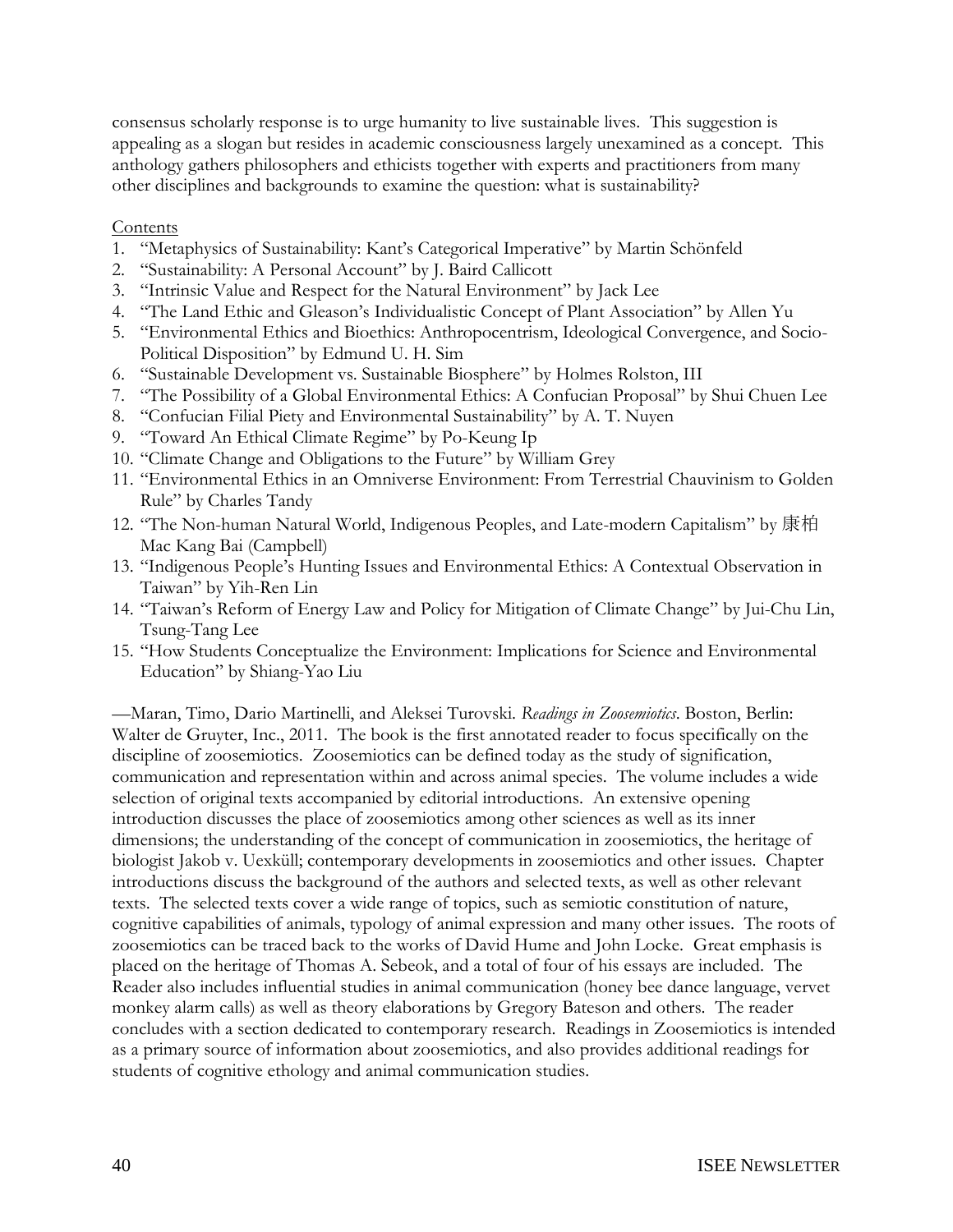—Morton, Timothy. *The Ecological Thought.* Cambridge, Mass: Harvard University Press, 2010. In this book, Timothy Morton argues that all forms of life are connected in a vast, entangling mesh. This interconnectedness penetrates all dimensions of life. No being, construct, or object can exist independently from the ecological entanglement, Morton contends, nor does "Nature" exist as an entity separate from the uglier or more synthetic elements of life. Realizing this interconnectedness is what Morton calls the ecological thought. In three concise chapters, Morton investigates the profound philosophical, political, and aesthetic implications of the fact that all life forms are interconnected. As a work of environmental philosophy and theory, *The Ecological Thought* explores an emerging awareness of ecological reality in an age of global warming. Using Darwin and contemporary discoveries in life sciences as root texts, Morton describes a mesh of deeply interconnected life forms—intimate, strange, and lacking fixed identity. A "prequel" to his *Ecology without Nature: Rethinking Environmental Aesthetics* (Harvard, 2007), *The Ecological Thought* is an engaged and accessible work that will challenge the thinking of readers in disciplines ranging from critical theory to Romanticism to cultural geography.

—Næss, Arne, Alan R. Drengson, and Bill Devall. *The Ecology of Wisdom: Writings by Arne Næss.* Washington, D.C.: Counterpoint, 2010. Modern environmentalism owes a great debt to philosopher, professor, and writer Arne Naess, cofounder of the Deep Ecology movement. Here, editors Alan Drengson and Bill Devall provide a comprehensive yet accessible volume of Naess's most groundbreaking and seminal essays, which have remained influential among environmentalists to this day. Drawing from influences as diverse as Eastern religious practices, Gandhian nonviolent direct action, and Spinozan unity systems, Naess's writing calls for cooperative action to protect the earth on which we dwell, encouraging individuals and communities to develop their own distinctive ―ecosophies.‖ These writings, full of Naess's characteristic enthusiasm, wit, and spiritual fascination with nature, provide a look into the remarkable philosophical underpinnings of his own social and ecological activism, as well as an inspiration for all those looking to follow in his footsteps.

—Newman, Julie (ed.). *Green Ethics and Philosophy: An A-to-Z Guide.* Thousand Oaks, CA: SAGE Publications, Inc., 2011. Covers the moral relationship between humans and their natural environment, specifically targeting the contemporary green movement. Since the 1960s, green ethics and philosophies have helped give birth to the civil rights, feminist, and gay rights movements, as well as contemporary environmentalism. With a primary focus on green environmental ethics, this reference work, available in both print and electronic formats, presents approximately 150 signed entries organized A-to-Z, traversing a wide range of curricular disciplines, including philosophy, psychology, business, economics, religion, and political science. A rich blend of topics, from the Hannover Principle to green eco-feminism, responsible eco-tourism, corporate values and sustainability, and more, are explained by university professors and scholars, all contributing to an outstanding reference mainly for academic and public libraries. Vivid photographs, searchable hyperlinks, numerous cross references, an extensive resource guide, and a clear, accessible writing style make the Green Society volumes ideal for classroom use as well as for research.

—Pojman, Paul. *Food Ethics.* Boston: Wadsworth Publishing Company, 2011. This anthology includes twenty-one readings designed to provide a basic reader for a Food Ethics class or to act as an academic companion text alongside one of the many mass market titles addressing these issues. The readings cover issues such as genetically modified foods, animal rights, population and consumption, pollution, centralized versus local production, vegetarianism and more. Introductions and study questions help students to prepare for reflection and discussion on these significant and noteworthy issues.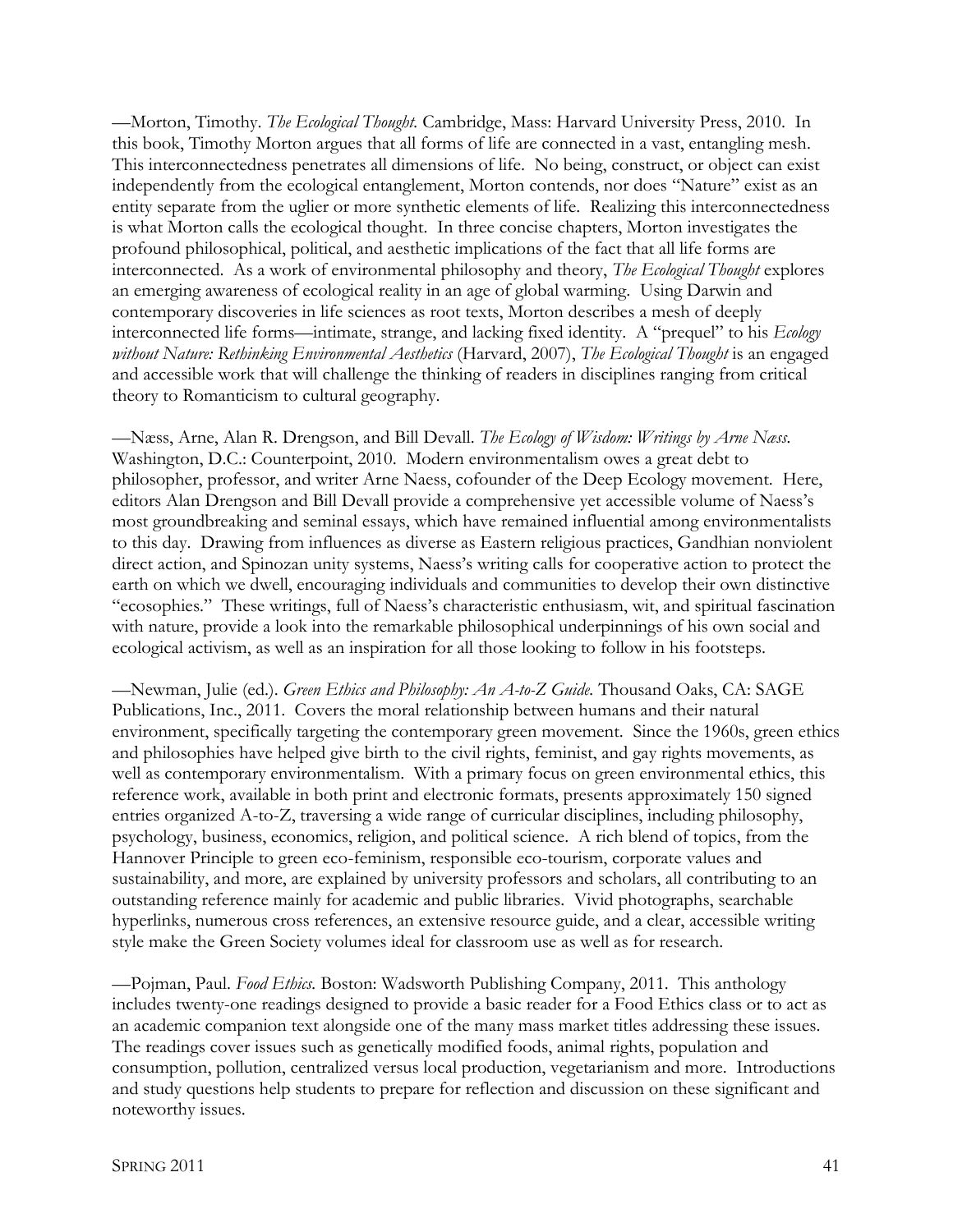—Raffaelle, Ryne, Wade L. Robison, and Evan Selinger (eds.). *Sustainability Ethics: 5 Questions.* Copenhagen: Automatic Press/VIP, 2010. A collection of short interviews based on 5 questions presented to some of the most influential and prominent scholars in the field. We hear their views on sustainability ethics, the aim, the scope, the future direction of research and how their work fits in these respects. Interviews with Brad Allenby, Richard Bawden, Donald A. Brown, Baird Callicott, Randall Curren, Aidan Davison, Michael E.Gorman, Benjamin Hale, Dale Jamieson, Judith A. Layzer, Steven A. Moore, John Nolt, Bryan Norton, David W. Orr, Donald Scherer, Chris Schlottmann, William Shutkin, Behnam Taebi, Paul B. Thompson, Michael E. Zimmerman.

—Reiners, William A., and Jeffrey Alan Lockwood. *Philosophical Foundations for the Practices of Ecology.* Cambridge, UK: Cambridge University Press, 2010. Ecologists use a remarkable range of methods and techniques to understand complex, inherently variable, and functionally diverse entities and processes across a staggering range of spatial, temporal and interactive scales. These multiple perspectives make ecology very different to the exemplar of science often presented by philosophers. In *Philosophical Foundations for the Practices of Ecology*, designed for graduate students and researchers, ecology is put into a new philosophical framework that engages with this inherent pluralism while still placing constraints on the ways that we can investigate and understand nature. The authors begin by exploring the sources of variety in the practice of ecology and how these have led to the current conceptual confusion. They argue that the solution is to adopt the approach of constrained perspectivism and go on to explore the ontological, metaphysical, and epistemological aspects of this position and how it can be used in ecological research and teaching.

—Rolston, Holmes III. *A New Environmental Ethics: The Next Millennium for Life on Earth.* New York: Routledge, 2011. This book offers clear, powerful, and oftentimes moving thoughts from one of the first and most respected philosophers to write on the environment. Rolston, an early and leading pioneer in studying the moral relationship between humans and the earth, surveys the full spectrum of approaches in the field of environmental ethics. This book, however, is not simply a judicious overview. Instead, it offers critical assessments of contemporary academic accounts and draws on a lifetime of research and experience to suggest an outlook for the future. As a result, this focused, forward-looking analysis will be a necessary complement to any balanced textbook or anthology in environmental ethics, and will teach its readers to be responsible global citizens, and residents of their landscape, helping ensure that the future we have will be the one we wish for.

—Simmons, Henry C., and Ann Marie Dalton. *Ecotheology and the Practice of Hope.* Albany: State University Press of New York, 2010. Borrowing Charles Taylor's concept, the authors create a new social imagery to explore a more sustainable world, one embracing the whole creation. Chapters on theology and the ecological crisis, science and ecology, global and local in the social imaginary, imagined futures. With an overview of key ecotheologians.

—Sintado, Carlos Alberto. ―Social Ecology, Ecojustice, and the New Testament: Liberating Readings." PhD Thesis, Drew University, 2010.

—Skrimshire, Stefan (ed.). *Future Ethics: Climate Change and Apocalyptic Imagination.* London: Continuum, 2010. This book presents a comprehensive examination of the philosophical questions facing activists, policy makers and educators fighting the causes of climate change. These questions reflect a genuine crisis in ethical reflection for individuals and groups in today's society and are also underpinned by a broader question of how the future forms the basis for action in the present. For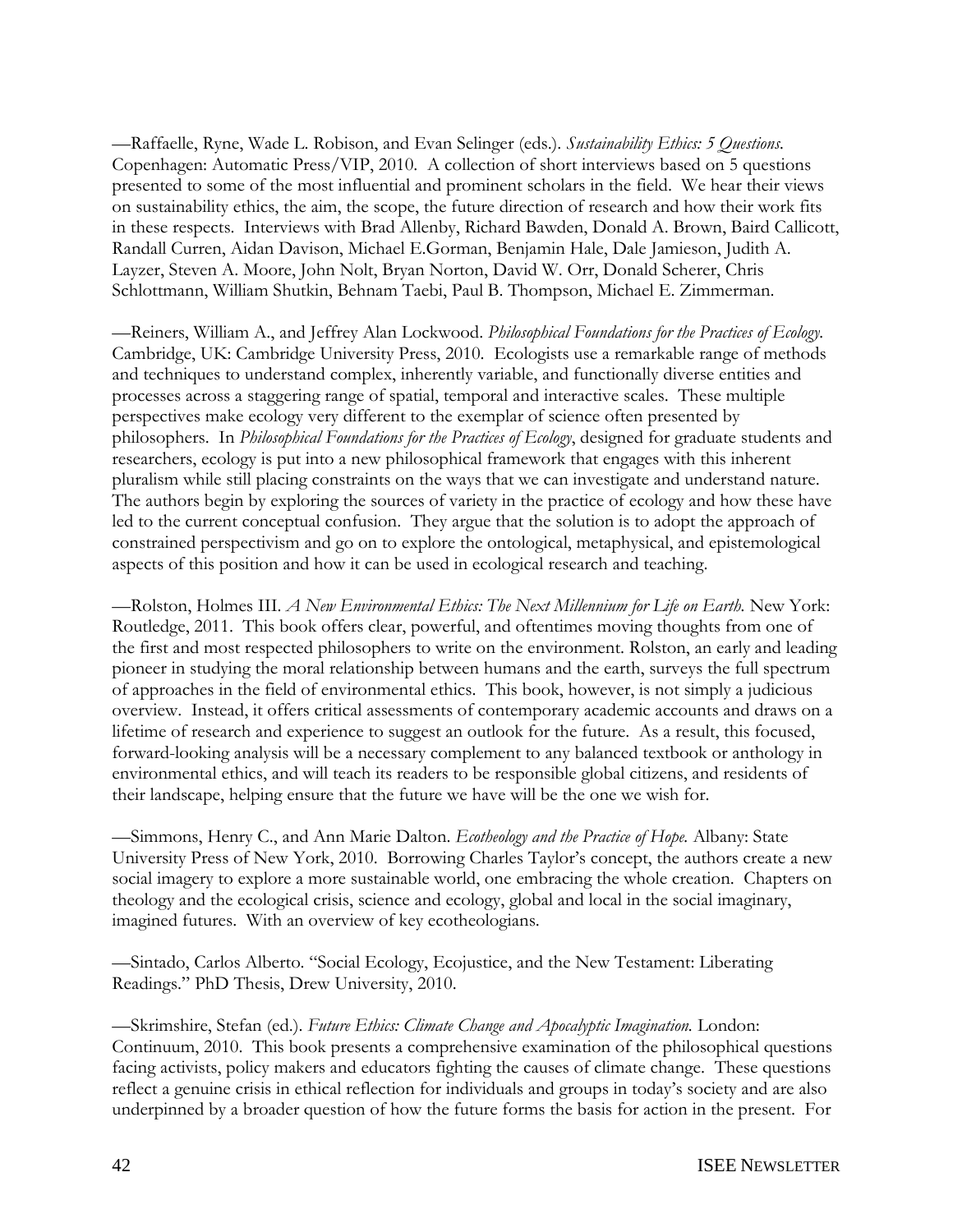instance, does the reporting of impending 'points of no return' in global warming renew a spirit of resistance or a spirit of fatalism? How is the future of the human species really imagined in society and how does this affect our sense of ethical responsibility? In this book, thirteen leading experts explore the philosophical and ethical issues underlying social responses to climate change and in particular how these responses draw upon ideas about the future. Ideal for students of environmental ethics in multiple disciplines, the book provides sources and discussion for anyone interested in issues to do with environment, society and ethics.

#### Contents

- 1. "Introduction: how should we think about the future?" by Stefan Skrimshire
- 2. "Short history of environmental apocalypse" by Frederick Buell
- 3. "Four meanings of climate change" by Mike Hulme
- 4. "Apocalyptic as contemporary dialectic: from thanatos (violence) to eros (transformation)" by Mark Levene
- 5. ―Saved by disaster? Abrupt climate change, political inertia and the possibility of an intergenerational arms race" by Stephen M. Gardiner
- 6. "Living in uncertainty: anthropogenic global warming and the limits of 'risk thinking'" by Christopher Groves
- 7. "Bringing hope 'to crisis': crisis thinking, ethical action and social change" by Sarah S. Amsler
- 8. "Empathy and climate change: proposals for a revolution of human relationships" by Roman Krznaric
- 9. "Are we armed only with peer-reviewed science? The scientization of politics in the radical environmental movement" by Andrew Bowman
- 10. "Ultimate paradigm shift: environmentalism as antithesis to the modern paradigm of progress" by Richard McNeill Douglas
- 11. "Eternal return of apocalypse" by Stefan Skrimshire
- 12. "Beyond humanity's end: an exploration of a dramatic versus narrative rhetoric and its ethical implications" by Celia Deane-Drummond
- 13. "Are we there yet? Coming to the end of the line: a postnatural enquiry" by Peter Manley Scott.

—Thompson, Paul B. *The Agrarian Vision: Sustainability and Environmental Ethics.* Lexington, Ky: University Press of Kentucky, 2010. As industry and technology proliferate in modern society, sustainability has jumped to the forefront of contemporary political and environmental discussions. The balance between progress and the earth's ability to provide for its inhabitants grows increasingly precarious as we attempt to achieve sustainable development. In *The Agrarian Vision*, Paul B. Thompson articulates a new agrarian philosophy, emphasizing the vital role of agrarianism in modern agricultural practices. Thompson, a highly regarded voice in environmental philosophy, unites concepts of agrarian philosophy, political theory, and environmental ethics to illustrate the importance of creating and maintaining environmentally conscious communities. Thompson describes the evolution of agrarian values in America, following the path blazed by Thomas Jefferson, John Steinbeck, and Wendell Berry. Providing a pragmatic approach to ecological responsibility and commitment, *The Agrarian Vision* is a significant, compelling argument for the practice of a reconfigured and expanded agrarianism in our efforts to support modern industrialized culture while also preserving the natural world.

#### Contents

- 1. Sustainability and environmental philosophy
- 2. The philosophy of farming in America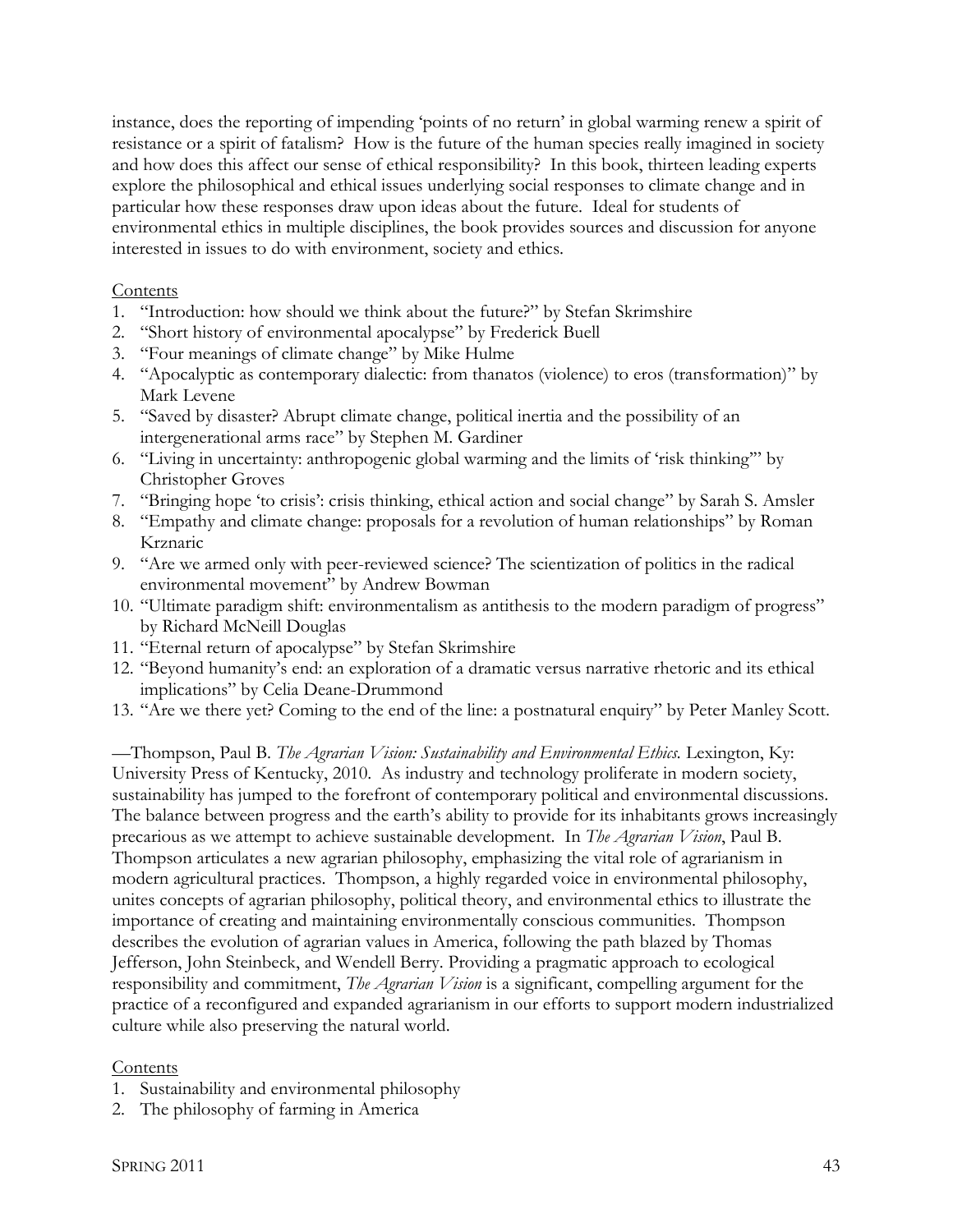- 3. Political values and the future of U.S. agriculture
- 4. The moral significance of land: a lesson from the grapes of wrath
- 5. Farming as a focal practice
- 6. Food and community
- 7. Why philosophy matters for agricultural policy; why agricultural policy matters for sustainability
- 8. Sustainability and the social goals of agriculture
- 9. The road to sustainability
- 10. Sustainability as a norm
- 11. Sustainability: what it is and what it is not
- 12. Sustainability, social movements, and hope.

—Willey, P. Kamala. *Earth Ethics of M.K. Gandhi with Teachings from Holy Mother Amma: An Introduction.* India: Wise Earth Publishers, 2010. This book unveils the way Gandhi placed himself into harmony with Truth. Full of original research on both Gandhi and Holy Mother Amma, it offers a different view of these leaders, relevant to our planetary crisis. With extensive quotations from Gandhi and Amma, an exhaustive index and appendices, this book is the 'People's Manual' of the planetary movement towards ethical life in harmony with Nature. It lays an important foundation stone in the field of Earth Ethics.

# **Articles in Environmental Philosophy Journals**

*E[NVIRONMENTAL](http://www.cep.unt.edu/enethics.html) ETHICS* is an interdisciplinary journal dedicated to the philosophical aspects of environmental problems. It is intended as a forum for diverse interests and attitudes, and seeks to bring together the nonprofessional environmental philosophy tradition with the professional interest in the subject. The journal is published by Environmental Philosophy, Inc. and the University of North Texas; the academic sponsor is Colorado State University. This journal came into existence in 1979 and is published four times a year.

Volume 32, no. 3 (Winter 2010)

- 1. "Intellectual Virtues in Environmental Virtue Ethics" by Sue P. Stafford (339-352)
- 2. "Planetary Collapse Disorder: The Honeybee as Portent of the Limits of the Ethical" by Freya Matthews (353-367)
- 3. "Was Arne Naess Recognized as the Founder of Deep Ecology Prematurely? Semantics and Environmental Philosophy" by Benjamin Howe (369-383)
- 4. "Epharmosis: Jean-Luc Nancy and the Political Oecology of Creation" by Mick Smith (385-404)
- 5. "Environmental Pragmatism and Environmental Philosophy: A Bad Marriage" by Lars Samuelsson (405 – 415)
- 6. Book Reviews (417-432)
	- a. Christopher J. Preston's *Saving Creation: Nature and Faith in the Life of Holmes Rolston, III.* (2009) reviewed by Robin Attfield
	- b. Anna L. Peterson's *Everyday Ethics and Social Change: The Education of Desire* (2009) reviewed by Rita Turner
	- c. Andrew Linzey's *Why Animal Suffering Matters: Philosophy, Theology, and Practical Ethics*. (2009) reviewed by Ty Raterman
	- d. Thomas Berry's *The Sacred Universe: Earth, Spirituality, and Religion in the Twenty-First Century* (2009) reviewed by Todd LeVasseur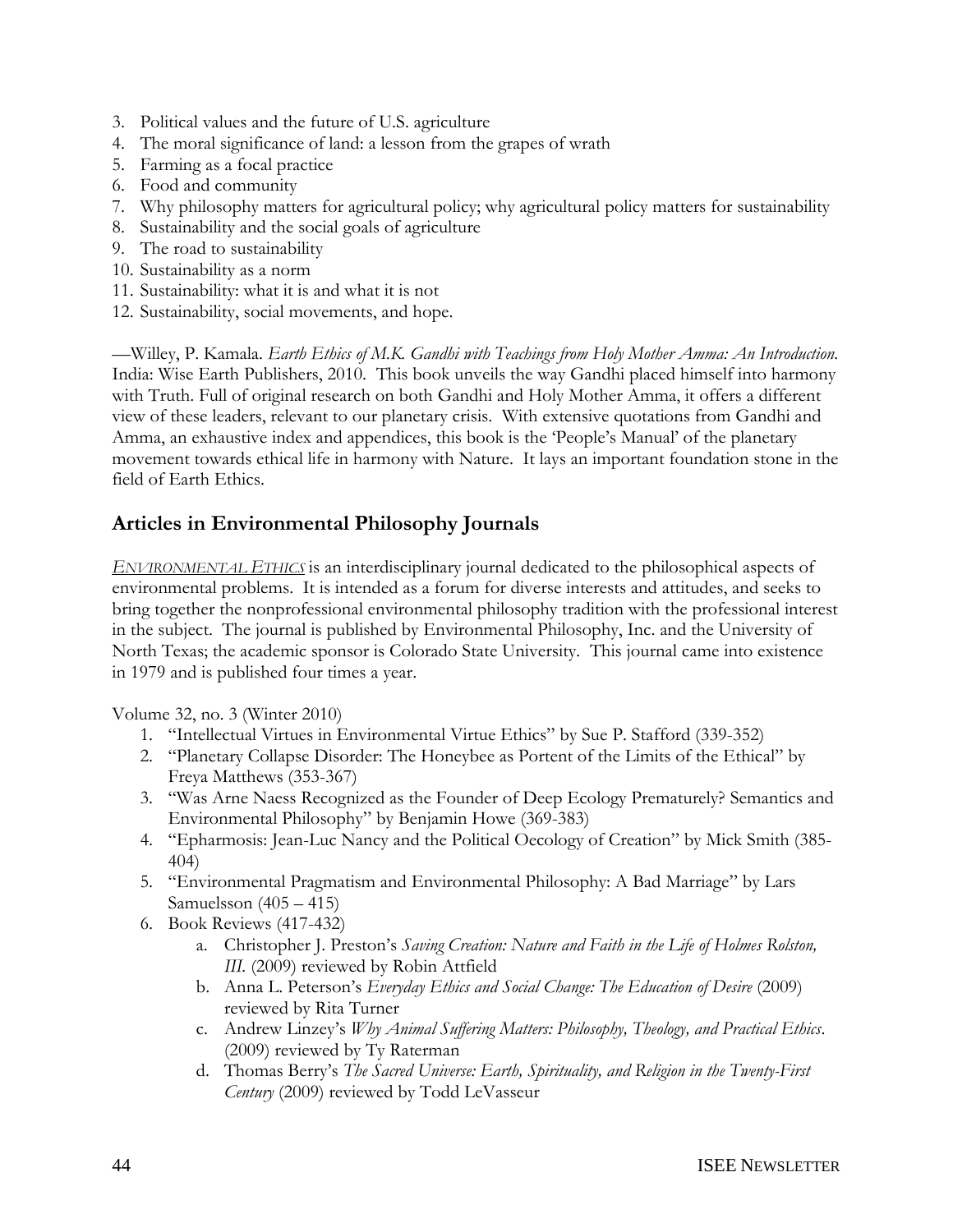Volume 33, no. 1 (Spring 2011)

- 1. "A Tribute to Carlos Augusto Angel Maya" by Ana Patricia Noguera de Echeverri, Ricardo Rozzi  $(3-4)$
- 2. "Neosentimentalism and Environmental Ethics" by Katie McShane (5-23)
- 3. "Rehabilitating the Aesthetics of Nature" by Marta Tafalla (45-56)
- 4. "The Critique of Consumerism in Rousseau's Emile" by Grace Roosevelt (57-66)
- 5. "Our Moral Obligation to Support Space Exploration" by James S. J. Schwartz (67-88)
- 6. Book Reviews (89-108)
	- a. Anthony Weston's *The Incompleat Eco-Philosopher: Essays from the Edges of Environmental Ethics* (2009) reviewed by Eric Katz
	- b. Ladelle McWhorter and Gail Stenstad's (eds.) *Heidegger and the Earth: Essays in Environmental Philosophy* (2009) reviewed by Tara Kennedy
	- c. Julian Agyeman, Peter Cole, Randolph Haluza-DeLay, and Pat O'Riley's (eds.) *Speaking for Ourselves: Environmental Justice in Canada* (2009) reviewed by Annie L. Booth
	- d. Robert Kirkman. *The Ethics of Metropolitan Growth: The Future of Our Built Environment.*  (2010) reviewed by Roger J. H. King
	- e. Stephen Humphreys's (ed.) *Human Rights and Climate Change* (2010) reviewed by Allen Thompson
	- f. Whitney Bauman's *Theology, Creation, and Environmental Ethics: From Creatio Ex Nihilo to Terra Nullius* (2009) reviewed by Lisa H. Sideris
- 7. Comments
	- a. "Do Animals Have Dispositions?" by Daniel Putnam (109-110)
	- b. "How Strong is the Environmental Argument for Reducing Immigration to the United States?" by Benjamin Howe (111-112)

*E[NVIRONMENTAL](http://ephilosophy.uoregon.edu/index.html) PHILOSOPHY* (EP) is the official journal of the International Association for Environmental Philosophy (IAEP). The journal features peer-reviewed articles, discussion papers, and book reviews for persons working and thinking within the field of environmental philosophy. The journal welcomes diverse philosophical approaches to environmental issues, including those inspired by the many schools of Continental philosophy, studies in the history of philosophy, indigenous and non-Western philosophy, and the traditions of American and Anglo-American philosophy. EP strives to provide a forum that is accessible to all those working in this broad field, while recognizing the interdisciplinary nature of this conversation. EP is sponsored by IAEP, and the Department of Philosophy and Environmental Studies Program at the University of Oregon. This journal came into existence in 2004 and is published twice a year.

Volume 7, no.2 (Fall 2010): Ecotourism and Environmental Justice. Robert Melchior Figueroa, Guest Editor.

- 1. Editorial Preface by Robert Melchior Figueroa (v-viii)
- 2. "Galapagos and Cape Horn: Ecotourism or Greenwashing in Two Iconic Latin American Archipelagoes?" by Ricardo Rozzi, Francisca Massardo, Felipe Cruz, Christophe Grenier, Andrea Muñoz, Eduard Mueller, and Joerg Elbers (1-32)
- 3. "Ethically Responsible Leisure? Promoting Social and Environmental Justice Through Ecotourism" by Steve Vanderheiden and Melanie Sisson (33-48)
- 4. **"Ecotourism as Environmental Justice? Discourse and the Politics of Scale in the Nanda** Devi Biosphere Reserve, India" by Keith Bosak (49-74)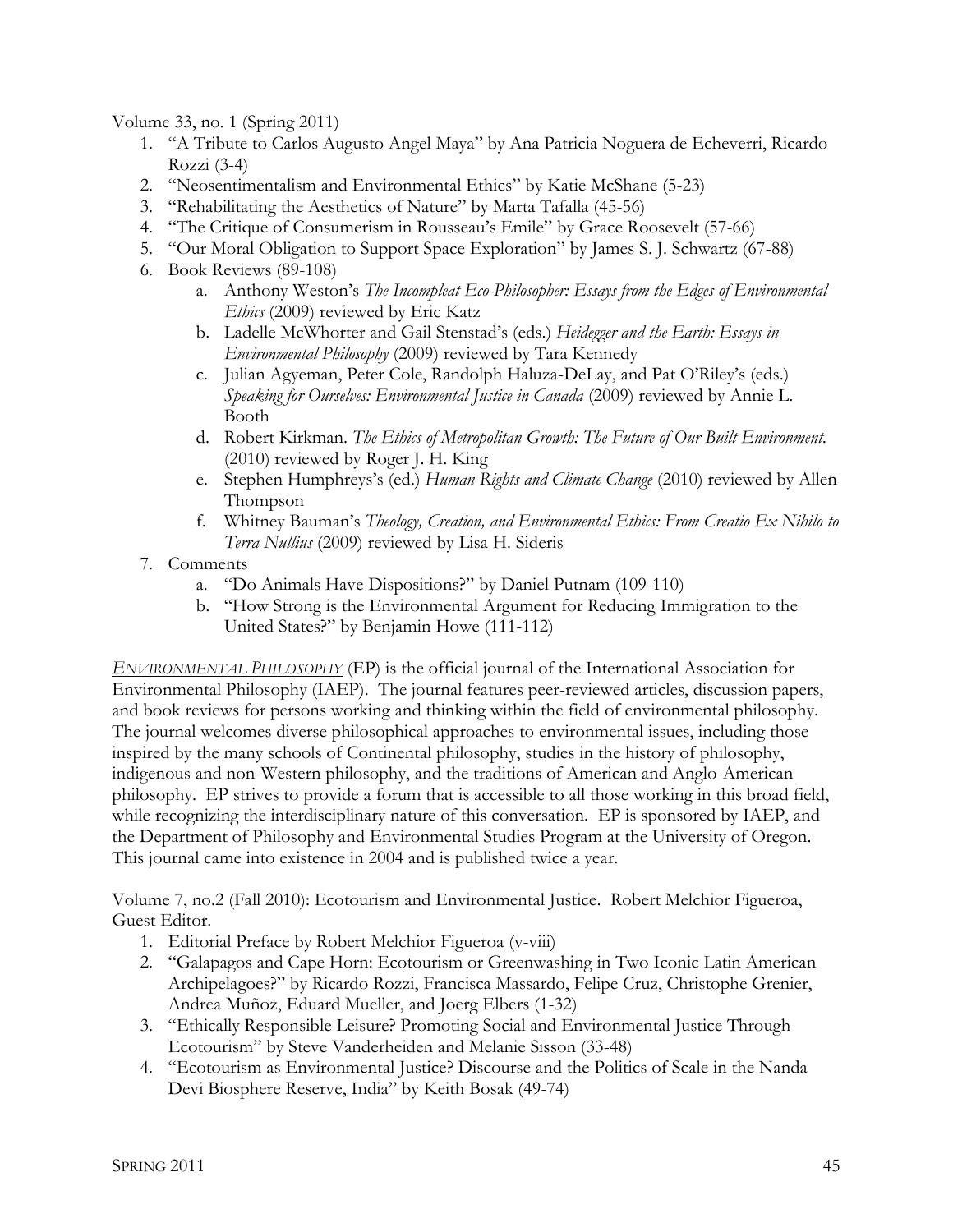- 5. "An Environmental Justice Framework for Indigenous Tourism" by Kyle Powys Whyte (75-92)
- 6. "The Ethics of Poverty Tourism" by Evan Selinger and Kevin Outterson (93-114)
- 7. ―Ethics Commands, Aesthetics Demands: Environmental Aesthetics for Environmental Justice in Newark" by Erik Anderson (115-134)
- 8. "Climb: Restorative Justice, Environmental Heritage, and the Moral Terrains of Uluru-Kata Tjuta National Park‖ by Robert Melchior Figueroa and Gordon Waitt (135-164)
- 9. Book Reviews (165-188)
	- a. Eugene Newton Anderson's *The Pursuit of Ecotopia: Lessons from Traditional and Indigenous Societies for the Human Ecology of Our Modern World* (2010) reviewed by Jonathan Hook
	- b. Edward S. Casey's *Getting Back into Place: Toward a Renewed Understanding of the Place-*World 2<sup>nd</sup> edition (2009) reviewed by William Edelglass
	- c. Robert L. France's (ed.) *Healing Natures, Repairing Relationships: New Perspectives on Restoring Ecological Spaces and Consciousness* (2007) reviewed by Chris Cuomo
	- d. Mark Manolopolous's *If Creation is a Gift* (2009) reviewed by James Hatley
	- e. Adrian Parr's *Hijacking Sustainability* (2009) reviewed by Ted Toadvine
	- f. Edward T. Wimberley's *Nested Ecology: The Place of Humans in the Ecological Hierarchy* (2009) reviewed by Chelsea Snelgrove
	- g. Laura Wright's *Wilderness into Civilized Shapes: Reading the Postcolonial Environment* (2010) reviewed by Hans-Georg Erney

Volume 8, no. 1 (Spring 2011)

- 1. "From Artwork to Place: Finding the Voices of Moreelse, Bacon, and Beuys at the Hermeneutical Intersection of Culture and Nature" by Forrest Clingerman (1-24)
- 2. "The Place of Home" by Janet Donahoe (25-40)
- 3. "The Self-Poetizing Earth: Heidegger, Santiago Theory, and Gaia Theory" by Henry Dicks (41-62)
- 4. "Nurturing Life: From Economic Dynamics to Economic Semiotics" by Horacio Velasco (63-82)
- 5. "Plant-Soul: The Elusive Meanings of Vegetative Life" by Michael Marder (83-100)
- 6. "The 'Other World' Is Here: On Images, Desire, and Climate Change" by Bruce Bromley (101-120)
- 7. Book Reviews (121-137)
	- a. Jane Bennett's *Vibrant Matter: A Political Ecology of Things* (2009) reviewed by Bryan E. Bannon
	- b. Simon P. James's *The Presence of Nature: A Study in Phenomenology and Environmental Philosophy*(2009) reviewed by Nahum Brown
	- c. John Copeland Nagle's *Law's Environment: How the Law Shapes the Places We Live* (2010) reviewed by James Tober
	- d. Paul Wapner's *Living Through the End of Nature: The Future of American Environmentalism* (2010) reviewed by Joshua Calhoun
	- e. Cary Wolfe's *What Is Posthumanism?* (2010) reviewed by Candace Salyers

*E[NVIRONMENTAL](http://www.erica.demon.co.uk/EV.html) VALUES* (EV) brings together contributions from philosophy, economics, politics, sociology, geography, anthropology, ecology, and other disciplines, which relate to the present and future environment of human beings and other species. In doing so it aims to clarify the relationship between practical policy issues and more fundamental underlying principles or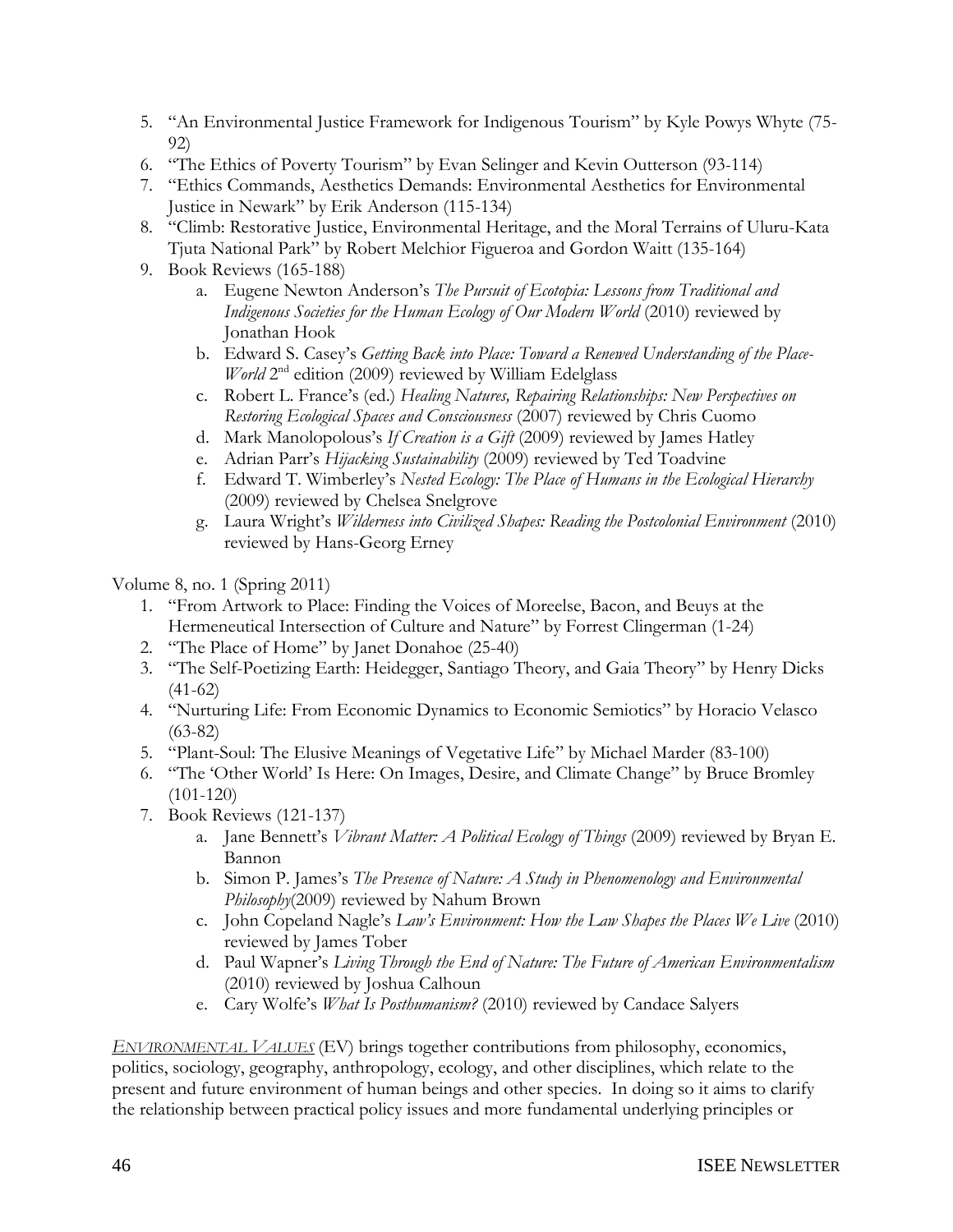assumptions. EV is published by the White Horse Press. This journal came into existence in 1992 and is published four times a year.

Volume 20, no. 1 (February 2011)

- 1. "Environment Inc. and Panda Logos" an editorial by Mark Whitehead (1-5)
- 2. "What Leopold Learned from Darwin and Hadley: Comment on Callicott et al." by Bryan G. Norton (7-16)
- 3. "Reply to Norton, re: Aldo Leopold and Pragmatism" by J. Baird Callicott, William Grove-Fanning, Jennifer Rowland, Daniel Baskind, Robert Heath French and Kerry Walker (7-22)
- 4. "Social Practice and the Evolution of Personal Environmental Values" by Sarah Hards (23-42)
- 5. "Challenges for NGOs Partnering with Corporations: WWF Netherlands and the Environmental Defense Fund‖ by Mariette van Huijstee, Leo Pollock, Pieter Glasbergen and Pieter Leroy by  $(43-74)$
- 6. ―Climate Change and the Convergence between ENGOs and Business: On the Loss of Utopian Energies" by Jonas Anshelm and Anders Hansson (75-94)
- 7. "Edward Hyams: Ecology and Politics 'Under the Vine" by Mick Smith (95-119)
- 8. Book Reviews (121-140)
	- a. Joerg Chet Tremmel's *A Theory of Intergenerational Justice* (2009) reviewed by Ernest Partridge
	- b. Jeffrey E. Foss's *Beyond Environmentalism: A Philosophy of Nature* (2009) reviewed by Markku Oksanen and Sanna Joronen
	- c. Yda Schreuder's *The Corporate Greenhouse: Climate Change Policy in a Globalizing World* (2009) reviewed by Dominic Roser
	- d. Paul Wapner's *Living Through the End of Nature: The Future of American Environmentalism* (2010) reviewed by Donald Beggs
	- e. Jean Kazez's *Animalkind: What We Owe to Animals* (2010) reviewed by Anat Pick
	- f. John Mikler's *Greening the Car Industry: Varieties of Capitalism and Climate Change* (2009) reviewed by Michael Mesterharm
	- g. Harriet Ritvo's *The Dawn of Green: Manchester, Thirlmere and Modern Environmentalism* (2009) and Ian Thompson's *The English Lakes: A History* (2010) reviewed by Mark Haywood

Volume 20, no. 2 (May 2011)

- 1. "Terrible Economics, Ecosystems and Banking" an editorial by Clive L. Spash (141-145)
- 2. "The Possibility of a Joint Communiqué: My Response to Hourdequin" by Baylor Johnson  $(147-156)$
- 3. "Climate Change and Individual Responsibility: A Reply to Johnson" by Marion Hourdequin (157-162)
- 4. "Some Early Ethics of Geoengineering the Climate: A Commentary on the Values of the Royal Society Report" by Stephen M. Gardiner (163-188)
- 5. "Nature and I are Two': A Critical Examination of the Biophilia Hypothesis" by Yannick Joye and Andreas de Block (189-215)
- 6. ―What Lies Beneath the Surface? A Case Study of Citizens' Moral Reasoning with Regard to Biodiversity" by Maria Ojala and Rolf Lidskog (217-237)
- 7. ―Valuation Contests over the Commoditisation of the Moabi Tree in South-Eastern Cameroon" by Sandra Veuthey and Julien-François Gerber (239-264)
- 8. "Mercy as an Environmental Virtue" by Matt Ferkany (265-283)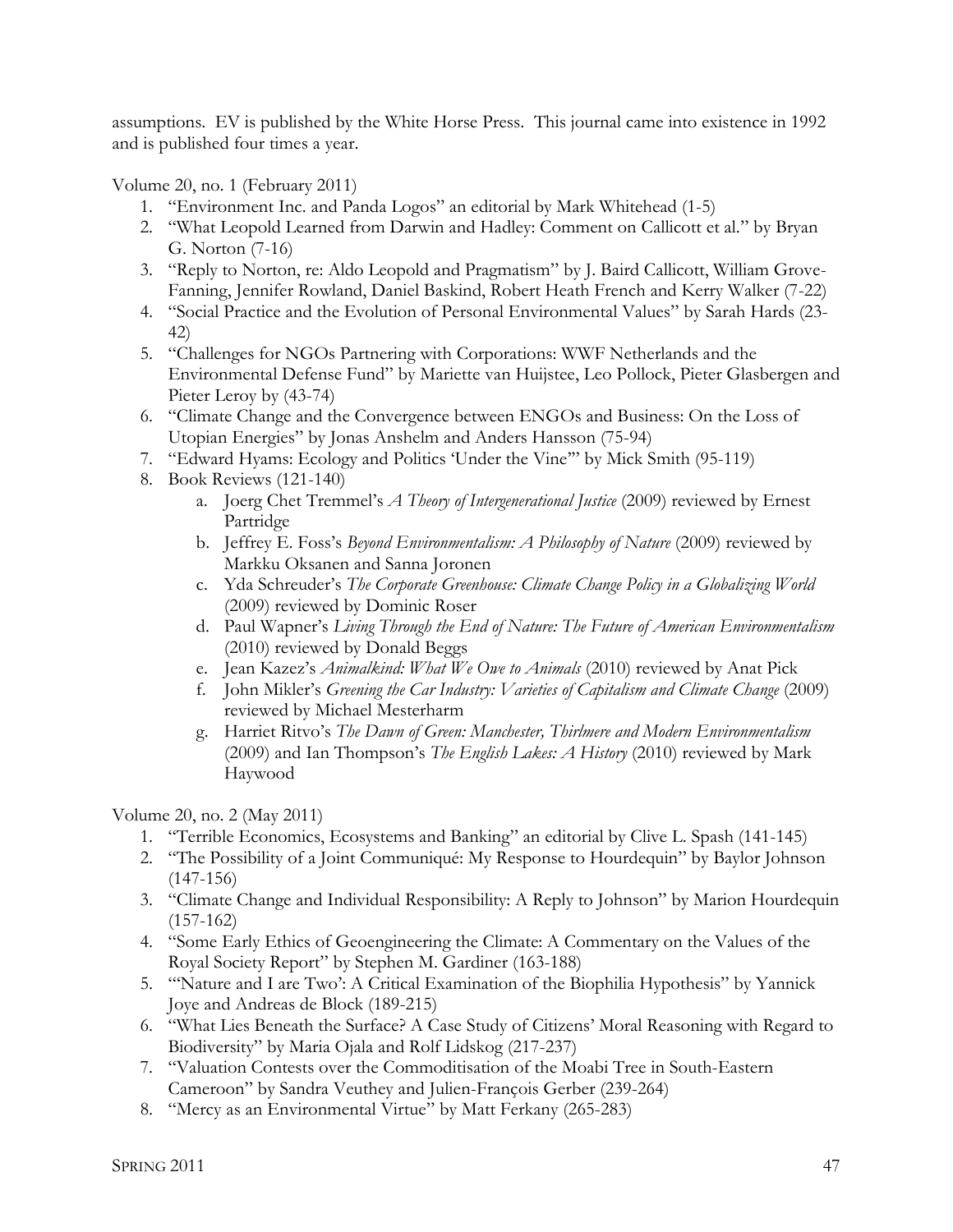- 9. Book Reviews (285-296)
	- a. Eric Posner and David Weisbach's *Climate Change Justice* (2010) reviewed by Dominic Roser
	- b. Simon P. James's *The Presence of Nature* (2009) reviewed by Ted Toadvine
	- c. David Macauley's *Elemental Philosophy* (2010) reviewed by David E. Cooper
	- d. Ralf Eriksson and Jan Otto Andersson's *Elements of Ecological Economics* reviewed (2010) by Benjamin Horn

*E[THICS AND THE](http://www.phil.uga.edu/eande/index.htm) ENVIRONMENT* is an interdisciplinary forum for theoretical and practical articles, discussions, reviews, comments, and book reviews in the broad area encompassed by environmental ethics. The journal focuses on conceptual approaches in ethical theory and ecological philosophy, including deep ecology and ecological feminism, as they pertain to environmental issues such as environmental education and management, ecological economics, and ecosystem health. The journal is supported by the Center for Humanities and Arts, the Philosophy Department, and the Environmental Ethics Certificate Program at the University of Georgia. This journal came into existence in 1996 and is published twice a year.

## Volume 15, no. 2 (Fall 2010)

- 1. "Lessons from the *Exxon Valdez* Oil Spill: A Case Study in Retributive and Corrective Justice for Harm to the Environment" by James Liszka (1-30)
- 2. "A Harean Perspective on Humane Sustainability" by Gary Varner (31-49)
- 3. "Anthropocentrism and the Argument from Gaia Theory" by Thomas J. Donahue (51-77)
- 4. "Environmental Goodness and the Challenge of American Culture" by Sandra Jane Fairbanks (79-102)
- 5. **"Reproductive Technology, or Reproductive Justice?: An Ecofeminist, Environmental** Justice Perspective on the Rhetoric of Choice" by Greta Gaard (103-129)

*ETHICS, POLICY, & E[NVIRONMENT](http://www.informaworld.com/smpp/title~content=t713417006~db=al)* (EPE) is a journal of philosophy and geography that offers scholarly articles, reviews, critical exchanges, and short reflections on all aspects of geographical and environmental ethics. The journal aims to publish philosophical work on the environment—human and natural, built and wild—as well as meditations on the nature of space and place. While the scope of EPE includes environmental philosophy and cultural geography, it is not limited to these fields. Past authors have been concerned with a wide range of subjects, such as applied environmental ethics, animal rights, justice in urban society, development ethics, cartography, and cultural values relevant to environmental concerns. The journal also welcomes theoretical analyses of practical applications of environmental, urban, and regional policies, as well as concrete proposals for grounding our spatial policies in more robust normative foundations. EPE is published by Routledge. The journal came into existence in 1996 as *Philosophy & Geography*, merged as *Ethics, Place & Environment* in 2005, and changed its name to *Ethics, Policy, & Environment* in 2010. It is published three times a year.

Volume 13, no. 1 (March 2010)

1. Target Article

―A Shallow Route to Environmentally Friendly Happiness: Why Evidence That We Are Shallow Materialists Need Not Be Bad News for the Environment(alist)" by Chrisoula Andreou (1-10)

2. Open Peer Commentaries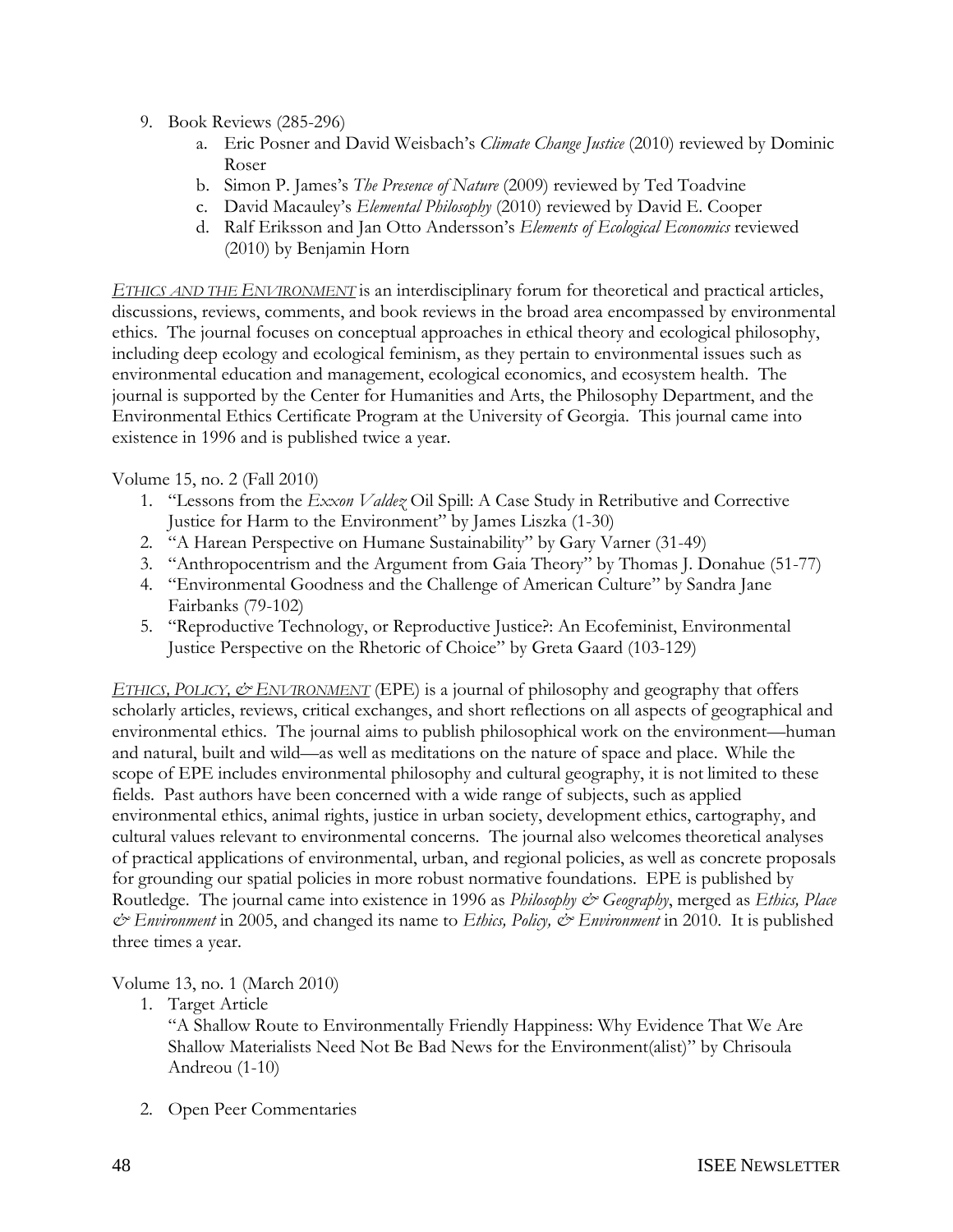- a. "Getting to Less" by Philip Cafaro (11-14)
- b. "Social Insecurity and the No-Avail Thesis: Insights from Philosophy and Economic History on Consumerist Behavior" by David K. Goodin (15-18)
- c. "The Habitual Route to Environmentally Friendly (or Unfriendly) Happiness" by Cheryl Hall (19-22)
- d. "Comment on Andreou" by Joseph Heath (23-26)
- e. "Materialism and Economics" by Christopher Morgan-Knapp (27-30)
- 3. Feature Articles
	- a. "Apotheosis of the Hungry God: Nihilism and the Contours of Scholarship" by Jonathan M. Smith (31-41)
	- b. "Exemplars in Environmental Ethics: Taking Seriously the Lives of Thoreau, Leopold, Dillard and Abbey" by Nathan Andersen (43-55)
	- c. "Environmental Ethics from the Japanese Perspective" by Midori Kagawa-Fox (57-73)
	- d. ―Classical Liberalism and American Landscape Representation: The Imperial Self in Nature" by Frank M. Coleman (75-96)
- 4. Book Review

David Kolb's *Sprawling Places* (2008), John A. Jakle & Keith A. Sculle's *Motoring: The Highway Experience in America* (2008), and Peter Merriman's *Driving Spaces* (2007) reviewed by Dylan Trigg (97-102)

#### Volume 13, no. 2 (June 2010)

Special Issue: The Ethics of Care

1. Guest Editorial

―Place Geography and the Ethics of Care: Introductory Remarks on the Geographies of Ethics, Responsibility and Care" by Cheryl McEwan and Michael K. Goodman (103-112)

- 2. Papers
	- a. "Some problems and possibilities of caring" by Rosie Cox (113-130)
	- b. "Home, Work and the Shifting Geographies of Care" by Kim England (131-150)
	- c. "Ethical doings in naturecultures" by María Puig de la Bellacasa (151-169)
	- d. "When foods become animals: Ruminations on Ethics and Responsibility in Carefull practices of consumption" by Mara Miele and Adrian Evans (171-190)
- 3. Copenhagen Commentaries
	- a. "Development Ethics and the Copenhagen Accord: How Important Are the Global Poor?" by Allen Thompson (191-196)
	- b. "Ethical Limitations of the Copenhagen Accord: A Response to Development Ethics and the Copenhagen Accord: How Important Are the Global Poor? By Allen Thompson" by Donald A. Brown (197-206)
	- c. ―Climate Policy is Dead, Long Live Climate Politics!‖ by Gert Goeminne (207-214)
	- d. "Misplaced Ethics of Climate Change: Political vs. Environmental Geography" by Paul G. Harris (215-222)
	- e. "The situation of the most vulnerable countries after Copenhagen" by Paul Baer (223-228)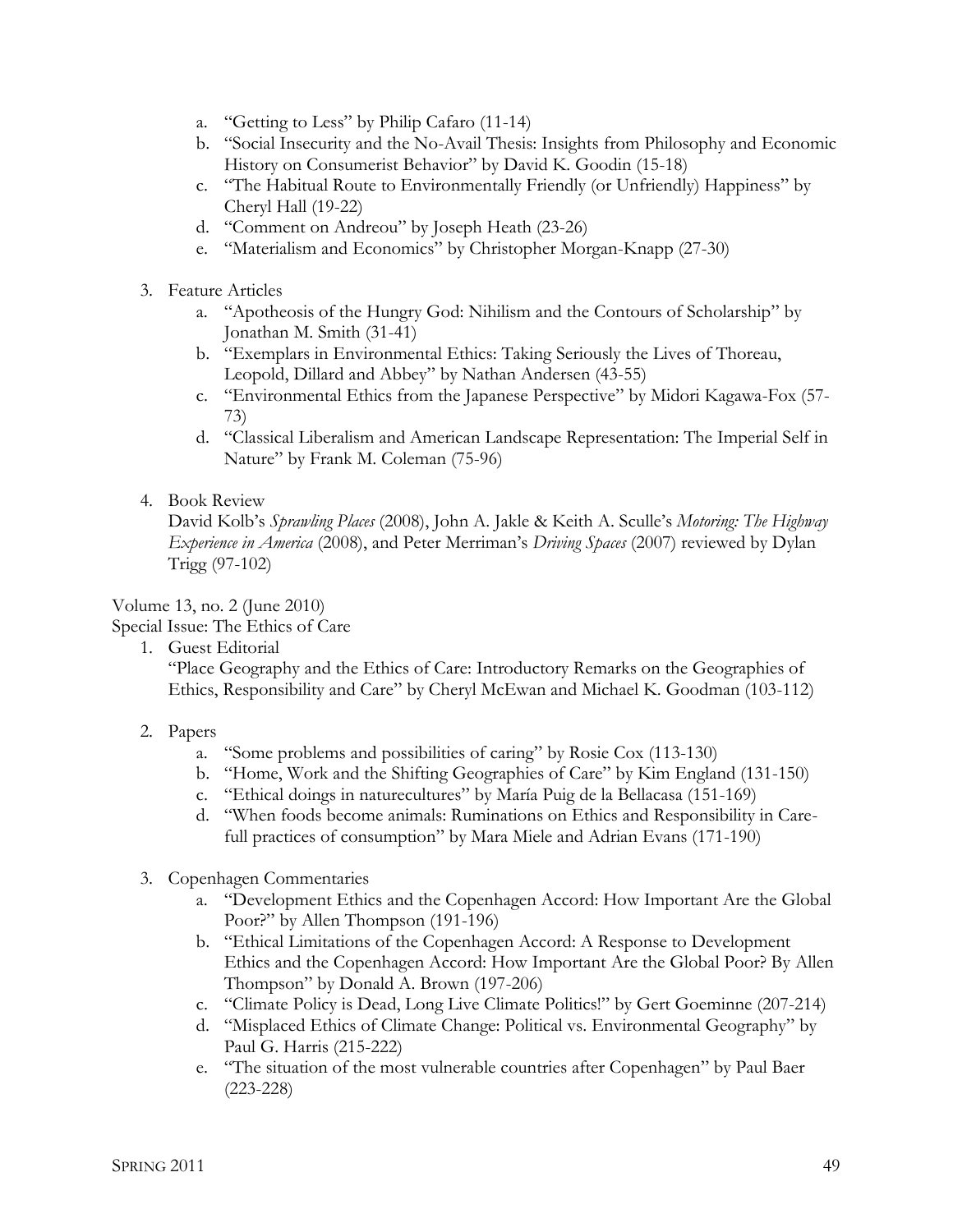4. Article

―Otto Wagner's modern architecture‖ by Roger Paden (229-246)

5. Book Review

Marti Khee's *Nature Ethics: An Ecofeminist Perspective* (2007) reviewed by Christian Diem (247- 250)

# Volume 13, no. 3 (October 2010)

- 1. Target Article "Why Not NIMBY?" by Simon Feldman and Derek Turner (251-266)
- 2. Open Peer Commentaries
	- a. "A Call for Clarity and a Review of the Empirical Evidence: Comment on Felman and Turner's 'Why Not NIMBY?'" by Claire Haggett (313-316)
	- b. "NIMBY Claims, Free Riders and Universalisability" by G. K. D. Crozier and Christopher Hajzler (317-320)
	- c. "NIMBY and the Ethics of the Particular" by Martin Drenthen (321-323)
	- d. "Hypocrisy, NIMBY, and the Politics of Everybody's Backyard" by John M. Meyer (325-327)
	- e. "NIMBY, Agent-Relative Reasons and Public Reason: An Open Peer Commentary on Simon Feldman and Derek Turner's 'Why Not NIMBY?'" by Kenneth Shockley (329-332)
	- f. "Why Not Environmental Injustice?" by Kyle Powys Whyte (333-336)
- 3. Featured Articles
	- a. "Defending Place in the Google Earth Age" by Roopali Phadke (267-281)
	- b. "Anne Frank's Tree: Thoughts on Domination and the Paradox of Progress" by Eric Katz (283-293)
	- c. "The Importance of Nature, Green Spaces, and Gardens in Human Well-Being" by Isis Brook (295-312)
- 4. Book Review

Sven Arntzen & Emily Brady's (eds.) *Humans in the Land. The Ethics and Aesthetics of the Cultural Landscape* (2008) reviewed by Stephen Trudgill (337-339)

*JOURNAL OF A[GRICULTURAL AND](http://www.springer.com/philosophy/ethics/journal/10806) ENVIRONMENTAL ETHICS* (JAEE) presents articles on ethical issues confronting agriculture, food production, and environmental concerns. The goal of this journal is to create a forum for the discussion of moral issues arising from actual or projected social policies in regard to a wide range of questions. Among these are ethical questions concerning the responsibilities of agricultural producers, the assessment of technological changes affecting farm populations, the utilization of farmland and other resources, the deployment of intensive agriculture, the modification of ecosystems, animal welfare, the professional responsibilities of agrologists, veterinarians, or food scientists, the use of biotechnology, the safety, availability, and affordability of food. JAEE publishes scientific articles that are relevant to ethical issues, as well as philosophical papers and brief discussion pieces. JAEE is published by Springer Netherlands. The journal came into existence in 1988 and is now published six times a year.

Volume 24, no. 1 (February 2011)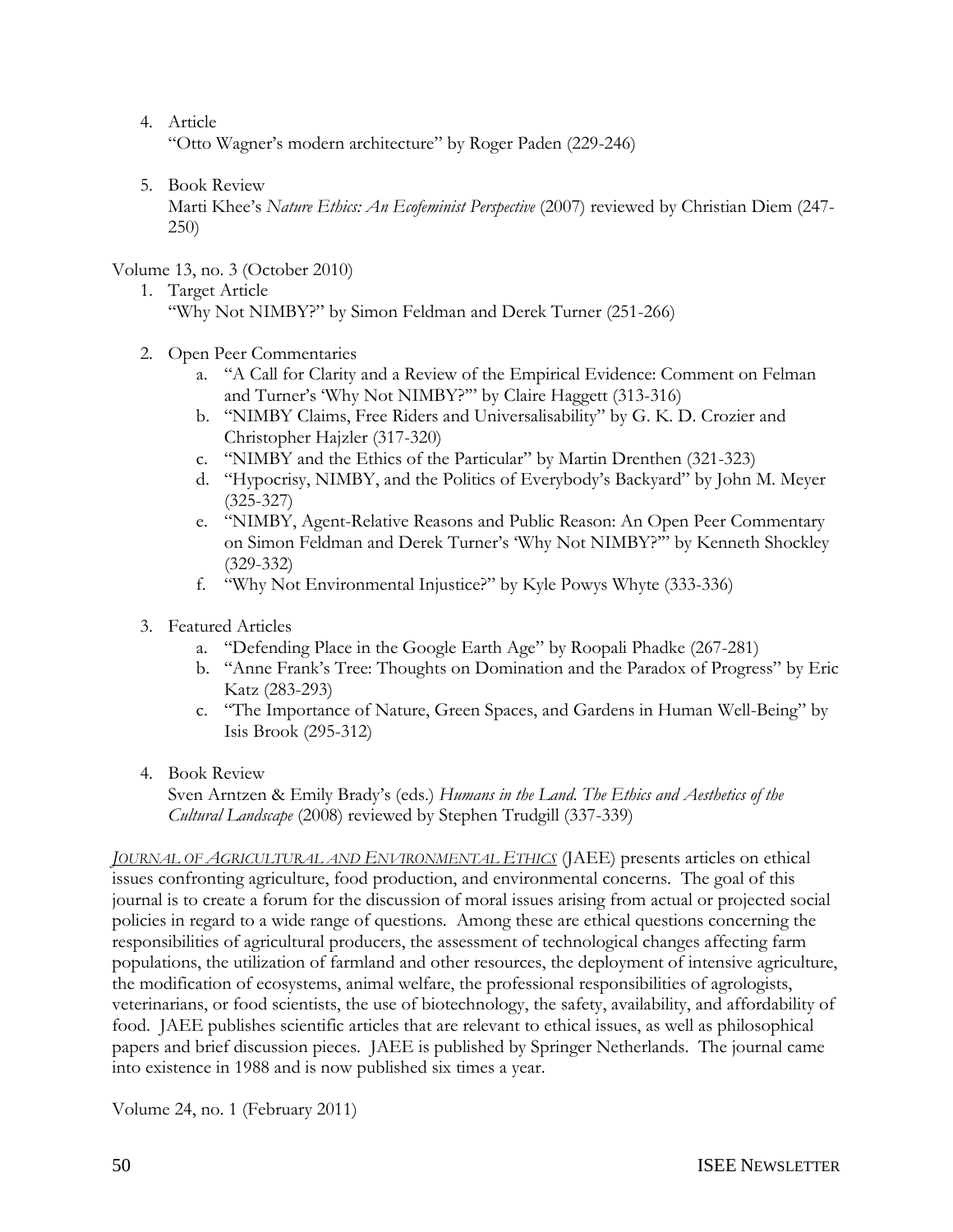- 1. "From the Editor" by Richard P. Haynes (1-2)
- 2. "The Relationship Between Workers and Animals in the Pork Industry: A Shared Suffering" by Jocelyne Porcher (3-17)
- 3. "Legitimacy & Canadian Farm Animal Welfare Standards Development: The Case of the National Farm Animal Care Council by Andrea Bradley and Rod MacRae (19-47)
- 4. "Continuing Issues in the Limitations of Pesticide Use in Developing Countries" by Kishor Atreya, Bishal K. Sitaula, Fred H. Johnsen and Roshan M. Bajracharya (49-62)
- 5. Book Reviews (63-99)
	- a. Claire Strom's *Making Catfish Bait Out of Government Boys: The Fight Against Cattle Ticks and the Transformation of the Yeoman South* (2009) reviewed by Mark V. Juhasz
	- b. Janna Thompson's *Intergenerational Justice: Rights and Responsibilities in an Intergenerational Polity* (2009) reviewed by Austin Elizabeth Scott
	- c. Anna Hutchens's *Changing Big Business: The Globalisation of the Fair Trade Movement* (2009) reviewed by William H. Friedland
	- d. Paige West's C*onservation is our Government Now: The Politics of Ecology in Papua New Guinea* (2006) reviewed by Ruth Beilin
	- e. John Aber, Tom Kelly and Bruce Mallory's (eds.) *The Sustainable Learning Community: One University's Journey to the Future* (2009) reviewed by Elaine A. Hills
	- f. Nina L. Etkin's *Edible Medicines: An Ethnopharmacology of Food* (2006) reviewed by Gina K. Thornburg

Volume 24, no. 2 (April 2011)

- 1. "In Memoriam: Vonne Lund (July 4th 1955–June 3rd 2009)" by Helena Rocklinsberg and Mickey Gjerris (101-103)
- 2. "From the Editor" by Richard P. Haynes (105-106)
- 3. "Ethical Considerations in Agro-biodiversity Research, Collecting, and Use" by Johannes M. M. Engels, Hannes Dempewolf and Victoria Henson-Apollonio (107-126)
- 4. "What is Fair and Equitable Benefit-sharing?" by Bram De Jonge (127-146)
- 5. "Consumer Autonomy and Availability of Genetically Modified Food" by Helena Siipi and Susanne Uusitalo (147-163)
- 6. "Natural Food and the Pastoral: A Sentimental Notion?" by Donald B. Thompson (165-194)
- 7. Book Reviews (195-201)
	- a. Jozef Keulartz and Gilbert Leistra's (eds) *Legitimacy in European Nature Conservation Policy: Case Studies in Multilevel Governance Series: The International Library of Environmental, Agricultural and Food Ethics*, Vol. 14 (2008) reviewed by Sarah Beach
	- b. Arturo Escobar's *Territories of Difference: Place, Movements, Life* (2008) reviewed by Cornelia Butler Flora

Volume 24, no. 3 (June 2011)

- 1. "From the Editor" by Richard P. Haynes (203-205)
- 2. "The Technological Fix Criticisms and the Agricultural Biotechnology Debate" by Dane Scott (207-226)
- 3. "Commercialization of Perennial GE Crops: Looming Challenges for Regulatory Frameworks" by Muthukumar V. Bagavathiannan, Armin Spök and Rene C. Van Acker (227-242)
- 4. "Environmental Care in Agriculture: A Social Perspective" by Melania Salazar-Ordóñez and Samir Sayadi (243-258)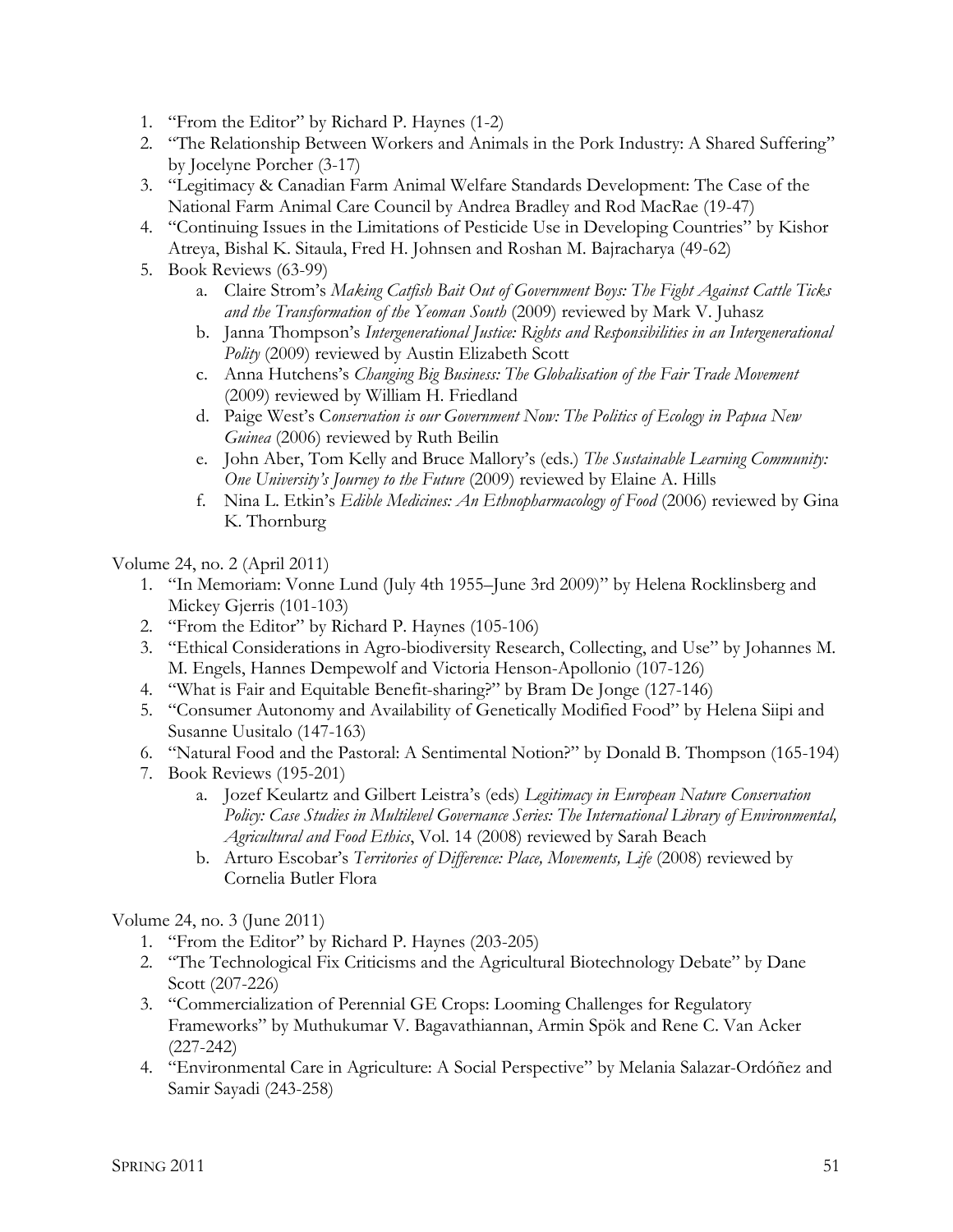- 5. "Social Acceptance of Dairy Farming: The Ambivalence Between the Two Faces of Modernity" by Birgit K. Boogaard, Bettina B. Bock, Simon J. Oosting, Johannes S. C. Wiskerke and Akke J. van der Zijpp (259-282)
- 6. "Ethics, Narrative, and Agriculture: Transforming Agricultural Practice through Ecological Imagination" by A. Whitney Sanford (283-303)

*THE TRUMPETER: JOURNAL OF ECOSOPHY* is an environmental journal dedicated to the development of an ecosophy, or wisdom, born of ecological understanding and insight. As such, it serves the Deep Ecology Movement's commitment to explore and analyze philosophically relevant environmental concerns in light of ecological developments at every relevant level: metaphysics, science, history, politics. Gaining a deeper understanding involves a comprehensive set of criteria that includes analytical rigor, spiritual insight, ethical integrity, and aesthetic appreciation. *The Trumpeter* was founded in 1983 by Alan Drengson.

Volume 26, no 1 (2010)

- 1. "Editorial" by Michael T. Caley (1-2)
- 2. "Gaia for Guys" by Jeffrey Alan Lockwood (3-10)
- 3. "Reflections on Humans, Nature and Education" by Jorge Conesa-Servilla (11-34)
- 4. "Reflections on Humans, Nature and Education: Prologue" by Jorge Conesa-Servilla (35-47)
- 5. "Letters From Sun Dew to Zhoujun" by Ros Marin (48-63)
- 6. "Letters From Sun Dew" by Ros Marin (64-98)
- 7. "Exploration of the Eco-City—An Eco-critical Reading of An Era without Soil" by Jingbi Shi (99-116)
- 8. Poetry: "traveling: across through down in(words" by Daniela Bouneva Elza (117-130)
- 9. Book Reviews (131-188)

Volume 26, no 2 (2010): Remembering Naess & Devall

- 1. "Editorial" by Michael T. Caley (1-2)
- 2. "Relationship with Arne Naess" by Bill Devall (3-5)
- 3. "Memories of Arne Naess" by Anna Hartwell Drengson (6-7)
- 4. "Arne Naess: some non philosophical aspects" by Kit-Fai Naess (8-15)
- 5. "Strange Encounter with Arne Naess" by Mari A. Lund (18-19)
- 6. "A Dialogue with Arne Naess on Social Ecology and Deep Ecology (1988-1997)" by John P. Clark (20-39)
- 7. "Encounters with Another Archdruid: An Obituary for Bill Devall" by Jorge Conesa-Sevilla  $(40-44)$
- 8. "Reflections on Naess' Humor and Ecosophy from Two Meetings" by Mark A. Schroll (45-47)
- 9. "The Deep Ecology Movement" by Alan R. Drengson and Bill Devall (57-78)
- 10. "Communication Ecology of Arne Naess (1912-2009) by Alan R. Drengson (79-118)

Volume 26, no. 3 (2010): Ecosophical Education

- 1. "Editorial" by Jeanne Adele Kentel and Michael T. Caley (1-3)
- 2. "Educating Seth: An Ecosophical Conversation" by Daiyo Sawada, Jeanne Kentel (4-26)
- 3. "The world as co-teacher: Learning to work with a peerless colleague" by Sean Blenkinsop and Chris Beeman (27-39)
- 4. "Fusing the Love of Wisdom with the Dwelling Place of Home in the Classroom: A Rhizomic Journey" by Hilary Ann Brown (40-49)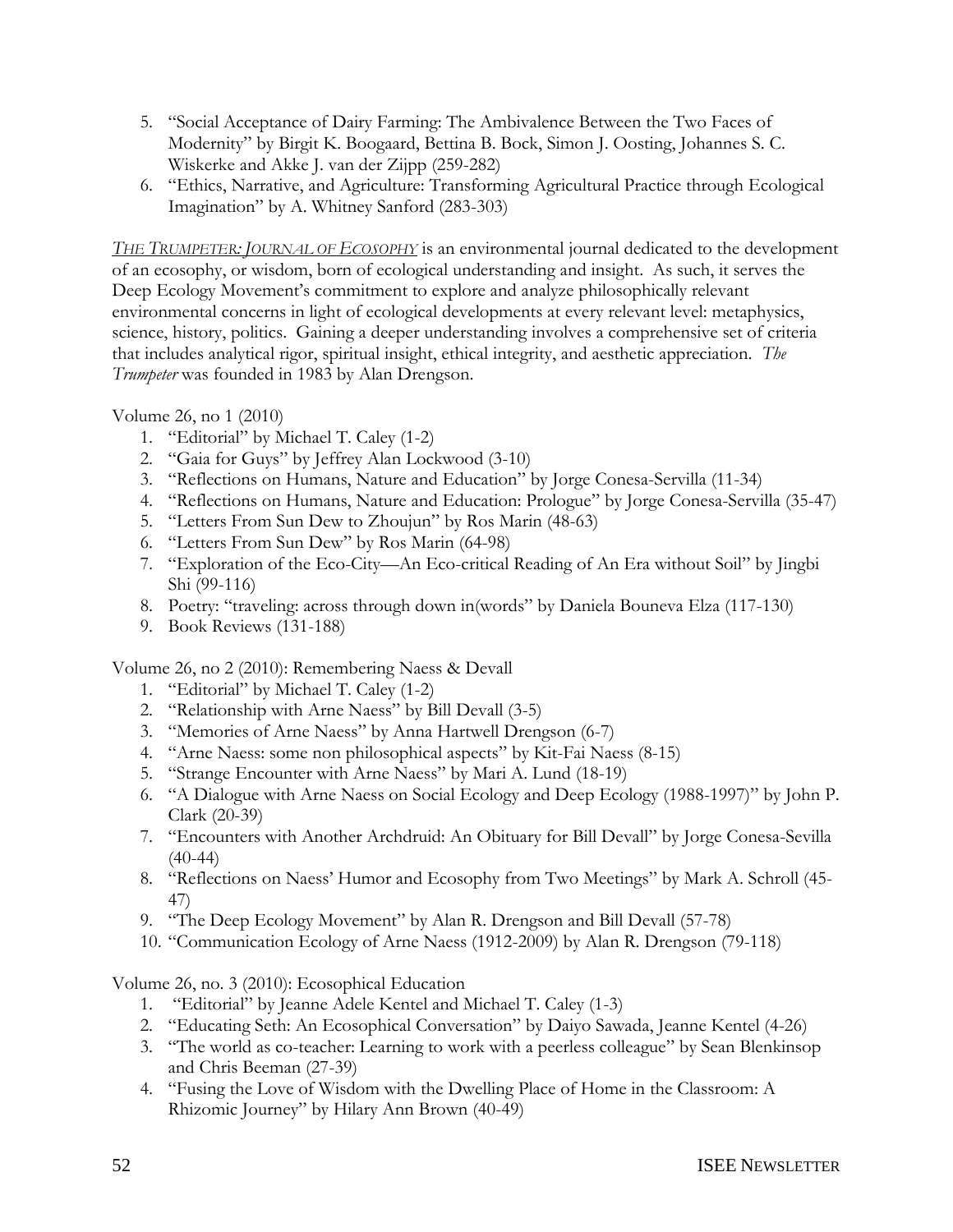- 5. ―‗Why are those Leaves Red?' Making Sense of the Complex Symbols: Ecosemiotics in Education" by Creeping Snowberry and Sean Blenkinsop (50-60)
- 6. "Take a Walk on the Wild Side: Teaching pragmatism, deep ecology, and local exploration" by Allen Andrew Thompson (61-78)
- 7. Nathan Kowalsky's *Hunting - Philosophy for Everyone: In Search of the Wild Life* (2010) reviewed by Jorge Conesa-Sevilla (79-83)
- 8. "Tarantulas in the Freezer (and other ethical dilemmas)" by Kathleen Ruth Kesson (84-90)
- 9. "Ecophenomenology as Ecosophical Education: The Liminality of Swamps" by Douglas David Karrow (91-110)

Volume 27, no. 1 (2011): Ecosophy Across Generations

- 1. "Editorial" by Michael T. Caley (1-2)
- 2. "Wild Salmon" by Scott T. Starbuck (3-7)
- 3. "Animism in Cambodia: Bioregionalism in Practice" by Gregory McCann (8-22)
- 4. "De apen zijn weer terug in de natuur" by Nathan Kowalsky (23-24)
- 5. "A Girl Named Similkameen" by Bronwyn Preece (25-27)
- 6. "Bent like a Bow by Nature: A Mother/Daughter Bond" by Hilary Ann Brown (28-36)

*WORLDVIEWS: ENVIRONMENT CULTURE RELIGION* has as its focus the relationships between religion, culture and ecology worldwide. Articles discuss major world religious traditions, such as Islam, Buddhism or Christianity; the traditions of indigenous peoples; new religious movements; philosophical belief systems, such as pantheism, nature spiritualities and other religious and cultural worldviews in relation to the cultural and ecological systems. Focusing on a range of disciplinary areas including Anthropology, Environmental Studies, Geography, Philosophy, Religious Studies, Sociology and Theology, the journal also presents special issues that center around one theme. Worldviews is published three times a year by Brill publishing House.

Volume 14, no. 1 (2010): Special issue on religions and the other than human animals

- 1. "Introduction: Religion, Animals and Transgenic Animals" by Heather Eaton (1-5)
- 2. "Engaging Islamic Views on Human-Animal Relations: Towards an Adab-centred Approach" by Hussein Keshani (6-25)
- 3. "Subjectivity and Suffering: Transgenic Animals, Christianity, and the need to Re-evaluate" by Heather Eaton (26-56)
- 4. "Communion of Subjects: Changing the Context of Questions About Transgenic Animals" by Anne Marie Dalton (57-67)
- 5. "Boundary Matters: Buddhism and the Genetic Prospect" by Peter Timmerman (68-82)
- 6. "What Goes Around Comes Around': Prohibitions to Cruelty Against Animals in Judaism" by Richard Kool (83-95)
- 7. "Chinese Cultural Factors Favouring Biotechnology Research" by James Miller (96-105)

Volume 14, no. 2/3 (2010)

- 1. "Editors' Introduction: Ecology and Christian Soteriology" by Ernst M Conradie and Willis Jenkins (107-110)
- 2. "The Salvation of the Earth from Anthropogenic Destruction: In Search of Appropriate Soteriological Concepts in an Age of Ecological Destruction" by Ernst M.Conradie (111-140)
- 3. "The Salvation of the World and Saving the Earth: An Orthodox Christian Approach" by Elizabeth Theokritoff (141-156)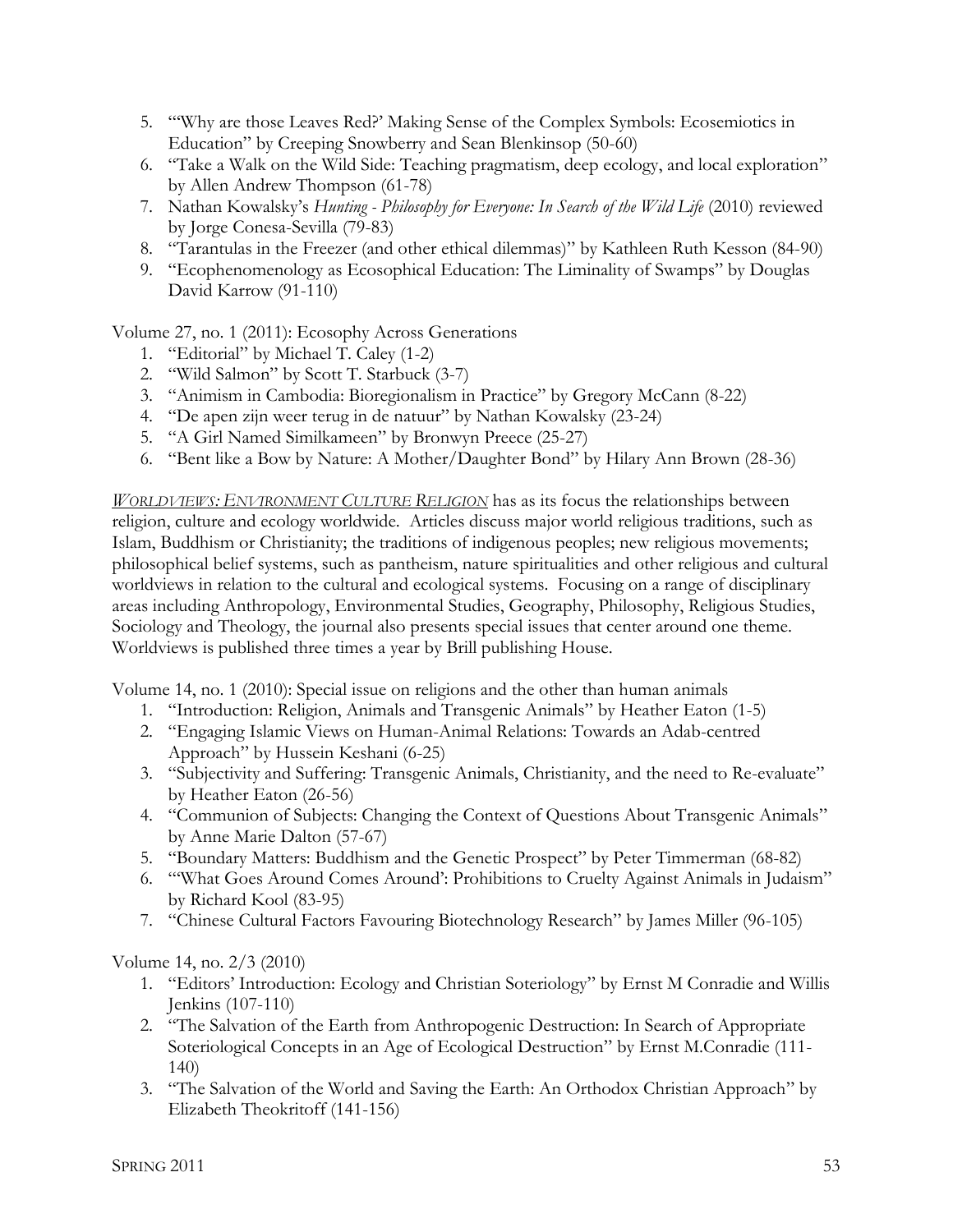- 4. "In Search of Appropriate Soteriological Concepts: An Ecofeminist Perspective" by Anne Marie Dalton
- 5. "An African Gospel of Survival in an Age of Ecological Destruction" by Isabel Mukonyora (171-184)
- 6. ―Trinitarian Cosmology in God's Liberating Movement: Exploring some Signature Tunes in the Opera of Ecologic Salvation" by Sigurd Bergmann (185-205)
- 7. "Witness to God's Redemption of Creation" by Laura R. Yordy (206-215)
- 8. "Creation and Redemption in Pannenberg with a View to the Ecological Perspective" by Svein Rise (216-231)
- 9. "Eco-Salvation: The Redemption of All Creation" by Clive W. Ayre (232-242)
- 10. "God's Redeeming Act: Deifying Transformation" by Denis Edward (243-257)
- 11. "Searching for Salvation as Public Theological Exercise: Directions for Further Research" by Willis Jenkins (258-265)
- 12. "To the Field of Stars: A Pilgrim's Journey to Santiago de Compostela" by Susan Power Bratton (267-268)
- 13. "Integral Ecology: Uniting Multiple Perspectives on the Natural World" by Sam Mickey  $(269 - 276)$
- 14. "Ecologies of Grace: Environmental Ethics and Christian Theology" by H. Paul Santmire (277-281)
- 15. Reviews (282-303)
	- a. Michael P. Nelson and J. Baird Callicott's (eds.) *The Wilderness Debate Rages On: Continuing the Great New Wilderness Debate* (2008) reviewed by Kevin J. O'Brien
	- b. Highlights of the conference "Recreate, Replace, Restore: Exploring the Intersections between Meanings and Environments" held on April 17-19, 2009 at the Ohio Northern University. By Verna Ehret
	- c. H. Paul Santmire's *Ritualizing Nature: Renewing Christian Liturgy in a Time of Crisis* (2008) reviewed by Christopher Southgate
	- d. Lisa H. Sideris and Kathleen Dean Moore's (eds.) *Rachel Carson: Legacy and Challenge* (2008) reviewed by Stephanie Kaza
	- e. Christopher Southgate's *The Groaning of Creation: God, Evolution, and the Problem of Evil* (2008) reviewed by Kevin J. O'Brien
	- f. Emma Tomalin's *Biodivinity and Biodiversity: The Limits to Religious Environmentalism* (2009) reviewed by Pankaj Jain

## Volume 15, no. 1 (2011)

- 1. "A Community of Love: Kenneth Rexroth's Organic Worldview" by David Landis Barnhill (1-28)
- 2. "The Gift of Tears: Loss, Mourning and the Work of Ecological Restoration" by Douglas Burton-Christie (29-46)
- 3. "Christian Sabbath-keeping as a Spiritual and Environmental Practice" by Laura M. Hartman (47-64)
- 4. "A Case Study on Climate Change and its Effects on the Global Poor" by James Stephen Mastaler (65-87)
- 5. "Transforming Agricultural Practice: Hindu Narrative and the Moral Imagination" by A. Whitney Sanford
- 6. Book Reviews (117-125)
	- a. Celia Deane-Drummond's *Eco-theology* (2008) reviewed by Daniel R. Smith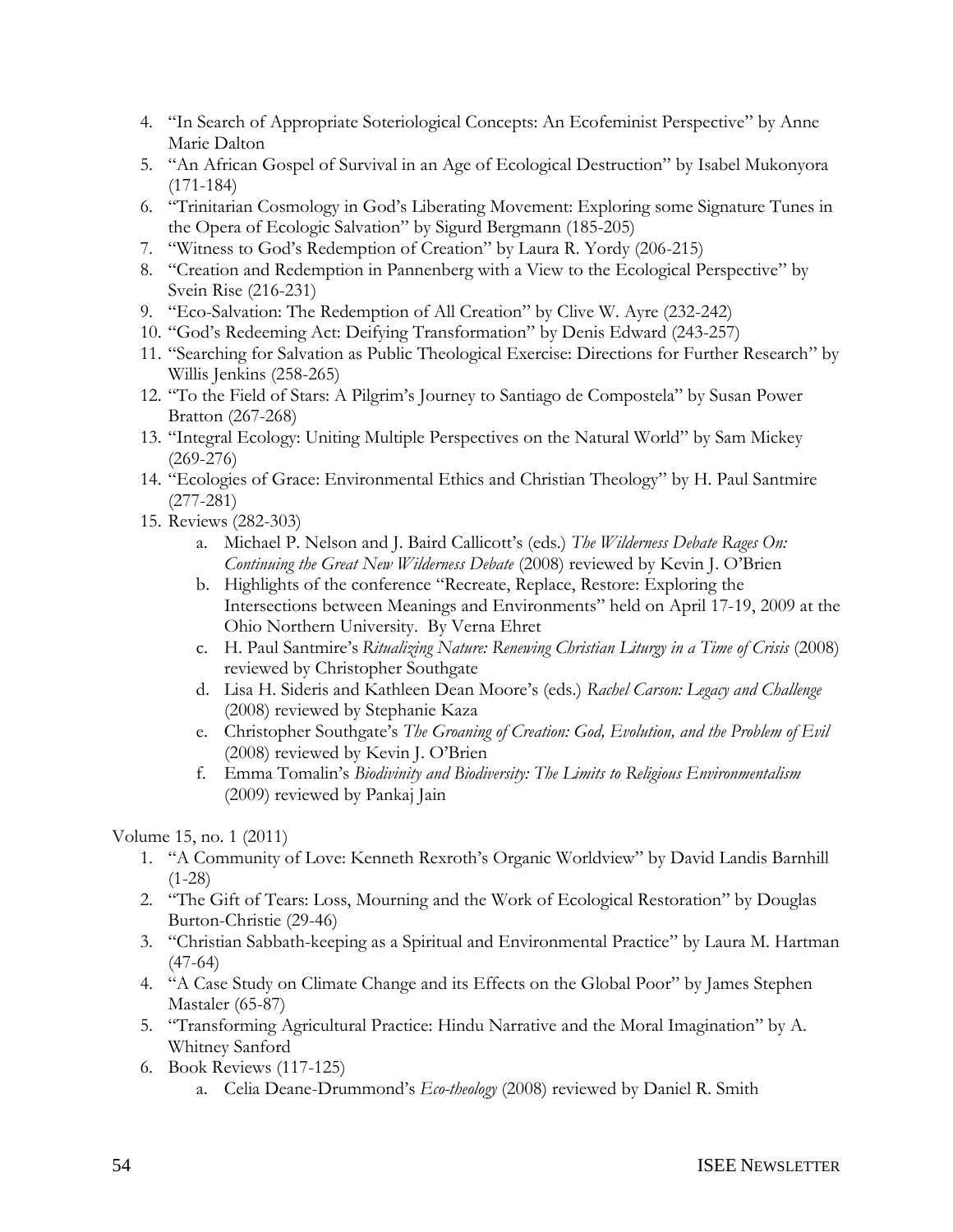- b. Bron R. Taylor's *Dark Green Religion: Nature Spirituality and the Planetary Future* (2009) reviewed by Roger S. Gottlieb
- c. Catherine Laudine's *Aboriginal Environmental Knowledge: Rational Reverence* (2009) reviewed by Lois McAfee

# **Articles in Non-Environmental Philosophy Journals**

—Berman, Marc G., John Jonides, and Stephen Kaplan. "The Cognitive Benefits of Interacting with Nature.‖ *Psychological Science* 19, no. 12 (2008): 1207-1212. Cognitive functioning in interactions with natural areas versus urban environments. Nature, which is filled with intriguing stimuli, modestly grabs attention in a bottom-up fashion, allowing top-down directed-attention abilities a chance to replenish. Urban environments are filled with stimulation that captures attention dramatically and additionally requires directed attention (e.g. to avoid being hit by a car), making them less restorative. So, if you take a walk, you are better off walking in the woods than walking downtown. Or at least woods that are not overly-stimulating.

—Bermudez, Julio. "Non-Ordinary Architectural Phenomenologies: Non-Dualistic Experiences and Husserl's Reduction." *Environmental & Architectural Phenomenology Newsletter* 21, no. 2 (spring 2010): 11-15. Although phenomenological studies address the structures and processes underlying ordinary consciousness of places and architecture, little attention has been given to non-ordinary, more intense experiences. Yet understanding these less common environmental and architectural encounters may prove helpful in a variety of ways ranging from a better understanding of what is ―typical‖ to dealing with environmental and ethical issues associated with uncontrolled growth. This essay contributes to these possibilities by examining the nature of exceptional aesthetic experiences of the built environment.

—Cameron, John. "Letters from Far South." In these letters Cameron provides a phenomenological investigation of his experiences of place making and the relationships he has developed, the complexities of seeking to live more lightly on the land, responsive to the richness of the 'more-than-human world' in which he finds himself immersed. Cameron credits his thinking in this series of letters to the writings of David Abram, Henry Bortoft, Edward Casey, Jeff Malpas, Edward Relph, David Seamon, as well as many others.

- "Letter from Far South." *Environmental & Architectural Phenomenology Newsletter* 19, no. 1 (winter 2008):13-15. In his first letter, John Cameron describes his deepening involvement with place as he and his partner restore a homestead on Bruny Island, just off the southeastern coast of Australia's Tasmania.
- ―Second Letter from Far South.‖ *Environmental & Architectural Phenomenology Newsletter* 19, no. 3 (fall 2008): 12-15. Over the last two years with the help of volunteers, Cameron and his life partner Vicki King have planted some 2,500 native tree saplings on their 55-acre property as a means to recreate wildlife corridors and habitat. One of Cameron's research interests is Goethean science as a phenomenology of the natural world—a theme that comes through powerfully in this second letter. In this letter, he describes his efforts to use the Goethean approach to better understand the geology of the rocky shoreline front-ing the 55 acre homestead property that he and his partner Vicki King are slowly restoring.
- **•** "Third Letter from Far South: Inhabiting intercultural History." *Environmental & Architectural Phenomenology Newsletter* 20, 2 (spring 2009): 14-19. John Cameron forwards the third of his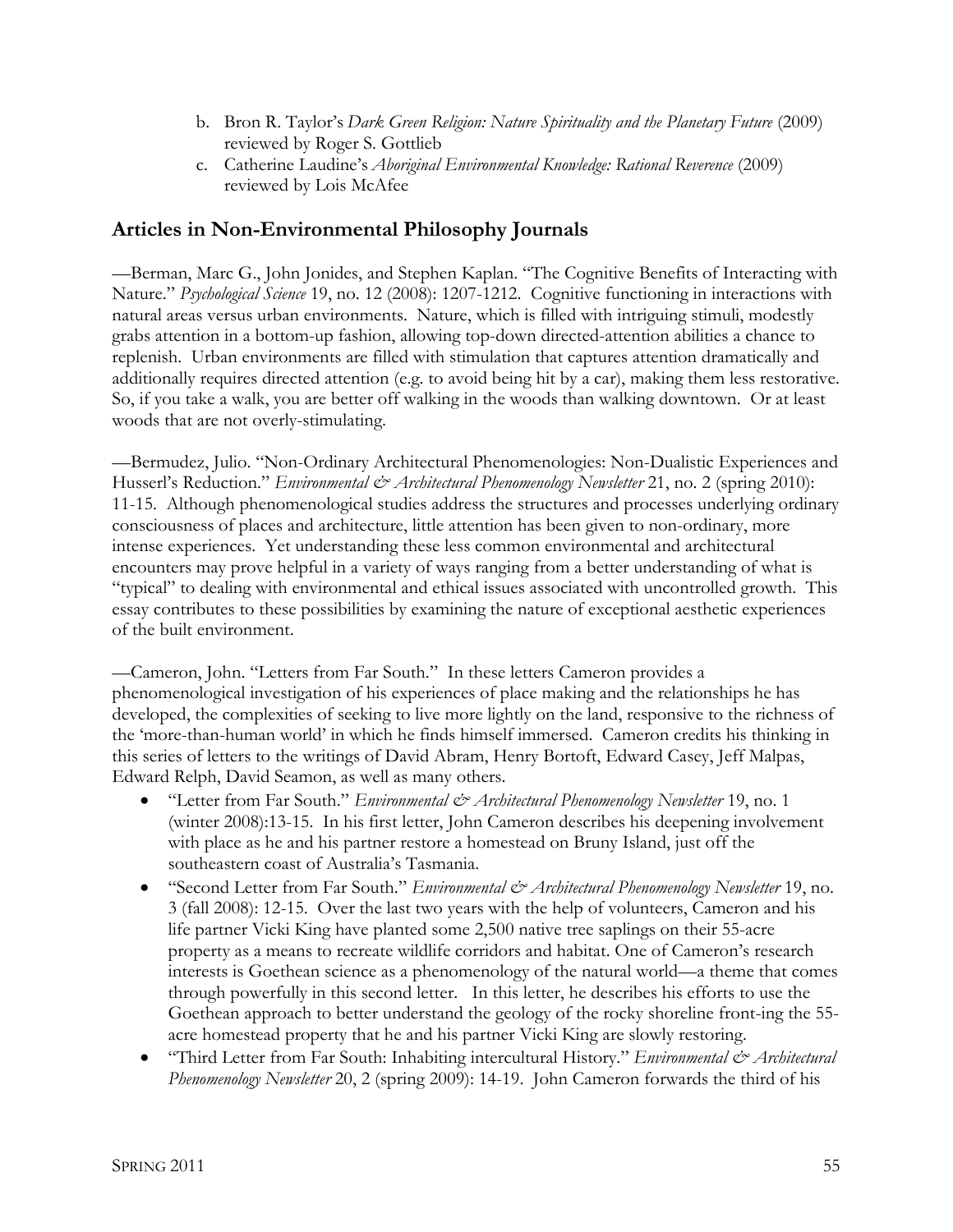"letters" from Bruny Island, Tasmania, this time relating an intriguing personal story that says much about commitment to local place.

- "Fourth Letter from Far South: Reducing Our Ecological Footprint." *Environmental & Architectural Phenomenology Newsletter* 21, no. 1 (winter 2010): 14-19. In the fourth letter from his rural home on Tasmania's Bruny Island, John Cameron describes the difficulties and satisfactions of practicing a *lived* environmental sustainability. Cameron's essay is accompanied by four woodcuts of Bruny Island birds by his life partner, artist Vicki King.
- "Fifth Letter from Far South: A Question of Action: The Grasstree Story." *Environmental & Architectural Phenomenology Newsletter* 21, no. 3 (fall 2010): 14-19. John Cameron looks at the *grasstree,* an unusual Australian plant that he studies through the empathetic lens of Goethean science. In familiarizing himself with one particular grasstree near his Tasmanian home on Bruny Island, Cameron finds himself fa-ing a host of practical and ethical questions. His ponderings say much about the overwhelming ecological dilemmas we and the Earth face today.
- ―Sixth Letter from Far South: Encounters in the Field.‖ *Environmental & Architectural Phenomenology Newsletter* 22, no. 2 (spring 2011): 11-10. A new phenomenological investigation by Cameron of ecological restoration on Bruny Island.

—Caney, Simon. ―Climate change and the duties of the advantaged.‖ *Critical Review of International Social & Political Philosophy* 13, no. 1 ( March 2010): 203-228. Climate change poses grave threats to many people, including the most vulnerable. This prompts the question of who should bear the burden of combating 'dangerous' climate change. Many appeal to the Polluter Pays Principle. I argue that it should play an important role in any adequate analysis of the responsibility to combat climate change, but suggest that it suffers from three limitations and that it needs to be revised. I then consider the Ability to Pay Principle and consider four objections to this principle. I suggest that, when suitably modified, it can supplement the Polluter Pays Principle.

—Caney, Simon. ―Markets, Morality and Climate Change: What, if anything, is Wrong with Emissions Trading?" *New Political Economy* 15, no. 2 (2010). This article explores whether emissions trading is morally defensible. To do so it examines three different kinds of moral consideration Which might be used to judge emissions trading. The first kind makes what I term an 'ethical' objection, and holds that utilizing market instruments to combat climate change is inherently objectionable. I examine three versions if this ‗ethical' argument but find none persuasive. The remainder of the article considers two additional moral considerations, both of which appeal to principles of justice. Drawing on these it argues that emissions trading can be morally defensible but only if it meets these two demanding moral criteria. First, the costs of emissions trading should be shared equitably. The paper examines what this might mean and criticises the leading account of what constitutes a just distribution of emissions. Second, emissions trading must make an appropriate contribution to climate mitigation. A number of ways in which current emissions trading schemes signally fail to meet this second criterion are then noted. The article concludes that emissions trading schemes could in principle be morally defensible but only if new schemes are introduced or existing schemes are radically redesigned in line with the principles outlined in the article.

—Cerutti, Furio. "Defining Risk, Motivating Responsibility and Rethinking Global Warming." *Science and Engineering Ethics* 16, no. 3 (September 2010): 489-499. This paper breaks with the sociological notion of 'risk society' and argues in favor of a philosophical view that sees the two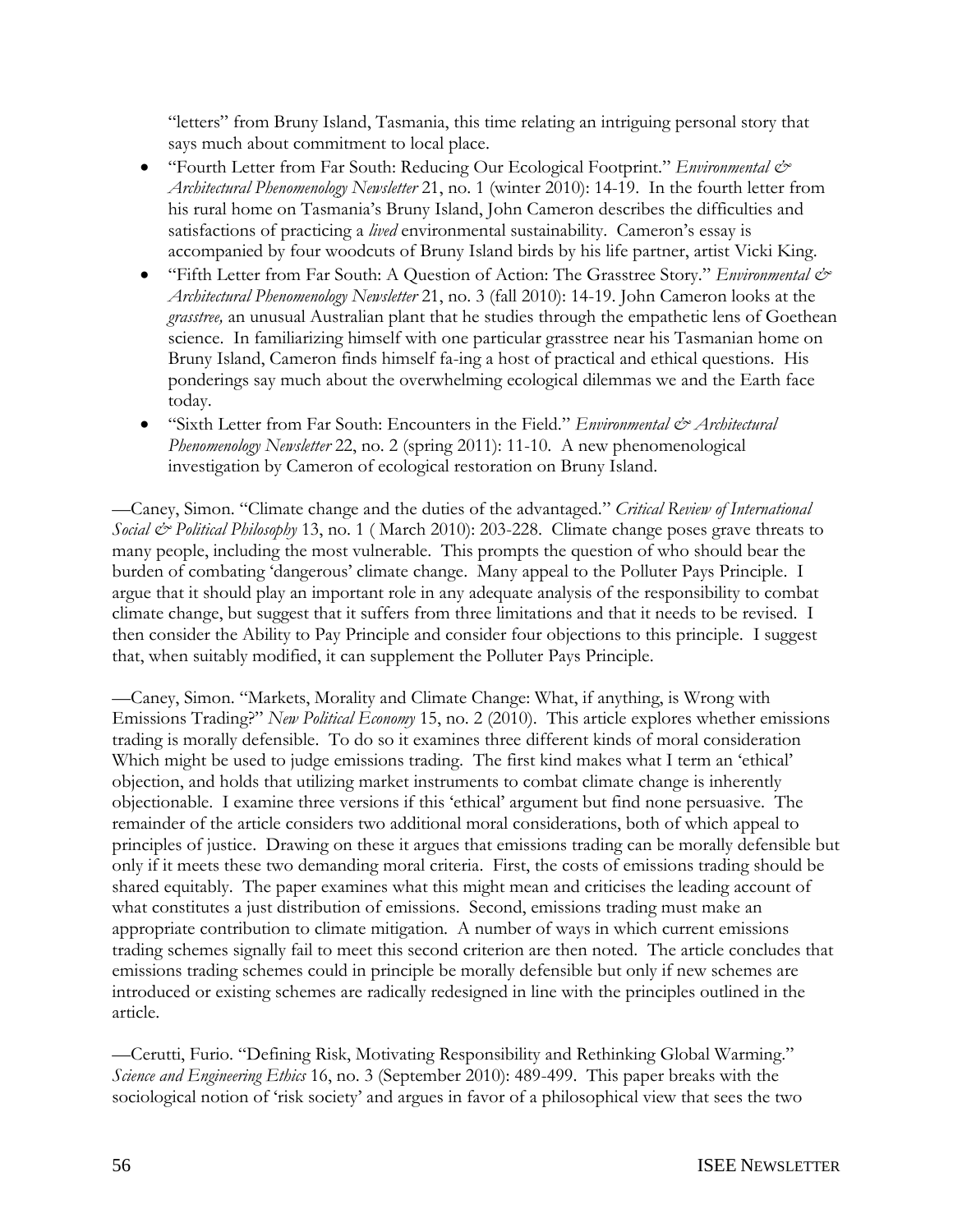planetary threats of late modernity, nuclear weapons and global warming, as ultimate challenges to morality and politics rather than risks that we can take and manage. The paper also raises the question of why we should feel responsible for the effects of these two global challenges on future generations and in this sense elaborates on the transgenerational chain of parenthood rather than on considerations of justice.

—*Configurations: A Journal of Literature, Science and Technology* 18, no. 1-2 (Winter 2010). Special issue on ecocriticism and biology with guest editor Helena Feder

### Contents

- 1. "Introduction: Ecocriticism and Biology" by Helena Feder (1-13)
- 2. "An Ape Among Many: Animal Co-Authorship and Trans-species Epistemic Authority" by G. A. Bradshaw (15-30)
- 3. "How Is It Then with the Whale?: Using Scientific Data to Explore Textual Embodiment" by Jennifer Calkins (31-47)
- 4. "Lost Dogs, Last Birds, and Listed Species: Cultures of Extinction" by Ursula K. Heise (49-72)
- 5. "How Queer Is Green?" by Greg Garrard (73-96)
- 6. "Evolutionary Works and Texts: Reading Dobzhansky in an Age of Genomics" by Michael P. Cohen (97-119)
- 7. "Shakespeare's Origin of Species and Darwin's Tempest" by Glen A. Love (121-140)
- 8. "Narrativizing Science: The Ecocritical Imagination and Ecophobia" by Simon C. Estok  $(141-159)$
- 9. "Merleau-Ponty's Human-Animality Intertwining and the Animal Question" by Louise Westling (161-180)
- 10. "Real Artificial: Tissue-cultured Meat, Genetically Modified Farm Animals, and Fictions" by Susan McHugh (181-197)

—*Critical Review of International Social & Political Philosophy* 14, no. 2 (March 2011). Special issue on climate change and liberal priorities

#### Contents

- 1. "Introduction: Climate change and liberal priorities" by Gideon Calder and Catriona McKinnon
- 2. "Does anthropogenic climate change violate human rights" by Derek Bell
- 3. "Rawls and climate change: does Rawlsian political philosophy pass the global test?" by Stephen M. Gardiner
- 4. "Climate change and normativity: constructivism versus realism" by Gideon Calder
- 5. "Climate change, collective harm and legitimate coercion" by Elizabeth Cripps
- 6. "Climate change justice: getting motivated in the last chance saloon" by Catriona McKinnon
- 7. "Disowning the weather" by Simon Hailwood
- 8. "The anthropocentric advantage? Environmental ethics and climate change policy by Nicole Hassoun
- 9. "Cashing in on climate change: political theory and global emissions trading" Edward A. Page
- 10. "Climate change justice: getting motivated in the last chance saloon" by Catriona McKinnon

—*Environmental Justice* 3, no 2. (June 2010): 41-77. Special issue on environmental justice and the 40<sup>th</sup> anniversary of Earth Day: "Earth Day at the Crossroads of Sustainability and Justice."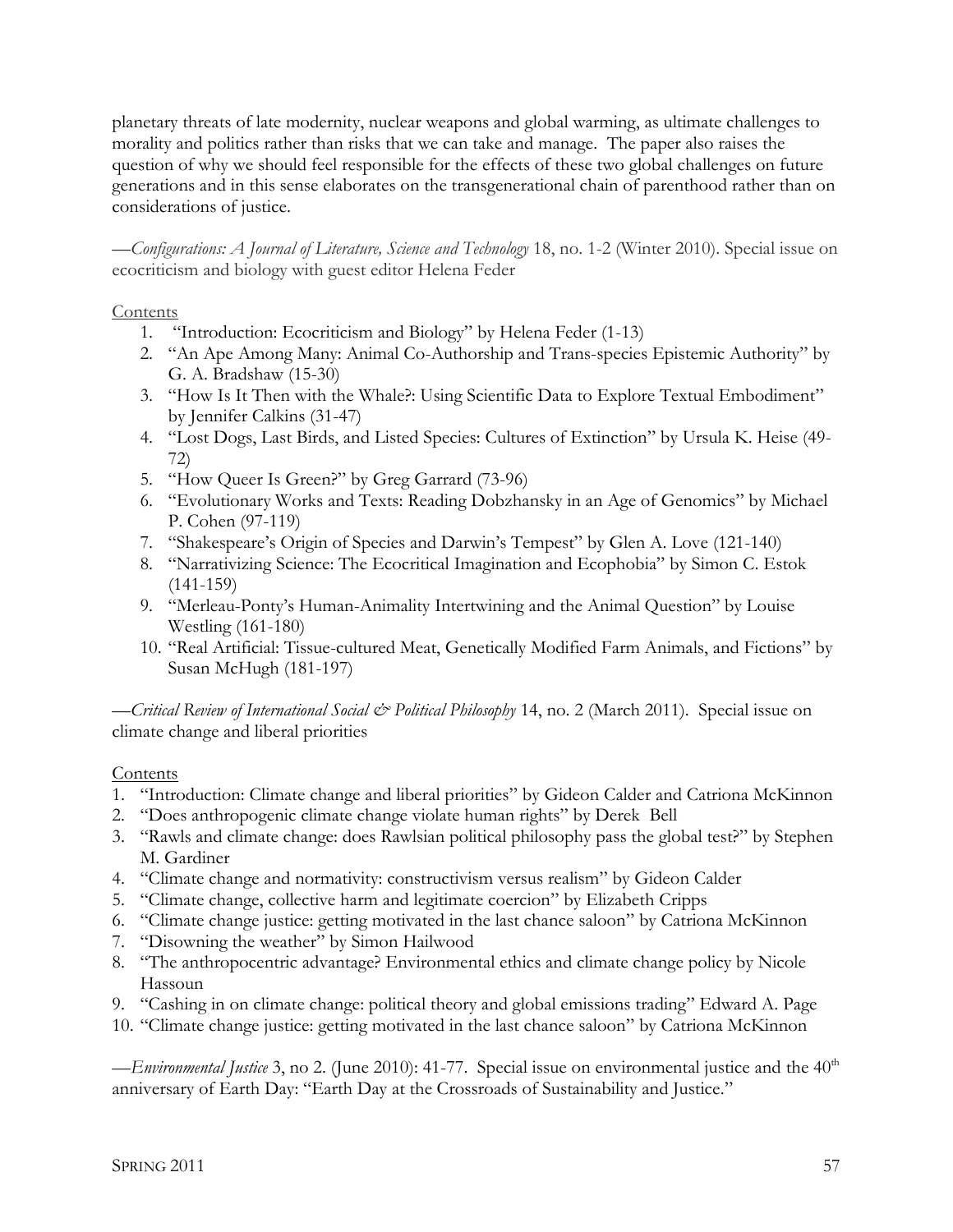#### **Contents**

- 1. "What Did Environmental Justice Look Like in 1970?" by Michael Egan (41-41)
- 2. "Remembering April 22, 1970" by Lisa Mighetto (43-44)
- 3. "Reflections on Earth Day" by David N. Pellow (45-46)
- 4. "Reflections on Earth Day 1970 and Beyond" by Paul C. Rosier (47-48)
- 5. "The Environment versus the Poor: Personal Reflections on Earth Day 1970" by Kristin Shrader-Frechette (49-50)
- 6. "Earth Day at  $40$ " by Paul Wapner (51-52)
- 7. "A Reflection on Earth Day Celebrations: What Exactly Are We Celebrating?" by Lim Wei Da (53-54)
- 8. "Birth of a Sustainable Nation, The Environmental Justice and Environmental Health Movements in the United States" by Sylvia Hood Washington (55-60)

—Friesen, Norm. ―Real vs. Virtual Dissections: Brilliance and Transparency or Encumbrance and Disruption?" *Environmental & Architectural Phenomenology Newsletter* 22, no. 2 (spring 2011): 6-10. The increasing use of online simulations as replacements for animal dissection in the classroom or lab raises important questions about the nature of simulation itself and its relationship to embodied educational experience. This paper addresses these questions first by presenting a comparative hermeneutic-phenomenological investigation of online and offline dissection. It then interprets the results of this study in terms of Borgmann's (1992) notion of the intentional "transparency" and ―pliability‖ of simulated hyperreality. It makes the case that it is precisely encumbrance and disruption—elements that are by definition excluded from simulations and interfaces—which give dissection its educational value.

—Gardiner, Stephen M. ―Ethics and Climate Change: An Introduction.‖ *Wiley Interdisciplinary Reviews: Climate Change* 1, no. 1 (January/February 2010): 54-66. Climate ethics is an emerging field. This paper serves as a critical introductory overview. It focuses on five areas of discussion that are particularly relevant to substantive climate policy: the treatment of scientific uncertainty, responsibility for past emissions, the setting of mitigation targets, and the places of adaptation and geoengineering in the policy portfolio.

—Glenna, Leland L. ―Value-Laden Technocratic Management and Environmental Conflicts: The Case of the New York City Watershed Controversy.‖ *Science, Technology, and Human Values* 35, no. 1 (2010 2010): 81-112. *Environmental* controversies are often framed as conflicts between environmentalist and antienvironmentalist positions. The underlying dimensions of ethics and justice tend to be overlooked. This article seeks to integrate insights from environmental ethics and sociological observations through a case study of a watershed conflict. A controversy emerged in the 1990s when residents of the New York City (NYC) watershed filed a lawsuit to block NYC's proposed regulations for the land surrounding the streams and reservoirs that supply NYC's drinking water. The conflict was resolved after NYC agreed to provide economic development funds to the watershed towns in exchange for accepting the regulations. An analysis of interviews with NYC watershed town supervisors reveals that the conflict was resolved because underlying competing theories of justice were addressed. This contradicts the popular narrative that an environmental conflict can be resolved when competing parties come to the realization that natural ecosystems provide valuable water-purification services.

—Hailwood, Simon. "Bewildering Nussbaum: Capability Justice and Predation." *Journal of Political Philosophy* 19, no. 3 (2011). Martha Nussbaum is probably the most influential contemporary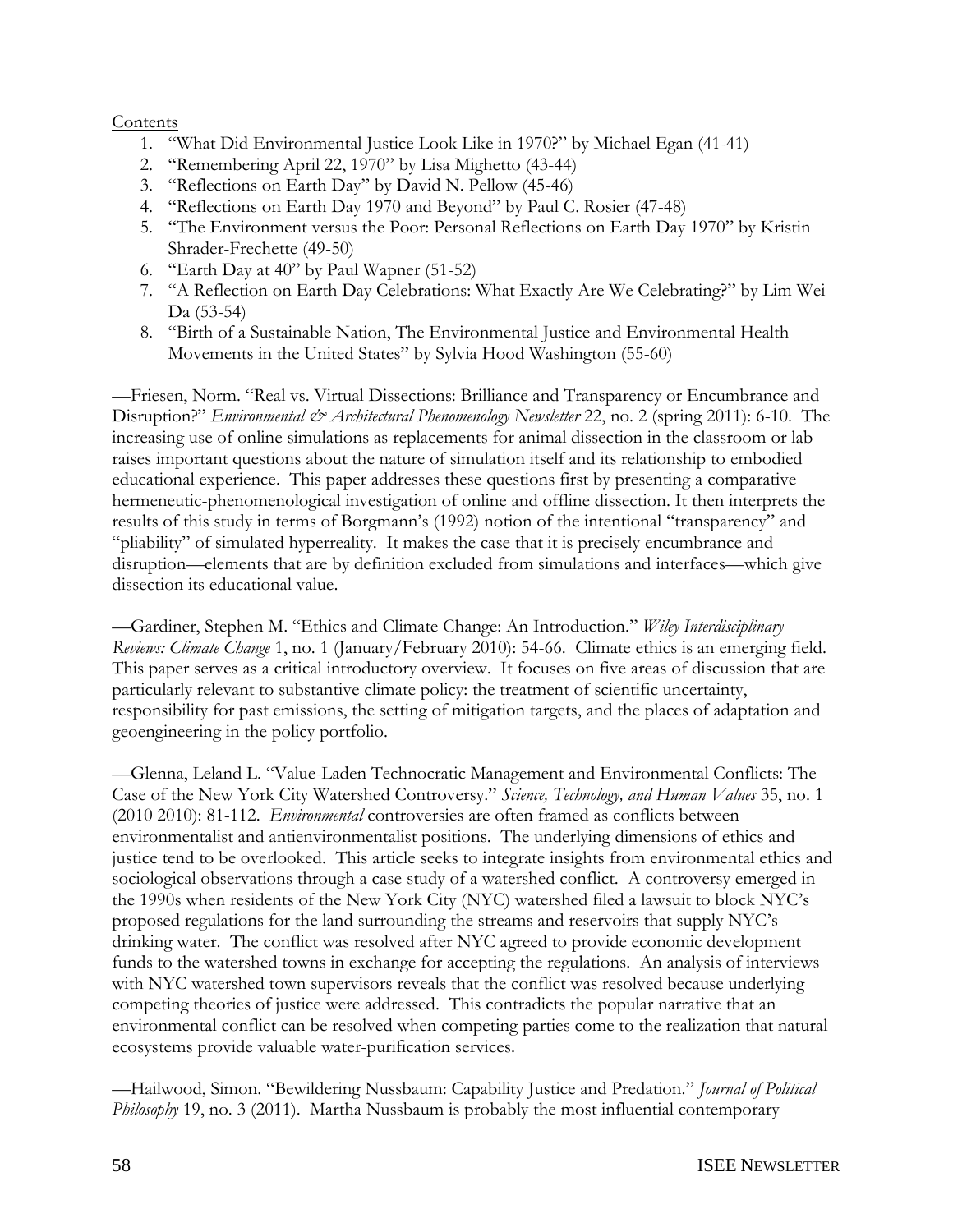political philosopher to depart from the widespread agreement with Rawls's view that we owe animals 'compassion' and 'humanity' but not justice. There has been much discussion in recent years about justice understood in terms of entitlements to the 'capability' requirements of dignified flourishing, not least because of Nussbaum's work, which has ranged over issues of gender, disability and global justice. Her recent extension of this approach to animals must be welcome to all who don't object in advance to the very idea of extending justice beyond humanity. Even those who do so object must find her case powerful, especially if they believe the capabilities approach illuminates other areas where relatively neglected matters of justice are at stake. . . . The particular problem I focus on here involves the place of predators, or rather their lack of place, in Nussbaum's picture of ideal justice. Although she is more equivocal than some on this issue, her approach apparently requires us to 'police nature' to secure prey entitlements to protection from predators. I take it that her position would be more plausible without this commitment, and in what follows I suggest that the underlying problem lies in the attitude to nature encapsulated in her striking and disquieting proposal that we ‗gradually supplant the natural by the just'. Nussbaum seems to find something disquieting about this too. I am interested in why it is disquieting.

—Heyd, David. ―Cultural diversity and biodiversity: a tempting analogy.‖ *Critical Review of International Social & Political Philosophy* 13, no. 1 (March 2010): 159-179. What makes diversity valuable? The axis of the discussion will be the analogy between cultural diversity and biological diversity, an analogy which may prove enlightening in exposing some of the deep reasoning behind the value of diversity as well as point to the fallacies and dangers in the attempt of proponents of both types of diversity to draw support from the analogy itself. There is an extensive literature on cultural diversity on the one hand and on biodiversity on the other, but very little on the relations between the two. The paper analyzes the difficulties in the conception of diversity as an intrinsic value, especially in non-essentialist and non-teleological views of the natural and the social world. The issue of diversity also raises the deep divide between a 'person-affecting' and an impersonal conception of value and the logical problem in the idea of ‗a right to an open future' (especially in deciding how open it should be). It is doubtful whether 'reservations' (both biological and cultural) can be thought of as preservations of diversity.

—*Human Ecology Review* 17, no. 2 (Winter 2010): Special Issue on Climate Change

- 1. "Introduction" by Thomas Heyd and Nick Brooks (83-85)
- 2. "Climate Change, Individual Responsibilities and Cultural Frameworks" by Thomas Heyd (86-95)
- 3. "Climate change and moral outrage" by James Garvey (96-101)
- 4. "Global Warming, Equity and Future Generations" Robin Attfield (102-105)
- 5. "Ethics of Climate Change: Adopting an Empirical Approach to Moral Concern" by Bruce Morito (106-116)
- 6. "Amerigenic Climate Change: An Indictment of Normalcy" by Martin Schönfeld (117-124)
- 7. "A hot topic? Climate change mitigation policies, politics, and the media in Australia" by Desley Louise Speck (125-134)
- 8. "Global change and coastal threats: The Indonesian case. An attempt in multi-level socialecological research" by Bernhard Glaeser (135-147)
- 9. "Cultural Responses to a Late Holocene Climatic Oscillation in the Mariana Islands, Micronesia: Lessons from the Past" by Rosalind L. Hunter-Anderson (148-159)
- 10. "Gender Relations in Local-Level Dispute Settlement in Ethiopia's Zeghie Peninsula" by Tihut Asfaw (160-174)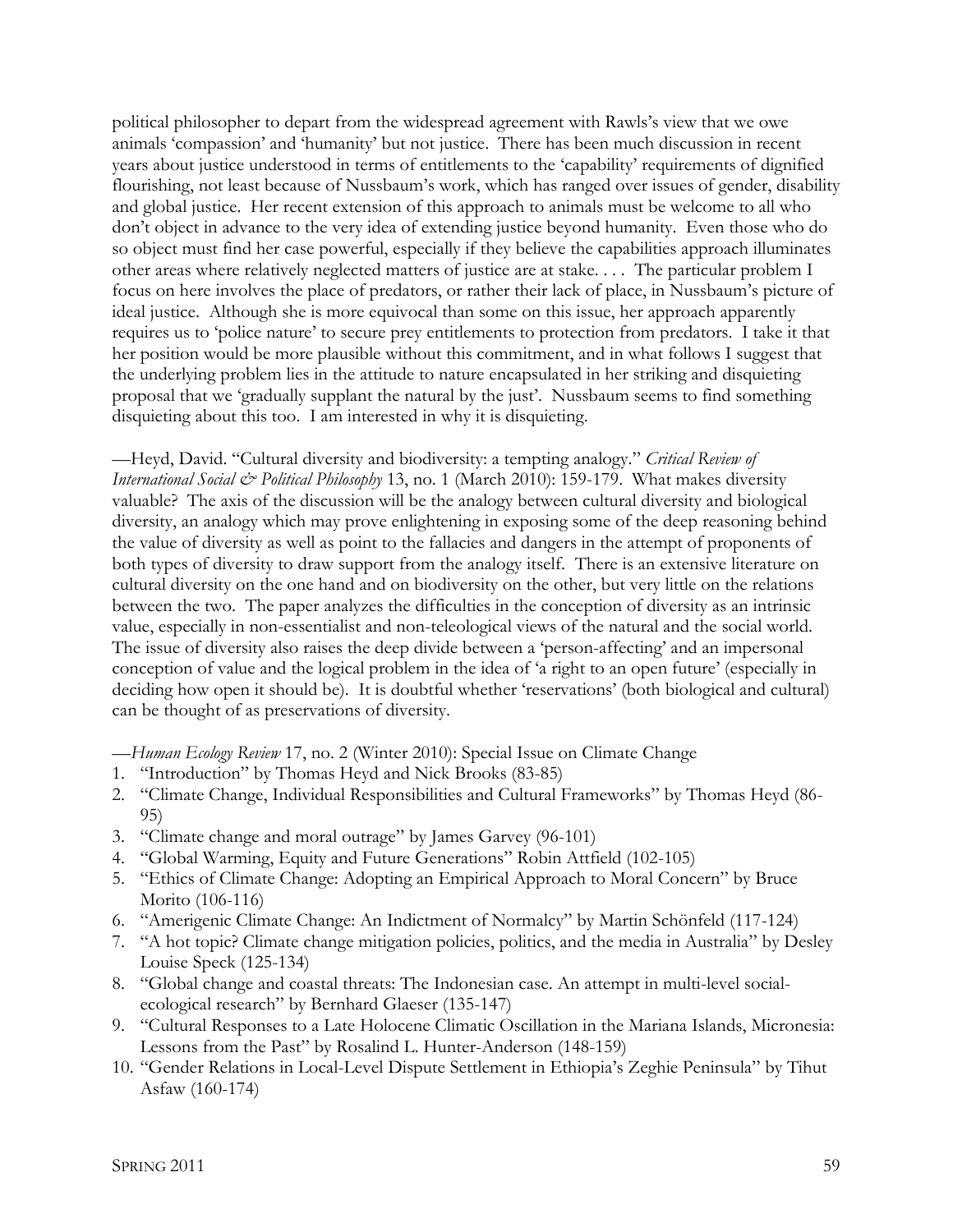—Jamieson, Dale. ―Climate Change, Responsibility, and Justice.‖ *Science and Engineering Ethics* 16, no. 3 (September 2010): 431-445. In this paper Jamieson makes the following claims. In order to see anthropogenic climate change as clearly involving moral wrongs and global injustices, we will have to revise some central concepts in these domains. Moreover, climate change threatens another value ("respect for nature") that cannot easily be taken up by concerns of global justice or moral responsibility.

—Janz, Bruce. ―Landscape, Language, and Experience: Some Claims and Questions.‖ *Environmental & Architectural Phenomenology Newsletter* 21, no. 1 (winter 2010): 20-25. In this essay, I consider two ways by which philosophers might interrogate the concept of landscape: first, the history and adaptation of concepts; second, phenomenology. Both approaches have implications for the relationship between language and landscape. Superficially, the first may seem an "external" way of understanding a concept through its "provenance," while the second may seem "internal" in the sense that phenomenology takes up questions of subjectivity. I argue these two approaches need each other—that each opens to the other. More precisely, I attempt to demonstrate that the concept of landscape is a useful context for thinking about how meaning is shaped culturally and how speaking and referring are not just afterthoughts of an already constructed subjectivity but are constitutive of it. In other words, our sense of landscape, like our sense of place, is fundamental to who we are. It is not just an idea deployed to serve a descriptive, analytic, or theoretical purpose.

—Jenkins, Willis. ―Ecologies of Grace: Environmental Ethics and Christian Theology.‖ *Journal of the Society of Christian Ethics* 30, no. 1 (Spring 2010): 234-238.

—Mcdonald, Hugh. "Environmental Philosophy's Challenge to Humanism: Revaluing Cosmopolitan Ethics.‖ *Free Inquiry* 30, no. 1 (December 2010): 36-40.

—Miranda, Marie Lynn, Douglas A. Hastings, Joseph E. Aldy, and William H. Schlesinger. "The Environmental Justice Dimensions of Climate Change." *Environmental Justice* 4, no. 1 (March 2011): 17-25. Nations around the world are considering strategies to mitigate the severe impacts of climate change predicted to occur in the twenty-first century. Many countries, however, lack the wealth, technology, and government institutions to effectively cope with climate change. This study investigates the varying degrees to which developing and developed nations will be exposed to changes in three key variables: temperature, precipitation, and runoff. We use Geographic Information Systems (GIS) analysis to compare current and future climate model predictions on a country level. We then compare our calculations of climate change exposure for each nation to several metrics of political and economic well-being. Our results indicate that the impacts of changes in precipitation and runoff are distributed relatively equally between developed and developing nations. In contrast, we confirm research suggesting that developing nations will be affected far more severely by changes in temperature than developed nations. Our results also suggest that this unequal impact will persist throughout the twenty-first century. Our analysis further indicates that the most significant temperature changes will occur in politically unstable countries, creating an additional motivation for developed countries to actively engage with developing nations on climate mitigation strategies.

—Moran, Emilio F. *Environmental Social Science: Human-Environment Interactions and Sustainability.* Malden, Mass: Wiley-Blackwell, 2010. The past decade has witnessed a rapid growth in the development of research on the human dimensions of global environmental change. Environmental Social Science offers a synthesis of this new cross-disciplinary enterprise, and provides a foundation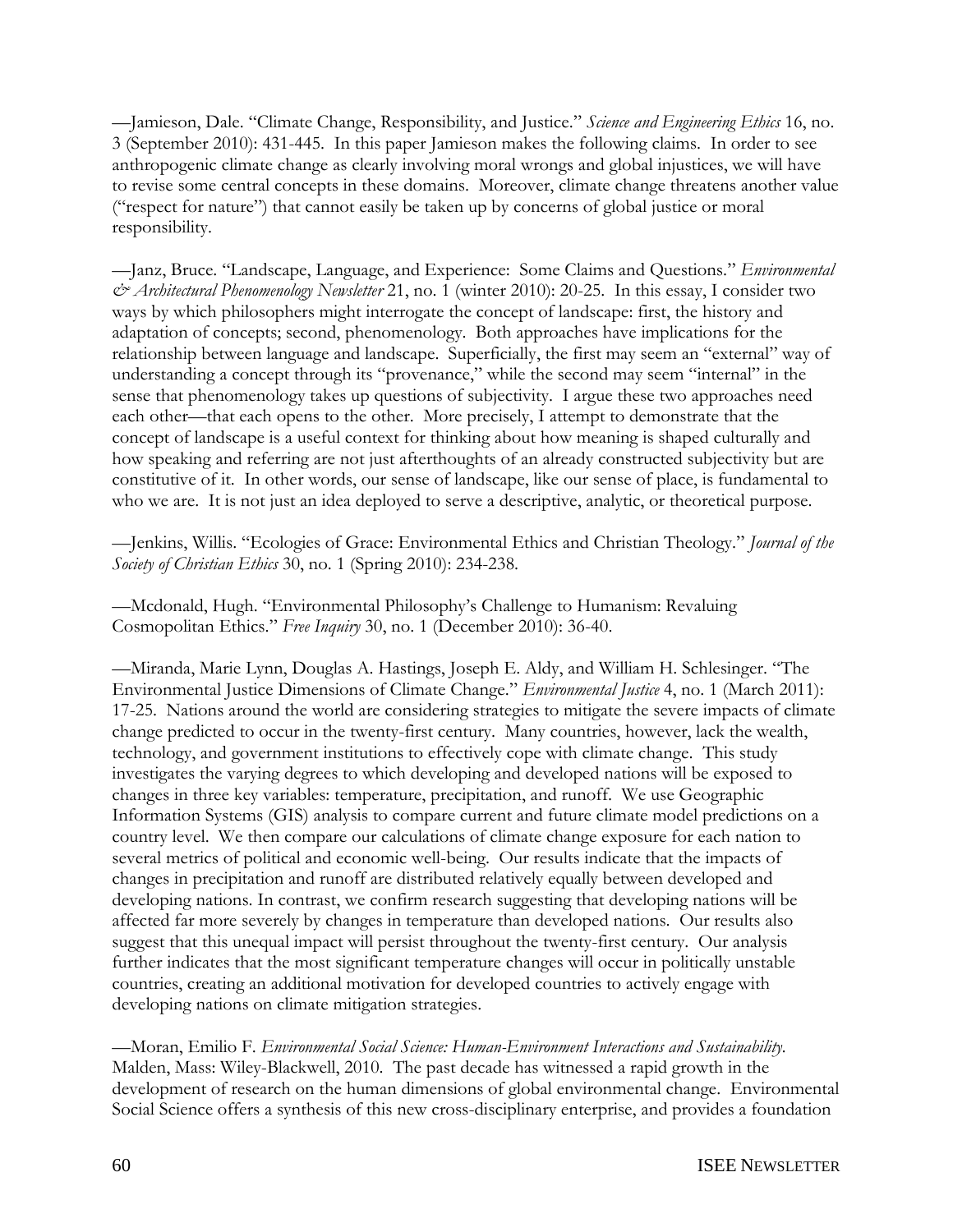for scholars and policy makers to address the urgent needs and better understand these globallyscaled processes. With increasing evidence of climate change, loss of biodiversity, rapid deforestation in the tropics, and an impending crisis in availability of potable water, the book argues that the fate of our planet hangs in the balance. It reveals how ongoing environmental research demands the breakdown of traditional disciplinary boundaries and requires a better understanding of the complexities of current human-environment interactions. In recommending a new collaborative approach that makes environmental theories and research methods accessible across the natural and social sciences, the book outlines a mutually beneficial research agenda for all concerned.

—Ottinger, Gwen. "Environmentally Just Technology." *Environmental Justice* 4, no. 1 (March 2011): 81-85. This article argues that technology should be considered to be among the structures of environmental injustice. Explaining that technology can be inherently just or unjust—that is, that the material artifacts that comprise technological infrastructures can be more or less compatible with environmentally just social arrangements—it suggests that most existing technology is relatively incompatible with environmental justice. It then offers a list of design features that would help make technology inherently more compatible with fair distribution of environmental risks and benefits, equitable enforcement of protective environmental regulations, the ability of marginalized communities to build social and economic capacity, and meaningful public participation in environmental decision making. Recognizing the role that technological design plays in structuring environmental injustice should help environmental justice practitioners recognize and advocate for technology compatible with a just world.

—Rodogno, Raffaele. ―Sentientism, Wellbeing, and Environmentalism.‖ *Journal of Applied Philosophy* 27, no. 1 (February 2010): 84-99. In this article, Rodogno explores a plausible alternative to both sentientist ethics and holistic environmental ethics. In particular, he puts forward the claim that creatures other than sentient ones have interests and, in virtue of that, moral standing. This thesis is in disagreement with sentientism insofar as it claims that sentience is not a prerequisite for moral consideration. Radical as it may sound, this view does not take us as far as the holism favoured by some environmentalists. In particular, on this view, the interests of collectives such as ecosystems and species are a positive function of the interests of the entities that make them up rather than something of an entirely different kind. Collectives are not the direct object of moral consideration.

—Wilson, Sacoby M., Roland Richard, Lesley Joseph, and Edith Williams. ―Climate Change, Environmental Justice, and Vulnerability: An Exploratory Spatial Analysis." *Environmental Justice* 3, no. 1 (March 2010): 13-19. Research has demonstrated that vulnerable populations including disadvantaged populations of color live in areas that may place them at higher risk of exposure to social and environmental hazards. Due to climate change, these populations may experience worse health outcomes and environmental health disparities. The purpose of this project was to explore the use of Geographic Information Systems (GIS) to assess areas that may be vulnerable to climate change across the United States. We employed ArcGIS 9.3 to create vulnerability scores for areas across the country that may be that may be impacted by climate change at the county level in the United States using different social, environmental, and health indicators. We included data on race/ethnicity and socioeconomic status from the US Census. Data on pollution sources and pollution levels were obtained from the United States Environmental Protection Agency. Health data were obtained from the Behavioral Risk Factor Surveillance System (BRFSS), the National Vital Statistics System, and the National Center for Health Statistics. We also employed the Moran's I statistic to assess any significant vulnerability clusters. We found the highest scores for counties in the South particularly the Deep South and in Metropolitan areas in the Northeast and Midwest. Our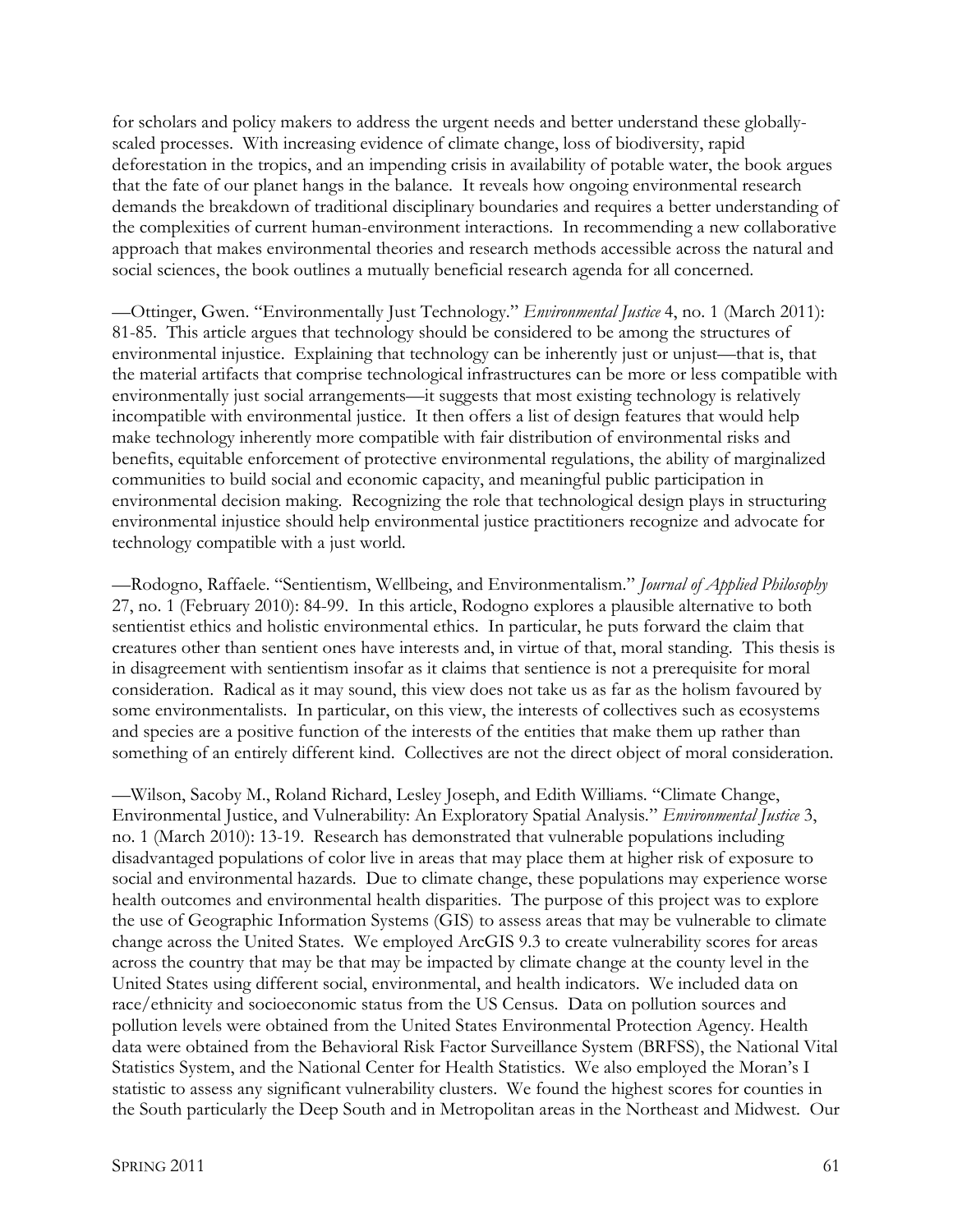findings provide insight into the areas of the country that may be vulnerable to the impacts of climate-change. More work needs to be performed to improve the spatial resolution of the maps and include more physical data that will help target areas that need effective climate change related mitigation and adaptation policies.

—Shrader-Frechette, Kristin. ―Analyzing Public Participation in Risk Analysis: How the Wolves of Environmental Injustice Hide in the Sheep's Clothing of Science." *Environmental Justice* 3, no. 4 (December 2010): 119-123. In 1996 the U.S. National Academy of Sciences published a landmark volume, *Understanding Risk*, that mandated full public participation in environmental risk assessment, characterization, and management—particularly in environmental-justice (EJ) cases. It argued that because all types of risk decisions are laden with value judgments, experts alone ought not have control over them, and stakeholders should be part of the entire risk-decision process; that expert analysis and stakeholder deliberation should receive equal weight; and that many risk situations require special attention to EJ issues. Since this classic 1996 report, however, most risk assessors appear still to follow the old expert-dominated risk paradigm, in which the public has little or no voice. As a consequence, public participation in risk decision making has been harmed. EJ participation has especially been harmed. Why have risk decision makers not followed the 1996 mandates? Answering this question, the article shows what to do about it. It (1) argues that polluting-industry front groups have spent millions of dollars to promote risk assessment as a purely objective, scientific activity, and they have paid prominent academics, like Harvard Law Professor Cass Sunstein, to promote this technocratic view—which excludes participation of both the public and victims of environmental injustice. The article next (2) outlines the questionable assumptions inherent in this technocratic, anti-environmental-justice account (assumptions such as that risk assessment is objective, scientific, and value free), then finally (3) suggests possible ways that this situation might be remedied.

—Scott, J. Michael, and Janet L. Rachlow. ―Refocusing the Debate about Advocacy.‖ *Conservation Biology* 25, no. 1 (Feburary 2011): 1-3. Continuing the debate about whether and how biologists who are conservationists ought or ought not to be advocates. Does this prejudice their science or their scientific credibility with the public? Is a conservation biologist who does not advocate conservation a no-brainer? With references to the history of this debate.

-Shirazi, M. Reza. "Norberg-Schulz's Interpretation of Tadao Ando's Vitra Conference Center: A Critique.‖ *Environmental & Architectural Phenomenology Newsletter* 22, no. 1 (winter 2011): 16-19. Norwegian architectural theorist Christian Norberg-Schulz is a central figure in the phenomenological discourse on architecture. In his interpretations of buildings and places, phenomenology has always been the main point of departure—an interpretive journey largely fueled by the phenomenological philosophy of Martin Heidegger. In spite of the central importance of his work to architectural theory, one can argue that Norberg-Schulz's manner of interpretation sometimes suffers from both conceptual and applied shortcomings. In this paper I examine some of these shortcomings by focusing on his interpretation of Japanese architect Tadao Ando's Vitra Conference Center. I consider to what extent Norberg-Schulz is successful in applying his phenomenological thought to one realized building.

—Skocz, Dennis E. "Husserl's Coal-Fired Phenomenology: Energy and Environment in an Age of Whole-House Heating and Air-Conditioning." *Environmental & Architectural Phenomenology Newsletter* 21, no. 2 (spring 2010): 16-21. In this essay Dennis Skocz investigates how the lived fact that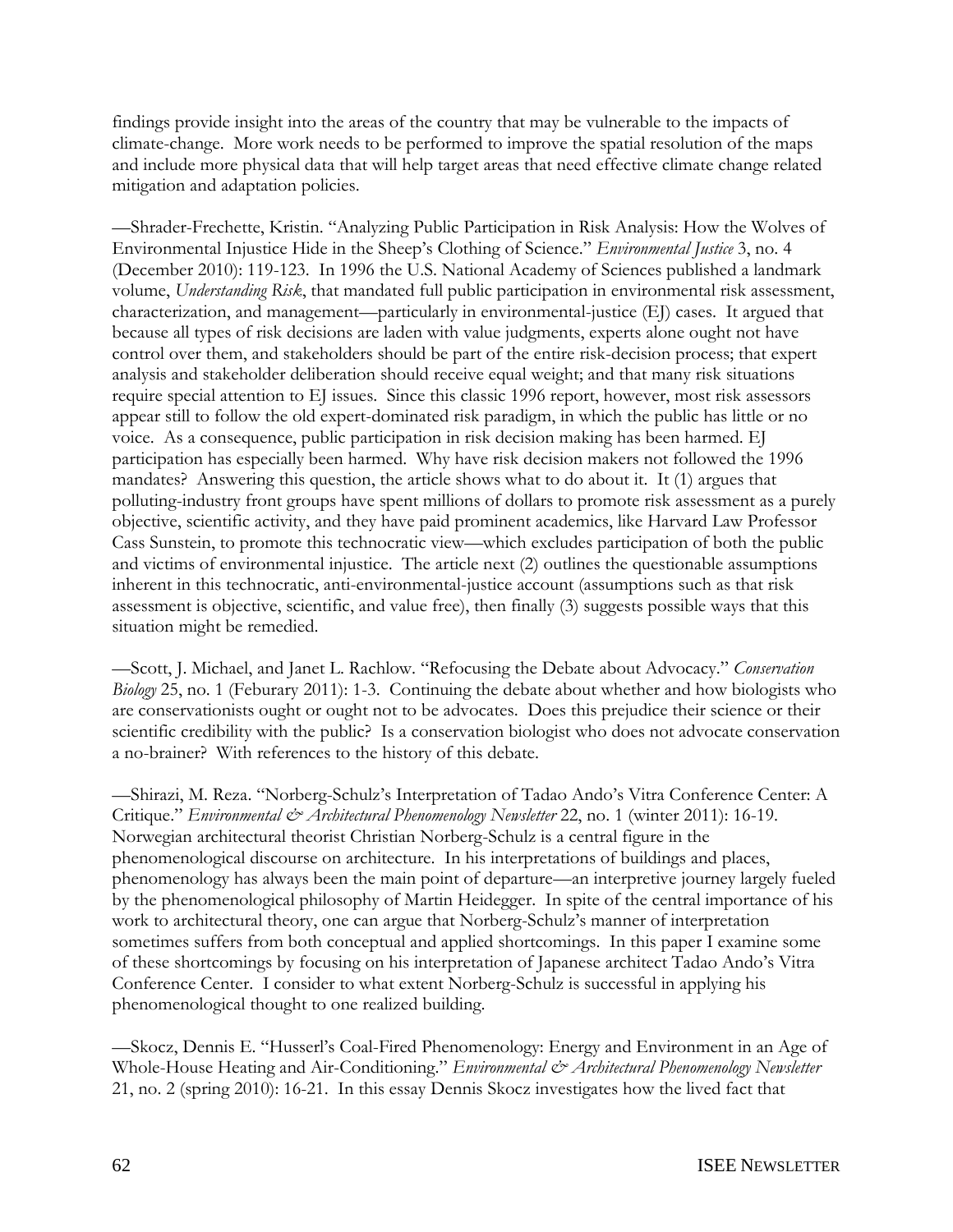phenomenology founder Edmund Husserl's study was heated by a coal stove might offer insight into current ways of thinking about weather, climate change, and the thermal environment.

—Stone, Richard. ―A Last-Ditch Effort to Save Embattled Ape.‖ *Science* 331, no. 6016 (January 2011): 390. The Hainan gibbon may be the world's most endangered primate. By the latest tally, there are only 22 Hainan gibbons—one family with 11 members, another with seven members, and four loners—remaining in their last refuge, Bawangling National Nature Reserve on southern China's Hainan Island. Here, rangers and scientists hope to prevent the first primate extinction in recorded history as a result of human activities. Government protection and high fecundity have helped the species recapture some lost ground, giving researchers reason for guarded optimism.

—Stănescu, Vasile. ―‗Green' Eggs and Ham? The Myth of Sustainable Meat and the Danger of the Local.‖ *Journal for Critical Animal Studies* VIII, no. 1/2 (2010): 8-32. In the *New York Times* bestseller, *The Omnivores Dilemma, Michael Pollan popularizes the idea of a "local" based diet, which he justifies,* in part, in terms of environmental sustainability. In fact, many locavores argue that a local based diet is more environmentally sustainable than a vegan or vegetarian diet and concludes that if vegans and vegetarians truly care about the environment they should instead eat sustainably raised local meat. However locavores are incorrect in their analysis of the sustainability of a local based diet and in its applicability for large scale adaptation. Instead locavores engage in the construction of "a literary pastoral," a desire to return to a nonexistent past, which falsely romanticizes the ideals of a local based lifestyle. They therefore gloss over the issues of sexism, racism, speciesism, homophobia and anti-immigration sentiments which an emphasis only on the local, as opposed to the global, can entail. In this manner the locavorism movement has come to echo many of the same claims that the "Buy American" movement did before it. The conclusion is that a local based diet, while raising many helpful and valid points, needs to be re-understood and rearticulated.

# **Other Books or Chapters**

—Anderson, Eugene N. *The Pursuit of Ecotopia: Lessons from Indigenous and Traditional Societies for the Human Ecology of Our Modern World.* Santa Barbara, CA: Praeger, 2010. Traditional societies have much to teach the modern world about conservation and environmental management. *The Pursuit of Ecotopia: Lessons from Indigenous and Traditional Societies for the Human Ecology of Our Modern World* argues that the root of our environmental crisis is that we have not devised modern ways to induce people with diverse interests to think and act cooperatively to secure shared interests. We take a short-term, narrow view of resource management and ethical conduct instead of a long-term, global view of ―ecotopia‖—a conception in which the destructive corollaries of consumerism are curbed by emotionally grounded policies and ethics of sustainability, social justice, and stewardship. Author E. N. Anderson maintains that the world can escape impending ecological disaster only by embracing a political and ethical transformation that will imbue modern societies with the same shared sense of emotional rationality practiced by traditional cultures. He draws lessons from ecologically successful traditional societies—and also draws cautionary tales from traditional societies that have responded maladaptively to disruption and failed ecologically as a result. Anderson is Professor Emeritus of Anthropology at the University of California, Riverside.

—Attfield, Robin. "Is the Concept of Nature Dispensable?" Edited by Stephen Voss, Berna Kilinç and Gürol Irzik. *The Proceedings of the Twenty-First World Congress of Philosophy.* Ankara, Turkey: Philosophical Society of Turkey, 2007. 59-63. In response to the arguments of Bill McKibben and of Stephen Vogel that nature is at an end and that the very concept of nature should be discarded, I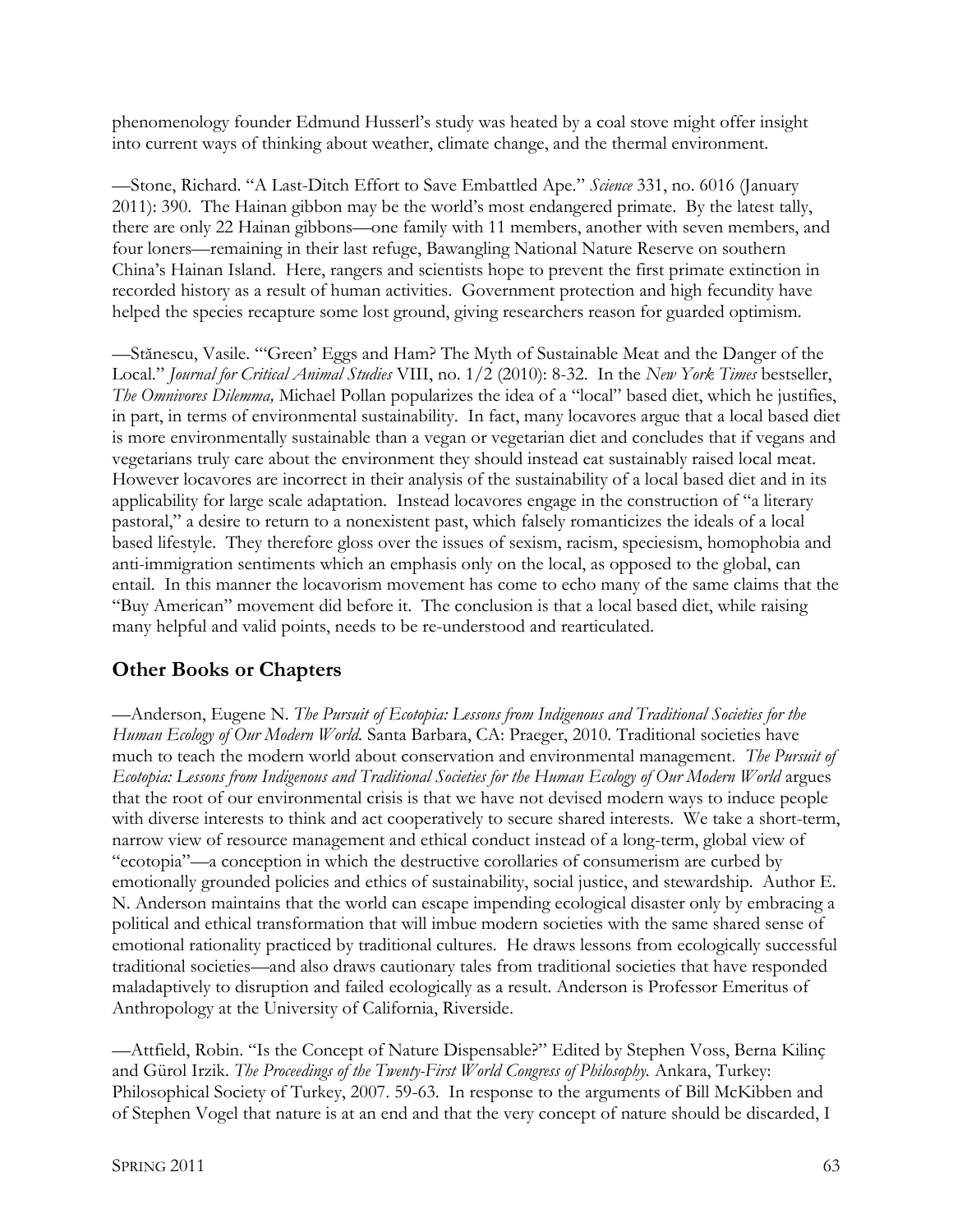argue that, far from this being the case, the concept of nature is indispensable. A third sense of nature besides the two distinguished by Vogel, that of the nature of an organism, is brought to attention and shown, through five arguments, to be indispensable for environmental philosophy and ethics, and for ethics in general (veterinary and medical ethics included). But it is no coincidence that the same term is used for all three sense of nature in many languages. The indispensability of nature in the third sense is used to suggest the indispensability of nature in the second sense (things unaffected by human activity, a sense needed if we are to understand species whether wild or domesticated, because of their evolutionary nature in the first sense (things that are not supernatural, a sense needed if we are to ask metaphysical questions about whether nature in this sense and in the other two might have a creator).

—Attfield, Robin. "Sustainable Development Revisited." Edited by Stephen Voss Zeynep Davran. *The Proceedings of the Twenty-First World Congress of Philosophy.* Ankara, Turkey: Philosophical Society of Turkey, 2007. 185-189. My aim is to defend the concept of sustainable development both against economists' interpretations that make it involve perpetual gains to human well-being, and against skeptical accounts that make its meaning vary from speaker to speaker, serving as a cloak for the status quo and the suggestion that it be discarded. There is a useful core of claims embodied in the various accounts of sustainable development, following from the Rio Summit of 1992. The rational response is not discarding the concept but rediscovering the radical core and potential to which these various accounts are in theory committed.

—Bergmann, Sigurd, and Dieter Gerten (eds.). *Religion and Dangerous Environmental Change: Transdisciplinary Perspectives on the Ethics of Climate and Sustainability.* Berlin: Lit Verlang, 2010. Given the increasing threats of environmental changes to human societies it is imperative to complement technological and economical problem solutions with alternative perspectives from the humanities and the arts. This pioneer book attempts to advance climate and environmental sciences by including religion as a microcosm of cultural response to environmental change. The authors are renowned in disciplines as diverse as hydrology, religious studies, theology, cultural studies, philosophy and visual arts. They exemplify how religion can contribute to sustainable mitigation of climate change and to creative adaption to its impacts, thus preparing for a deep cultivation of research on religion in environmental change.

#### **Contents**

- 1. **"Religion In Climate And Environmental Change: Towards a Symphony of Voices, Memories** and Visions in a New Polycentric Field" by Sigurd Bergmann and Dieter Gerten
- 2. "Dangerous Environmental Change and Religion: How Climate Discourse Changes the Perception of our Environment, the Spiritual Fabrication of its Meaning and the Interaction of Science and Religion" by Sigurd Bergmann
- 3. "Adapting to Climatic and Hydrologic Change: Variegated Functions of Religion" by Dieter Gerten
- 4. "Life Breathing On Us: Three Painted Landscapes by Hardy Brix" by Sigurd Bergmann
- 5. "The 'True' Story of Climate Change?: Aesthetic and Efferent Readings of Hardy Brix' Painted Landscapes" by Petra Hansson
- 6. "Sentient Landscapes, Vulnerability to Rapid Natural Change, and Social Responsibility" by Thomas Heyd
- 7. "What's in a Name?: Gaia and the Reality of Being Alive in a Relational World" by Anne Primavesi
- 8. "Anthropogenic Climate Change and the Truthfulness of Trees" by Michael Northcott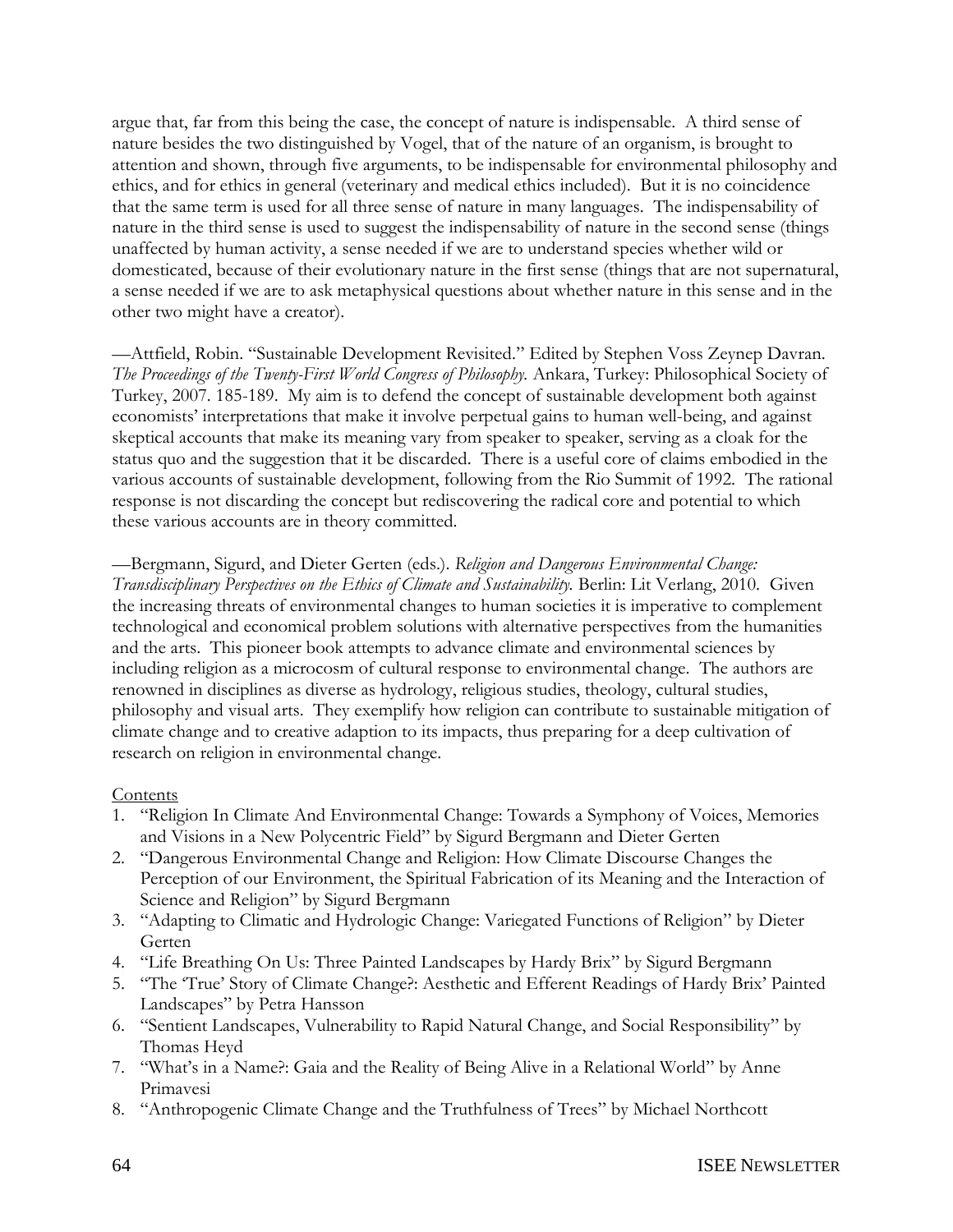- 9. "Climate Research, Interdisciplinarity and The Spirit Of Multi-Scalar Thought" by Timothy B. Leduc
- 10. "The Cultural Dimension of Un/Sustainability: Delicate Distinctions between Societal Survival and Collapse" by Davide Brocchi
- 11. "Mapping a Moral Landscape of the IPCC" by David Olsson Kronlid
- 12. "Ethical Foundations of Climate Change Policies" by Konrad Ott
- 13. "What Are We Waiting For?: Climate Change and the Narrative of Apocalypse" by Stefan Skrimshire

—Biro, Andrew. *Critical Ecologies: The Frankfurt School and Contemporary Environmental Crises.* Toronto: University of Toronto Press, 2011. Environmental movements are the subject of increasingly rigorous political theoretical study. Can the Frankfurt School's critical frameworks be used to address ecological issues, or do environmental conflicts remain part of the "failed promise" of this group? *Critical Ecologies* aims to redeem the theories of major Frankfurt thinkers—Theodor Adorno, Max Horkheimer, and Herbert Marcuse, among others—by applying them to contemporary environmental crises. *Critical Ecologies* argues that sustainability and critical social theory have many similar goals, including resistance to different forms of domination. Like the Frankfurt School itself, the essays in this volume reflect a spirit of interdisciplinarity and draw attention to intersections between environmental, socio-political, and philosophical issues. Offering textual analyses by leading scholars in both critical theory and environmental politics, the book underscores the continued relevance of the Frankfurt School's ideas for addressing contemporary issues.

—Bosselmann, Klaus, Daniel S. Fogel, and J. B. Ruhl. *Berkshire Encyclopedia of Sustainability.* Volume 3, *The Law and Politics of Sustainability.* Great Barrington, Mass: Berkshire Publishing Group, 2011. In the 10-volume Berkshire *Encyclopedia of Sustainability* experts around the world provide authoritative coverage of the growing body of knowledge about ways to restore the planet. Focused on solutions, this interdisciplinary print and online publication draws from the natural, physical, and social sciences. The result is a unified, organized, and peer-reviewed resource on sustainability that connects academic research to real world challenges and provides a balanced, trustworthy perspective on the global environmental challenges in the 21st century. *The Law and Politics of Sustainability*, volume 3 of the series, explores efforts to address pressing environmental concerns through legislation, conventions, directives, treaties, and protocols. Many articles explain the mechanics of environmental law as well as the concepts that shape sustainable development. Others discuss case studies and rulings that have set precedents, or consider approaches to sustainable development taken by legal systems around the world. Experts and scholars in the field raise provocative questions about the effectiveness of international law versus national law in protecting the environment, and about the effect of current laws on future generations. They analyze the successes and shortcomings of present legal instruments, corporate and public policies, social movements, and conceptual strategies—offering readers a preview of steps we must take to develop laws and policies that will promote genuine sustainability.

—Caney, Simon. "Human Rights and Global Climate Change." In *Cosmopolitanism in Context*: *Perspectives from International Law and Political Theory*, by Roland H. M. Pierik and W. G. Werner, 19-44. Cambridge: Cambridge University Press, 2010.

—Dupont, Christophe. *Four Views of Global Warming: Severe Danger, Mild Danger, Denial, Positive Event.* Eastbourne, UK: Gardners Books, 2011. Most books on global warming have a particular agenda typically either to persuade the reader of the seriousness of global warming, or to convince the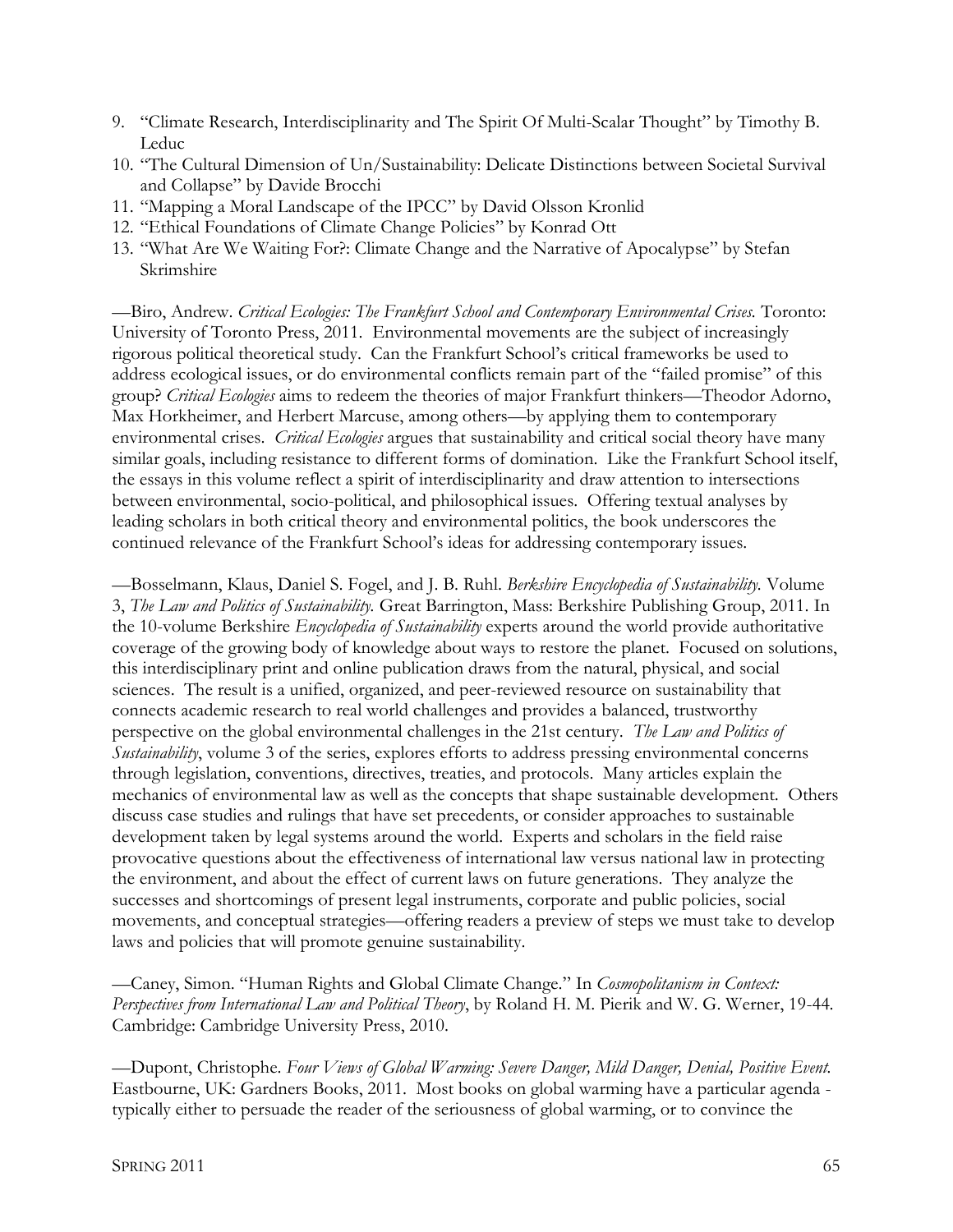reader that global warming either doesn't exist or isn't a matter of great concern. In this book Dupont has no agenda except for trying to elucidate all of the various positions that one could take on global warming. He divides this range of positions up into four different views - 'Serious Danger', 'Mild Danger', 'Denial' and 'Positive Event'. This book doesn't aim to convince you of anything, but it will be of interest if you are interested in learning about these various positions.

—Freeman, David M. *Implementing the Endangered Species Act on the Platte Basin Water Commons.* Boulder: University Press of Colorado, 2010. Thirty years of negotiations between representatives of Colorado, Wyoming, Nebraska, the water interests, the U.S. Department of Interior, and the environmental community, reaching difficult but eventual consensus, or compromise, on using the Platte River for agriculture and industry and conserving habitat for endangered species.

—Flattau, Edward. *Green Morality: Mankind's Role in Environmental Responsibility .* Los Angeles, CA: Way Things Are Publications, 2011. Edward Flattau's fourth book is a thorough and timely exploration of mankind's moral obligation to create an environmentally sustainable global society. Along the way, he confronts moral hypocrisy, failed environmental movements and policies, globally disastrous scenarios, and reckless endangerment of the world's species. The exploration of destructive and immoral environmental behavior includes coverage of numerous often little publicized actions that have adversely affected humanity and lower life forms. To avoid ultimate wholesale, permanent environmental destruction, Flattau advocates a major realignment of our value system and economic infrastructure, all in the name of creating an environmentally, economically sustainable society. Crossing political and cultural boundaries, Flattau portrays environmentalism as a universal moral imperative that every person has a duty to uphold, not only for the salvation of the modern society, but for the entire planet. Flattau presents an analysis of environmentalism's current situation and its history throughout the twentieth century uncovering the devastation committed by individuals, corporations and governments to the world's species and fellow humans. In the process, he demonstrates how these destructive actions conflict with the very values that the offending parties espouse. Flattau delivers starkly eminent solutions to avert environmental destruction that require a re-alignment of modern society's value system and economic structure, transcending historical, political or institutional obligations.

—Heyward, Jennifer Clare. "Environment and Cultural Identity: Towards a New Dimension of Climate Justice." Thesis (D.Phil.), University of Oxford, 2010.

—Humphreys, Stephen. *Human Rights and Climate Change.* Cambridge: Cambridge University Press, 2010. As the effects of climate change continue to be felt, appreciation of its future transformational impact on numerous areas of public law and policy is set to grow. Among these, human rights concerns are particularly acute. They include forced mass migration, increased disease incidence and strain on healthcare systems, threatened food and water security, the disappearance and degradation of shelter, land, livelihoods and cultures, and the threat of conflict. This inquiry into the human rights dimensions of climate change looks beyond potential impacts to examine the questions raised by climate change policies: accountability for extraterritorial harms; constructing reliable enforcement mechanisms; assessing redistributional outcomes; and allocating burdens, benefits, rights and duties among perpetrators and victims, both public and private. The book examines a range of so-far unexplored theoretical and practical concerns that international law and other scholars and policy-framers will find increasingly difficult to ignore.

Contents: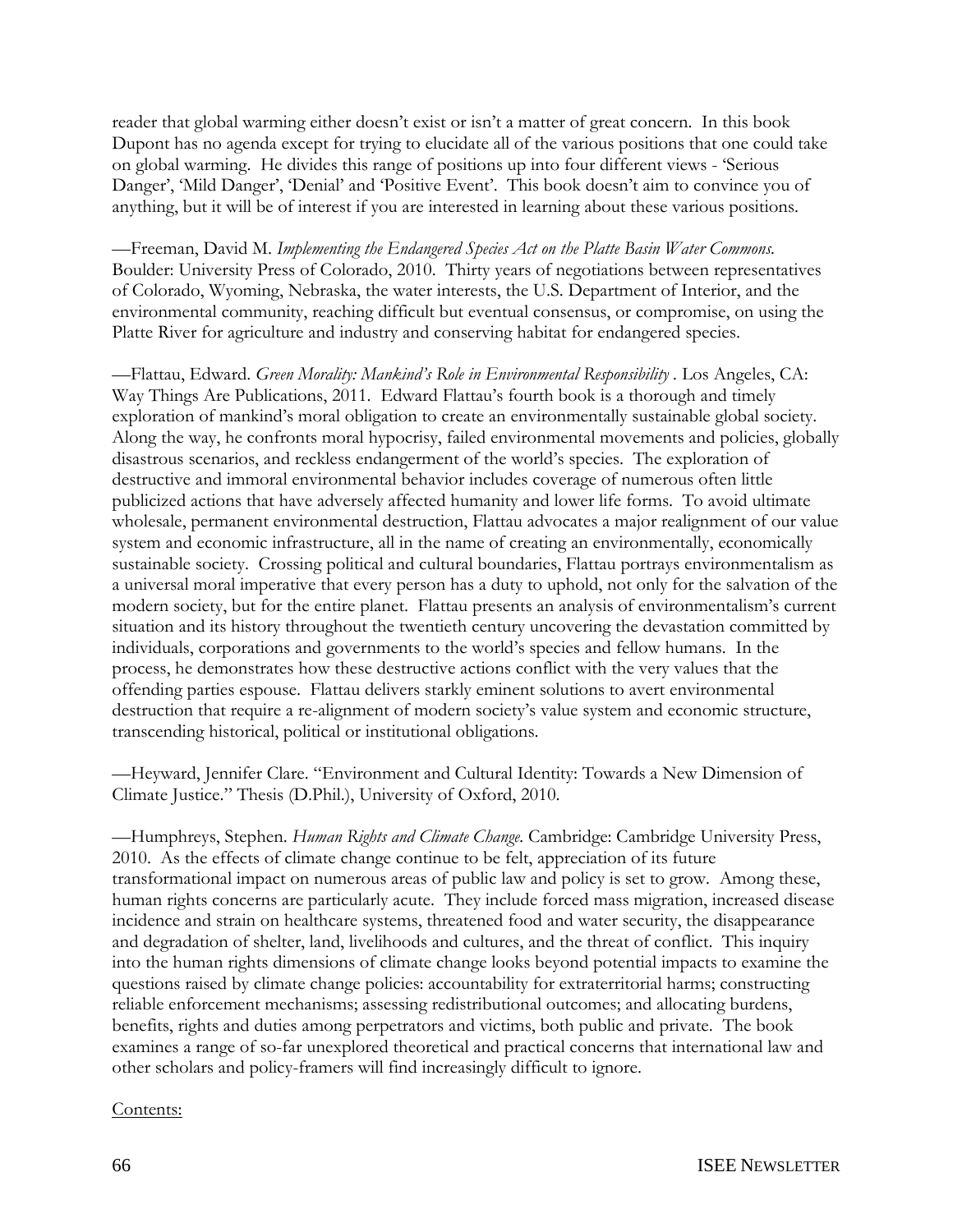Introduction: The human rights dimensions of climate change by Stephen Humphreys

Part I. Rights Perspectives on Global Warming

- 1. "Competing justice claims: human rights, climate harms and international disorder" by Stephen Humphreys
- 2. "Climate change, human rights and moral thresholds" by Simon Caney
- 3. "Equitable utilization of the atmosphere: a rights-based approach to climate change?" by Dinah Shelton
- 4. "Climate change, human rights and corporate accountability" by Peter Newell
- 5. "Rethinking human rights: the impact of climate change on the dominant discourse" by Sam Adelman

Part II. Priorities, Risks and Inequities in Global Responses

- 6. "The Kyoto protocol and vulnerability: equity and human rights dimensions" by Philippe Cullet
- 7. "Forests, climate change and human rights: managing risks and trade-offs" by Frances Seymour
- 8. "Climate change and the right to the highest attainable standard of health" by Paul Hunt and Rajat Khosla
- 9. "Human rights and vulnerability to climate change" by Jon Barnett
- 10. "Climate change, evolution of disasters and inequality" by Kye Mesa Barnard and John Mutter

# Part III. Conclusion

11. "Conceiving justice: articulating common causes in parallel regimes" by Stephen Humphreys

12. "Appendix: climate change impacts on human rights"

—Jain, Pankaj. *Dharma and Ecology of Hindu Communities: Sustenance and Sustainability.* Farnham, Surrey UK: Ashgate Pub. Co., 2011. In Indic religious traditions, a number of rituals and myths exist in which the environment is revered. Despite this nature worship in India, its natural resources are under heavy pressure with its growing economy and exploding population. This has led several scholars to raise questions about the role religious communities can play in environmentalism. Does nature worship inspire Hindus to act in an environmentally conscious way? This book explores the above questions with three communities, the Swadhyaya movement, the Bishnoi, and the Bhil communities. Presenting the texts of Bishnois, their environmental history, and their contemporary activism; investigating the Swadhyaya movement from an ecological perspective; and, exploring the Bhil communities and their Sacred Groves, this book applies a non-Western hermeneutical model to interpret the religious traditions of Indic communities. It includes a foreword by Roger S Gottlieb.

## —Jansma, Rudi. *Global Philosophical and Ecological Concepts: Cycles, Causality, Ecology and Evolution in Various Traditions and Their Impact on Modern Biology.* Delhi: Motilal Banarsidass Publishers, 2010.

—Jensen, Derrick. *Lives Less Valuable: A Novel.* Oakland, CA: PM Press, 2010. Putting corporate disregard for ecology on trial, this novel follows Vexcorp, a wealthy corporation that, at a safe distance, counts both the lives of others and the health of the environment as expenses on a balance sheet—but that distance is about to collapse. Malia is an activist who has lost faith in systemic reform, and Dujuan is a street thug torn by grief at his younger sister's death. When Dujuan mugs Malia, she compares him to Vexcorp, triggering a storm inside him. That storm only clears when he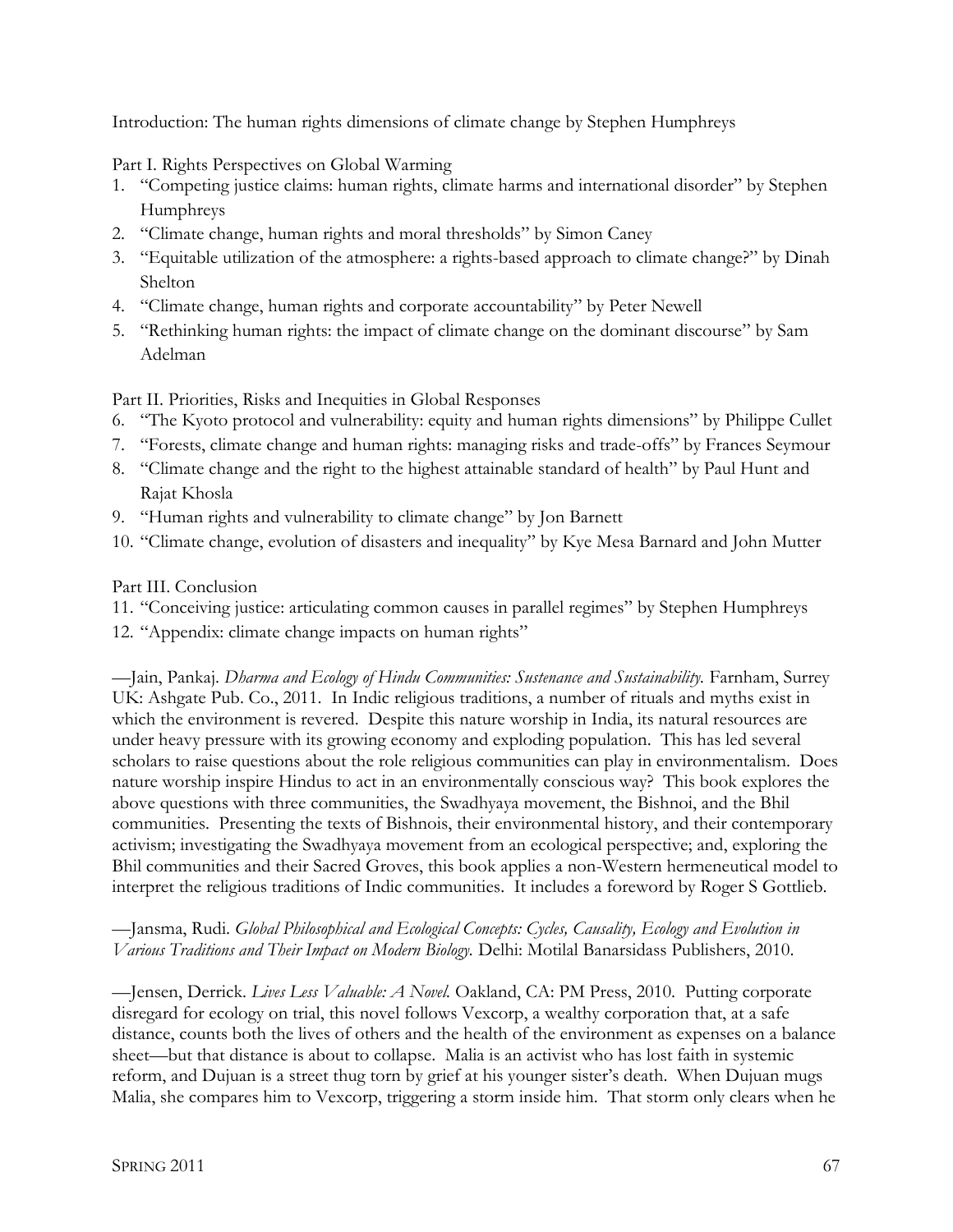identifies the real agent of his pain: Larry Gordon, Vexcorp's CEO. Injury requires justice, so Dujuan kidnaps Gordon and presents him to Malia for judgment. As bystanders become involved and time runs out, Malia is forced to make grueling moral decisions between survival and loyalty, safety and courage, and agency and despair.

—Kahn, Richard V. *Critical Pedagogy, Ecoliteracy, & Planetary Crisis: The Ecopedagogy Movement.* New York: Peter Lang, 2010. We live in a time of unprecedented planetary ecocrisis, one that poses the serious and ongoing threat of mass extinction. What role can critical pedagogy play in the face of such burgeoning catastrophe? Drawing upon a range of theoretical influences—including Paulo Freire, Ivan Illich, Herbert Marcuse, traditional ecological knowledge, and the cognitive praxis produced by today's grassroots activists in the alter-globalization, animal and earth liberation, and other radical social movements—this book offers the foundations of a philosophy of ecopedagogy for the global north. In so doing, it poses challenges to today's dominant ecoliteracy paradigms and programs, such as education for sustainable development, while theorizing the needed reconstruction of critical pedagogy itself in light of our presently disastrous ecological conditions. Students and teachers of critical pedagogy at all levels, as well as those involved in environmental studies and various forms of sustainability education, will find this book a powerful provocation to adjust their thinking and practice to better align with those who seek to abolish forms of culture predicated upon planetary extermination and the domination of nature.

—Lawrence, Anna. *Taking Stock of Nature: Participatory Biodiversity Assessment for Policy, Planning and Practice.* Cambridge: Cambridge University Press, 2010. In a world of increasing demands for biodiversity information, participatory biodiversity assessment and monitoring is becoming more significant. Whilst other books have focused on methods, or links to conservation or development, this book is written particularly for policy makers and planners. Introductory chapters analyze the challenges of the approach, the global legislation context, and the significance of the Millennium Ecosystem Assessment. Specially commissioned case studies provide evidence from 17 countries, by 50 authors with expertise in both biological and social sciences. Ranging from community conservation projects in developing countries to amateur birdwatching in the UK, they describe the context, objectives, stakeholders and processes, and reflect on the success of outcomes. Rather than advocating any particular approach, the book takes a constructively critical look at the motives, experiences and outcomes of such approaches, with cross-cutting lessons to inform planning and interpretation of future participatory projects and their contribution to policy objectives.

#### Contents

- 1. Introduction: learning from experiences of participatory biodiversity assessment by Anna Lawrence
- 2. Monitoring and assessment of biodiversity under the Convention on Biological Diversity and other international agreements by Ruth Mackenzie
- 3. The Millennium Ecosystem Assessment: a multi-scale assessment for global stakeholders by Clara Raudsepp-Hearne and Doris Capistrano
- 4. Conservation of biological diversity in El Salvador shade coffee: the importance of taxonomic capacity for participatory assessments by Alex Monro and David T. Jones
- 5. Taking stock of nature in species-rich but economically poor areas: an emerging discipline of locally based monitoring by Finn Danielsen, et. al.
- 6. Researching local perspectives on biodiversity in tropical landscapes: lessons from ten case studies by Manuel Boissière, et. al.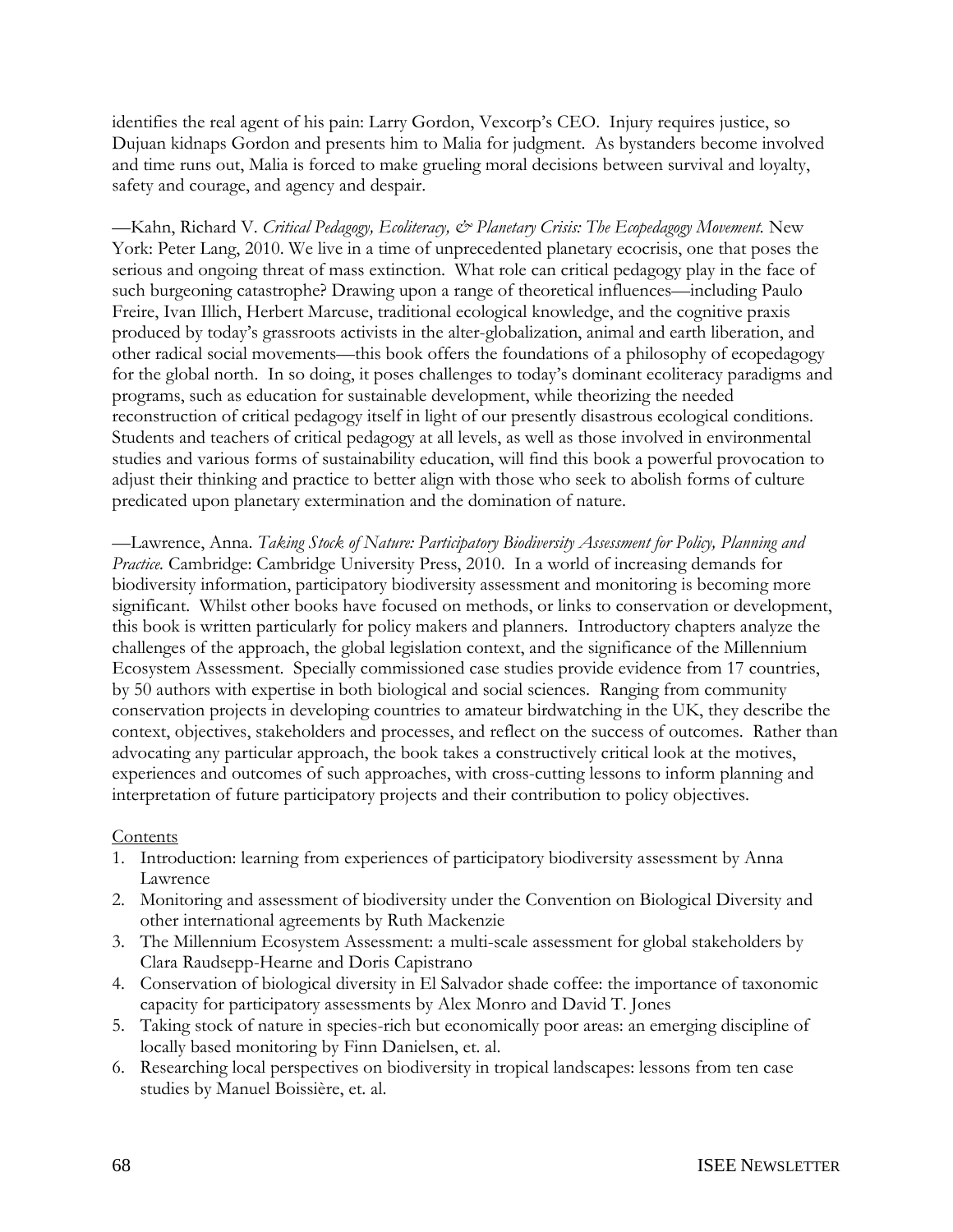- 7. Participatory resources monitoring in SW China: lessons after five years by Jeannette Van Rijsoort, et. al.
- 8. Forest inventory in Nepal technical power or social empowerment? By Jane Hull, Hemant Ojha, and Krishna Prased Paudel
- 9. Perceptions of landscape change in British Columbia's northwest: implications for biodiversity and participatory management by John Lewis
- 10. How thousands planned for a billion: lessons from India on decentralized, participatory planning by Seema Bhatt and Tejaswini Apte
- 11. Inside monitoring: a comparison of bird monitoring groups in Slovenia and the United Kingdom by Sandra Bell, Mariella Marzano and Dan Podjed
- 12. The personal and political of volunteers' data: towards a national biodiversity database for the UK by Anna Lawrence
- 13. Improving forest management through participatory monitoring: a comparative case study of four community-based forestry organizations in the western United States by Heidi L. Ballard, Victoria Sturtevant, and Maria E. Fernandez-Gimenez

—Loreau, Michae. *From Populations to Ecosystems: Theoretical Foundations for a New Ecological Synthesis.* Princeton, NJ: Princeton University Press, 2010. Despite the title, Loreau argues that a grand unified theory in ecology is neither feasible nor desirable. Attempts to develop grand unified theories in ecology have failed. If the utility of a general theory is determined by its level of generality, then the more general the better—with the ultimate goal being a single overarching ecology theory. However, the attendant simplification that comes with generalization forces ecologists to ignore the very details about organisms and ecosystems that drew scientists to ecology in the first place. An effective way forward is to give up building a single unified theory of ecology altogether. An alternative approach is theoretical merging of closely related, yet separately developed subdisciplines. He calls this bridging subdisciplines within ecology, so they can talk to each other, and find insight not only in the subdisciplines but in how they bridge to other subdisciplines.

—McDuff, Mallory. *Natural Saints: How People of Faith are Working to Save God's Earth.* New York: Oxford University Press, 2010. Natural Saints shares the stories and strategies of contemporary church leaders, parishioners, and religious environmentalists working to define a new environmental movement, where justice as a priority for the church means a clean and safe environment for all. McDuff shows that a focus on God's earth is transforming both people and congregations, creating more relevant and powerful ministries. As a result, people of faith are forming a new environmental movement with a moral mandate to care for God's Earth.

—McWilliams, James E. *Just Food: Where Locavores Get It Wrong and How We Can Truly Eat Responsibly.* Boston, Mass: Back Bay, 2010. Eager to dispel the mythology surrounding local and organic foods, historian McWilliams (A *Revolution in Eating*) outlines the shortcomings of contemporary ideology regarding "food miles" and offers a series of prescriptive ideas for a more just, environmentally sustainable food system. The rational and data-driven argument-presented with chatty asides-tackles the conventional wisdom about transportation, aquaculture, and genetic engineering. McWilliams urges concerned consumers to move beyond the false dichotomies that have come to characterize the debate—global vs. local, abundant vs. deficient, organic vs. conventional—and imagine a middle ground within the existing system, even if it runs the risk of "selling the sustainable soul.

#### Contents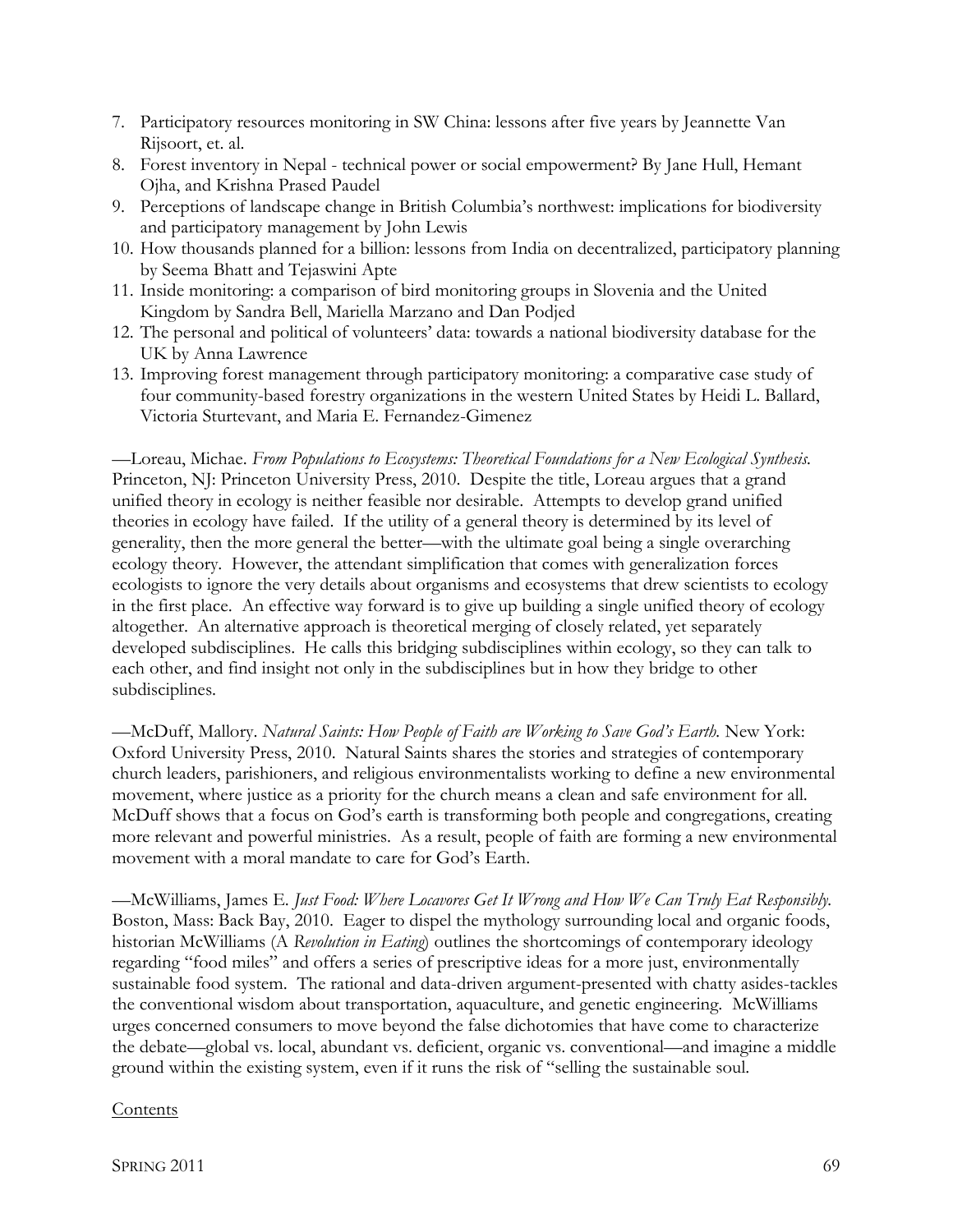- 1. From the Golden Age to the Golden mean of food production
- 2. Food miles or friendly miles?: beyond the "farm to fork" paradigm of production
- 3. Organic panic: discovering agriculture's golden mean
- 4. Frankenfood?: a case for genetically modified crops
- 5. Meat: the new caviar: saying "no," or at least "not as much," to eating land-based animals
- 6. The blue revolution: ecological aquaculture and the future of floating protein
- 7. Merging ecology and economy: perverse subsidies, rational incentives, and the path to fair trade
- 8. Golden mean

—Nagle, John Copeland. *Law's Environment: How the Law Shapes the Places We Live.* New Haven: Yale University Press, 2010. John Copeland Nagle shows how our reliance on environmental law affects the natural environment through an examination of five diverse places in the American landscape: Alaska's Adak Island; the Susquehanna River; Colton in California's Inland Empire; Theodore Roosevelt National Park in the badlands of North Dakota; and Alamogordo in New Mexico. Nagle asks why some places are preserved by the law while others are not, and he finds that environmental laws often have unexpected results while other laws have surprising effects on the environment. Nagle argues that sound environmental policy requires better coordination among the many laws, regulations, and social norms that determine the values and uses of our scarce lands and waters.

—Nanda, Ved P. *Climate Change and Environmental Ethics*. New Brunswick, NJ: Transaction Publishers, 2011. There is a broad consensus that climate change presents the international community with a formidable challenge. Yet progress on all fronts—prevention, mitigation, and adaptation, has been slow. If humanity really faces dire consequences, why has there been such reluctance and resistance to do anything about it? Nanda finds an explanation is the sharp divide between the developed and developing countries on how to act. Developing countries demand that major industrialized nations provide the necessary resources and technology to address climate change, while many developed countries seek firm commitments and timetables on action from the developing countries. The result is a stalemate. *Climate Change and Environmental Ethics* explores this question with research and thinking of scholars from multiple disciplines—ethics, ecology, philosophy, economics, political science, history, and international law. What distinguishes this collection from much recent work on climate change are two of its special features. One is the multi-disciplinary backgrounds of the scholars, their stellar experiences, and the wisdom with which they have expressed not simply their philosophy and theory but also their suggestions for concrete, specific action in practical terms. The second is the special niche this volume fills in its overarching theme of the need for a renewed environmental ethic that can bring together these disparate but interconnected views.

—Melle, Ullrich. "Reflections on the Ecological Crisis and the Meaning of Nature." In *Advancing Phenomenology: Essays in Honor of Lester Embree*, by Philip Blosser and Thomas Nenon (eds.), 357-370. Berlin: Springer, 2010.

—Mortimer-Sandilands, Catriona, and Bruce Erickson. *Queer Ecologies: Sex, Nature, Politics, Desire*. Bloomington: Indiana University Press, 2010. Treating such issues as animal sex, species politics, environmental justice, lesbian space and "gay" ghettos, AIDS literatures, and queer nationalities, this collection asks important questions at the intersections of sexuality and environmental studies. Contributors from a wide range of disciplines present a focused engagement with the critical, philosophical, and political dimensions of sex and nature. These discussions are particularly relevant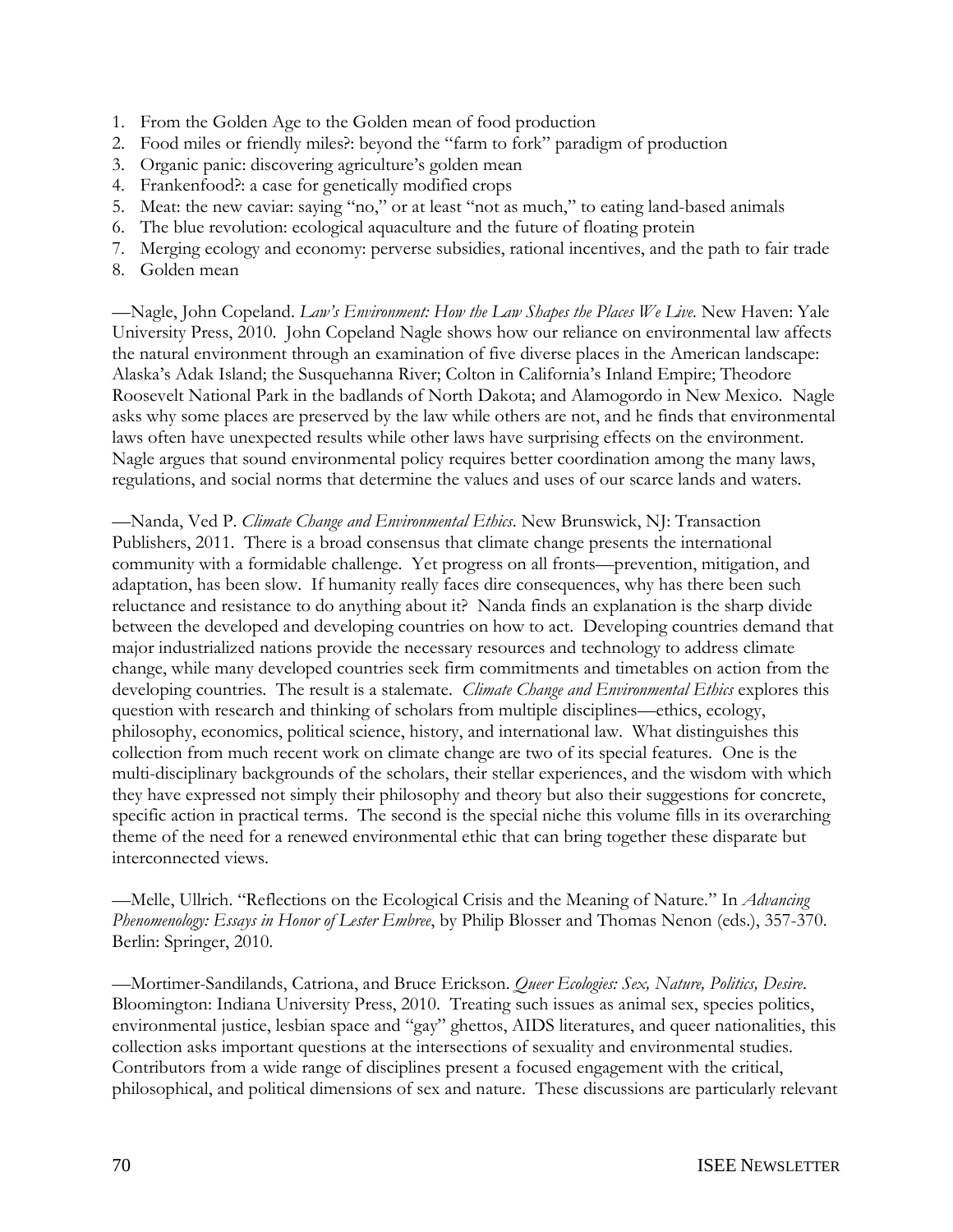to current debates in many disciplines, including environmental studies, queer theory, critical race theory, philosophy, literary criticism, and politics.

—Newton, Lisa H. ―Environmental Ethics and Business.‖ In *The Oxford Handbook of Business Ethics*, by George G. Brenkert, 657-676. Oxford: Oxford University Press, 2010.

—O'Brien, Karen L., Asuncion Lera St. Clair, and Berit Kristoffersen (eds.). *Climate Change, Ethics and Human Security.* New York: Cambridge University Press, 2010. Presenting human security perspectives on climate change, this volume raises issues of equity, ethics and environmental justice, as well as our capacity to respond to what is increasingly considered to be the greatest societal challenge for humankind. Written by international experts, it argues that climate change must be viewed as an issue of human security, and not an environmental problem that can be managed in isolation from larger questions concerning development trajectories, and ethical obligations towards the poor and to future generations. The concept of human security offers a new approach to the challenges of climate change, and the responses that could lead to a more equitable and sustainable future. *Climate Change, Ethics and Human Security* will be of interest to researchers, policy makers, and practitioners concerned with the human dimensions of climate change, as well as to upper-level students in the social sciences and humanities interested in climate change.

#### **Contents**

1. "Preface" by Karen O'Brien, Asunción Lera St. Clair and Berit Kristoffersen

#### Part I. Framings

- 2. "The framing of climate change" by Karen O'Brien, Asunción Lera St. Clair and Berit Kristoffersen
- 3. "The idea of human security" by Des Gasper
- 4. "Climate change science and policy in the South Pacific, as if people mattered" by Jon Barnett

#### Part II. Equity

- 5. "A 'shared vision'? Why inequality should worry us" by J. Timmons Roberts and Bradley C. Parks
- 6. "Fair decision making in a new climate of risk" by W. Neil Adger and Donald R. Nelson;

## Part III. Ethics

- 7. "Ethics, politics and the global environment" by Desmond McNeill
- 8. "Human rights, climate change and discounting" by Simon Caney
- 9. "Climate change: a global test for contemporary political institutions and theories" by Stephen Gardiner

#### Part IV. Reflexivity

- 10. "Linking sustainable development with climate change adaptation and mitigation" by Livia Bizikova, Sarah Burch, John Robinson and Stewart Cohen
- 11. "Global poverty and climate change: the responsibility to protect" by Asunción Lera St. Clair
- 12. "Security for whom? Social contracts in a changing climate" by Bronwyn Hayward and Karen O'Brien
- 13. "Towards a new science on climate change" by Karen O'Brien, Asunción Lera St. Clair and Berit Kristoffersen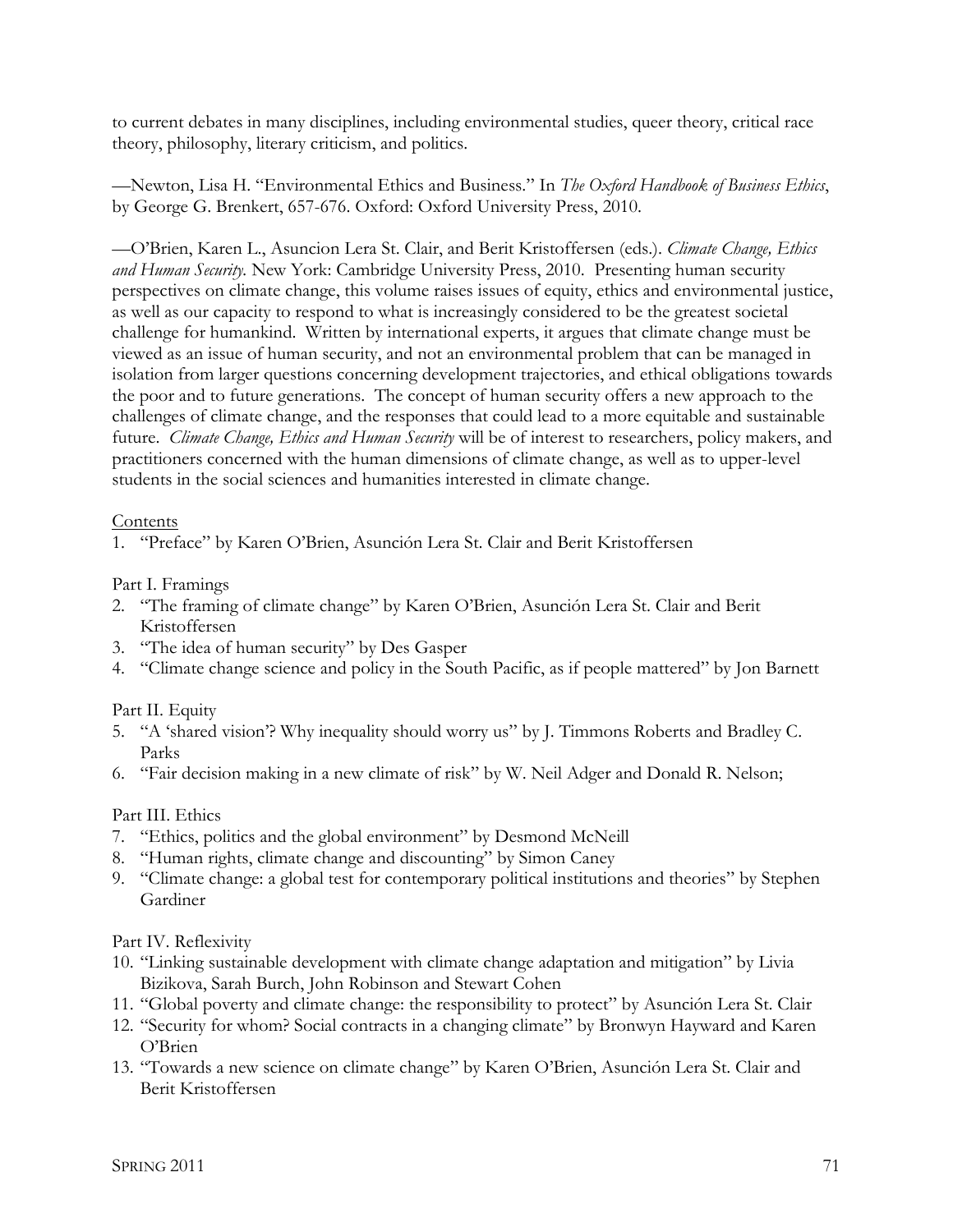—Pintos, María-Luz. "Phenomenological Overcoming of Western Prejudices against Nonhuman Animals." In *Advancing Phenomenology: Essays in Honor of Lester Embree*, by edited by Philip Blosser and Thomas Nenon (eds.), 315-342. Berlin: Springer, 2010.

—Posner, Eric A., and David A. Weisbach. *Climate Change Justice.* Princeton, N.J.: Princeton University Press, 2010. Climate change and justice are so closely associated that many people take it for granted that a global climate treaty should—indeed, must—directly address both issues together. But, in fact, this would be a serious mistake, one that, by dooming effective international limits on greenhouse gases, would actually make the world's poor and developing nations far worse off. Eric Posner and David Weisbach strongly favor both a climate change agreement and efforts to improve economic justice. But they make a powerful case that the best—and possibly only—way to get an effective climate treaty is to exclude measures designed to redistribute wealth or address historical wrongs against underdeveloped countries. In clear language, *Climate Change Justice* proposes four basic principles for designing the only kind of climate treaty that will work—a forward-looking agreement that requires every country to make greenhouse-gas reductions but still makes every country better off in its own view. This kind of treaty has the best chance of actually controlling climate change and improving the welfare of people around the world.

## **Contents**

Introduction

- 1. Ethically Relevant Facts and Predictions
- 2. Policy Instruments
- 3. Symbols, Not Substance
- 4. Climate Change and Distributive Justice: Climate Change Blinders
- 5. Punishing the Wrongdoers: A Climate Guilt Clause?
- 6. Equality and the Case against Per Capita Permits
- 7. Future Generations: The Debate over Discounting
- 8. Global Welfare, Global Justice, and Climate Change

A Recapitulation

Afterword: The Copenhagen Accord

—Rendall, Matthew. ―Climate Change and the Threat of Disaster: The Moral Case for Taking Out Insurance at Our Grandchildren's Expense.‖ *Political Studies* 59, no. 1 (March 2011). Is drastic action against global warming essential to avoid impoverishing our descendants? Or does it mean robbing the poor to give to the rich? We do not yet know. Yet most of us can agree on the importance of minimizing expected deprivation. Because of the vast number of future generations, if there is any significant risk of catastrophe, this implies drastic and expensive carbon abatement unless we discount the future. I argue that we should not discount. Instead, the rich countries should stump up the funds to support abatement both for themselves and the poor states of the world. Yet to ask the present generation to assume all the costs of drastic mitigation is unfair. Worse still, it is politically unrealistic. We can square the circle by shifting part of the burden to our descendants. Even if we divert investment from other parts of the economy or increase public debt, future people should be richer, so long as we avert catastrophe. If so, it is fair for them to assume much of the cost of abatement. What we must not do is to expose them to the threat of disaster by not doing enough.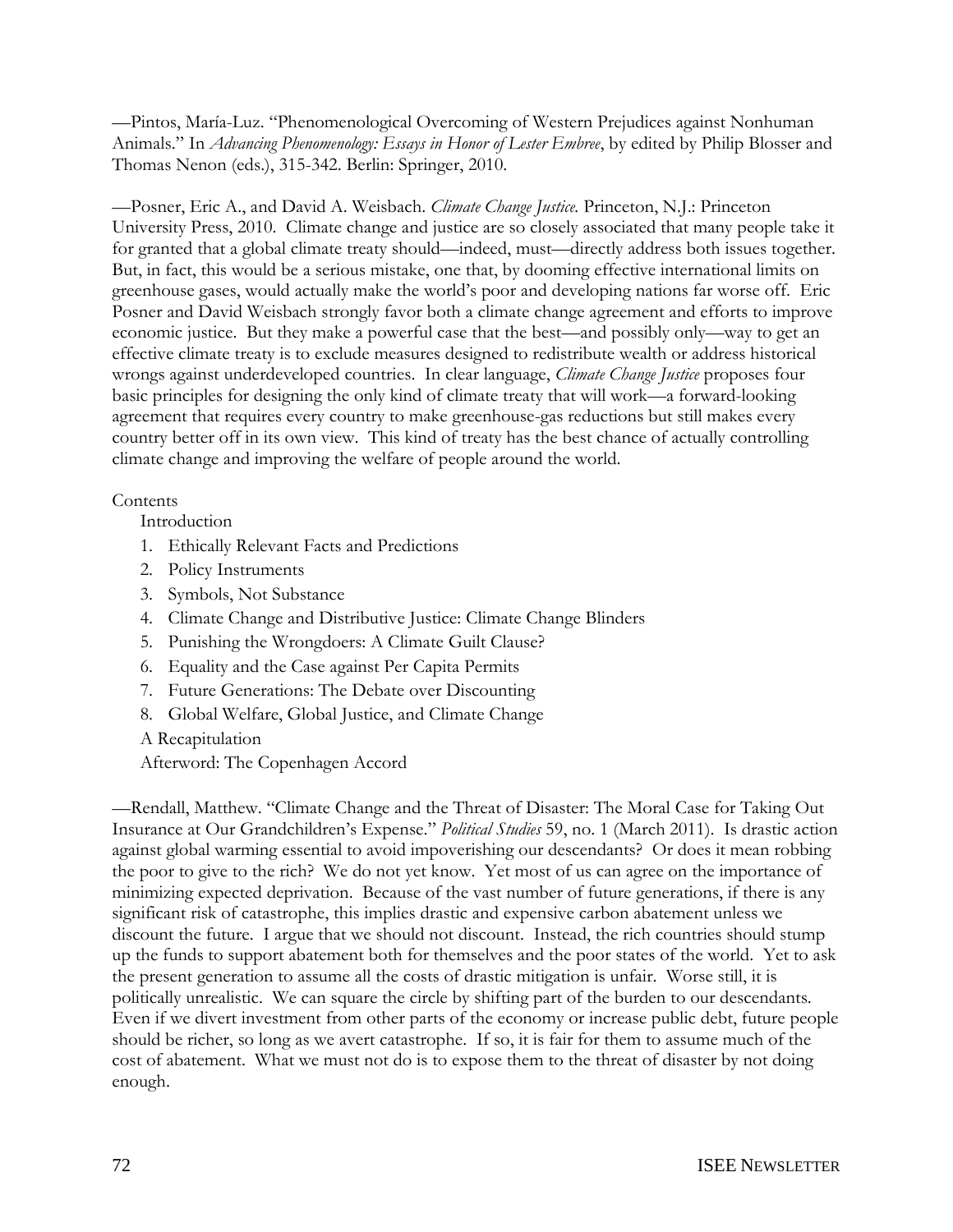—Robb, Carol S. *Wind, Sun, Soil, Spirit: Biblical Ethics and Climate Change.* Minneapolis: Fortress Press, 2010. How can Christians contribute to the debates about climate change and global warming? What ethical criteria do they bring to the conversation? How does the Bible figure in their deliberation? Carol Robb brings together the several dimensions of this one overarching issue of our lifetimes: hers is an ecological ethics in theological perspective, and it integrates economic theory, environmental policy, and most distinctively New Testament studies. Alongside deliberation on scenarios for the future in light of climate change and assessing criteria for ethical policy in this area, she reflects on implications of the New Testament worldview for ethics now. Relating Jesus' life, ministry, and teachings to the resurrection, then probing how Paul and other early followers of Jesus related to the empire, Robb provides a surprisingly fruitful fund of ideas for Christian responsibility in this area.

—Sakhariya, Jorj. *Alternatives Unincorporated: Earth Ethics from the Grassroots.* Oakville, CT: Equinox Pub, 2010. Contextual theologies, in general, tend to ignore the methodological significance of the collective politics of the subjects, and thus lead to an apolitical essentialism in contemporary discourses. The dominant strands of ecotheology and environmental ethics are examples of this common denominator approach, where dominant readings of the crisis of the earth, viewed from apparently nowhere, are presented as meta-narratives, and panaceas are prescribed claiming universal validity and applicability. In spite of the attempts to recognize the interrelationship between ecological justice and wider justice concerns, a methodological commitment to underscore the agency of the victims of environmental destruction seems to be missing in the discourses. This is the context in which a constructive attempt towards an earth ethics from the grassroots becomes relevant. This book, therefore, attempts to construct an earth ethics from the grassroots in the crucible of subaltern political practice, invoking the Narmada Bachao Andolan (the Save Narmada Movement in India) as text, and proposes that the social movements are theological texts. Social movements as discursive sites can inform the construction of an earth ethics that is life affirming, communitarian and liberating. An earth ethics from the grassroots, hence, is the vision of an engaged collectivity of the subaltern communities and their lives on earth in communion with all other living beings. It describes how the subalterns perceive the realities that continue to make them powerless, and reduce all life forms into commodities to be plundered and exploited. An earth ethics from the grassroots envisions the interconnectedness between social justice, differences and environmental degradation. It unmasks the brutal face of development and globalization. It underscores the reclamation of the moral agency of the subalterns as foundational to their political praxis. Earth ethics from the grassroots, therefore, is a vision and praxis to interpret the reality and to change it radically from the subaltern standpoint so that a different world may become a contemporary reality. Subaltern earth ethics is about alternatives: alternatives unincorporated. It further rejects all theological and ethical discourses mediated from detached and disembodied views from seemingly nowhere, and instead proposes alternative narratives informed by the oppositional gaze of the subalterns. Earth ethics from the grassroots is alternative as it subverts the prevailing social and ecological relations. It does not stop there. By demystifying the doctrine of the totality there is no alternative earth ethics from the grassroots strives to create alternatives to celebrate the foretaste of a different world and to demonstrate that there are alternatives.

—Scott, Peter Manley. *Anti-Human Theology: Nature, Technology and the Postnatural.* London: SCM Press, 2010. A theological and ethical reading of our present environmental situation. Due to the vigour of its re-engineering of the world by its technologies, western society has entered into a postnatural condition in which standard divisions between the natural and the artificial are no longer convincing. This postnatural development is liberating both theologically and politically. Scott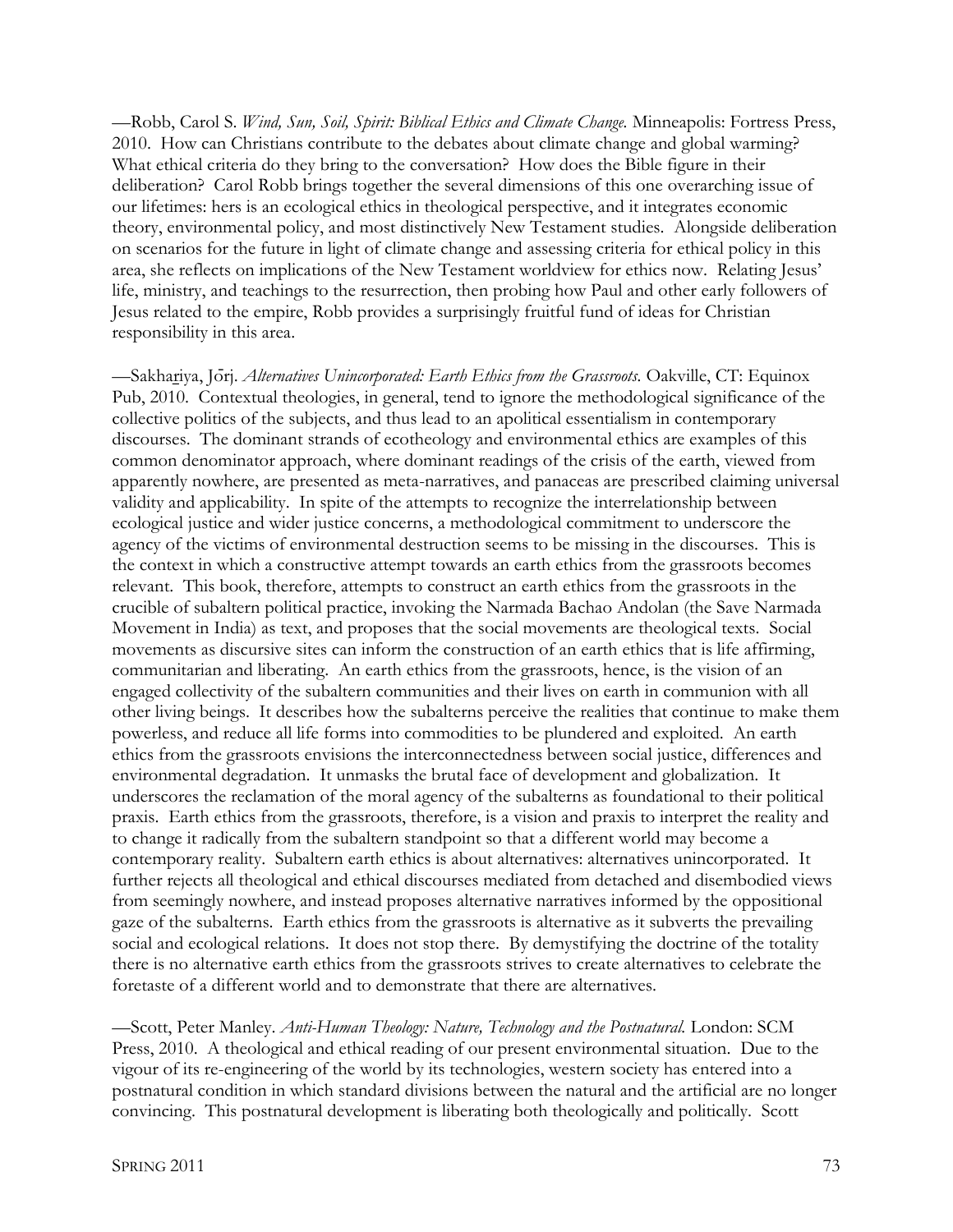develops an anthropology that does not repeat Christianity's history of anthropocentrism but instead criticises it by exploring the mutual entanglement of animals, humans and other creatures. Deeply disrespectful of traditional centres of power, his ethical critiques of pioneering technologies expose their anti-social and anti-ecological tendencies and identify possible paths of oppositional political action.

—Simon-Peter. *Rebekah Green Church: Reduce, Reuse, Recycle, Rejoice!* Nashville, TN: Abingdon Press, 2010. Designed as a six-week study (one chapter per week) to help Christians learn about current environmental issues and learn what they can do to make a positive difference.

—Toadvine, Ted. "Ecophenomenology and the Resistance of Nature." In *Advancing Phenomenology*: *Essays in Honor of Lester Embree*, by Philip Blosser and Thomas Nenon (eds.), 343–55. Berlin: Springer, 2010. Reprinted in *Environment, Embodiment and History*, by Ane F. Aarø and Johannes Servan (eds.). Bergen: Hermes Text, 2010.

—Urbain, Olivier, and Deva Temple, eds. *Ethical Transformations for a Sustainable Future.* New Brunswick, N.J.: Transaction Publishers, 2011. Urbain and Temple observe that social, political and economic systems need to align to nature to make sure the Earth has the capacity to replenish resources and absorb wastes. Such transformations are urgently needed and possible, if supported by a new ethics organized around three keywords: 1) Reconnecting with the Earth and nature, as well as with each other; 2) Reframing the way in which people prioritize choices; and 3) Rethinking the mission of education and the roles of technology, and how we think about economy, business, and gender relations.

—Wawrzyniak, Jan A. "Where Have All the Flowers Gone: An Attempt at Evolutionary Axiology." Edited by Elena Papaniloaou. *Environment, Society, Ethics (and Greek title).* Athens: Proceedings of the Second International Meeting on Environmental Ethics, June 2010. In order to construct a verifiable and convincing ethic, which means one rationally binding humans to environmental protection without committing the naturalistic fallacy, it is necessary both to find the metaphysical possibility for the empirical fact to be a normative one and to make a valuation agent abstract. Thus, I propose the way of evolutionary axiology highlighting the category of teleonomy (adaptational functionality) of valuation-ability (ability to value). This approach is an alternative to the systems of environmental ethics that are based on the category of autonomous intrinsic value.

—Wolloch, Nathaniel. *History and Nature in the Enlightenment: Praise of the Mastery of Nature in Eighteenth-Century Historical Literature.* Farnham, Surrey, England: Ashgate, 2010. The mastery of nature was viewed by eighteenth-century historians as an important measure of the progress of civilization. Modern scholarship has hitherto taken insufficient notice of this important idea. This book discusses this topic in connection with the mainstream religious, political, and philosophical elements of Enlightenment culture. It considers works by Edward Gibbon, Voltaire, Herder, Vico, Raynal, Hume, Adam Smith, William Robertson, and a wide range of lesser- and better-known figures. It also discusses many classical, medieval, and early modern sources which influenced Enlightenment historiography, as well as eighteenth-century attitudes toward nature in general.

—Wright, Laura. *Wilderness into Civilized Shapes: Reading the Postcolonial Environment.* Athens: University of Georgia Press, 2010. This study examines how postcolonial landscapes and environmental issues are represented in fiction. Laura Wright explores the changes brought by colonialism and globalization as depicted in an array of international works of fiction in four thematically arranged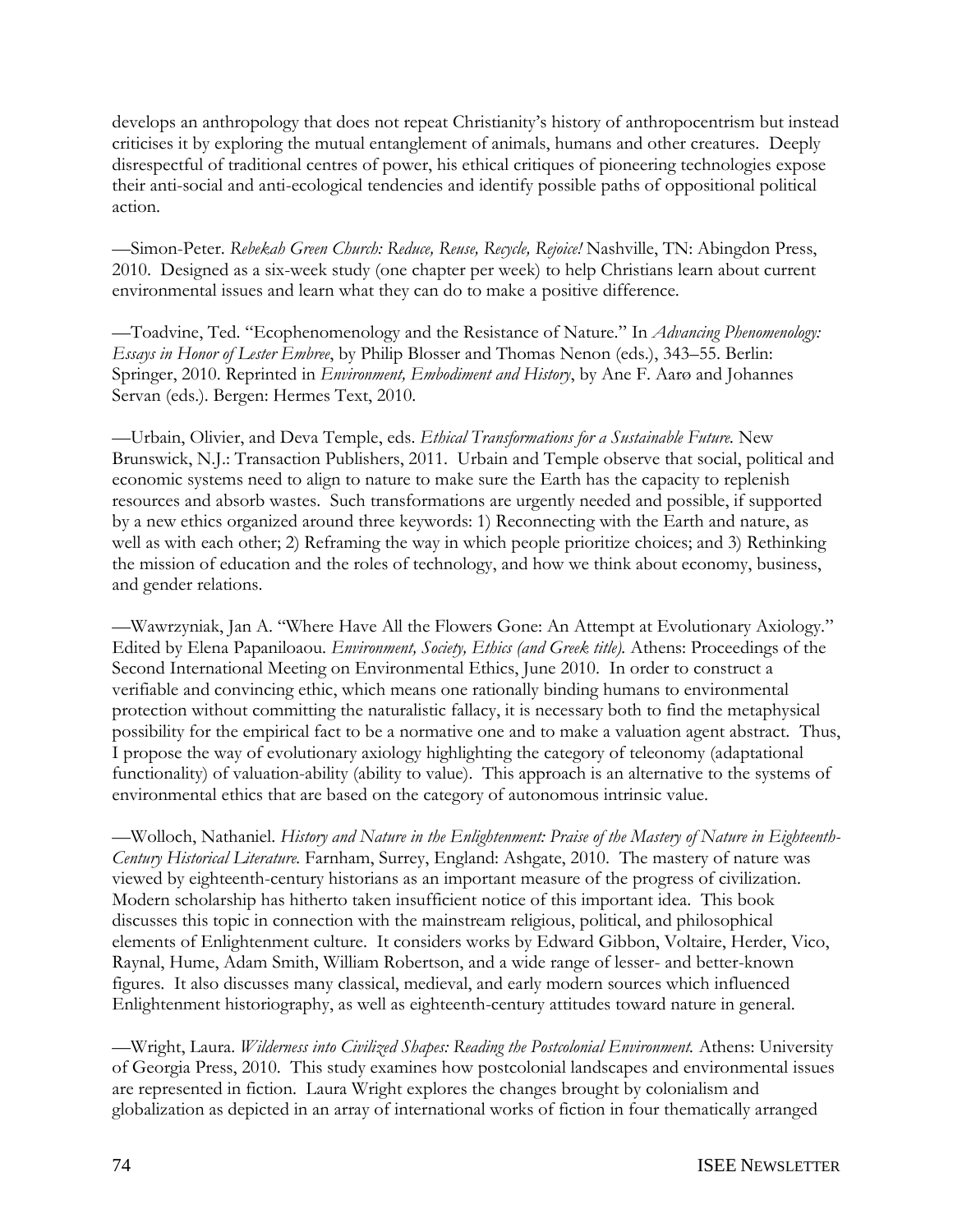chapters. She looks first at two traditional oral histories retold in modern novels, Zakes Mda's *The Heart of Redness* (South Africa) and Ngugi wa Thiong'o's *Petals of Blood* (Kenya), that deal with the potentially devastating effects of development, particularly through deforestation and the replacement of native flora with European varieties. Wright then uses J. M. Coetzee's *Disgrace* (South Africa), Yann Martel's *Life of Pi* (India and Canada), and Joy Williams's *The Quick and the Dead* (United States) to explore the use of animals as metaphors for subjugated groups of individuals. The third chapter deals with India's water crisis via Arundhati Roy's activism and her novel, *The God of Small Things*. Finally, Wright looks at three novels—Flora Nwapa's *Efuru* (Nigeria), Keri Hulme's *The Bone People (*New Zealand), and Sindiwe Magona's *Mother to Mother* (South Africa)—that depict women's relationships to the land from which they have been dispossessed. Throughout Wilderness into Civilized Shapes, Wright rearticulates questions about the role of the writer of fiction as environmental activist and spokesperson, the connections between animal ethics and environmental responsibility, and the potential perpetuation of a neocolonial framework founded on western commodification and resource-based imperialism.

—Yoon, Carol Kaesuk, *Naming Nature: The Clash between Instinct and Science*. New York: W. W. Norton, 2009. Humans have an innate tendency to classify. But the instinctive tendency is to classify in terms of the human native range perceived world (which Yoon calls our *Umwelt*, a German word for the outer world as perceived by organisms within it). Science demands a more objective classification, which often conflicts with our instinctive tendency. Even scientists can resist revising their long familiar taxonomies on the basis of molecular genetic data. But this instinctive tendency also gives humans a sense of relatedness to nature, which objective science can disrupt.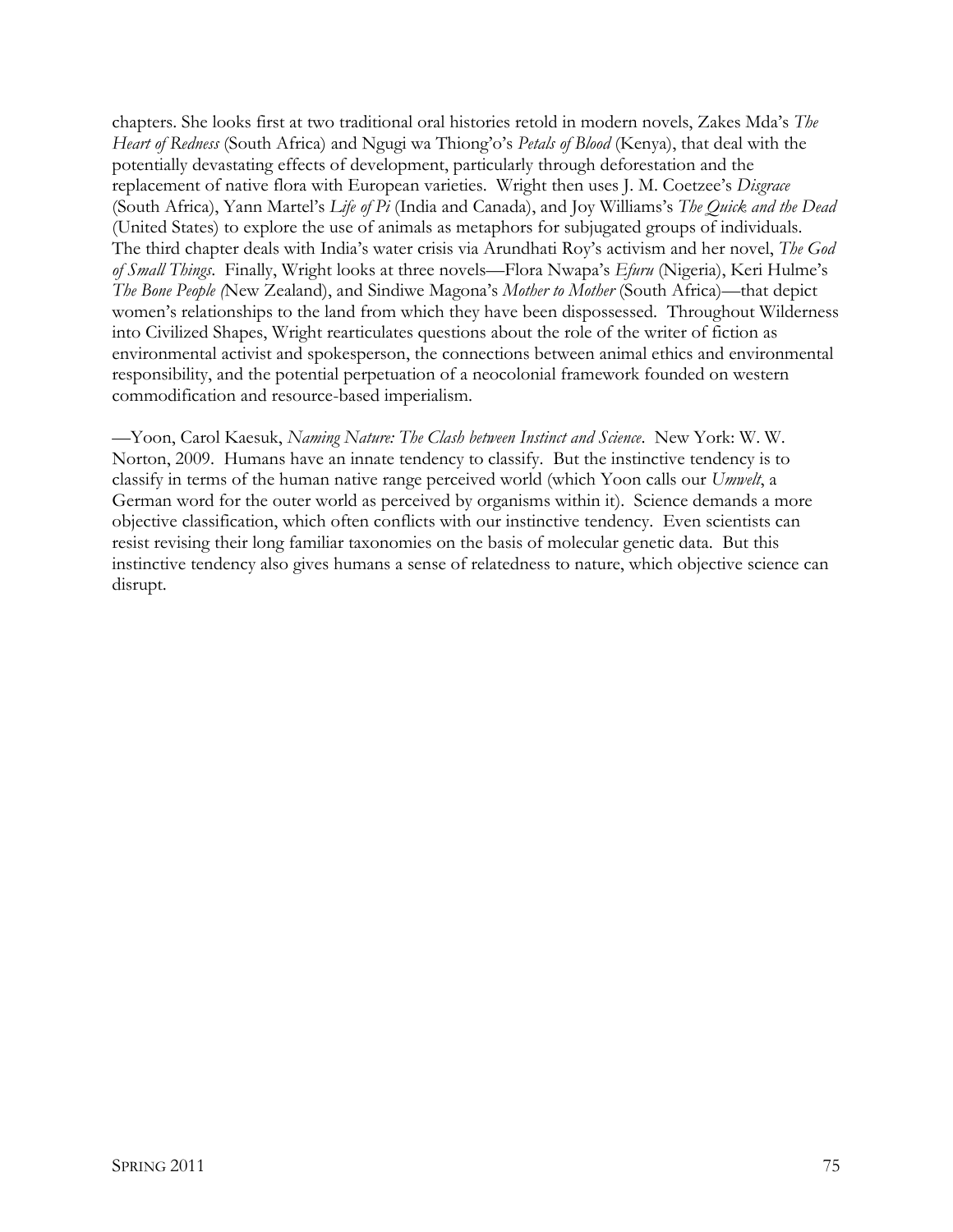# ISEE Business

## **OFFICERS**

| Address:                          | President: Emily Brady<br>Institute of Geography, School of GeoSciences, University of<br>Edinburgh, Drummond Street, Edinburgh EH8 9XP, UK |
|-----------------------------------|---------------------------------------------------------------------------------------------------------------------------------------------|
| Office Phone:                     | +44 (0) 131-650-9137 Fax: +44 (0) 131-650-2524                                                                                              |
| Email:<br>Responsibility:         | emily.brady@ed.ac.uk<br>Organizing ISEE at the Annual Joint ISEE-IAEP Meeting on<br>Environmental Philosophy in 2010, 2011, & 2012          |
| <b>Vice-President:</b>            | <b>Philip Cafaro</b>                                                                                                                        |
| Address:                          | Department of Philosophy, Colorado State University, Fort Collins, CO<br>80523-1781 USA                                                     |
| Office Phone:                     | 970-491-2061 Fax: 970-491-4900                                                                                                              |
| Email:<br>Responsibility:         | philip.cafaro@colostate.edu<br>Organizing ISEE sessions at the Eastern APA in 2010, 2011, & 2012                                            |
| Secretary:                        | <b>Mark Woods</b>                                                                                                                           |
| Address:                          | Department of Philosophy, University of San Diego, 5998 Alcalá Park,<br>San Diego CA 92110-2492, USA                                        |
| Office Phone:                     | 619-260-6865 Fax: 619-260-7950                                                                                                              |
| Email:                            | mwoods@sandiego.edu                                                                                                                         |
| Responsibility:                   | Organizing ISEE sessions at the Pacific APA in 2011, 2012, & 2013                                                                           |
| Treasurer:                        | <b>Marion Hourdequin</b>                                                                                                                    |
| Address:                          | Department of Philosophy, 14 East Cache la Poudre, Colorado College,<br>Colorado Springs, CO 80903, USA                                     |
| Office Phone:                     | 719-227-8331 Fax: 719-389-6179                                                                                                              |
| Email:                            | marion.hourdequin@coloradocollege.edu                                                                                                       |
| Responsibility:                   | Organizing ISEE sessions at the Central APA in 2011, 2012, & 2013                                                                           |
| Newsletter Editor &<br>Webmaster: | <b>William Grove-Fanning</b>                                                                                                                |
| Address:                          | Department of Philosophy and Religious Studies, University of North<br>Texas, P.O. Box 310980, Denton, TX 76203-0980, USA                   |
| Office Phone:                     | 940-565-2823                                                                                                                                |
| Email:                            | williamgrovefanning@hotmail.com                                                                                                             |
| <b>Editor</b> of                  | <b>Eugene Hargrove</b>                                                                                                                      |
| <b>Environmental Ethics.</b>      |                                                                                                                                             |
| Address:                          | Department of Philosophy and Religious Studies, University of North<br>Texas, P.O. Box 310980, Denton, TX 76203-0980, USA                   |
| Office Phone:                     | 940-565-2266 Fax: 940-565-4448                                                                                                              |

Email [hargrove@unt.edu](mailto:hargrove@unt.edu)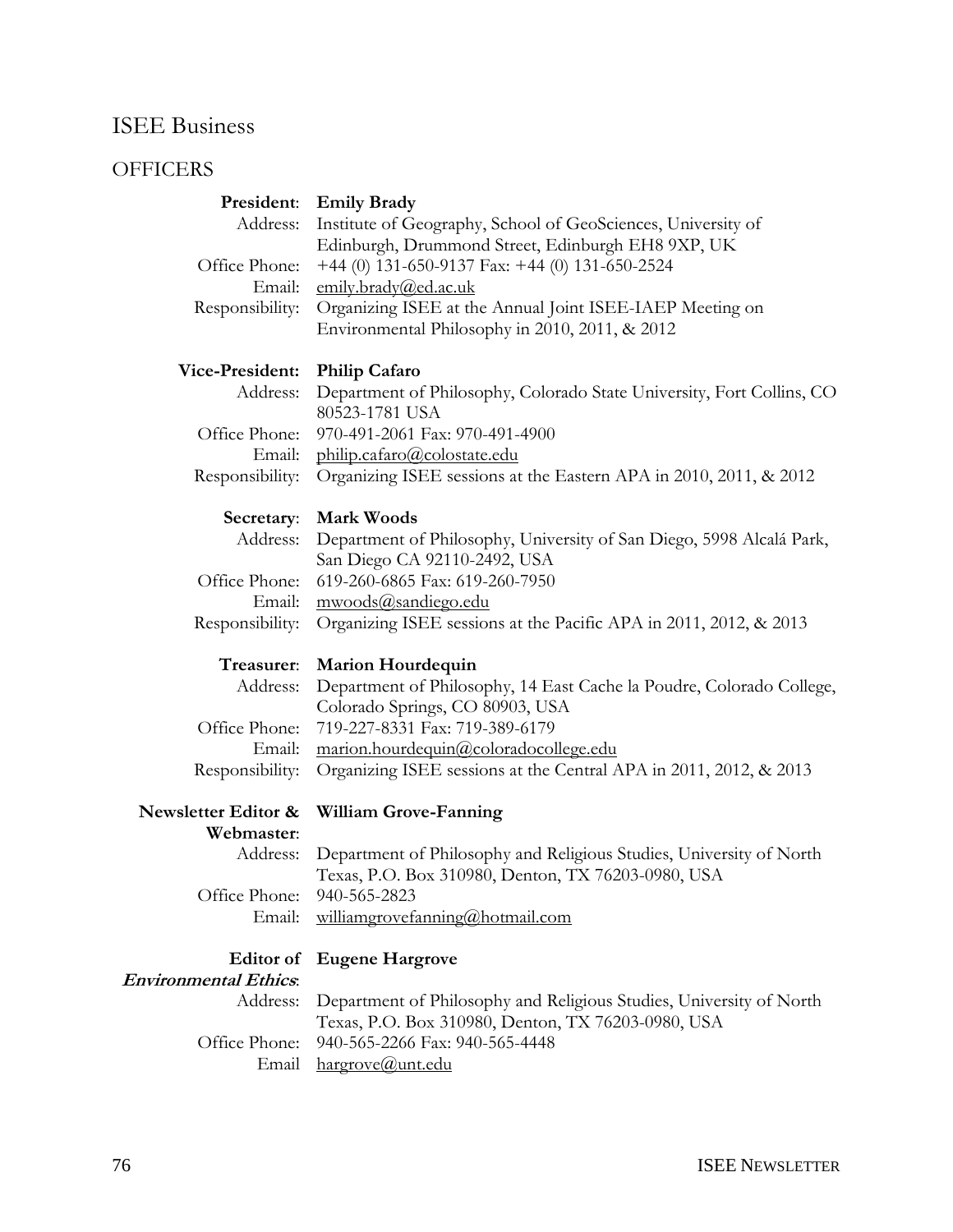## ISEE NOMINATIONS COMMITTEE

Jason Kawall, Colgate University: [jkawall@mail.colgate.edu](mailto:jkawall@mail.colgate.edu) Katie McShane, Colorado State University: [katie.mcshane@colostate.edu](mailto:katie.mcshane@colostate.edu) Michael Nelson, Michigan State University: [mpnelson@msu.edu](mailto:mpnelson@msu.edu) Christopher Preston, University of Montana: [christopher.preston@mso.umt.edu](mailto:christopher.preston@mso.umt.edu) Ronald Sandler, Northeastern University: [r.sandler@neu.edu](mailto:r.sandler@neu.edu)

## ISEE REGIONAL REPRESENTATIVES

We continue to update and expand our regional representation. Here is the current list. If you are a member of ISEE in a country not on this list, please contact Emily Brady at [emily.brady@ed.ac.uk](mailto:emily.brady@ed.ac.uk) if you are interested in representing ISEE.

#### **Africa**:

SOUTH AFRICA: Johan P. Hattingh, Department of Philosophy, University of Stellenbosch, 7600 Stellenbosch, South Africa. Hattingh heads the Unit for Environmental Ethics at Stellenbosch. Office Phone: 27 (country code) 21 (city code) 808-2058. Secretary Phone: 808-2418. Home Phone: 887-9025. Fax: 886-4343. Email: [jph2@akad.sun.ac.za.](mailto:jph2@akad.sun.ac.za)

#### **Australia:**

William Grey, Room E338, Department of Philosophy, University of Queensland, 4067, Queensland 4072 Australia. Email: [wgrey@mailbox.uq.edu.au.](mailto:wgrey@mailbox.uq.edu.au)

#### **Asia:**

CHINA: Yang Tongjing, Institute of Philosophy, Chinese Academy of Social Sciences, Beijing, 100732, China. Email: [yangtong12@sina.com.](mailto:yangtong12@sina.com)

PAKISTAN AND SOUTH ASIA: Nasir Azam Sahibzada, Founder Member, Independent Trust for Education (ITE), T-28 Sahibzada House, Zeryab Colony, Peshawar City (NWFP), Pakistan. Postal Code. 25000. Phone: (92) (91) 2040877). Cell Phone: 0334-9081801. Email: <sahibzan@unhcr.org> and [nasirazam@hotmail.com.](mailto:nasirazam@hotmail.com)

TAIWAN: King Hen-Biau, President, Society of Subtropical Ecology, 4th Fl. #3, Lane 269, Roosevelt Road, Section 3, 106 Taipei, Taiwan. Phone: 886-2-2369-9825. Cell Phone: 886-9-3984-1403. Fax: 886-2-2368-9885. Email: [hbking@tfri.gov.tw.](mailto:hbking@tfri.gov.tw)

#### **Europe:**

EASTERN EUROPE: Jan Wawrzyniak, Prof. UAM dr hab., Institute of Linguistics UAM, Al. Niepodleglosci 4, 61-874 Poznan, POLAND. Phone: +48 / 61 / 8293691 and +48 / 61 / 8293663. Mobile: +48 / 66 / 3787032. Fax: +48 / 61 / 8293662. Email: [jawa@amu.edu.pl.](mailto:jawa@amu.edu.pl)

FINLAND: Markku Oksanen, Department of Social Policy and Social Psychology, University of Kuopio, P.O. Box 1627, 70211, Finland. Email: [majuok@utu.fi](mailto:majuok@utu.fi) or [markku.oksanen@utu.fi.](mailto:markku.oksanen@utu.fi)

THE NETHERLANDS: Martin Drenthen, ISIS, Faculty of Science, Radboud University of Nijmegen, Postbox 9010, 6500 GL Nijmegen, the Netherlands. Office Phone: 31 (country code) 24 (city code) 3612751. Fax: 31-24-3615564. Home Address: Zebrastraat 5, 6531TW Nijmegen, the Netherlands. Home Phone: (31) – (24) –3238397. Email: [m.drenthen@science.ru.nl.](mailto:m.drenthen@science.ru.nl)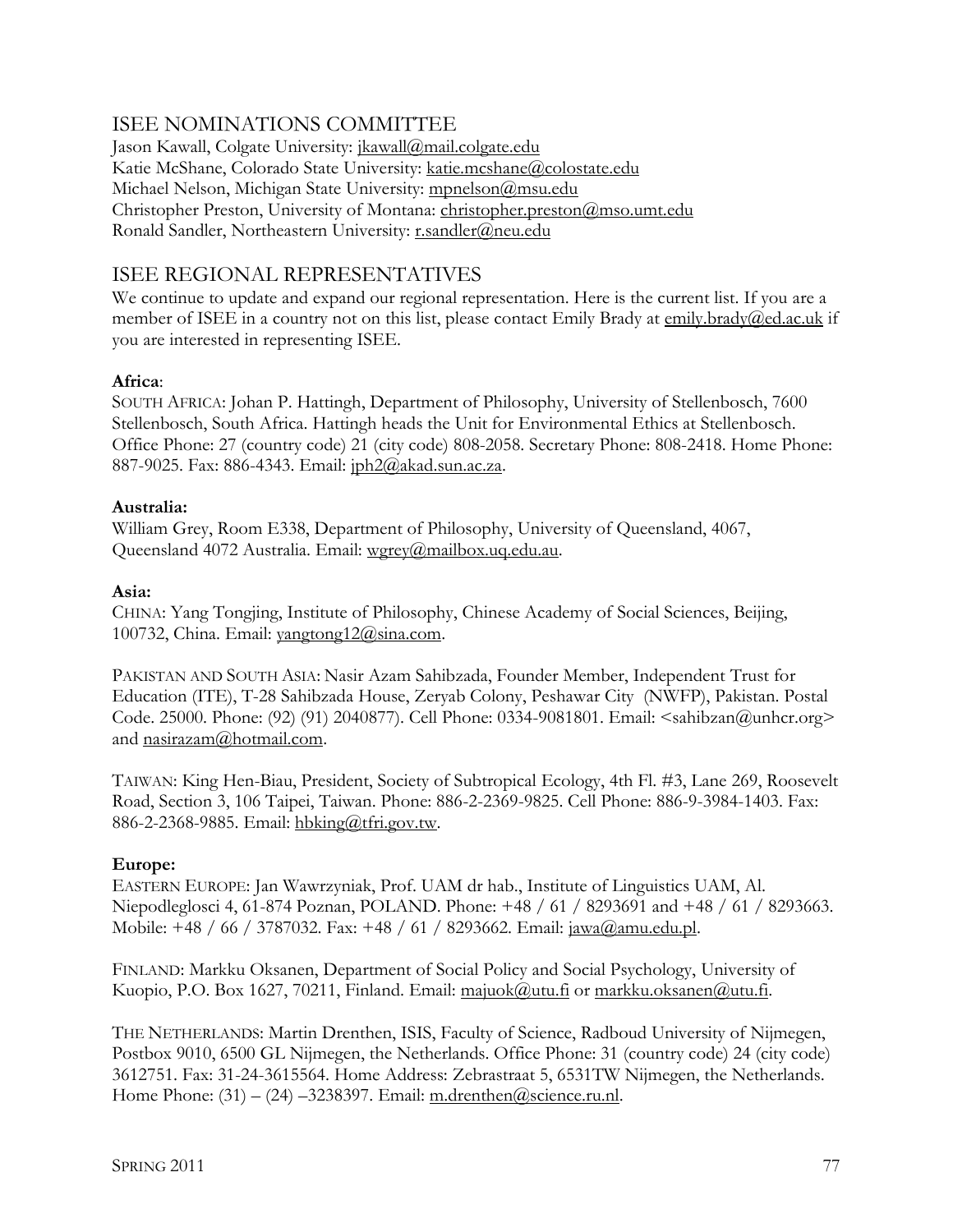UNITED KINGDOM: Isis Brook, Centre for Professional Ethics, University of Central Lancashire, Preston, Lancashire, United Kingdom PR1 2HE. Phone: +44(0)1772 892542. Email: [ihbrook@uclan.ac.uk.](mailto:ihbrook@uclan.ac.uk)

GREECE: Stavros Karageorgakis, Theofilou 26, 54633, Thessaloniki, Greece. Email: [ouzala@hotmail.com.](mailto:ouzala@hotmail.com)

#### **South America:**

Ricardo Rozzi, Department of Philosophy and Religion Studies, P.O. Box 310920, University of North Texas, Denton, TX 76203-0920. Phone: 940-565-2266. Fax: 940-565-4448. Email: [rozzi@unt.edu.](mailto:rozzi@unt.edu)

#### **Mexico and Central America:**

Teresa Kwiatkowska, Universidad Autonoma Metropolitana-Iztapalapa, Departamento de Filosofia, Av. Michoacan y Purissima s/n, 09340 Mexico D.F., Mexico. Office Phone: (5) 724 47 77. Home Phone: (5) 637 14 24. Fax: (5) 724 47 78. Email: [tkwiatkowska@yahoo.com.](mailto:tkwiatkowska@yahoo.com)

#### **North America:**

CANADA: Thomas Heyd, Department of Philosophy, University of Victoria, P.O. Box 3045, Victoria, British Columbia V8W 3P4, Canada. Office Phone: 250-721-7512. Fax: 250-721-7511. Email: [heydt@uvic.ca.](mailto:heydt@uvic.ca)

#### UNITED STATES:

Ned Hettinger, Philosophy Department, College of Charleston, Charleston, South Carolina 29424, USA. Office Phone: 843-953-5786. Home Phone: 843-953-5786. Fax: 843-953-6388. Email: [hettingern@cofc.edu.](mailto:hettingern@cofc.edu)

Holmes Rolston III, Department of Philosophy, Colorado State University, Fort Collins, Colorado 80523, USA. Office Phone: 970-491-6315. Fax: 970-491-4900. Email: [rolston@lamar.colostate.edu.](mailto:rolston@lamar.colostate.edu)

Jack Weir, Department of Philosophy, Morehead State University, UPO 662, Morehead, Kentucky 40351-1689, USA. Office Phone: 606-783-2785. Home Phone: 606-784-0046. Fax: 606-783-5346 (include Weir's name on Fax). Email: [j.weir@morehead-st.edu.](mailto:j.weir@morehead-st.edu)